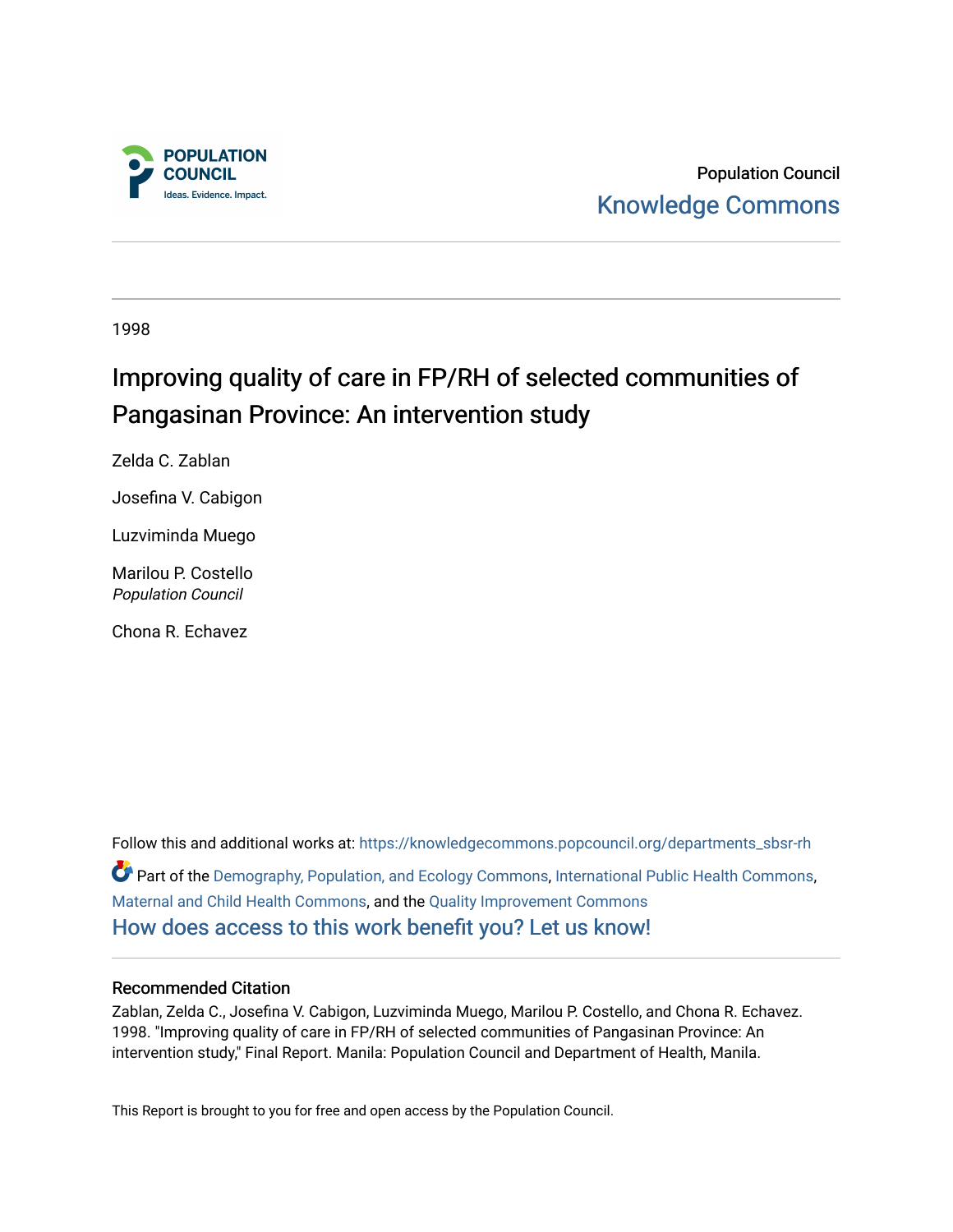#### **IMPROVING THE QUALITY OF CARE IN FP/RH SERVICES OF SELECTED COMMUNITIES OF PANGASINAN PROVINCE: AN INTERVENTION STUDY**

#### **PHILIPPINES**

**Zelda C. Zablan Josefina V. Cabigon Luzviminda Muego Marilou P. Costello Chona R. Echavez** 

**Final Report**

#### **ASIA & NEAR EAST OPERATIONS RESEARCH AND TECHNICAL ASSISTANCE PROJECT FAMILY PLANNING OPERATIONS RESEARCH AND TRAINING (FPORT) PROGRAM**

**Population Council, Manila in collaboration with the Department of Health**

**USAID Contract No. DPE-C-00-90-0002-10 Strategies for Improving Family Planning Service Delivery**

**July 1998**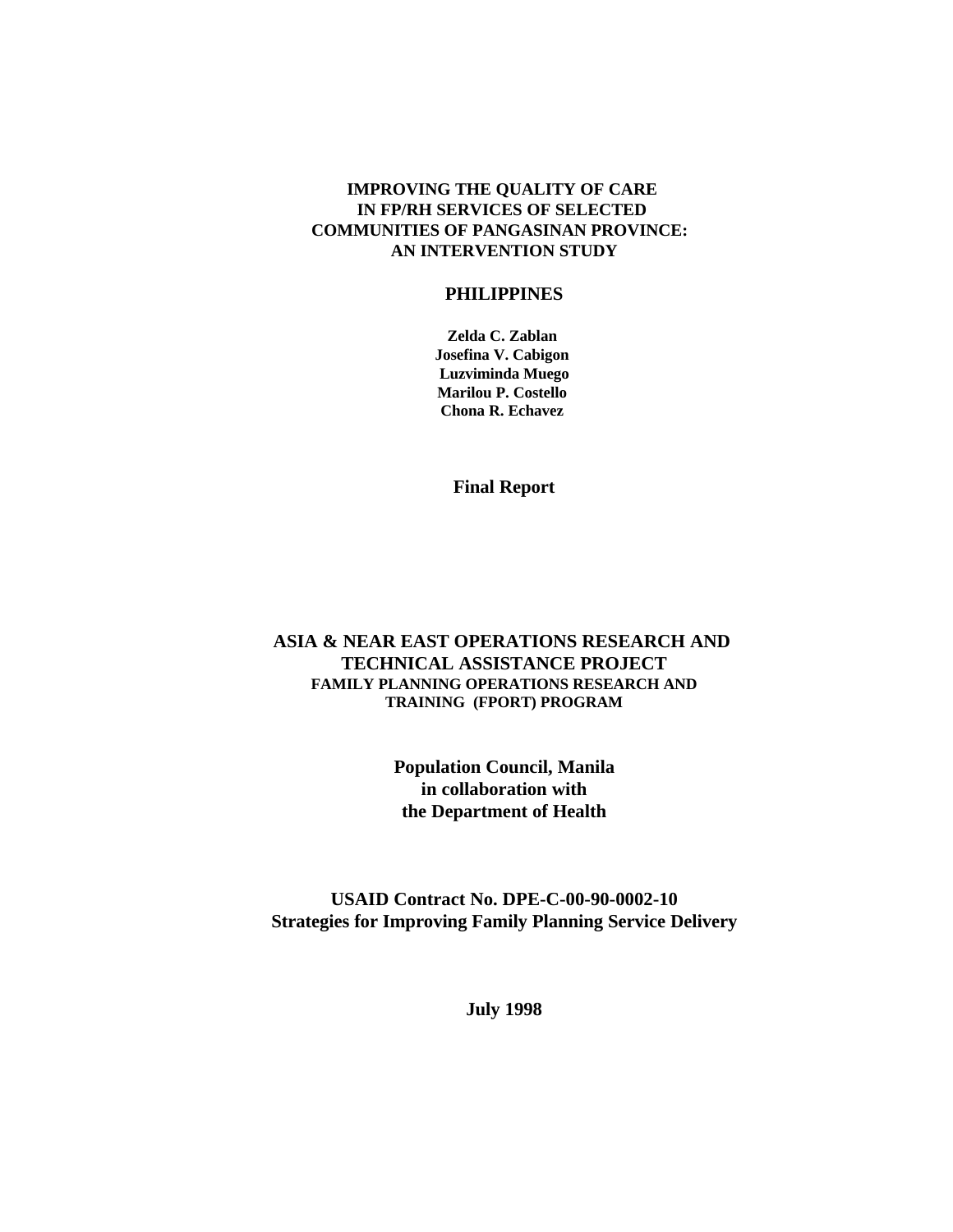## **ACKNOWLEDGMENT**

We wish to thank the numerous individuals/organizations who have shared their precious time and expertise in the implementation of the Project. Without their support, the Project could not have reached a successful completion.

- Dr. Anrudh Jain, Director of International Programs, the PopCouncil of New York, for providing the Project with the concept of the Unmet Need Algorithm (UNA). Without his concept, the UNA could not have been operationalized.
- Dr. Michael Costello, RIMCU, Xavier University Cagayan de Oro, for his helpful comments in the development of the full blown proposal of the study.
- Dr. John Townsend, Director ANE/OR-TA, PopCouncil, New Delhi for his thoughtful suggestions for the improvement of the Project interventions.
- Dr. John Stoeckel, PopCouncil consultant, for his able editing and helpful suggestions towards the improvement of the project final report .
- The AVSC/Manila staff headed by Dr. Maritel Costales, for training the service providers in the study areas in the GATHER approach to counseling.
- Dr. Jim Griffin of the AVSC Bangkok Regional Office, for ably handling the supportive supervision training.
- The USAID/OPHN/Manila office headed by Dr. Carole Carpenter, for her helpful comments on the study intervention particularly on the Unmet Need Algorithm, and Mr. Ephraim Despabiladeras for helping simplify the UNA forms.
- The Population Council/Manila staff headed by Dr. Marilou P. Costello, together with Dr. Chona R. Echavez for their all out efforts in technically assisting the various stages of project conceptualization, training and report preparation and for providing the Project staff overall moral support.
- The Pangasinan Provincial Health Office staff formerly headed by Dr. Gil del Rosario which is now headed by Dr. Alyle Ochotorena, for their support in the various aspects of project implementation. Special mention go to Dr. Myrna Mendoza for ably handling the training on contraceptive technology and to Mrs. Aurora Doria for assisting in the conduct of service providers training.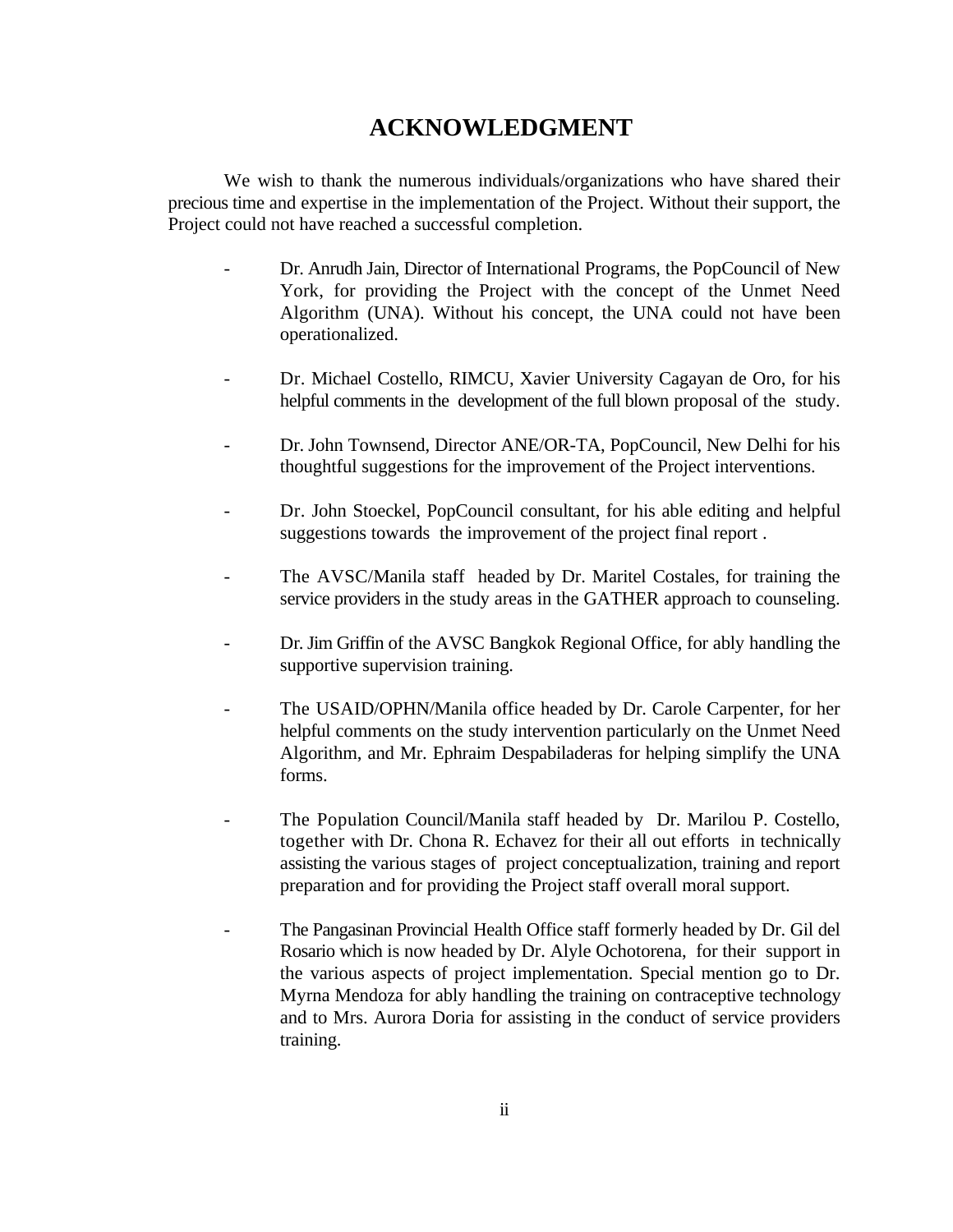- The Pangasinan Population Office staff particularly Ms. Victoria Banez for her administrative support; Mr. Edward Muego for his support in finalizing the UNA reporting formats and collation of UNA data; and Ms. Loida Episcope in the monitoring of the UNA implementation in Bugallon.
- Special thanks go to Mrs. Susan Muego for helping in the monitoring of the UNA implementation in Pozorrubio.
- To the Project Research Team

Celia E. Abbago for her untiring efforts in typing the survey instruments, in tracking inconsistencies during the data processing, and for typing the numerous tables and the final report.

Felipe J. Ramos for his helpful support in the training of interviewers in the surveys, monitoring of the data gathering activities, and overseeing the data encoding and marginal preparation.

Florio Arguillas for his efficient and cheerful programming support.

Josephine C. Parinas for her able administrative support.

Finally to the service providers of the FP service delivery points in the experimental and control areas our thanks for their patient and willing cooperation in the training and implementation of the study interventions. Our thanks also go to the FP clients and married women who willingly answered the numerous questions we asked.

Out of consideration of all the valuable support and cooperation provided by the numerous individuals some of whom are unnamed here, we take full responsibility for any or all inadequacies that remain in the report.

> *Zelda C. Zablan, Ph.D. Principal Investigator*

*Josefina V. Cabigon, Ph.D. Co-Investigator*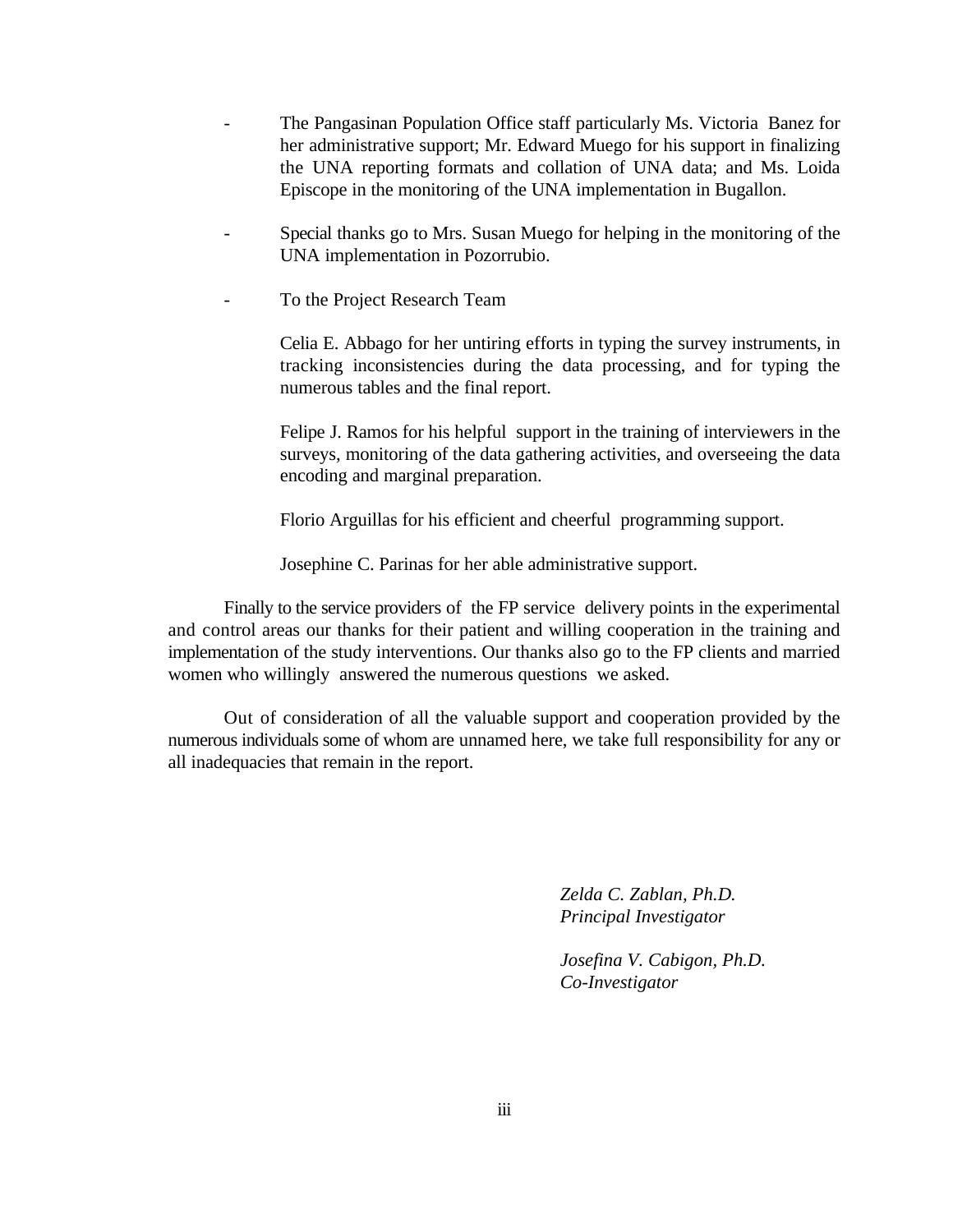## **ACRONYMS**

| <b>AIDS</b>         |                              | Acquired Immune Deficiency Syndrome                   |
|---------------------|------------------------------|-------------------------------------------------------|
| <b>AVSC</b>         |                              | Association of Voluntary Safe Contraception           |
| <b>BHS</b>          |                              | <b>Barangay Health Station</b>                        |
| <b>BHW</b>          |                              | <b>Barangay Health Worker</b>                         |
| <b>BSPO</b>         |                              | Barangay Service Point Officer                        |
| <b>CBMIS</b>        |                              | <b>Community-Based Management Information System</b>  |
| <b>CMW</b>          | $\overline{\phantom{0}}$     | <b>Current Married Women</b>                          |
| CS                  | $\qquad \qquad \blacksquare$ | <b>Community Survey</b>                               |
| <b>DMPA</b>         |                              | Depot Medroxy-Progesterone Acetate                    |
| <b>DOH</b>          |                              | Department of Health                                  |
| <b>DSWD</b>         |                              | Department of Social Work and Development             |
| FP                  | $\overline{\phantom{0}}$     | <b>Family Planning</b>                                |
| FP/RH               |                              | Family Planning/Reproductive Health                   |
| <b>GATHER</b>       |                              | Greet, Ask, Tell, Help, Explain and Return            |
| <b>HIV</b>          |                              | Human Immunodeficiency Virus                          |
| HR                  |                              | <b>High Risk</b>                                      |
| <b>IEC</b>          |                              | <b>Information Education Communication</b>            |
| IEC/M               |                              | <b>Information Education Communication/Motivation</b> |
| <b>IUD</b>          |                              | <b>Intra-uterine Device</b>                           |
| <b>LAM</b>          |                              | <b>Lactational Amenorrhea Method</b>                  |
| LGUs                |                              | <b>Local Government Units</b>                         |
| <b>MCH</b>          |                              | Maternal and Child Health                             |
| MCRA                | $\qquad \qquad \blacksquare$ | Married Couples of Reproductive Age                   |
| <b>MWRA</b>         |                              | Married Women of Reproductive Age                     |
| <b>MPO</b>          |                              | <b>Municipal Population Officer</b>                   |
| <b>NFP</b>          |                              | <b>Natural Family Planning</b>                        |
| <b>OPHS</b>         | $\overline{\phantom{0}}$     | Office of Public Health Service                       |
| <b>OWs</b>          | $\overline{\phantom{0}}$     | <b>Outreach Workers</b>                               |
| <b>PDHS</b>         |                              | Pangasinan Demographic Health Survey                  |
| <b>PHO</b>          |                              | Provincial Health Officer                             |
| <b>POPCOM</b>       |                              | Population Commission                                 |
| <b>PPO</b>          | $\overline{\phantom{0}}$     | <b>Population Program Officer</b>                     |
| RA.                 |                              | Random Assignment                                     |
| <b>RH</b>           |                              | Reproductive Health                                   |
| RH-FP               |                              | Reproductive Health - Family Planning                 |
| <b>RHM</b>          |                              | Rural Health Midwife                                  |
| <b>RHU</b>          |                              | Rural Health Unit                                     |
| <b>RTI</b>          |                              | <b>Reproductive Tract Infection</b>                   |
| <b>SA</b>           |                              | <b>Situation Analysis</b>                             |
| <b>SDP</b>          |                              | Service Delivery Point                                |
| SP                  |                              | Service Provider                                      |
| <b>STD</b>          |                              | <b>Sexually Transmitted Diseases</b>                  |
| <b>TCL</b>          |                              | <b>Target Client Lists</b>                            |
| <b>UNA</b>          |                              | <b>Unmet Need Algorithm</b>                           |
| <b>USAID/OPHN -</b> |                              | United States Agency for International Development/   |
|                     |                              | Office of Population Health and Nutrition             |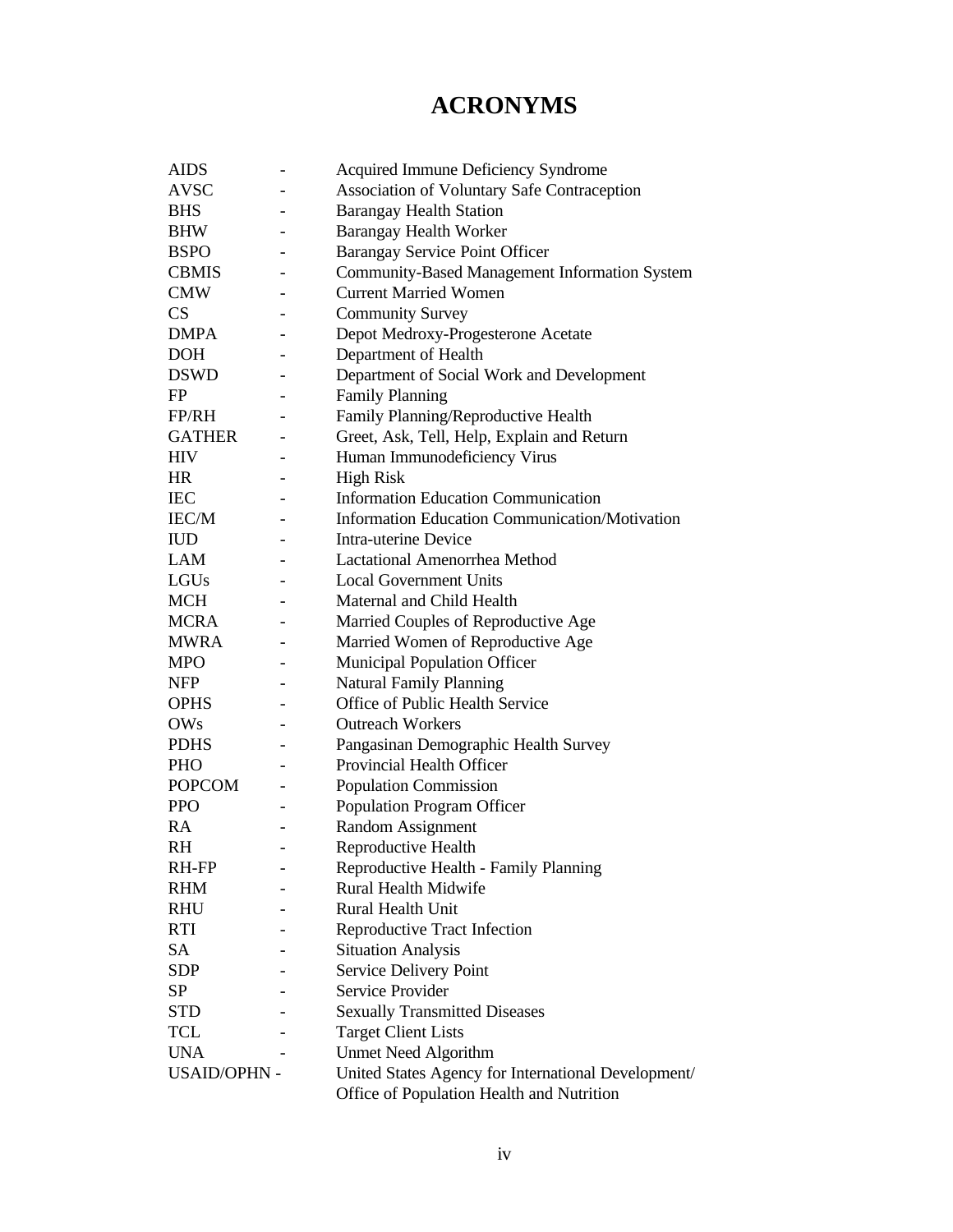## **LIST OF TABLES**

| Table 2.1: Resulting Study Municipalities According to                    |
|---------------------------------------------------------------------------|
|                                                                           |
| Table 2.2: Coverage of Baseline and Post-Baseline Situation Analysis 13   |
| Table 2.3: Coverage of Baseline and Post-Baseline Modified Situation      |
|                                                                           |
| Table 2.4: Distribution of Sample MWRAs (Eligible and Actually            |
|                                                                           |
| Table 3.1: Training on FP Counseling: Correct Pretest and Posttest Scores |
|                                                                           |
| Table 3.2: Correct Posttest Scores of Control Group: Training on FP       |
|                                                                           |
| Table 3.3: Significance of the Difference in the Average Scores of the    |
| Experimental Group $(O_2)$ and Control Group $(O_3)$ : Training           |
|                                                                           |
| Table 3.4: Training on Supervision: Correct Scores of Experimental and    |
|                                                                           |
| Table 3.5: Significance of the Difference in the Average Scores of the    |
| Experimental Group $(O_2)$ and Control Group $(O_3)$ :                    |
|                                                                           |
| Table 4.1: Percentage Distribution of SDPs by Various Characteristics,    |
|                                                                           |
| Table 4.2: Percentage Distribution of FP Clients by Main Purpose of       |
|                                                                           |
| Table 4.3: Percentage Distribution of FP Clients Interviewed While        |
| Exiting the SDP by Socio-Demographic Characteristics. 28                  |
| Table 4.4: Percentage Distribution of FP Clients Interviewed While        |
|                                                                           |
| Table 4.5: Percentage Distribution of FP Clients Interviewed While        |
|                                                                           |
| Table 4.6: Percentage Distribution of Service Providers by                |
|                                                                           |
|                                                                           |
|                                                                           |
| Table 4.9: Selected Indicators Related to Infrastructure, Facilities,     |
|                                                                           |
|                                                                           |
| Table 4.11: Selected Indicators Related to Staff Experience               |
|                                                                           |
| Table 4.12: Selected Indicators Related to IEC Materials                  |
|                                                                           |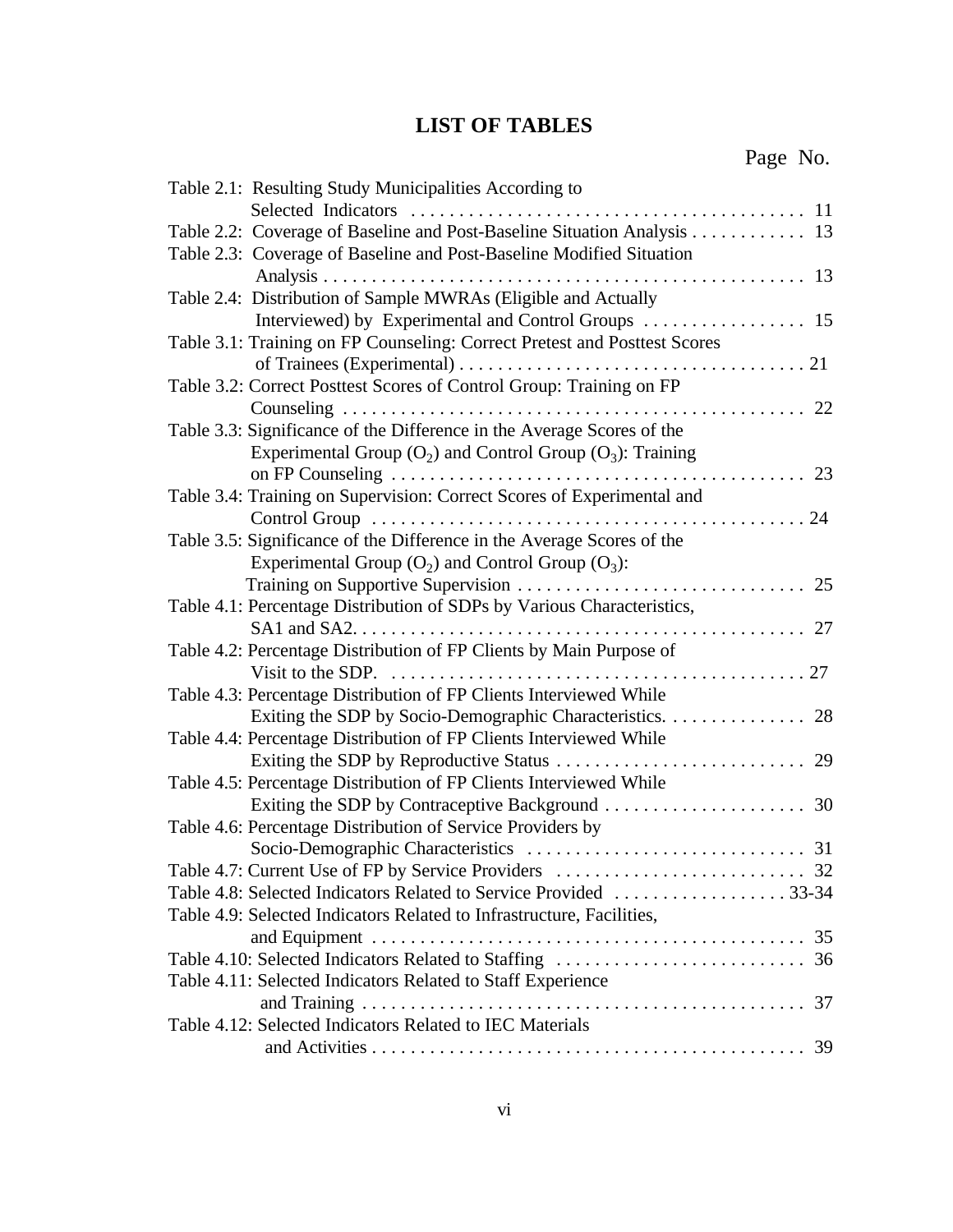| Table 4.13: Selected Indicators Related to Supplies and Logistics        |
|--------------------------------------------------------------------------|
|                                                                          |
| Table 4.14: Selected Indicators Related to Recordkeeping, Reporting      |
|                                                                          |
| Table 4.15: Selected Indicators Related to Interpersonal Relations 42    |
| Table 4.16: Selected Indicators Related to Choice of Methods 44          |
|                                                                          |
| Table 5.1 : Training Received and duties for which Training was          |
|                                                                          |
| Table 5.2 : Percent of BSPOs who said they Performed specified duties    |
| and Responsibilities at Baseline and Post-Baseline Surveys               |
| 51                                                                       |
| Table 5.3 : Percent of BSPOs who Reported Coordination and               |
| Community Participation Activities at Baseline and                       |
| Post-Baseline Surveys for Experimental and Control                       |
|                                                                          |
| Table 5.4 : Results of Observations on the Community-Based               |
|                                                                          |
| Table 5.7 : Number and Percentage Distribution of MWRAs by Unmet         |
| Need, High Risk, Current Contraceptive Use and Pregnancy                 |
| Status, Bugallon and Pozorrubio, April 1998 57-58                        |
| Table 6.1 : Profile in Percent of or Average Measure for Married         |
| Women Aged 15-4 years by Group (Experimental and                         |
| Control, Community Survey 1 and Community Survey 2),                     |
|                                                                          |
| Table 6.2 : Distribution in Percent of or Average Measure for Married    |
| Women Aged 15-44 years According to their Reproductive                   |
| History and Intention by Group (Experimental and Control,                |
| Community Survey 1 and Community Survey 2),                              |
| 64                                                                       |
| Table 6.3a : Past and Current Use of Contraception Among MWRA,           |
| Community Survey 1 and Community Survey 2, Province                      |
|                                                                          |
| Table 6.3b: Distribution in Percent of or Average Measure for Married    |
| Women Aged 15-44 years According to their Recent                         |
| Contraceptive History, Intention and Knowledge by Group                  |
| (Experimental and Control, Community Survey 1 and                        |
|                                                                          |
| : Distribution in Percent of or Average Measure for Married<br>Table 6.4 |
| Women Aged 15-44 years According to their Health                         |
| (Overall and Reproductive) Status by Group                               |
| (Experimental and Control, Community Survey 1)                           |
| and Community Survey 2), Province of Pangasinan 72-73                    |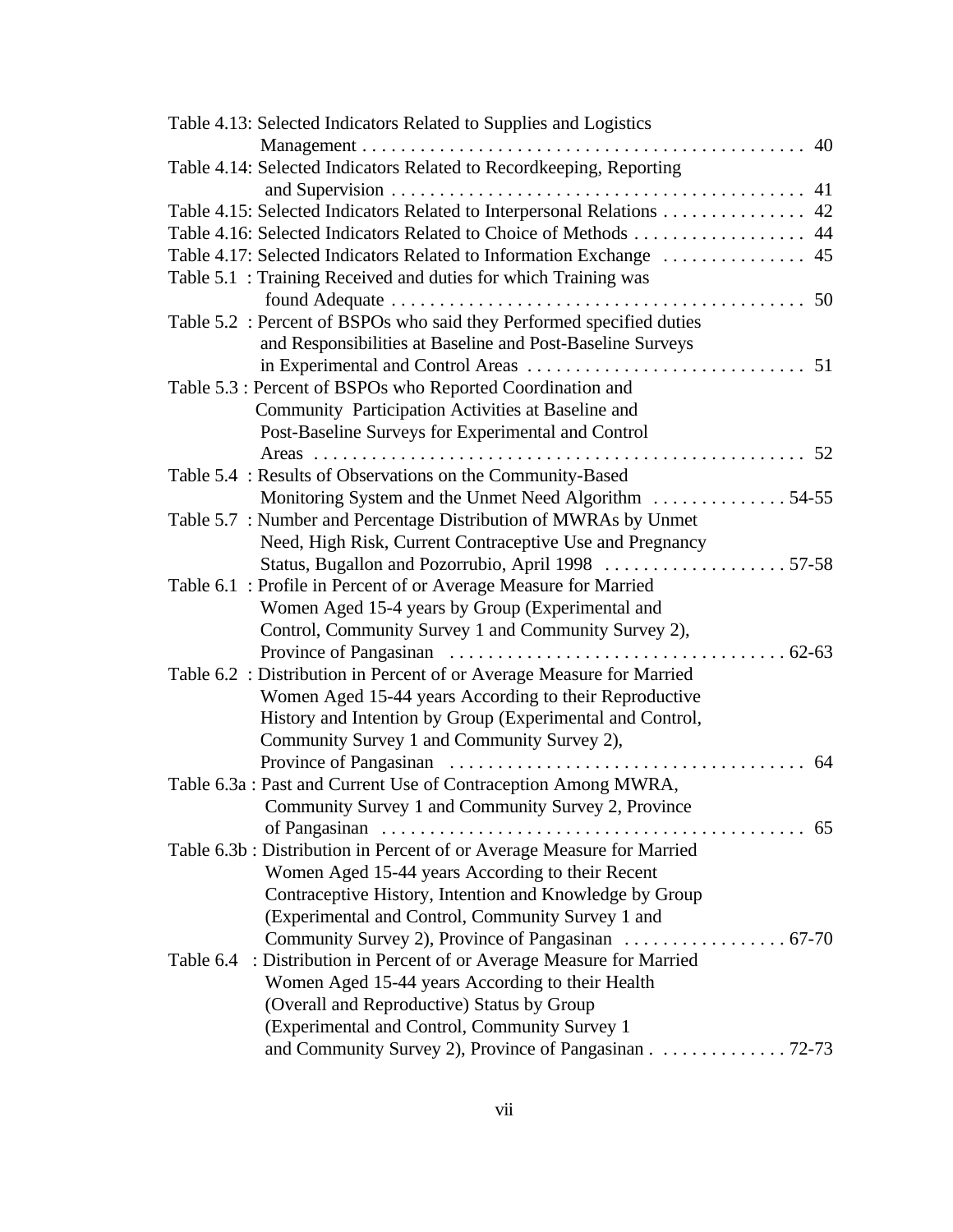| Table 6.5 : Distribution in Percent of or Average Measure for Married |  |
|-----------------------------------------------------------------------|--|
| Women Aged 15-44 years According to Variables Related to              |  |
| their Accessibility to Service Delivery Points and Utilization        |  |
| of Health Services, by Group (Experimental and Control,               |  |
| Community Survey 1 and Community Survey 2), Province                  |  |
|                                                                       |  |
| Table 6.6 : Distribution in Percent of or Average Measure for Married |  |
| Women Aged 15-44 years According to Selected Quality of               |  |
| Care Variables by Group (Experimental and Control,                    |  |
| Community Survey 1 and Community Survey 2), Province                  |  |
|                                                                       |  |
|                                                                       |  |

### **LIST OF FIGURES**

| Figure 1: Conceptual Framework of the Relationships between Quality of           |  |
|----------------------------------------------------------------------------------|--|
|                                                                                  |  |
| Figure 2: Data Collection Conducted in Phase I Implementation of the Project  16 |  |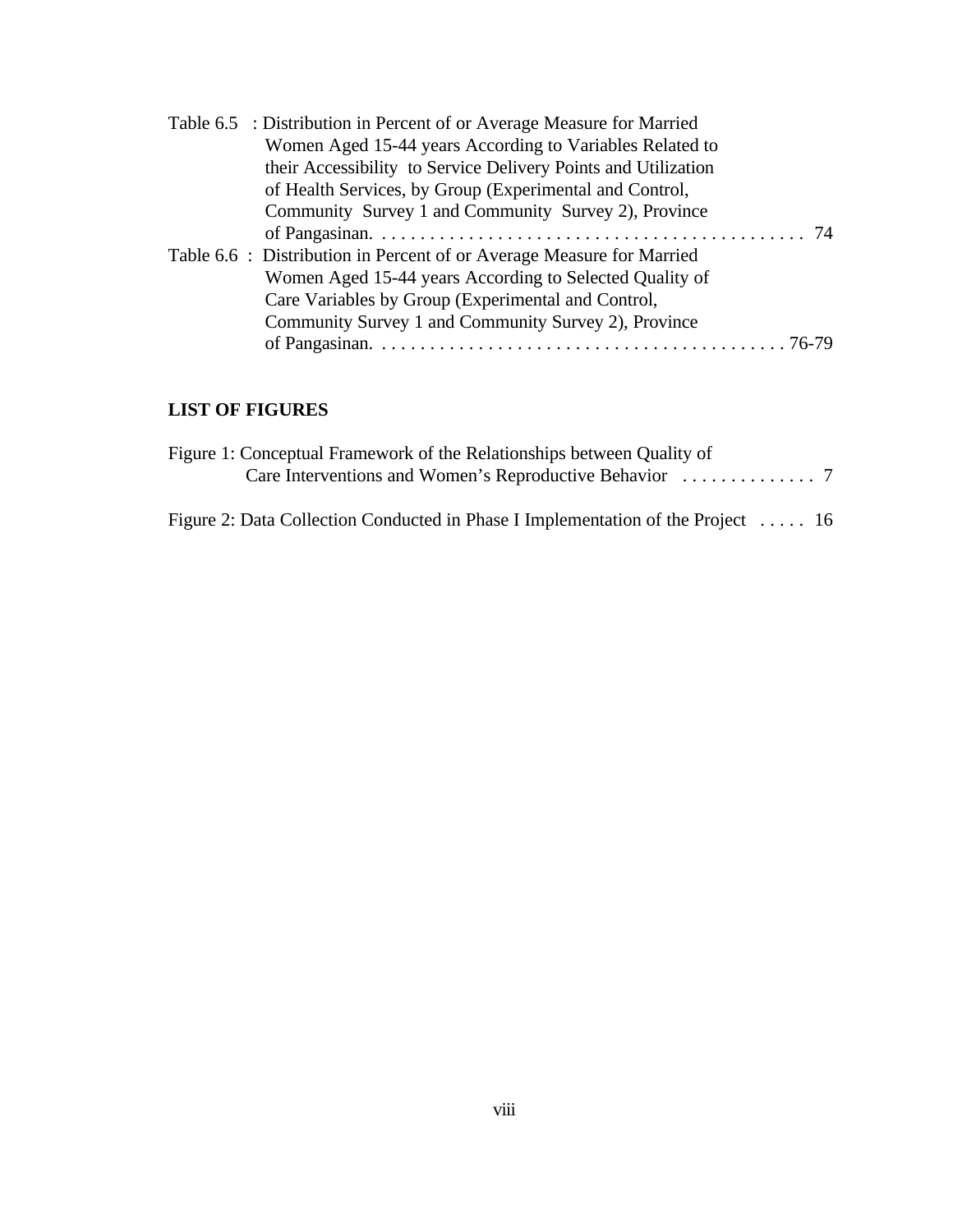## TABLE OF CONTENTS

## CHAPTER I: INTRODUCTION

## CHAPTER II: METHODOLOGY

| Data Collection     |  |  |  |  |
|---------------------|--|--|--|--|
|                     |  |  |  |  |
|                     |  |  |  |  |
|                     |  |  |  |  |
| Methods of Analysis |  |  |  |  |
|                     |  |  |  |  |
|                     |  |  |  |  |
|                     |  |  |  |  |
|                     |  |  |  |  |
|                     |  |  |  |  |
|                     |  |  |  |  |

## CHAPTER III: IMMEDIATE EFFECTS OF THE TRAINING INTERVENTIONS

| Immediate Effects of Training on Supportive and |  |
|-------------------------------------------------|--|
|                                                 |  |
|                                                 |  |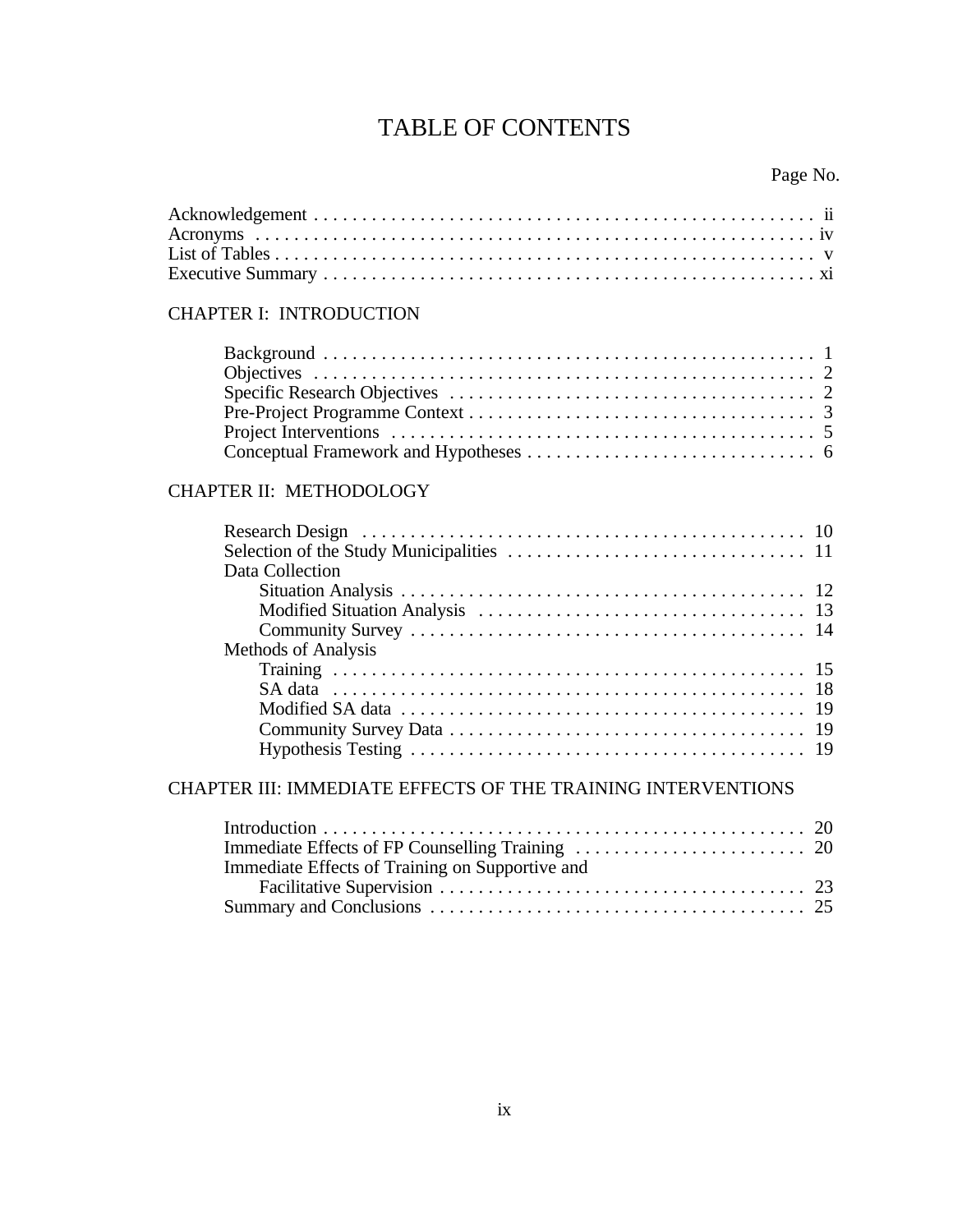#### CHAPTER IV: INTERVENTION IMPACTS ON READINESS TO PROVIDE SERVICES AND QUALITY OF CARE : SITUATION ANALYSIS RESULTS

| <b>Description of Samples</b>                          |  |
|--------------------------------------------------------|--|
|                                                        |  |
|                                                        |  |
|                                                        |  |
| <b>Readiness to Provide Services</b>                   |  |
|                                                        |  |
|                                                        |  |
|                                                        |  |
|                                                        |  |
|                                                        |  |
|                                                        |  |
| <b>Quality of Services</b>                             |  |
|                                                        |  |
|                                                        |  |
|                                                        |  |
| Appropriateness and Acceptability of Services  46      |  |
|                                                        |  |
|                                                        |  |
| CHAPTER V: MODIFIED SITUATIONAL ANALYSIS FOR BSPOs AND |  |
| IMPLEMENTATION OF THE UNMET NEED ALGORITHM             |  |
|                                                        |  |
|                                                        |  |
|                                                        |  |
|                                                        |  |
| <b>Readiness to Provide Services</b>                   |  |
|                                                        |  |
|                                                        |  |
|                                                        |  |
|                                                        |  |
|                                                        |  |

Mean number o MWRAs scheduled for visits ..................... 53 Use of CBMIS/UNA ....................................... 54 The Unmet Need Algorithm ...................................... 55

Modified Situation Analysis .................................. 58 The Unmet Need Algorithm .................................. 59

x

Summary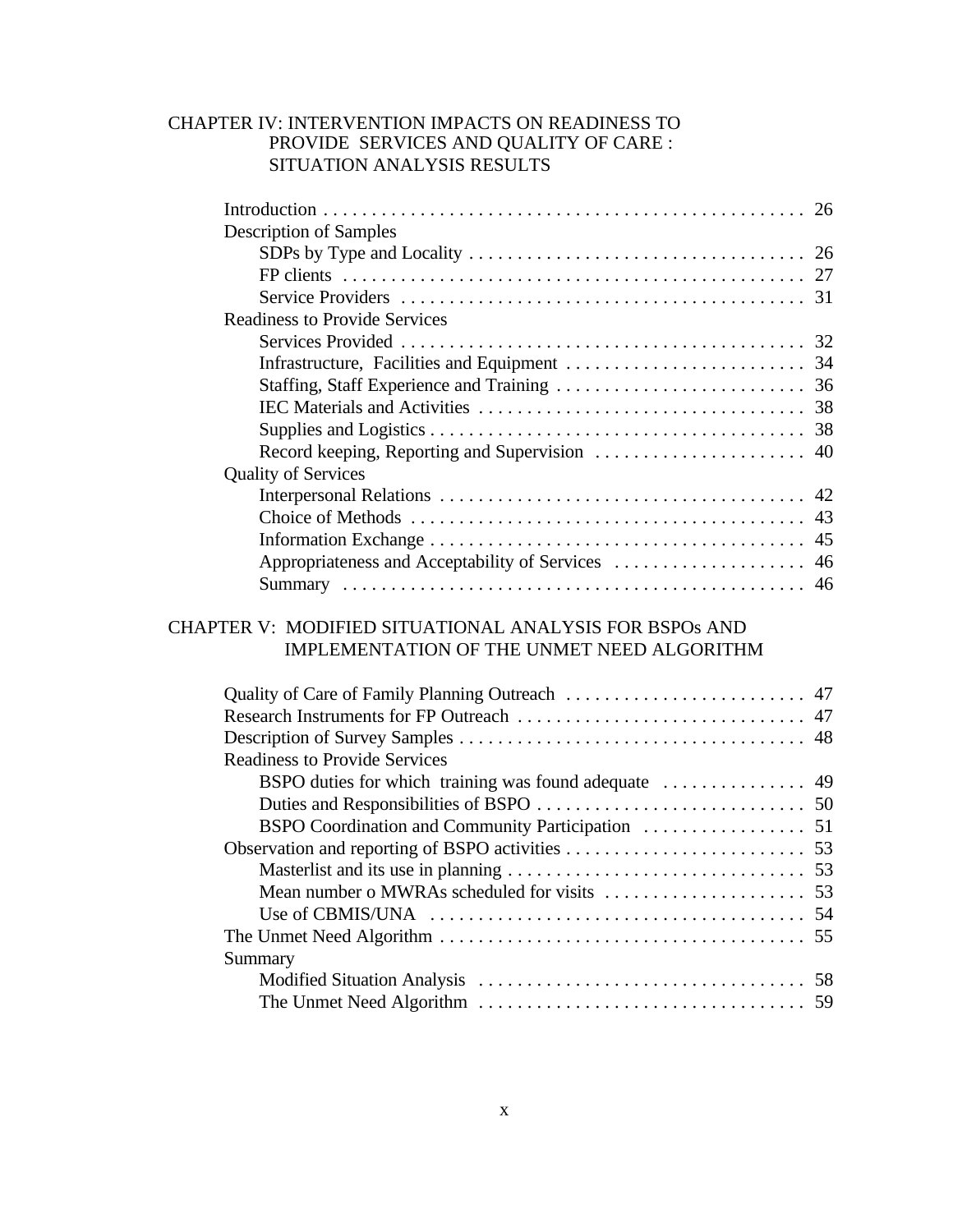## CHAPTER VI: INTERVENTION IMPACTS ON QUALITY OF CARE: COMMUNITY SURVEY RESULTS

| Contraceptive History, Problems, Behavior, Intentions    |
|----------------------------------------------------------|
|                                                          |
|                                                          |
| Accessibility to Service Delivery Points and Utilization |
|                                                          |
|                                                          |
|                                                          |

## CHAPTER VII: SUMMARY AND CONCLUSIONS

| Training                                               |  |
|--------------------------------------------------------|--|
|                                                        |  |
| Supportive and Facilitative Supervision Training 81    |  |
|                                                        |  |
| Interventions Impacts on Readiness to Provide Services |  |
| and Quality of Care                                    |  |
|                                                        |  |
|                                                        |  |
| Modified Situation Analysis for BSPOs                  |  |
|                                                        |  |
|                                                        |  |
|                                                        |  |
|                                                        |  |
|                                                        |  |
|                                                        |  |
|                                                        |  |
|                                                        |  |
| Community Based Monitoring Information System          |  |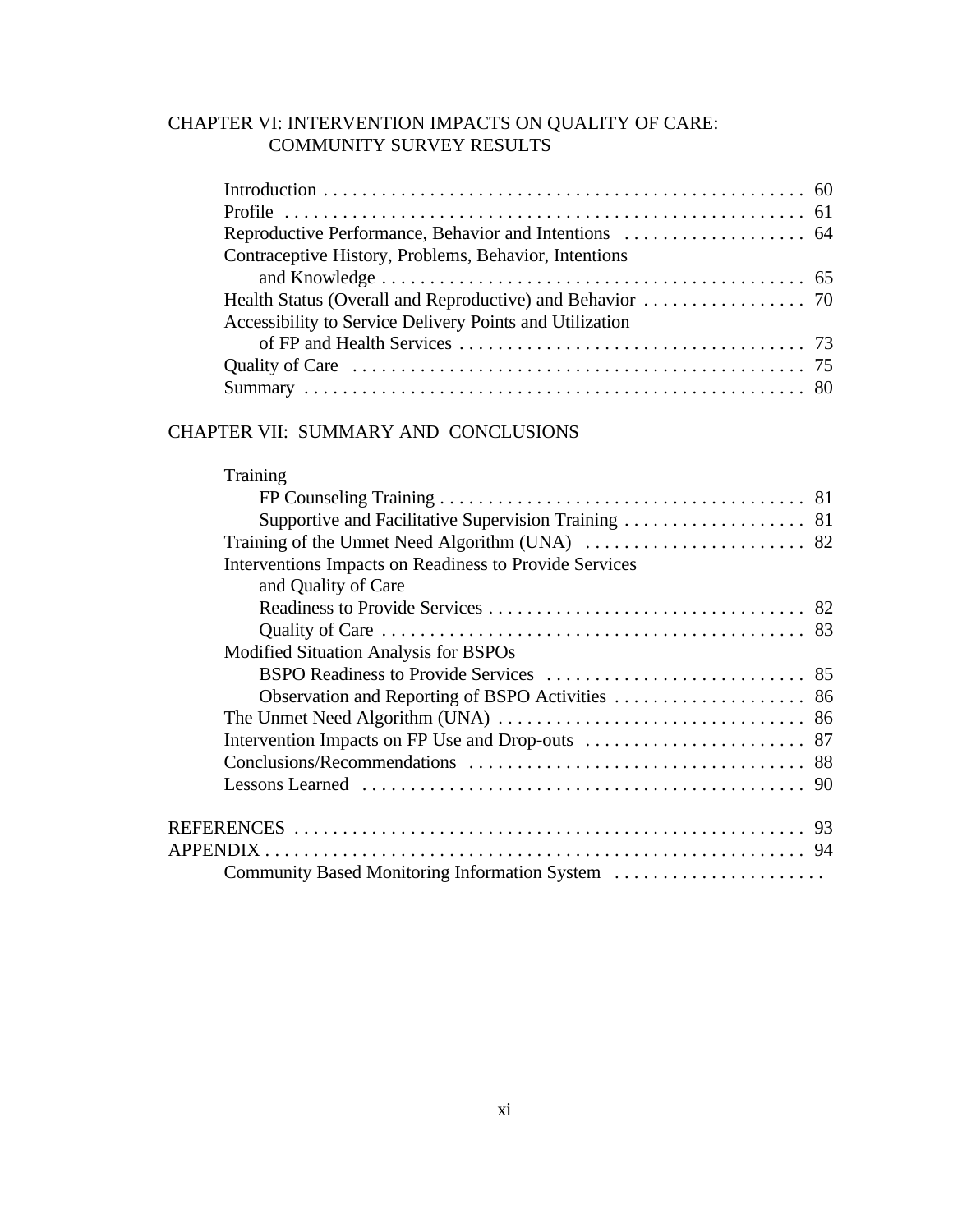## EXECUTIVE SUMMARY

The intervention study was designed to improve the quality of family planning services within the context of the Integrated Family Planning and Maternal Health Program of the Pangasinan Population and Family Planning Program. It addresses the issue of high unmet need in Pangasinan province and studies the feasibility of enhancing quality of services by (1) training service providers in fixed clinics and (2) orienting the outreach workers on the method of identifying women who have unmet need for FP and switching method.

The study used a Pretest-Posttest Control Group Design in which four municipalities were purposively chosen from the 47 municipalities comprising the province of Pangasinan and randomly assigned to the experimental and control groups. Four indicators were used to match the chosen municipalities, namely: 1) population size; 2) ratio of married women to population; 3) ratio of FP service providers to population; and 4) ratio of outreach workers to population.

The intervention consisted of (1) training the health service providers (physicians, nurses and midwives) on counseling to enhance their information giving capabilities, (2) introducing the outreach workers to the unmet need algorithm (UNA) to identify women with unmet need for FP services and switching, and (3) training supervisors (physicians and nurses) in supportive supervision.

The UNA is a system for identifying women with unmet and switching needs by the use of a series of screening questions. Women who indicate that they wish to delay or limit their childbearing but are not using family planning are targeted as high priority for follow-up. Another high priority group are those who are using FP but are dissatisfied with their method and therefore are vulnerable for FP discontinuation.

The training on counseling was conducted by AVSC International using the GATHER approach. Service providers were trained on what information should be given to clients during the information exchange, namely: 1) method options without promoting a particular method; 2) contraindications and common side effects of the selected method; 3) follow-up requirements and duration of effective use of the selected method; 4) the possibility of switching if the method is not suitable; and 5) the possibility of switching the source of supply. The outreach workers were oriented for one day on selected elements of counseling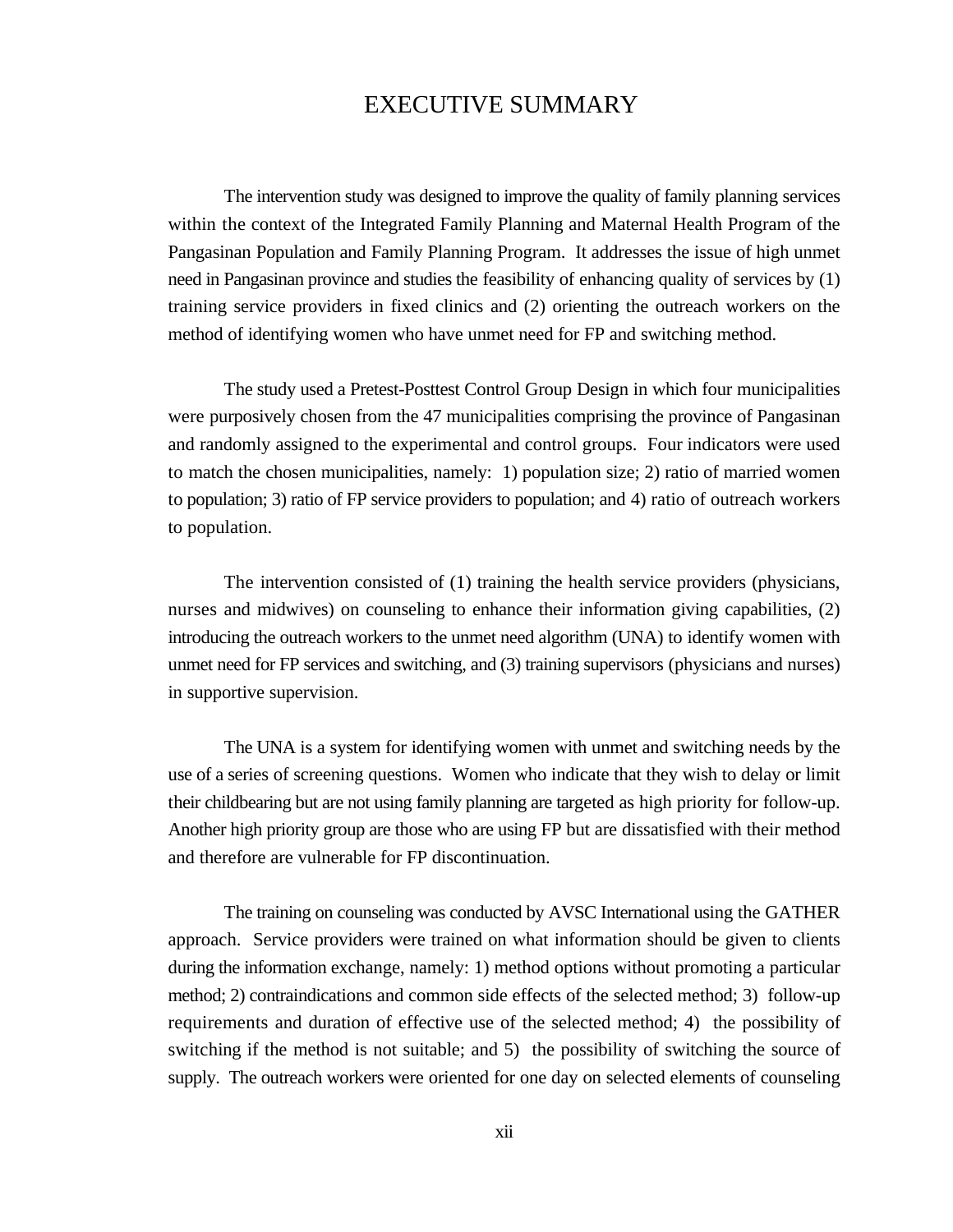to improve their ability to communicate key messages to women. In Pangasinan, the high risk approach was implemented by the FP program as a way of determining women's needs for FP status. "High risk" status is defined by the DOH as women who belong to any or some of the following characteristics:

- 1. married women 19 years of age or below;
- 2. married women over 35 years of age;
- 3. married women of reproductive age with four or more previous pregnancies;
- 4. women with medical conditions such as TB, hypertension, anemia, etc.

This intervention study continues to implement the high risk approach in masterlisting women but uses the UNA to prioritize women for services.

Supportive supervision was introduced to ensure that counseling is firmly established within the health center. Supervisors and midwives at all levels of the FP/RH delivery system were trained for three days in facilitative supervision in order to improve the management of the outreach activities of midwives and volunteers.

The research component of this project will assess the intermediate impact of these intervention activities to change service providers' knowledge and behavior in information giving and prioritizing women for follow-up. The situation analysis methodology will be used for the impact evaluation. Four instruments were used in the situation analysis, namely: 1) Inventory of facilities available and services for FP provided at the SDP, 2) Interview schedule for SPs, 3) Observation Guide for the client-provider interaction, and 4) Exit Interview Schedule for FP clients attending the SDP. A supplementary knowledge test was also used for the pretest and posttest of providers' knowledge on contraceptive technology and counseling principles, before and immediately after the counseling training.

Data collection activities for the situation analysis were conducted in two experimental municipalities (Bugallon and Pozorrubio) and in two control municipalities (Asingan and Rosales). Data were collected by teams of two members, one with clinical training and the other with a social science background, who were both trained on Situational Analysis under the guidance of a Population Council consultant.

In SA1, there were 44 SDPs observed, 55 interviews of service providers, 78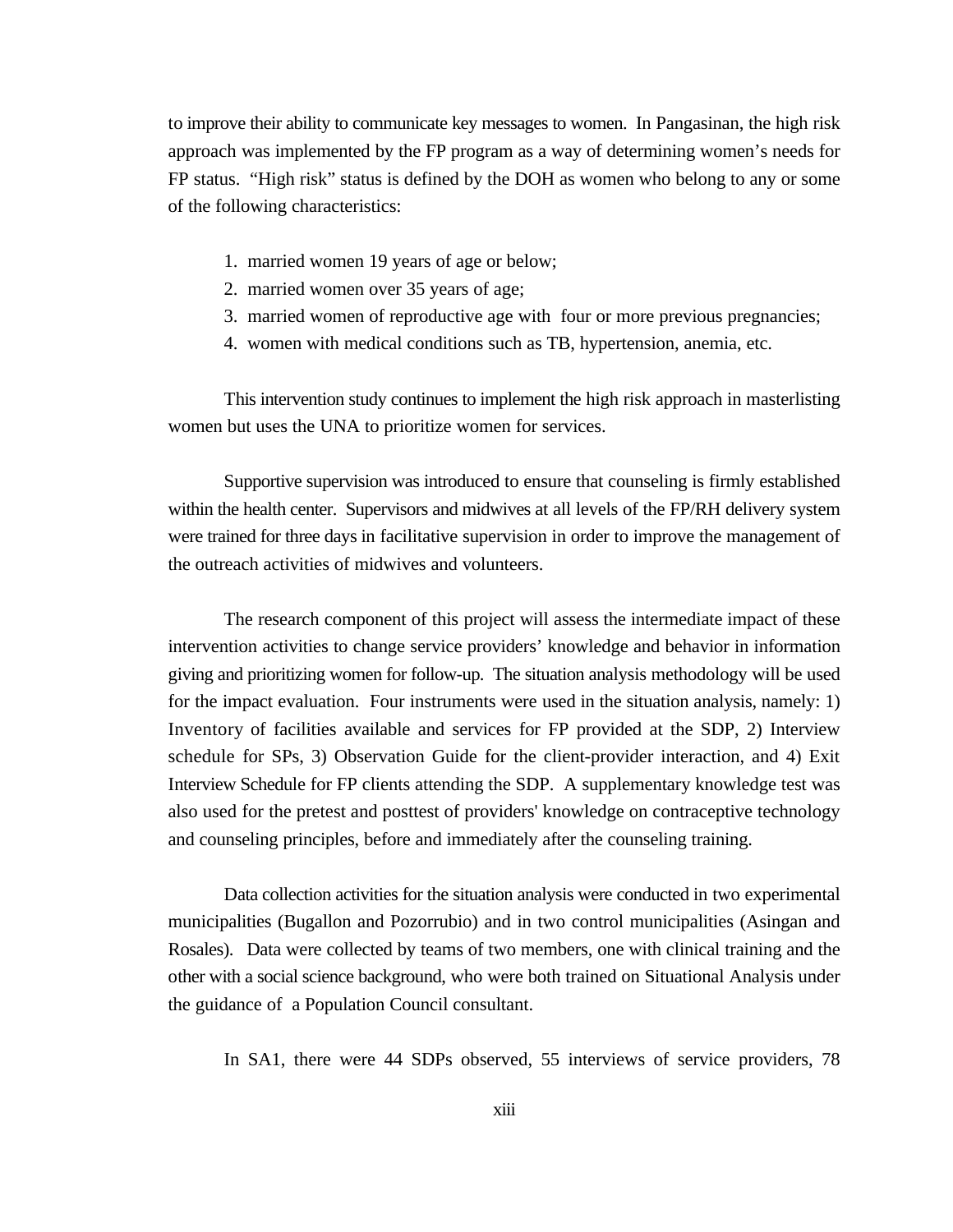observations of client-provider interaction and 71 exit interviews. Of the 44 SDPs observed, 23 were experimental SDPs while 21 were control SDPs. In SA2 there were 39 SDPs covered, 50 interviews of service providers, 66 observations of client provider-interaction and 63 client exit interviews. Of the 39 SDPs, 21 were experimental SDPs and 18 were control SDPs. The main reasons for a decrease in SDPs observed in SA1 and SA2 from 44 to 39 are two-fold. In SA2, the midwife did not open the BHS when the research team went for the SA in two BHSs in Rosales, because of other official business. In two BHSs of Pozorrubio, the research team did not indicate the reason for being unable to do the SA. One BHS in Asingan which was operational in SA1 but was no longer operational in SA2.

A baseline community survey (CS1) and post-baseline community survey (CS2) were undertaken in each of the experimental and control areas. There were 2,000 (1,003 for the experimental group and 997 for the control group) married women of reproductive age (MWRAs) interviewed in CS1. In CS2, 851 (out of the 1003 in CS1) in the experimental area and 876 (out of the 997) in the control area were interviewed. In all, 273 respondents (152 from the experimental and 121 from the control) were not interviewed in CS2. The main reasons were that the respondents were not available from the first to fourth call. Many transferred to another place outside the municipality in CS2.

The questionnaire used in both CS1 and CS2 in the experimental and control areas generated socio-economic and demographic information, family planning knowledge, attitude and practice variables, past experiences of reproductive morbidities, use of health facilities and quality of care variables.

The findings revealed the following:

#### **A. Training**

*1. There was a significant change in the knowledge of trained service providers on FP counseling in the experimental group.*

Service providers in the experimental group showed significantly higher average scores on contraceptive technology and on quality of care in the posttest than in their average pretest scores during the training intervention.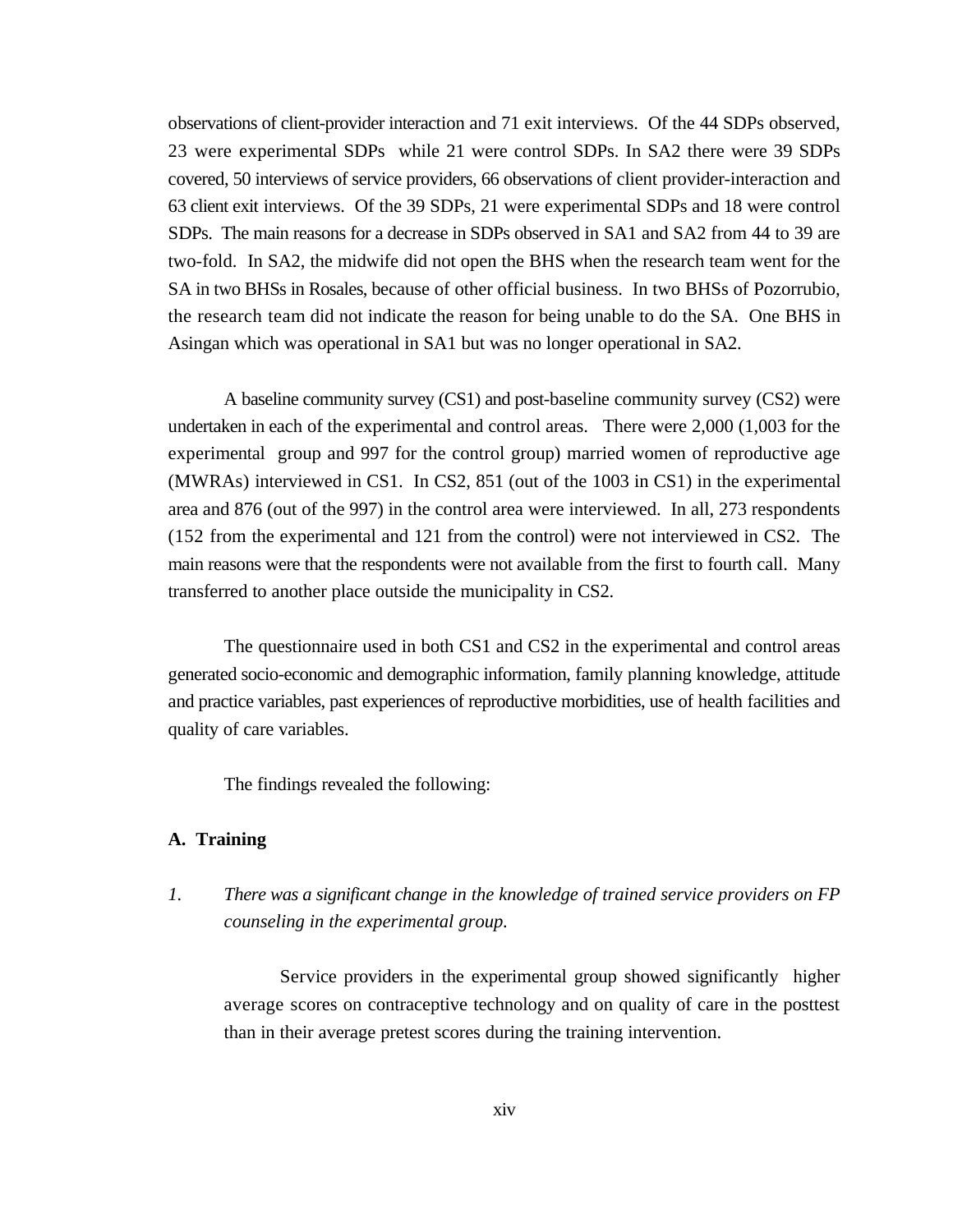*2. There was a significant change in the knowledge of supervisors and midwives in the experimental group on supportive and facilitative supervision.*

Average posttest score of service providers who underwent the facilitative supervision were significantly higher that their own average pretest score or that of the control group. Z test was conducted to test the differences of average scores.

#### **B. Quality of Care Provision**

- 1. Readiness to provide services of clinic service providers
	- a. *SA results showed improvement of SDPs in the experimental area in providing clients with auditory and visual privacy, IEC (FP health talks), and administrative supervision while SDPs in the control area showed a deterioration in these conditions. SDPs in the experimental area also showed significant improvement on recording and reporting over SDPs in the control area.*

The experimental and control SDPs were comparable in their readiness to provide services at baseline. However, at postbaseline, the awareness created by the FP counseling and supervision training have probably moved experimental SDPs to positions of advantage although not significant, compared to the control SDPs particularly on auditory and visual privacy, IEC (FP health talks), and administrative supervision. A deterioration in these aspects was observed in the control areas. Similarly, at baseline, experimental SDPs were better off than control SDPs on the maintenance of complete and well-ordered client records and logbooks as well as transmission of reports to higher levels while deterioration was observed in the control areas. Significant improvement in these aspects was shown by experimental over control SDPs at postbaseline.

*b. Service providers in the experimental SDPs showed a reduction in the proportions promoting one method over another at postbaseline while the practice remains the same in the control areas. They were also more cautious and prudent in providing DMPA to clients than those in the control area.*

More service providers in the experimental than in the control SDPs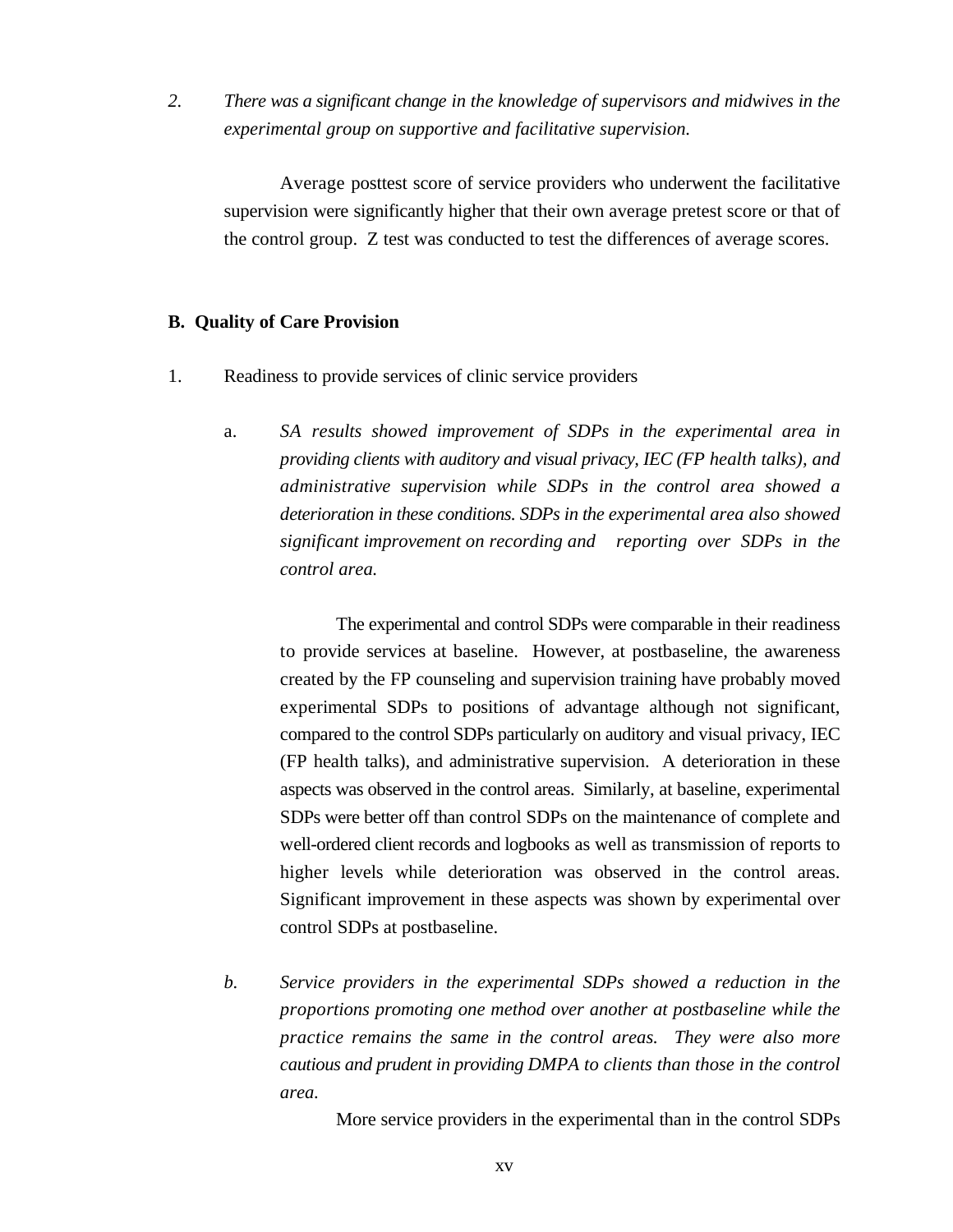tended to promote one method over another at SA1. This practice was greatly reduced in the experimental SDPs at SA2 but the difference between experimental and control SDPs was not statistically significant. On the other hand, significantly more service providers in the experimental SDPs screen out younger (<20 years), unmarried women, and those with only one child, and without husband's consent than service providers in the control area.

- 2. Readiness to provide services of BSPOs
	- *a. Higher participation of BSPOs in the experimental area than in the control area were seen in the area of masterlisting and in utilizing the data from the masterlist in planning their client visits*.

At baseline BSPOs in the experimental and control groups were comparable on the training they received, possession of a FP Program Communication Kit, supervision received, and the duties and responsibilities performed.

At postbaseline, significantly more BSPOs in the experimental group participated in the clinic workplan, prepared the masterlist of MWRAs (Form 1 Part A) and the Monthly Service Delivery Ledger (Form 1 Part C), and used the masterlist to plan their visits for the next month than in the control group.

- 3. The Unmet Need Algorithm
	- *a. Development, introduction and institutionalization of UNA has started in the experimental areas*.

As of April 1998, 88.8 per cent of masterlisted MWRAs in Bugallon and 84.5 per cent in Pozorrubio were in high health risk. In contrast, 25.3 per cent of MWRAs in Bugallon and 29.2 per cent in Pozorrubio have unmet need for family planning. Prioritizing women for family planning services using UNA is more advantageous because it identifies fewer MWRAs who may be more predisposed to use family planning and therefore promotes the efficient use of program resources.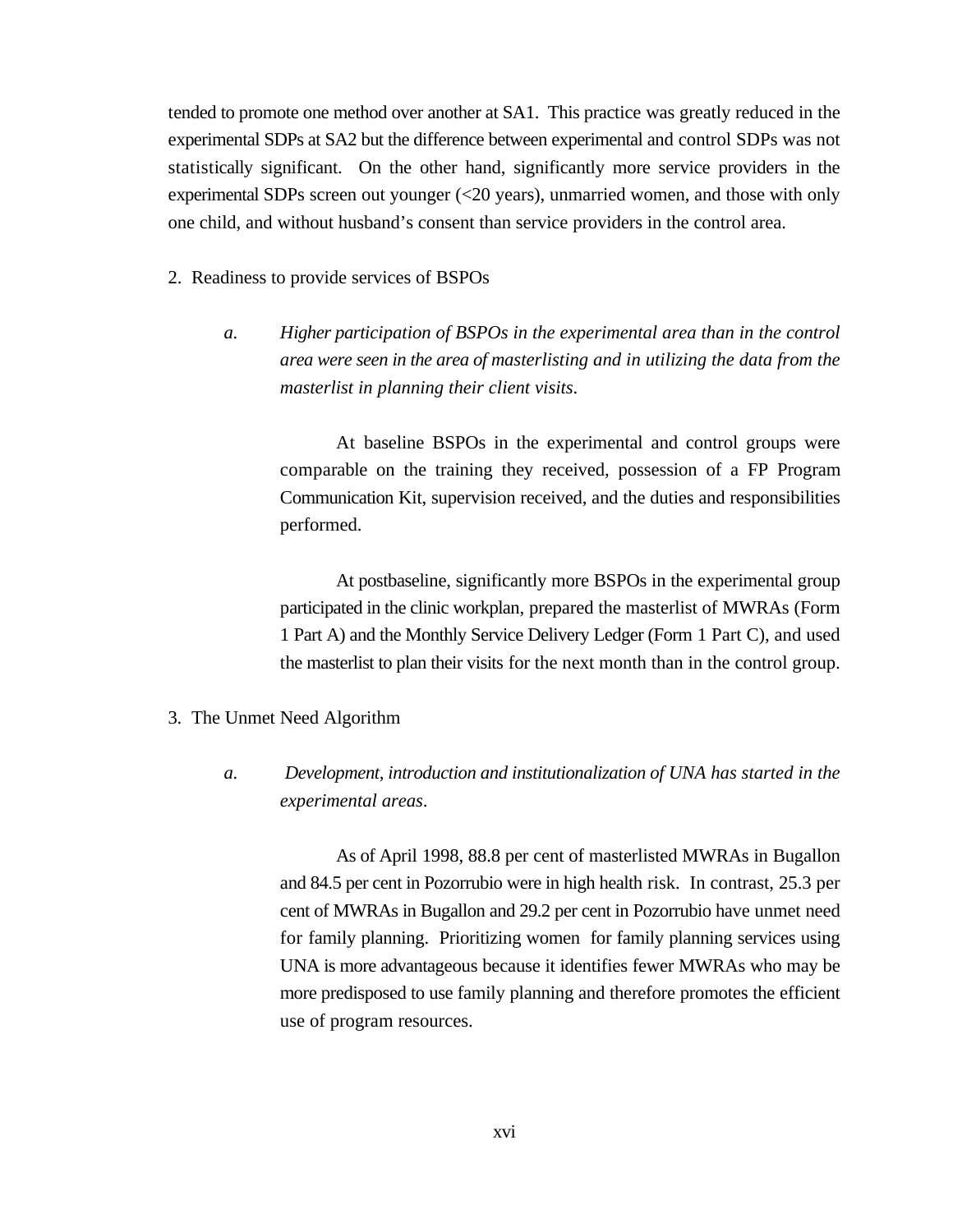- 4. Intervention Impacts on FP Use and Drop-out
	- *a. Both experimental and control areas showed increases in contraceptive prevalence in CS2. However, the experimental area increased by only 2.2 per cent while the control area increased. by 7.9 per cent.*

The intervention appears to have shown some impact on FP use in the experimental area, but greater increase in control area was likewise observed. Non-equivalence in FP program performance/output of the experimental and control areas was shown by the baseline community survey in terms of the following: 1) higher reproductive performance of MWRAs in the experimental than in the control areas; 2) higher contraceptive prevalence in the control than in the experimental areas; 3) presence of sterilization center (of AVSC) in the control area; and 5) free FP services and supplies in the control while "donations" are solicited in the experimental area.

*b. Experimental area posted a slight reduction in its drop-out rate at postbaseline compared to its baseline rate while the drop-out rate in control area was more or less constant.*

At baseline, the dropout-rate in the experimental area was 34.5 per cent while this was only 23.4 per cent in the control area. At postbaseline, the dropout rate in the experimental area reduced to 31.8 per cent while this remained constant at 23.7 per cent in the control area. The study interventions may have effected this slight reduction in the drop-out rate observed in the experimental area.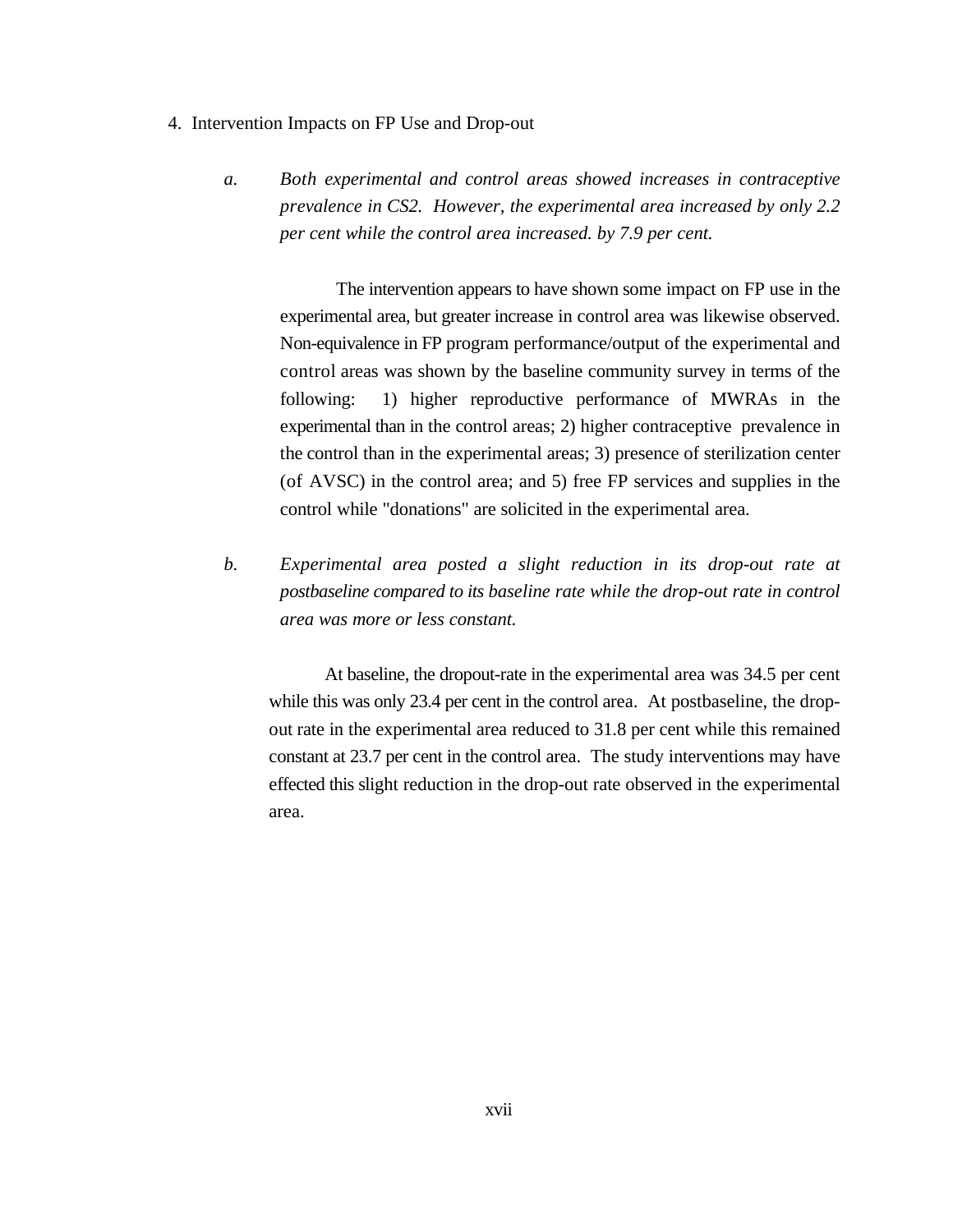#### **Conclusions:**

Quality of care improved, specifically on information giving, by training service providers on FP counseling.

The FP counseling training was effective in upgrading the knowledge of service providers on contraceptive technology, advantages and disadvantages of methods, their side effects and on quality of care.

Facilitative/supportive supervision was effective in increasing trainees knowledge in counseling and supervision but did not significantly change knowledge on contraceptive technology. There is a need for supervisors to be updated on recent developments in contraceptive technology.

After the intervention, more SDPs in the experimental than in the control area provided visual and auditory privacy for their clients. This is significant because the main intervention was centered on FP counseling to improve information-exchange between providers and clients. Visual and auditory privacy are important aspects in the counseling process.

Evidence of UNA institutionalization is evident. At postbaseline, more BSPOs in the experimental are participated in clinic workplans and accomplished the masterlisting than the BSPOs in the control area. They have also started using the data in their masterlist as guide in planning their visits to the barangays.

Results of the study revealed that UNA is an effective tool for prioritizing women for FP services because it identifies far fewer MWRAs who may be more predisposed to use FP than the High Risk approach.

Using prevalence and the difference between ever use and current use rates as proxy measures, the community survey showed that the training interventions were responsible for some improvement in prevalence in the experimental area. There was also some evidence of a reduction in the drop-out rates in the experimental area which was absent in the control area at postbaseline.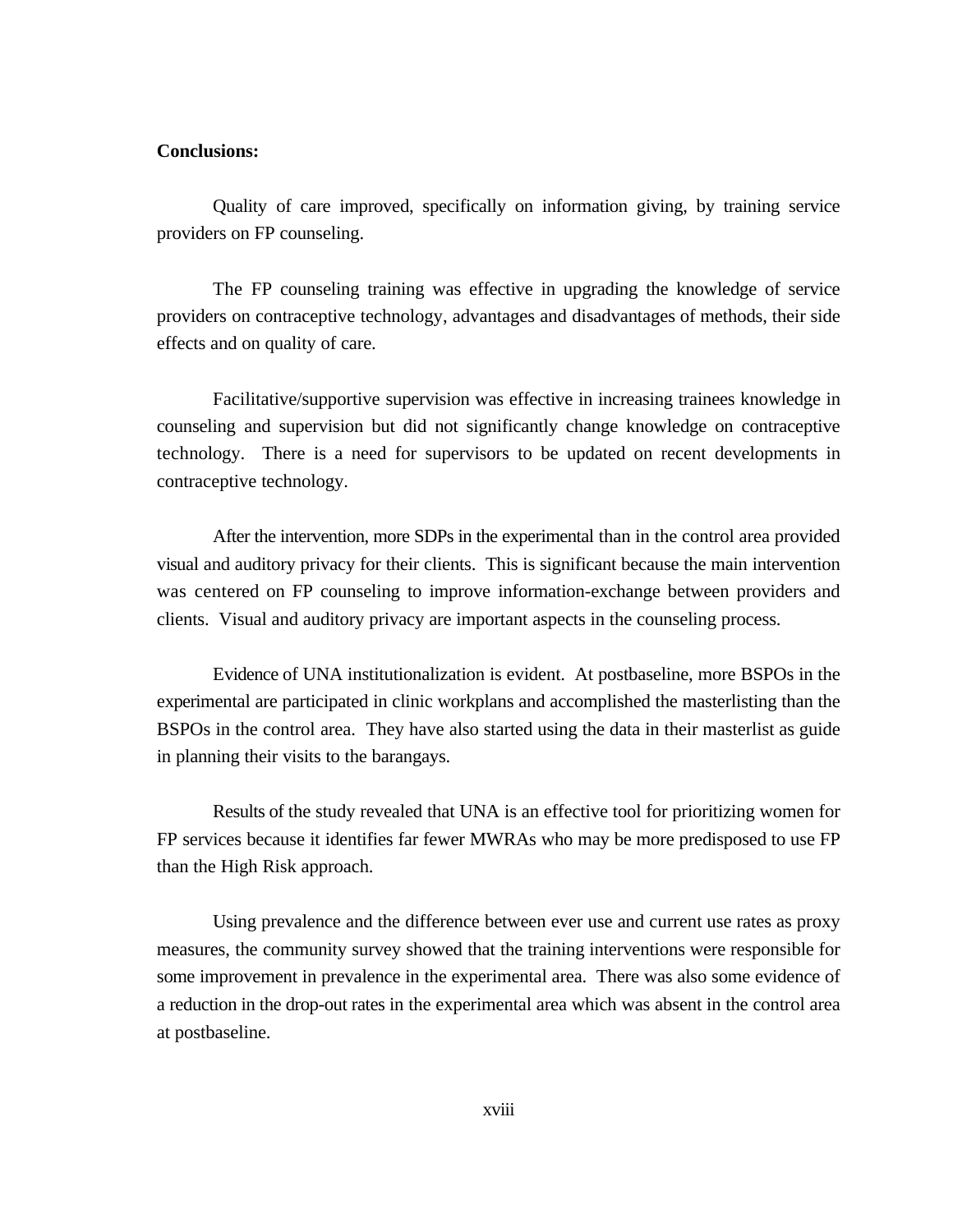Finally, the study timeframe is too short to allow all interventions to show the expected impacts. Selection of experimental and control areas need to be based on better indicators of program strength. Changes in key program personnel within the life of a study should be avoided as much as possible. Background characteristics of program managers should be an added criterion in the selection of study sites as well as the nature and types of service facilities (e.g. presence of district hospitals providing VSC, facilities implementing cost recovery schemes, etc.).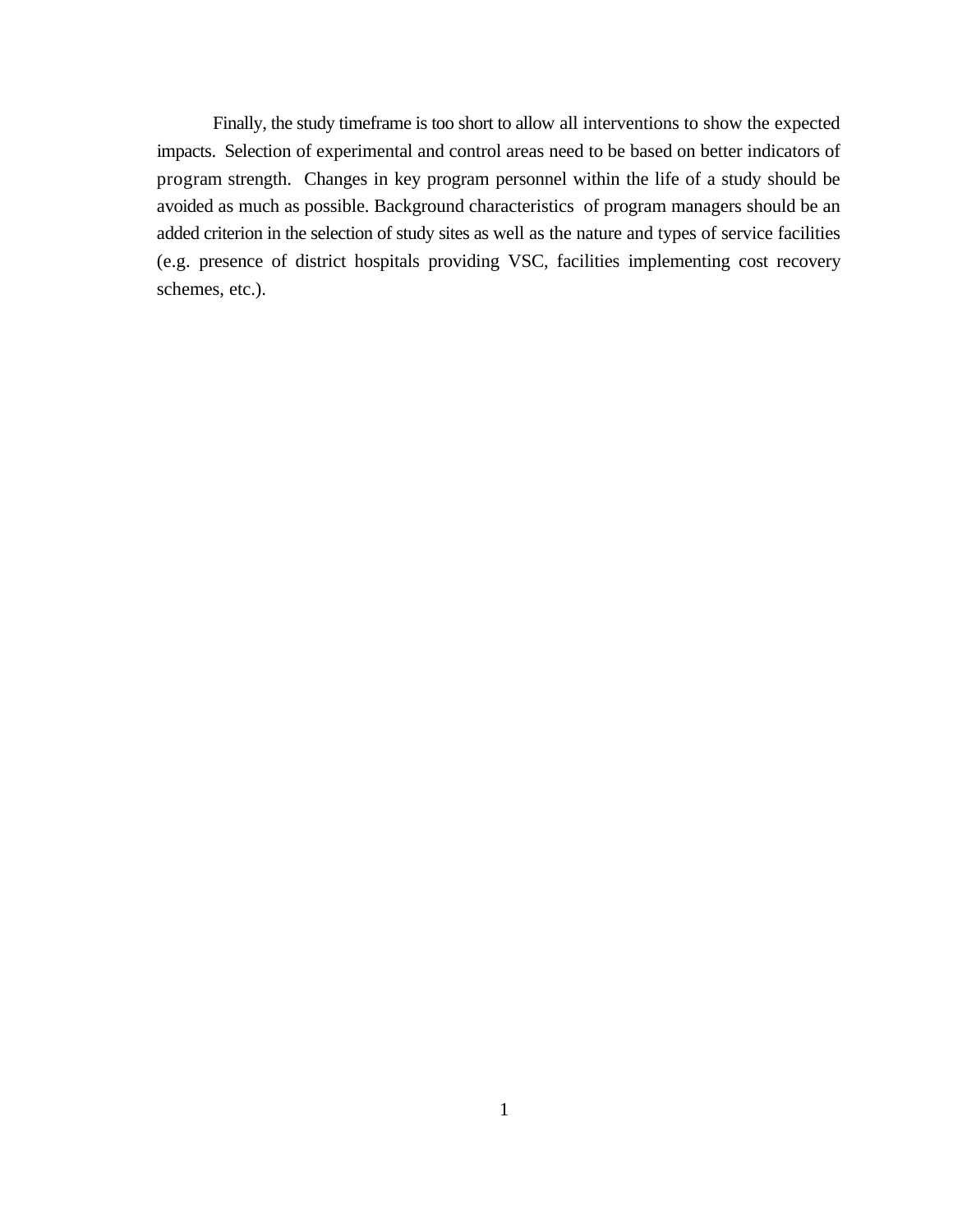## **Improving the Quality of Care in FP/RH Services of Selected Communities of Pangasinan Province: An Intervention Study**

## **INTRODUCTION**

#### **Background**

The Province of Pangasinan is among the 46 LGUs being supported under the Local Government Performance Program (LPP). It is also one of the two LGUs pilot sites in the country where the Barangay Monitoring System is currently being implemented. This system consists of a master listing of married women of reproductive ages (MWRAs) by a network of health and population outreach workers who are volunteers of the community. This activity is meant to facilitate follow-up efforts by outreach volunteer workers (including program personnel), by means of pinpointing the MWRAs and the barangays most in need of assistance.

The demographic and family planning situation of Pangasinan province shows a mixed picture. The 1995 Pangasinan Demographic and Health Survey (PDHS) has shown that contraceptive knowledge in Pangasinan was fairly high. However, only 53 percent ever-tried using a method and 43 percent of them ever-tried program methods. Still fewer women (36.5%) were found currently using a method with only 26 percent using program methods. Of the fecund, non-sterilized non-pregnant and currently married women (CMW) 15-49, 64 percent did not want to become pregnant in the future, of which only one third were found using a method of contraception. Thus, the family planning (FP) program needs to satisfy the 43 percent of non-pregnant fecund women who have an UNMET NEED for stopping or spacing births, i.e. 36 percent of all CMW 15-49.

Two major challenges face the Pangasinan FP Program: one, the persistently large proportion of drop-outs from use, and two, the high level of UNMET NEED for contraceptive information and services.

Several studies have shown that increased attention on the part of FP program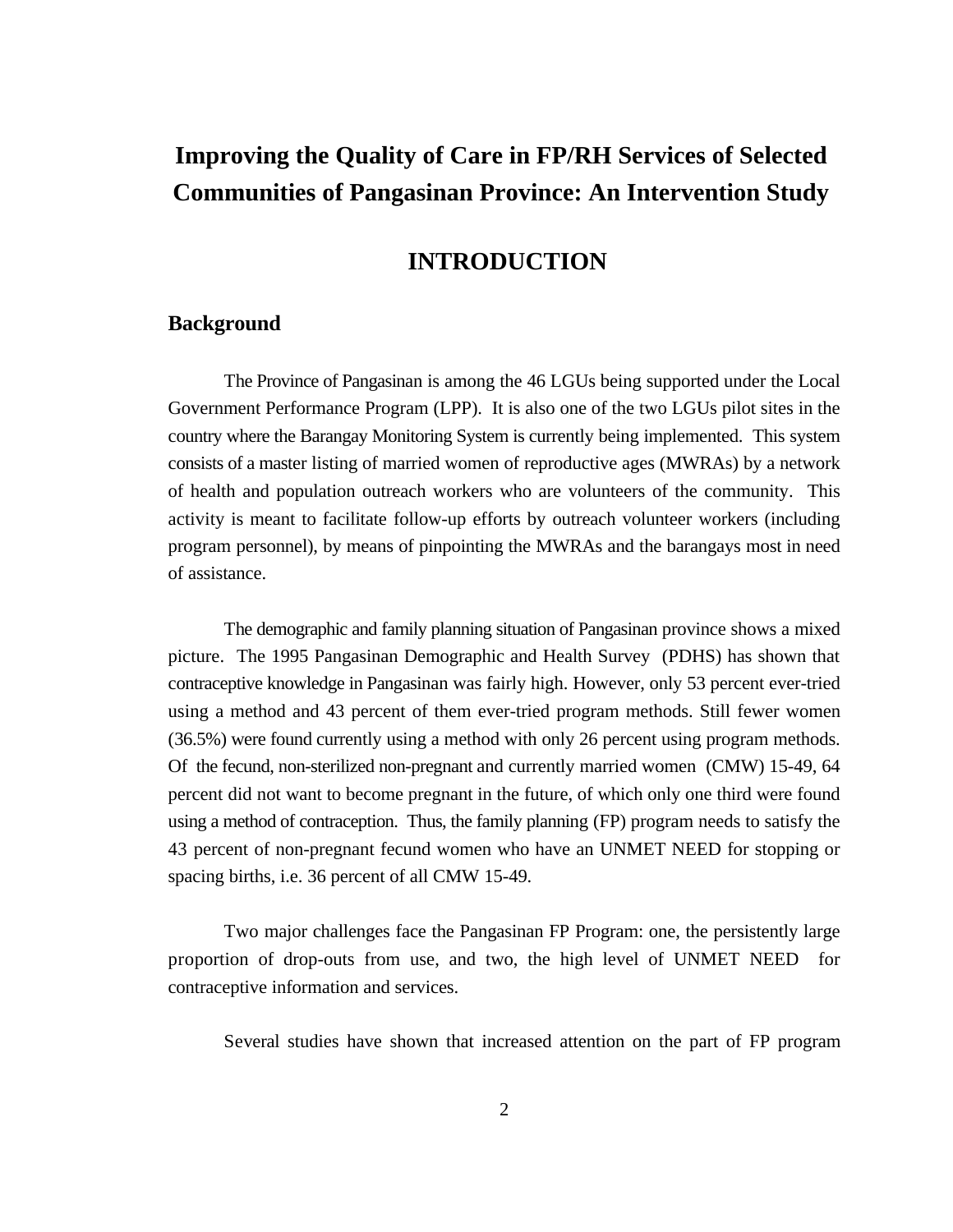managers to the provision of quality of services to clients can go far to address these problems (e.g. Jain & Bruce, 1994). Quality of care implies that "the provision of services focuses on the individual acceptor" along with the need for continuous upgrading of programmatic services so as to help individuals reach their reproductive goals (Jain, 1996). As such, quality care may be expected to increase the probability that individuals with an unmet need will subsequently adopt FP and, having once decided to do this, that they will continue to use some form of contraception for a reasonably long period of time. In view of these considerations and through this Project, the Pangasinan FP program aims not only to increase its **coverage** but also to improve the **effectiveness** of its service delivery.

#### **Objectives**

The Project aims to improve the quality of family planning services within the context of the Integrated Family Planning and Maternal Program of the Pangasinan Population and Family Planning Program. It addresses the UNMET NEED and enhances the quality of services being offered by FP program personnel and outreach volunteer workers.

The research component of the Project aims to evaluate the impact of three interventions on unmet need and quality of services provided by FP program personnel in fixed clinics and by outreach volunteer workers. It measures the effectiveness of an algorithm to identify women with unmet need for FP services on increased use of contraceptives; and the effectiveness of training on FP counseling, information exchange and supportive supervision on the quality of FP services which is expected to increase client satisfaction, and the demand for, and continued use of, contraception.

#### **Specific Research Objectives**:

- 1. To assess the extent to which the **Algorithm to identify women with unmet need for FP services** has influenced the prioritization of outreach volunteer activities and increased the **demand for** and **use of** family planning services.
- 2. To measure the effects of the FP counseling training on:
	- 2a. knowledge of service providers on FP counseling and on the quality of FP information exchange with clients in fixed clinics.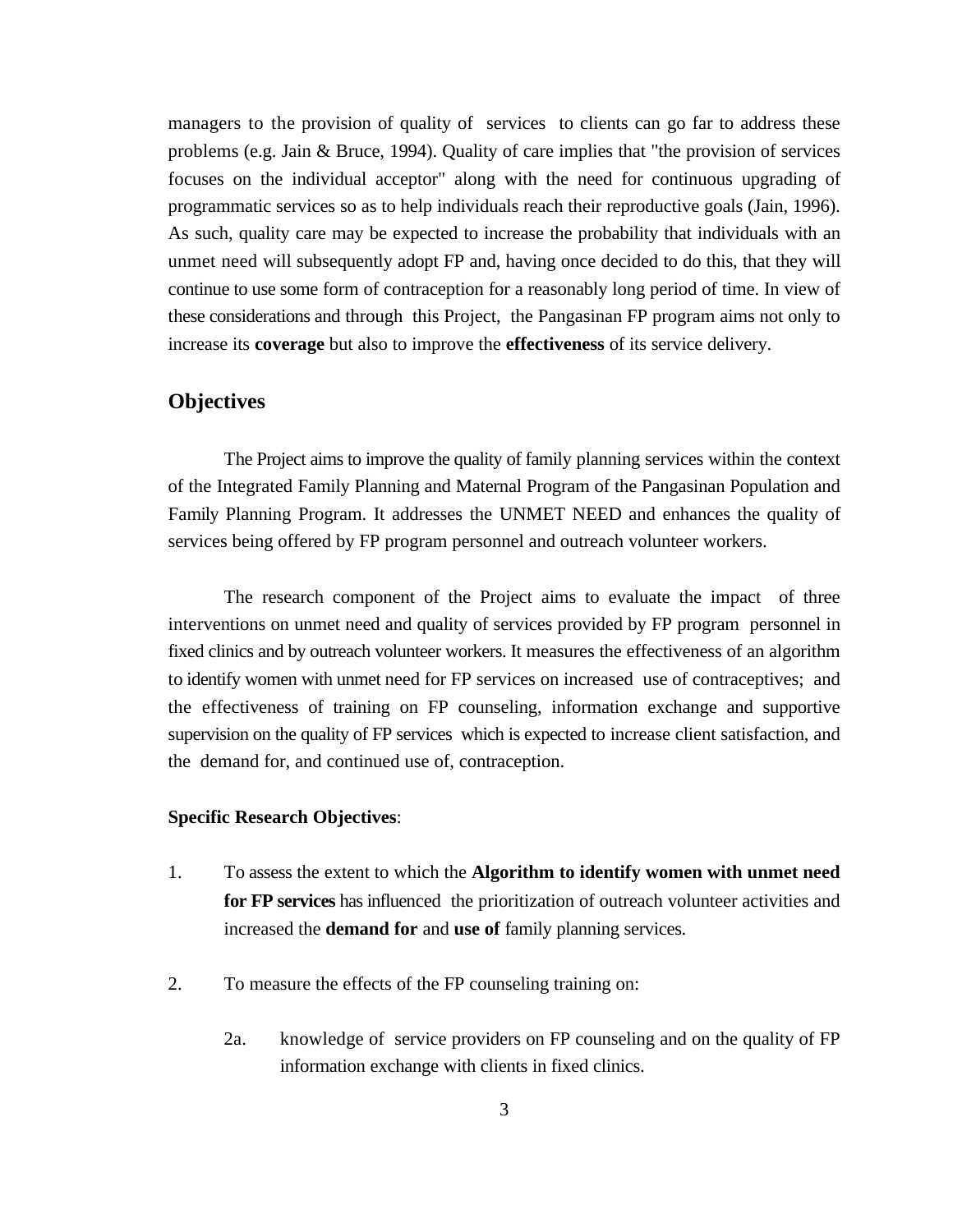- 3. To evaluate the effects of the supportive supervision training of doctors, nurses and midwives on quality of care provided (using Bruce framework 6 elements) in fixed clinics, as well as of municipal and district population officers on the quality of outreach activities of volunteers.
- 4. To assess the effects of the 3 study interventions, that is, training on FP counseling and supportive supervision, and the identification of women with unmet need, on the quality of FP services provided, client satisfaction, FP acceptance and continued use of contraception, and reproductive health status of women.

#### **Pre-Project Program Context**

The Pangasinan Population and Family Planning Program is being carried out within the context of the Integrated FP and Maternal Health Program of the Local Government Unit (LGU) of Pangasinan. This program stresses two key objectives:

- (1) to "expand the availability of reproductive health services to women in high risk groups",
- (2) to "foster continued provision of selected child health interventions with a view to improving infant and child survivorship" (DOH, OPHS, 1995, p.1).

As a means of attaining these goals, the Population and FP Program of Pangasinan in 1996 began implementing an innovative approach to community outreach under its Community-Based Monitoring Scheme. First implemented in three pilot communities (Mangaldan, Bugallon and Sison), the Community-Based Monitoring Scheme better known as the Community-Based Management Information System (CBMIS) has been expanded and covered almost all municipalities of Pangasinan before this Project began.

The main activity undertaken under the monitoring scheme is the compilation of an annual masterlist of all married women of reproductive ages (MWRAs) living in a particular barangay. This task is carried out by volunteer outreach workers (BSPOs) under the supervision of clinic personnel. Among the questions included on the monitoring form are items which check if the respondent falls within one of the five major categories for a **high**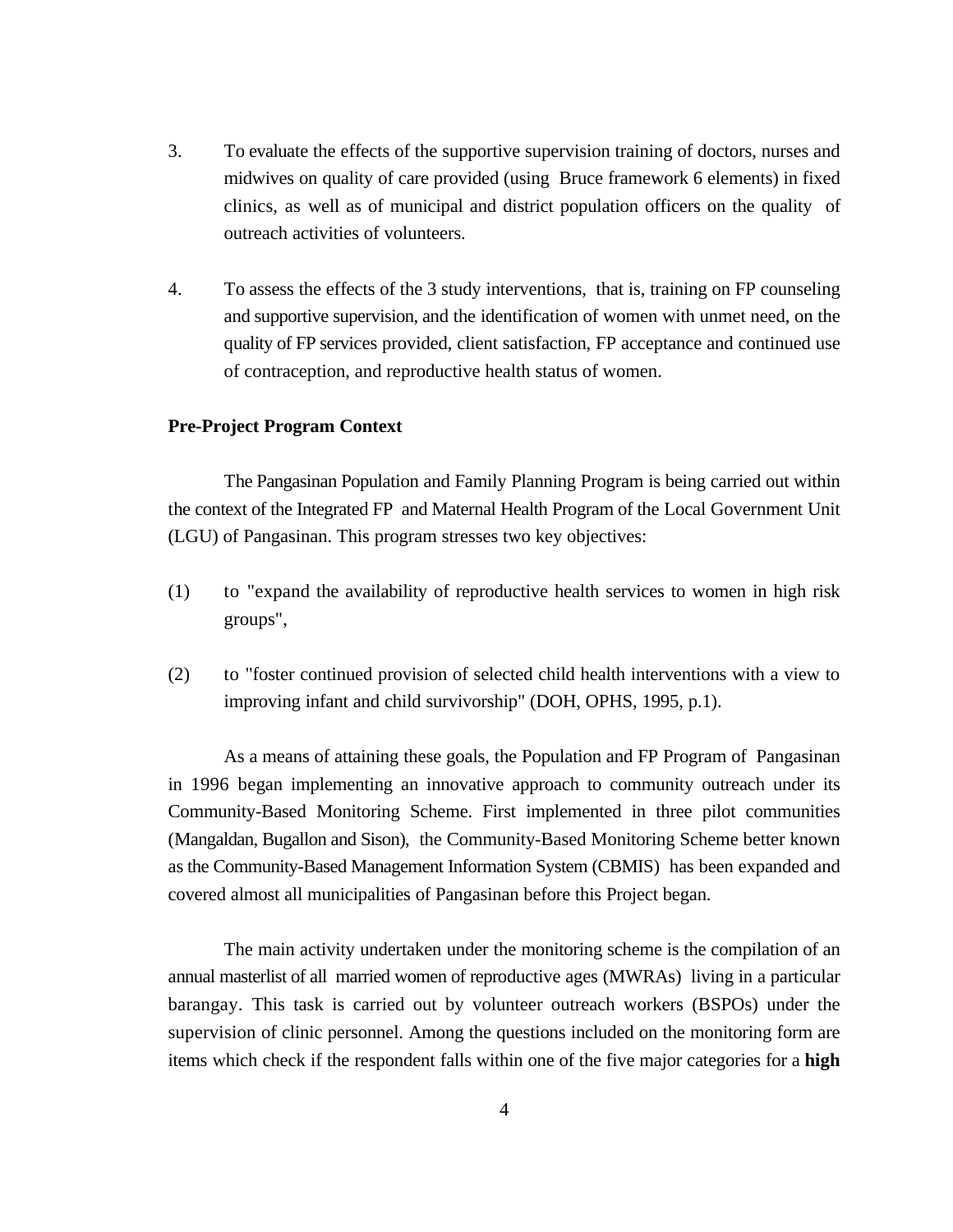**risk pregnancy,** that is: (1) women who are older than 35 years of age ("too old"), aged below 20 ("too young"), with four or more previous pregnancies ("too many"), with a child below 15 months ("too soon"), or with a medical condition (women treated for diseases such as tuberculosis, malaria, anemia, heart or kidney diseases, hypertension, liver or blood diseases, or peptic ulcer). The **Masterlist** serves two major purposes:

- (1) it provides clinic staff and outreach volunteers a reference for current and prospective FP clients living in their assigned areas. Women could thus be identified according to their needs, as follows:
	- (a) those in need of regular supply (RESUPPLY)
	- (b) those who failed to return for a scheduled appointment (FOLLOW-UP), and
	- (c) those who are not using but fall in one or more of the high risk categories, and who need to be counseled on the risks to which they may be subjecting themselves and their children (COUNSELING).
- (2) it provides information needed in the reallocation of material and human resources. At the supervisory level a simple comparison of monitoring forms from all barangays in the municipality can identify those areas where the ratio of eligible couples to outreach workers is high, or the proportion of high risk women is excessive. These data serve as a basis for assigning additional workers or volunteers, and resources to barangays in need of additional assistance.

This Project provided a package of quality of care interventions that complemented and built on the existing strategies and approaches used by the Population and Family Planning Program of Pangasinan. Utilizing the CBMIS, the Project expanded the CBMIS to include an Algorithm that identifies women with UNMET NEED for family planning which it prioritizes for additional follow-up. Other quality of care inputs included FP counseling, counteracting rumors and misconceptions about FP, and supportive supervision. These interventions are discussed in more detail in the section which follows.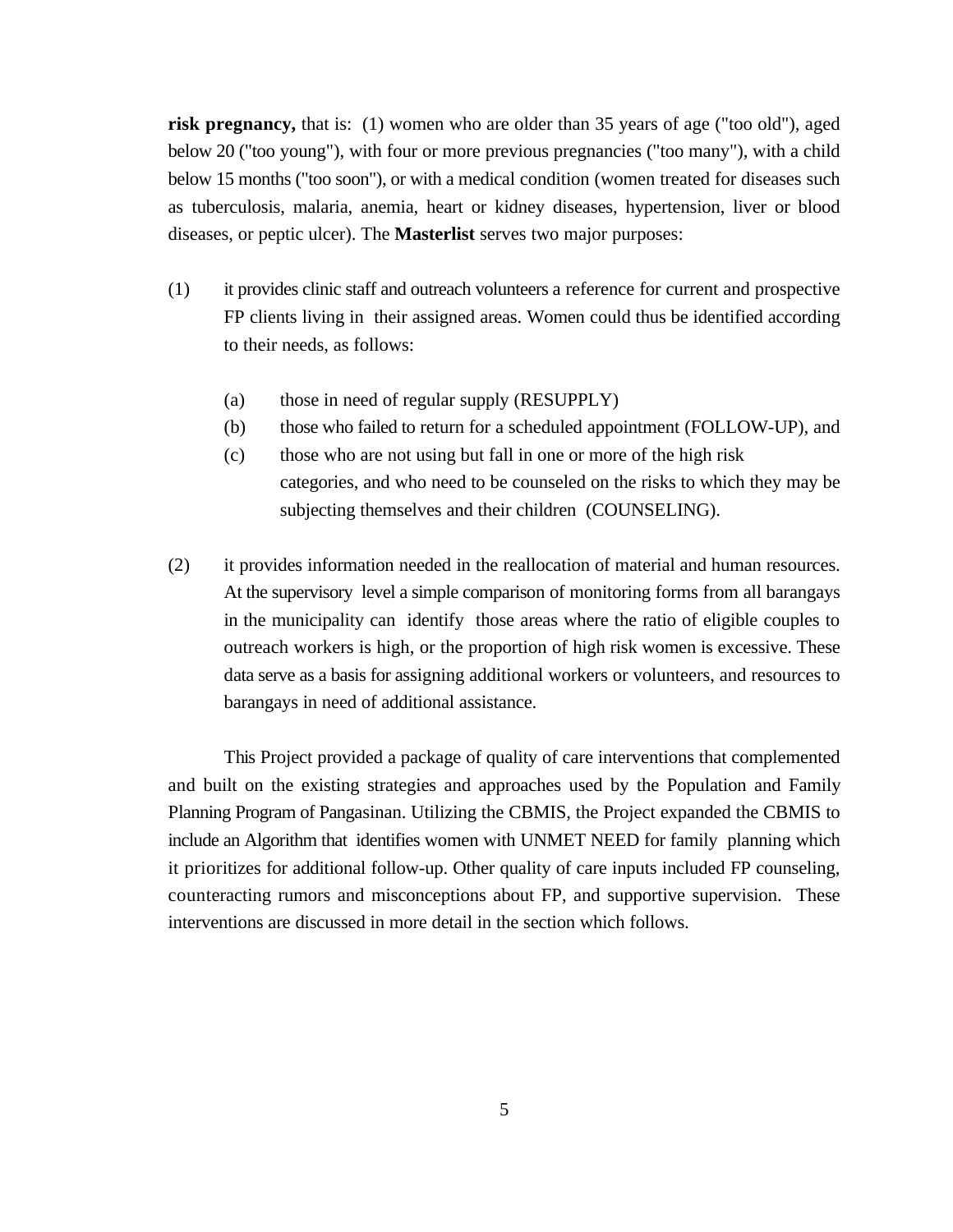## **Project Interventions**

1. **Algorithm to identify women with Unmet Need for FP services**. The Unmet Need Algorithm (UNA) is an instrument for prioritizing women with unmet need for family planning into three types: (1) those who have expressed a desire to limit childbearing but who are not using FP; (2) those who wish to delay their next birth but who are not using FP; and (3) those who are using FP but who are dissatisfied with their method and therefore are vulnerable to contraceptive discontinuation.

The training of volunteer outreach workers in contacting current and potential clients (i.e., all MWRAs) to ascertain both their reproductive goals and their contraceptive behavior was conducted on November 28 and December 5, 1997 in San Fabian, Pangasinan. The algorithm was used in January to March 1998 during the regular masterlisting of every MWRA in each barangay by volunteer outreach workers. Women with unmet need are considered a priority for **information-giving, referral and follow-up activities** of outreach volunteers. These women are advised about FP services available at the nearest health clinic, and if they are agreeable, the outreach worker makes a tentative appointment for them to visit the clinic. Progress in contacting women with unmet need and in providing them with FP services is discussed during the monthly meetings held among clinic service providers, volunteer outreach workers and supervisors for health and population activities. Only two such meetings took place. A reporting system was installed in January 1998 for assessing progress. For further details about the CBMIS and the Unmet Need Algorithm.

2. **Training in FP Counseling**. On September 29 to October 10, 1997 in San Fabian, Pangasinan, service providers in fixed clinics and volunteer outreach workers were trained for one week in counseling to improve **information exchange** with their clients. The information provided to clients consisted of: (1) method options without promoting a particular method; (2) contraindications and common side effects of the selected method; (3) follow-up requirements and duration of effective use of the selected method; (4) the possibility of switching if the method is not suitable; and (5) the possibility of switching the source of supply. Through the provincial trainors trained by AVSC and their resource persons, clinic service providers were trained for one week in FP counseling using the GATHER approach. The outreach volunteers were trained for one day on selected elements of counseling (i.e., GATR) to improve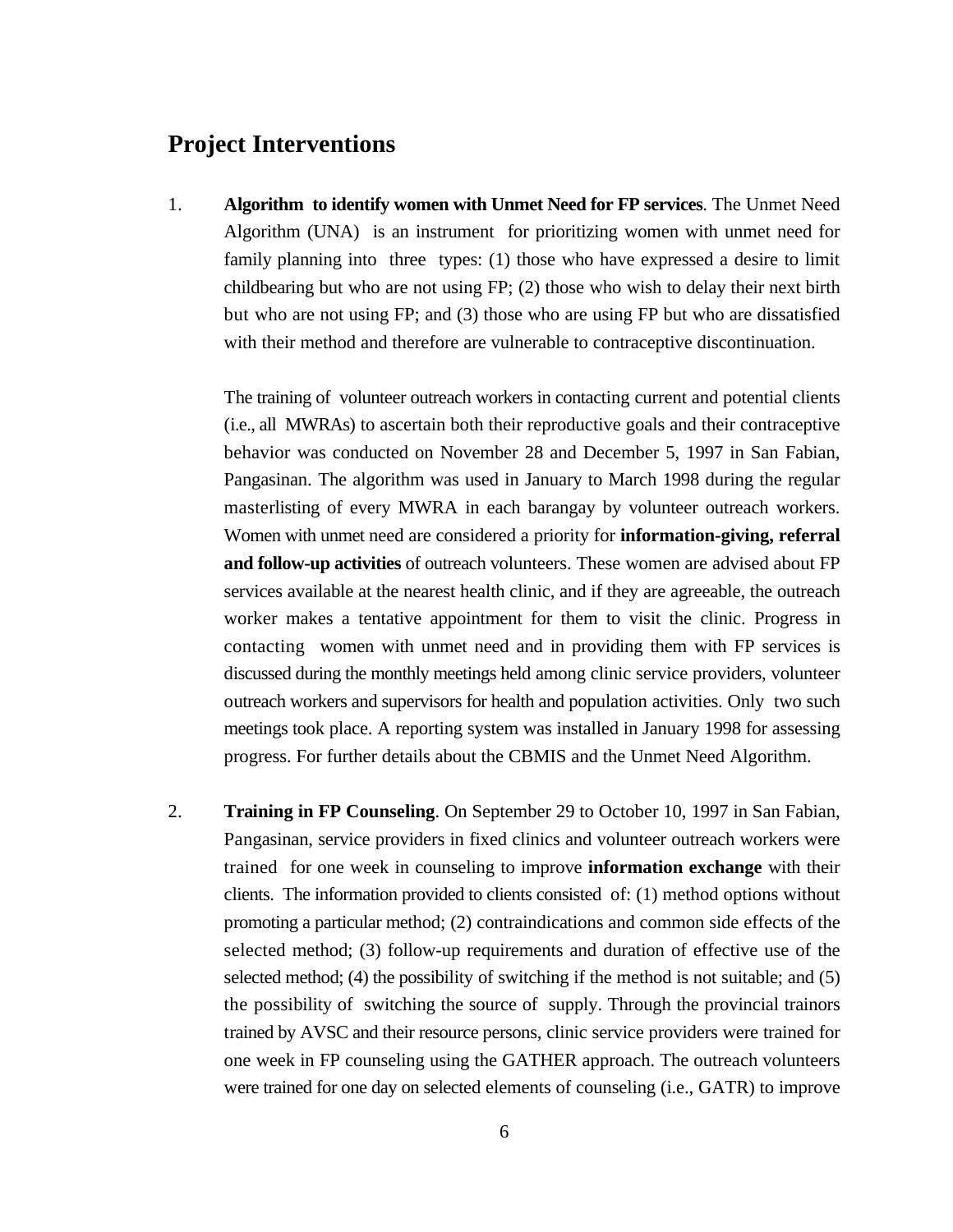their information exchange with women in the community. Both clinic service providers and outreach volunteers were trained to follow-up women identified as having an unmet need. Specifically, the training addressed the following concerns:

- (a) Ensure that clients have visual and physical privacy for information sharing, personal interviews and physical examinations;
- (b) Ensure that service providers treat clients with dignity and respect;
- (c) Ensure that service providers assist the client's choice process by soliciting information from clients about their background (age, number of children), reproductive goals (timing of next desired child), attitudes and preferences for contraceptive methods, and prior experience with contraceptive methods;
- (d) Ensure that service providers are technically competent in counseling clients (using the GATHER approach), screening clients for contraindications, supplying clinical methods, and applying aseptic techniques; and
- (e) Ensure that service providers adhere to clinical standards in all aspects of service delivery.
- 3. **Training in Supportive Supervision**. Supervisors and midwives at all levels of the FP/RH service delivery system were trained for **three days** in facilitative supervision to improve the management of the outreach activities of volunteers, as well as to ensure the continued implementation of improved counseling in clinics.

### **Conceptual Framework and Hypotheses**

As seen in the conceptual framework presented in **Figure 1**, the three program interventions are expected to improve the quality of care of RH/FP services resulting in an increased demand for family planning and use of contraception. These latter two factors are ultimately expected to contribute to a reduction in unintended pregnancies and reproductive morbidity.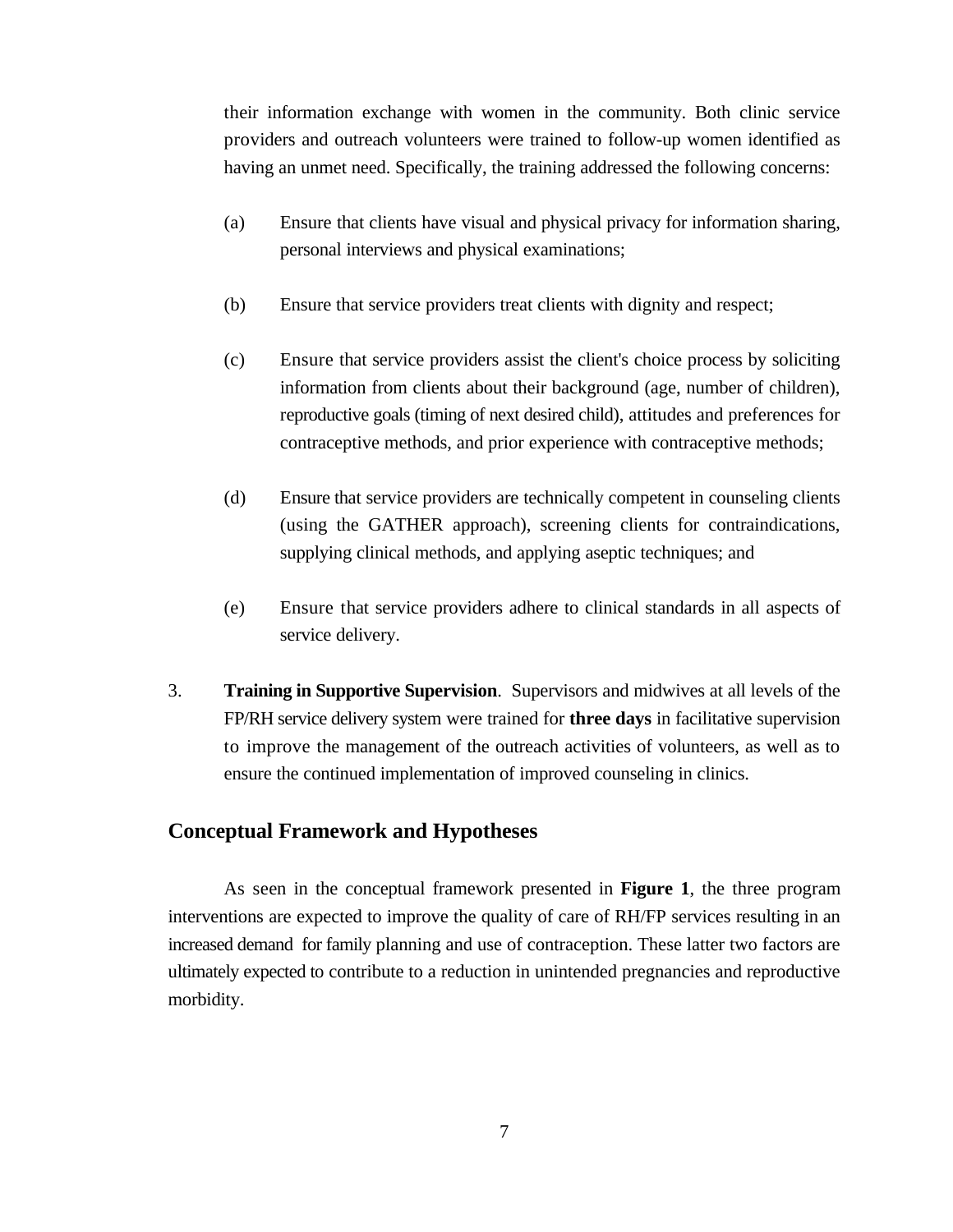#### For figure 1

An assessment of the impact that the interventions have upon the quality of care is the objective of the first phase of this study. This objective is attained through an experimental research design discussed in the following section on Methodology. The hypotheses tested were formulated around comparisons between the experimental and control areas utilized in this design and include the following:

- 1a. **Knowledge about health risks, unmet need and appropriate counseling messages** will be higher among outreach workers (OWs) and service providers (SPs) after the intervention in the experimental areas than in the control areas.
- 1b. There will be an increase in the above knowledge levels among SPs from the experimental areas **after they have been trained and supervised** in these subjects.
- 2a. **Client-provider interactions** in the experimental areas will show greater evidence of good quality service provision after the intervention (e.g. provision of privacy for counseling and examination, attitude toward clients exhibited by the SPs, utilization of proper procedures for soliciting and sharing FP-related information, use of proper screening procedures and of aseptic examination technique) than will be the case in the control areas.
- 2b. There will be a positive improvement in the above-noted practices among SPs from the experimental communities **after they have been trained and supervised** in these matters.
- 3. FP clients from the experimental areas will report a significantly higher level of **satisfaction** with the services they have received from the program than will clients from the control areas.

Two community-level surveys were carried out during Phase I and a series of community surveys will be carried out during Phase II of this study. This will make it possible to collect information on several other hypotheses related to our mediumrange and long-term objectives: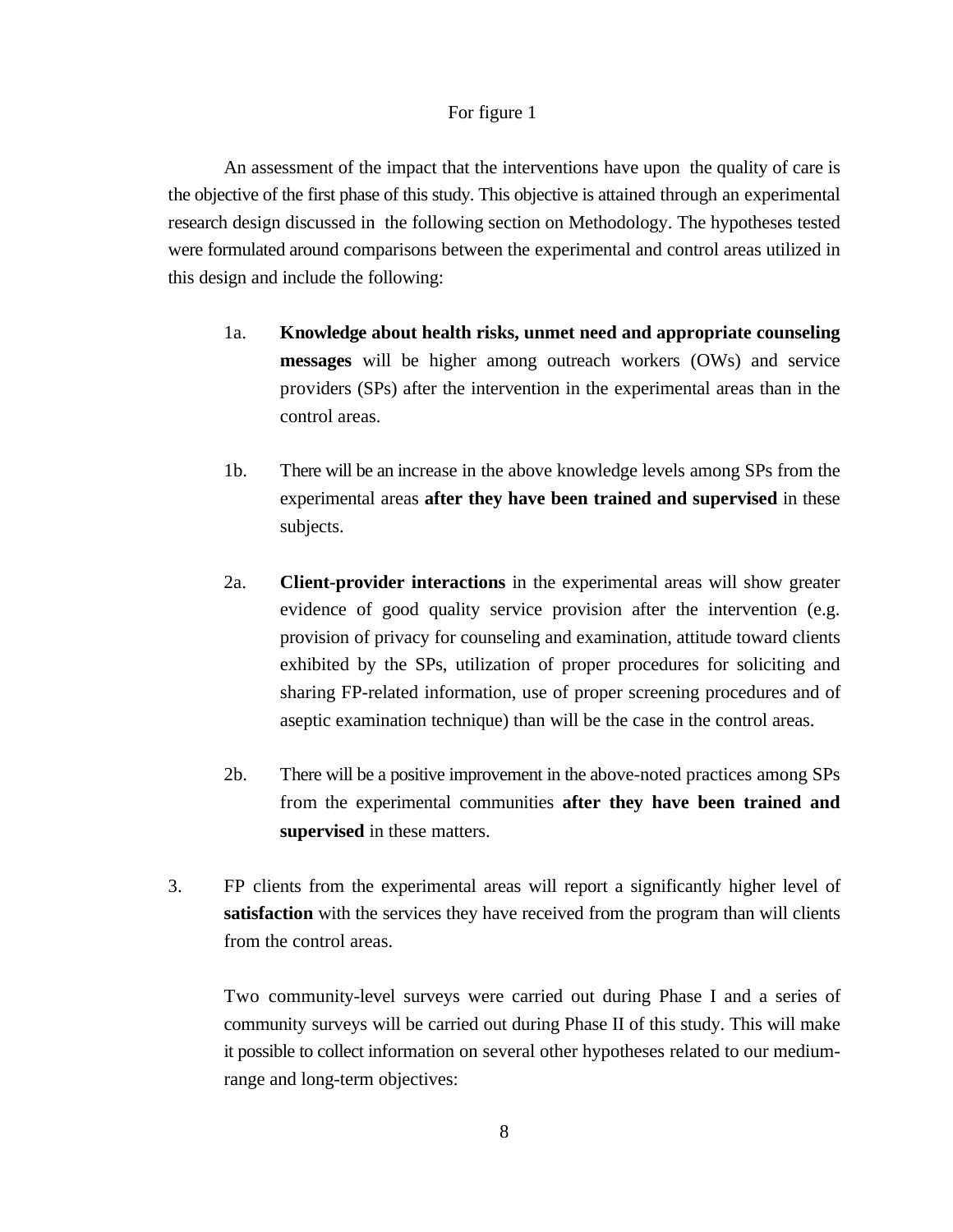- 4. There will be a **higher proportion** of **new users** of RH/FP services among women in the experimental than in the control areas.
- 5. The proportion of FP acceptors who become **dropouts** will be **lower** in the experimental than in the control areas.
- 6. The level of **unintended pregnancies** in the experimental areas will be **lower** than in the control areas.
- 7. The level of **reproductive morbidity** will be **lower** among women in the experimental areas than in the control areas.

Time constraints do not allow a definitive test of these hypotheses during Phase I of the present study. However, it is expected that, by the completion of Phase II, these hypotheses will have been tested.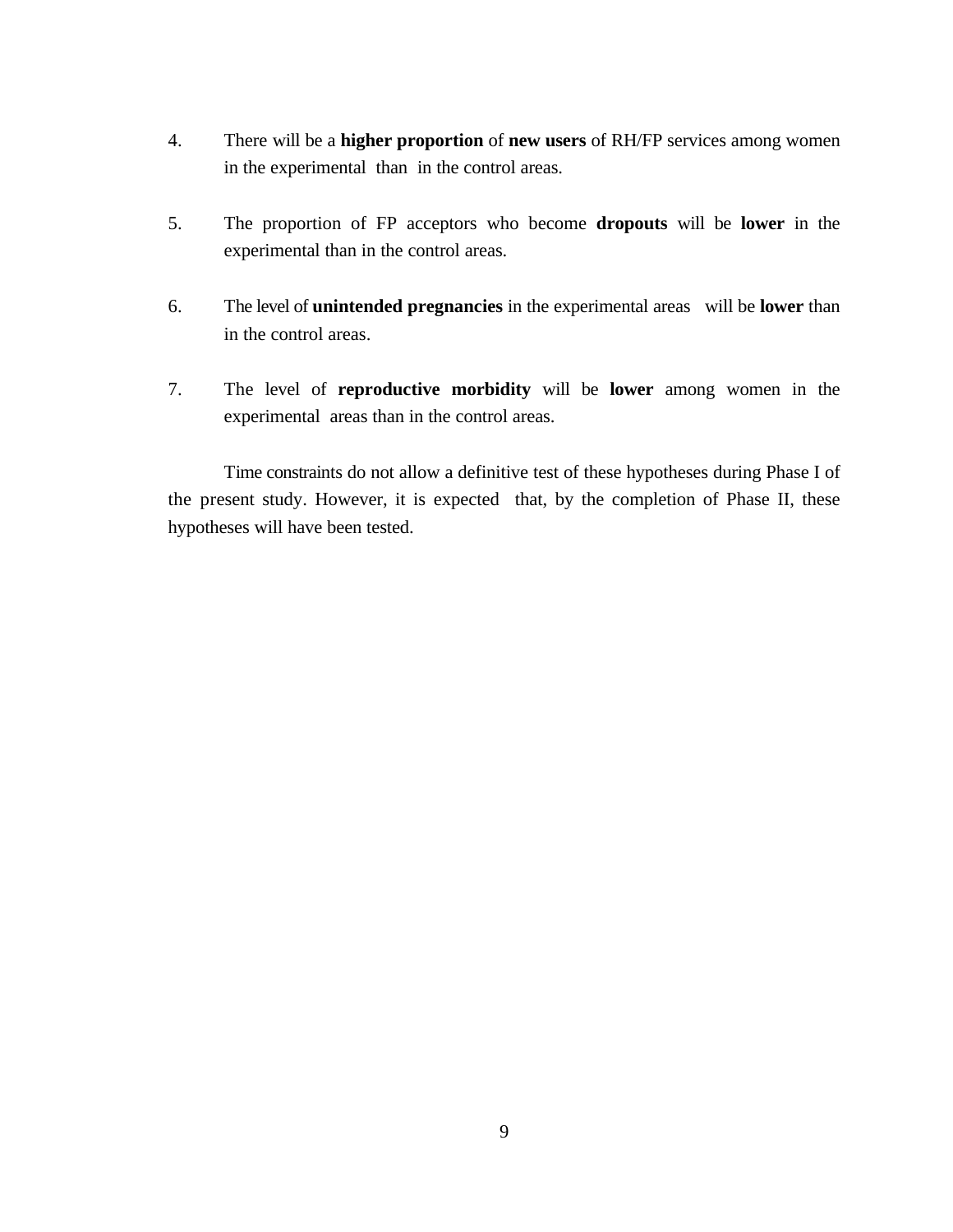## **METHODOLOGY**

#### **Research Design**

As stated in Chapter I, the research component of the Project aimed to evaluate the "impact" of three project interventions: (1) an algorithm to identify women with unmet need for FP services; (2) training in FP counseling; and (3) training in supportive supervision. To meet this objective, the study design used is a Pretest-Posttest Control Group Design in which four municipalities were randomly assigned (RA) from the 47 municipalities constituting the whole province of Pangasinan to the experimental group and the control group. The municipalities randomly assigned to the experimental group are Bugallon and Pozorrubio. Those randomly assigned to the control group are Asingan and Rosales. Both the experimental and the control group received an initial measurement observation of two types, situation analysis and community survey (the pretests or baselines  $O_1$  and  $O_3$ ). The experimental group then received the three project interventions (X) stated earlier, but the control group did not receive such interventions. Approximately four months after the last intervention, the same measurement observation of two types, situation analysis and community survey (the posttests or post-baselines  $O_2$  and  $O_4$ ) were undertaken. The experimental design is shown in the following diagram :



It is expected that  $O_2$  would be greater than  $O_4$  because of the project interventions in the experimental group. Given the random assignment of these municipalities,  $O<sub>1</sub>$  should be more or less equal to  $O_3$ .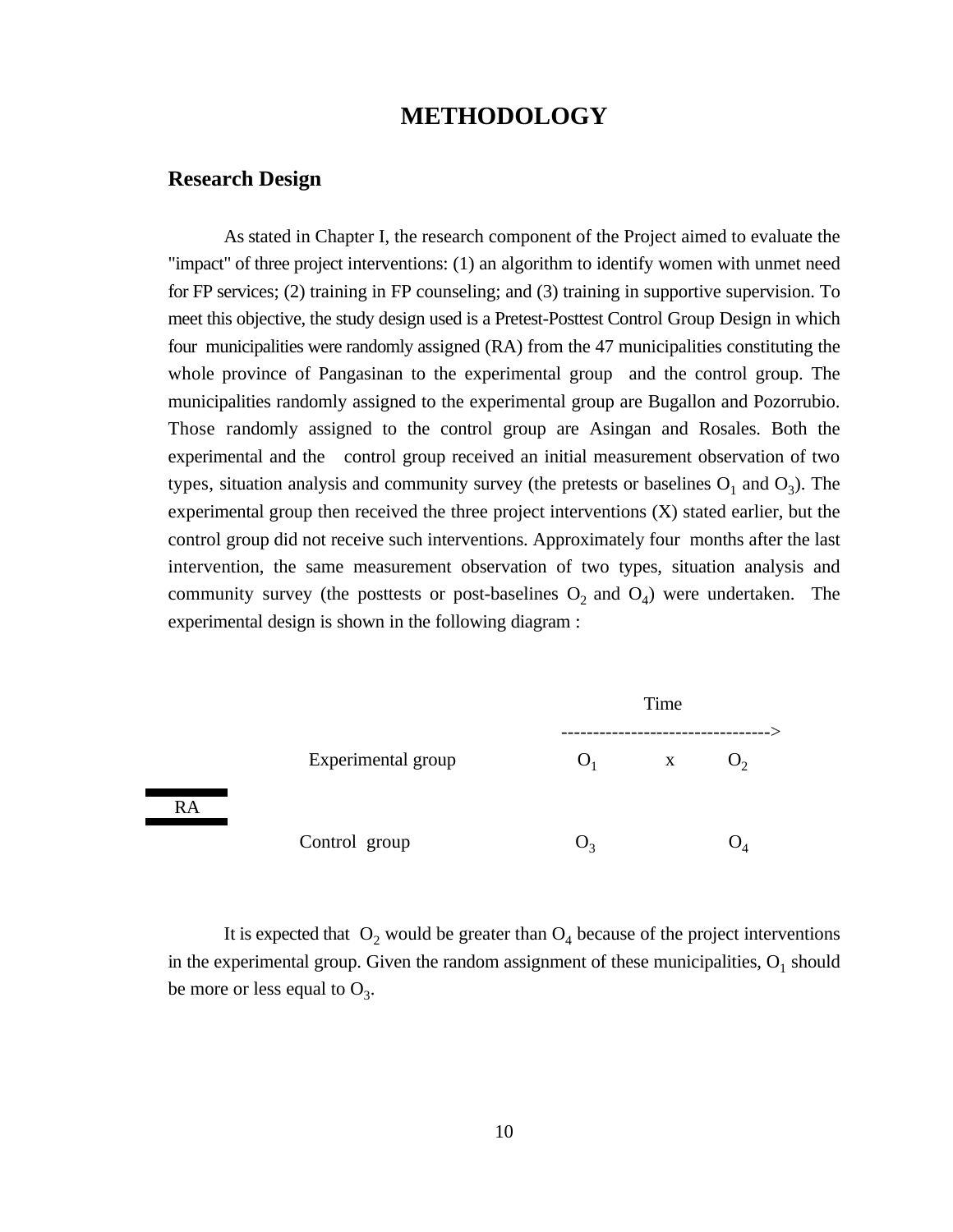### **Selection of the Study Municipalities**

Four municipalities were purposively chosen from 47 municipalities comprising the province of Pangasinan and were randomly assigned to the experimental and control groups. To match these four purposively chosen municipalities before randomly assigning each pair to the experimental and control groups four indicators were used: (1) population size; (2) ratio of married women to population; (3) ratio of family planning (FP) service providers to population; and (4) ratio of outreach workers to population. The remaining two study municipalities were randomly drawn from those municipalities having values on these four indicators close to the corresponding values for the first two randomly drawn municipalities. **Table 2.1** presents the resulting study municipalities based on the above stages and criteria.

|                            | <b>Indicator</b>   |                                   |                                                                        |                                            |  |
|----------------------------|--------------------|-----------------------------------|------------------------------------------------------------------------|--------------------------------------------|--|
| <b>Study Municipality</b>  | Population<br>size | Married Women<br>Population Ratio | <b>Family Planning</b><br><b>Service Providers</b><br>Population Ratio | Outreach<br>Workers<br>Population<br>Ratio |  |
| <b>First Matched Pair</b>  |                    |                                   |                                                                        |                                            |  |
| Asingan                    | 46,647             | 3,887                             | 3,110                                                                  | 1,555                                      |  |
| <b>Bugallon</b>            | 50,478             | 4,207                             | 3,155                                                                  | 2,524                                      |  |
|                            |                    |                                   |                                                                        |                                            |  |
| <b>Second Matched Pair</b> |                    |                                   |                                                                        |                                            |  |
| Pozorrubio                 | 53,374             | 4,761                             | 4,029                                                                  | 1,540                                      |  |
| Rosales                    | 47,616             | 4,762                             | 3,968                                                                  | 1,287                                      |  |

**Table 2.1: Resulting Study Municipalities According to Selected Indicators**

The final matching criterion was the number of rural health units (RHUs) with Asingan and Bugallon having two RHUs; hence, one of them would be experimental and the other control. Pozorrubio and Rosales had each one RHU; therefore, one of them would be the experimental and the other control. The Provincial Population Officer identified Bugallon and Pozorrubio as the experimental municipalities and Asingan and Rosales as the control municipalities.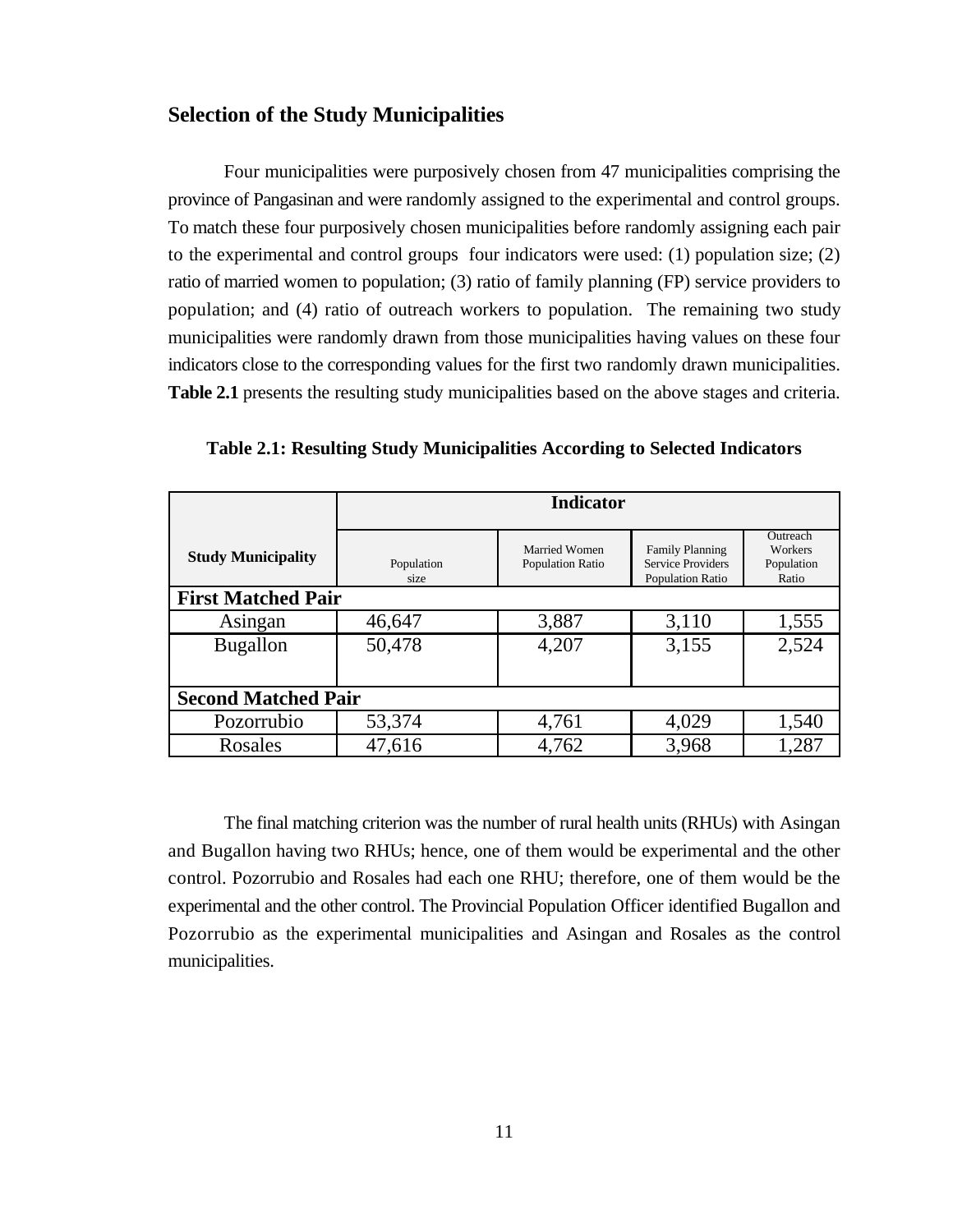#### **Data Collection**

**Situation Analysis.** The baseline situation analysis (SA1) in the experimental group and control group took place in June-July 1997 in all service delivery points (SDPs) which are the rural health units (RHUs), and barangay health stations (BHSs). The post-baseline (SA2) in both experimental and control groups was conducted in March 1998. The same set of four questionnaires were used in both baseline and post-baseline SAs: (1) Inventory of the facilities and services at the SDP; (2) Service Provider's interview; (3) Observation of Client-Service Provider interaction; and (4) Client Exit interview of clients. These questionnaires had to be administered within "one day in the life of the SDP". Therefore, trained interviewers (with social science background) and process observers (with medical background, mostly nurses) had to go to a particular SDP during market day and arrive before the SDP opened in the morning to make observations of client-service provider interactions, and to conduct client exit interviews. Priority activities performed in the morning were the administration of the third and fourth instruments, because clients generally seek health or family planning services during the morning to coincide with their marketing activity. Inventory of the facilities and services at the SDP and interview of service providers generally took place in the afternoon when very few clients or even no clients were present. As part of the SA, the interviewers noted the time the SDP opened in the morning and closed in the afternoon.

There were 44 SDPs covered, 55 interviews of service providers, 78 observations of client-provider interaction and 71 client exit interviews in SA1 **(Table 2.2).** In SA2 there were 39 SDPs covered, 50 interviews of service providers, 66 observations of client-provider interaction and 63 client exit interviews. The main reasons for a decrease of SDPs covered from SA1 to SA2 from 44 to 39 are two-fold. In SA2, the midwife did not open the BHS when the research team went for the SA in two BHSs in Rosales, because she was either on delivery call or had to travel to Manila. In two BHSs of Pozorrubio, the research team did not indicate the reason for being unable to do the SA. One BHS in Asingan which was operational in SA1 was no longer operational in SA2. It must be noted at this point that there are six RHUs (two each for Bugallon and Asingan and one each for Pozorrubio and Rosales) and the remainder are all BHSs.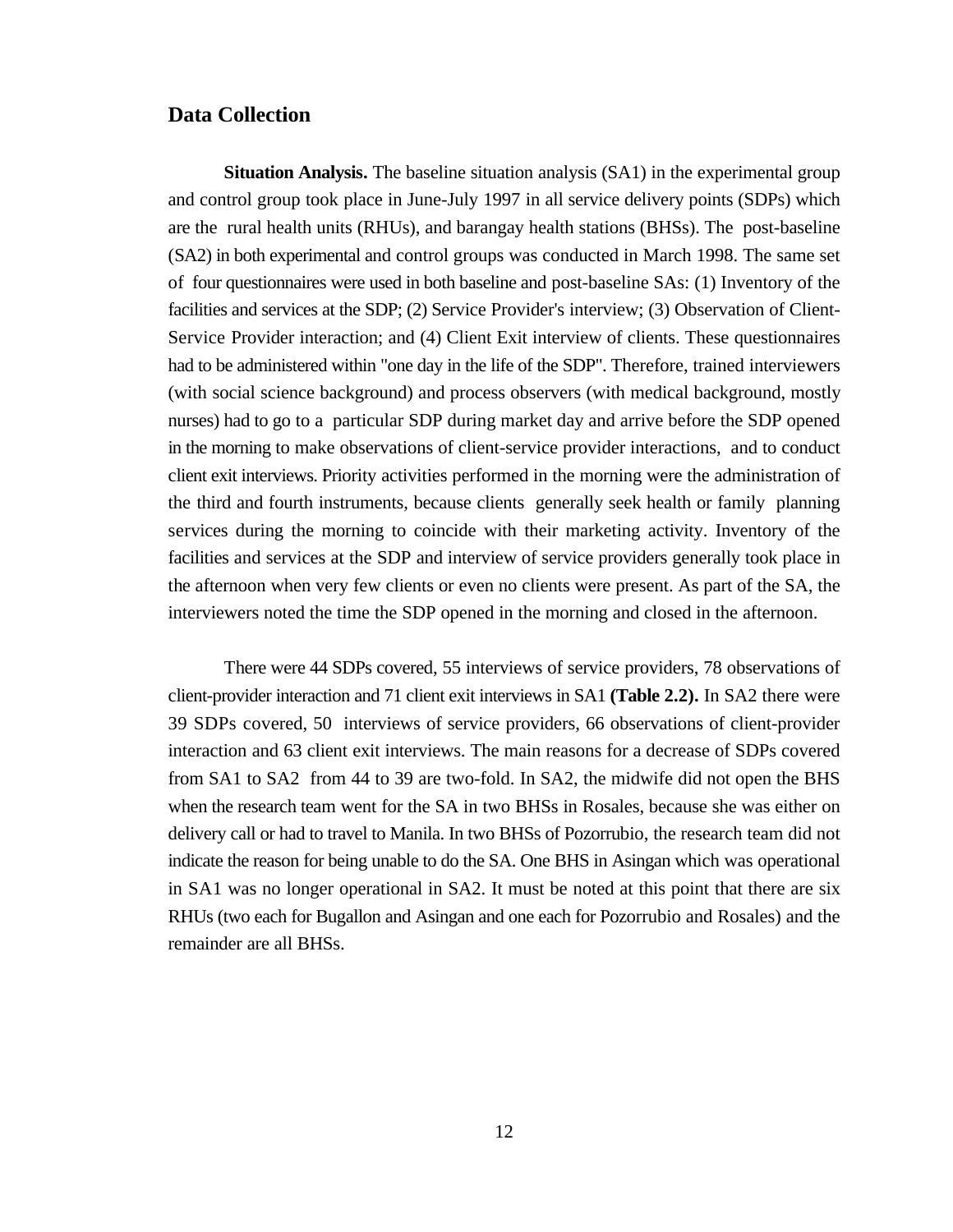|                     |                 |                 |                 | Service Provider |                 | Client-Provider |                 | <b>Client Exit</b> |  |
|---------------------|-----------------|-----------------|-----------------|------------------|-----------------|-----------------|-----------------|--------------------|--|
| Group/Municipality  |                 | <b>SDP</b>      |                 | interview        | Interaction     |                 | Interview       |                    |  |
|                     | SA <sub>1</sub> | SA <sub>2</sub> | SA <sub>1</sub> | SA <sub>2</sub>  | SA <sub>1</sub> | SA2             | SA <sub>1</sub> | SA2                |  |
| <b>Experimental</b> | 23              | 21              | 29              | 28               | 39              | 37              | 36              | 36                 |  |
| <b>Bugallon</b>     | 12              | 12              | 16              | 16               | 30              | 26              | 29              | 25                 |  |
| Pozorrubio          | 11              | Q               | 13              | 12               | 9               | 11              |                 | 11                 |  |
| <b>Control</b>      | 21              | 18              | 26              | 22               | 39              | 29              | 35              | 27                 |  |
| Asingan             | 10              | 9               | 13              | 12               | 15              | 12              | 13              | 12                 |  |
| Rosales             | 11              | Q               | 13              | 10               | 24              | 17              | 22              | 15                 |  |
| <b>TOTAL</b>        | 44              | 39              | 55              | 50               | 78              | 66              | 71              | 63                 |  |

**Table 2.2: Coverage of Baseline and Post-Baseline Situation Analyses (in absolute number)**

Note that six of the 44 SDPs in SA1 and 39 in SA2 are RHUs. The rest are BHSs.

**Modified Situation Analysis**. The baseline modified SA1 was conducted in the experimental and control areas among all barangay service point officers (BSPOs) in the week before the conduct of SA1 in June 1997 before the project interventions. The modified SA2 also took place in the experimental and control areas one week before SA2 in March 1998 . Only one questionnaire was used. It consisted of two parts. Part I refers to the length of service of BSPOs as volunteers, their work hours, trainings received, duties and responsibilities, supervision they received, coordination and community participation activities. Part II relates to their implementation of the Barangay Monitoring Scheme, the status of masterlisting, and its use in planning and in monitoring progress of outreach workers. Part II of the questionnaire in Modified SA2 was expanded to include information on the implementation of the Unmet Need Algorithm (UNA) one of the project interventions referred to in Chapter I.

**Table 2.3: Coverage of Baseline and Post-Baseline Modified Situation Analysis (in absolute number)**

| Group/Municipality  | Modified SA1 | Modified SA2 |
|---------------------|--------------|--------------|
| <b>Experimental</b> |              | 56           |
| <b>Bugallon</b>     | 16           | 22           |
| Pozorrubio          | 26           | 34           |
| <b>Control</b>      | 72           | 72           |
| Asingan             | 39           | 36           |
| Rosales             | 33           | 36           |
| <b>TOTAL</b>        | 114          | 128          |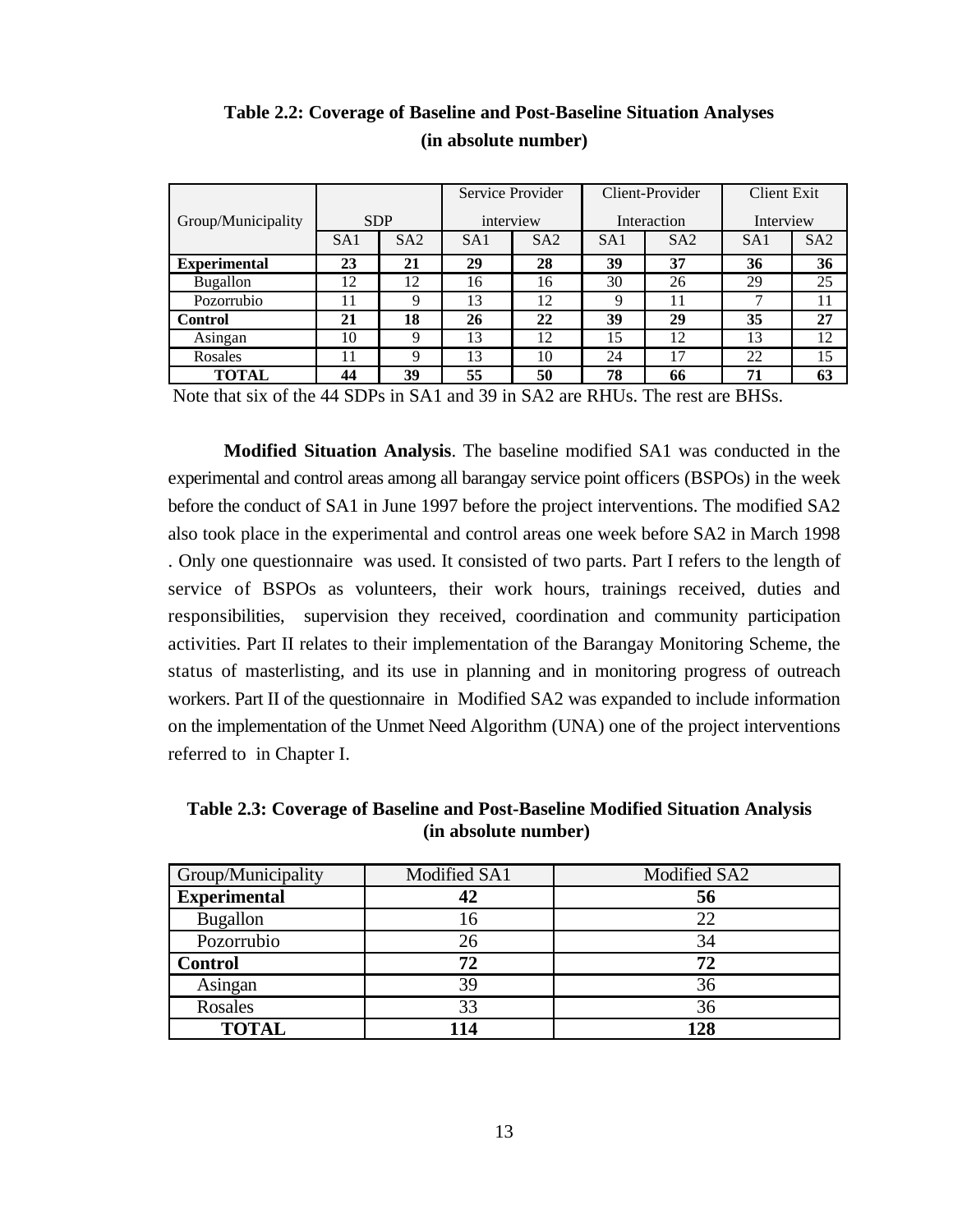In all, 114 BSPOs were interviewed in Modified SA1 and 128 BSPOs in Modified SA2. The increase in BSPO respondents in the modified SA2 was due entirely to the increase in recruitment of BSPOs in the study areas to replace inactive ones.

**Community Survey.** The baseline community survey (CS1) and post-baseline community survey (CS2) were undertaken in each of the experimental and control areas in August-September 1997 and March-April 1998, respectively. A total sample size of 2,000 married women of reproductive age (MWRA) aged 15-44 years in the experimental and control municipalities was determined according to the following rationale. The impact study is interested to test if increasing the quality of services provided would lead to an increase in the contraceptive continuation rate and decrease in the unintended pregnancy rate. The unintended pregnancy rate in the control area was 20 percent of all pregnancies occurring during a period of 18 months of observation. It is the interest of the study to find out if the intervention can reduce this risk to at least 15 percent. Using a one-tailed test criteria of testing statistical significance, the sample size required for the study is 711 each for users and non-users in the experimental and control areas. (Adapted from a table prepared by Elizabeth Westley, Population Council Memo, dated 11 October 1996). To allow for the attrition of cases normally experienced in a panel study of this type, the number of cases was increased to 1,000 MWRAs, in each group.

The MWRA masterlist annually compiled by the Provincial Population Office in Pangasinan under its CBMIS as explained in Chapter I provided the sampling frame for drawing the sample of 2,000 MWRAs. As of August 1997 there were 11,654 and 11,371 MWRAs listed in the experimental and control areas, respectively. Systematic sampling following a random start yielded the total sample size of 2,000 MWRAs (1,003 for the experimental group and 997 for the control group). The main reason for the slightly unequal sample size is the drawing of 2,000 from the combined MWRAs (23,025) in the experimental and control areas instead of separately drawing 1,000 from each group. Using a sampling interval of 11.5 (23,025/2000) rounded to 12 resulted in a sample size for the experimental area larger by three owing to its slightly larger MWRA size than that of the control area (11,654 vs. 11,371). The MWRAs in the experimental area were numbered from 1 to 11,654 and those in the control area numbered from 11,655 to 23,025 and the random start was 11. These 2,000 MWRAs were all interviewed in CS1. However, 273 (about 13.7 percent) of them were not interviewed in CS2. The main reasons were that the respondents were not available from the first to the fourth call, or transferred to another place outside the municipality in CS2. **(Table 2.4)**.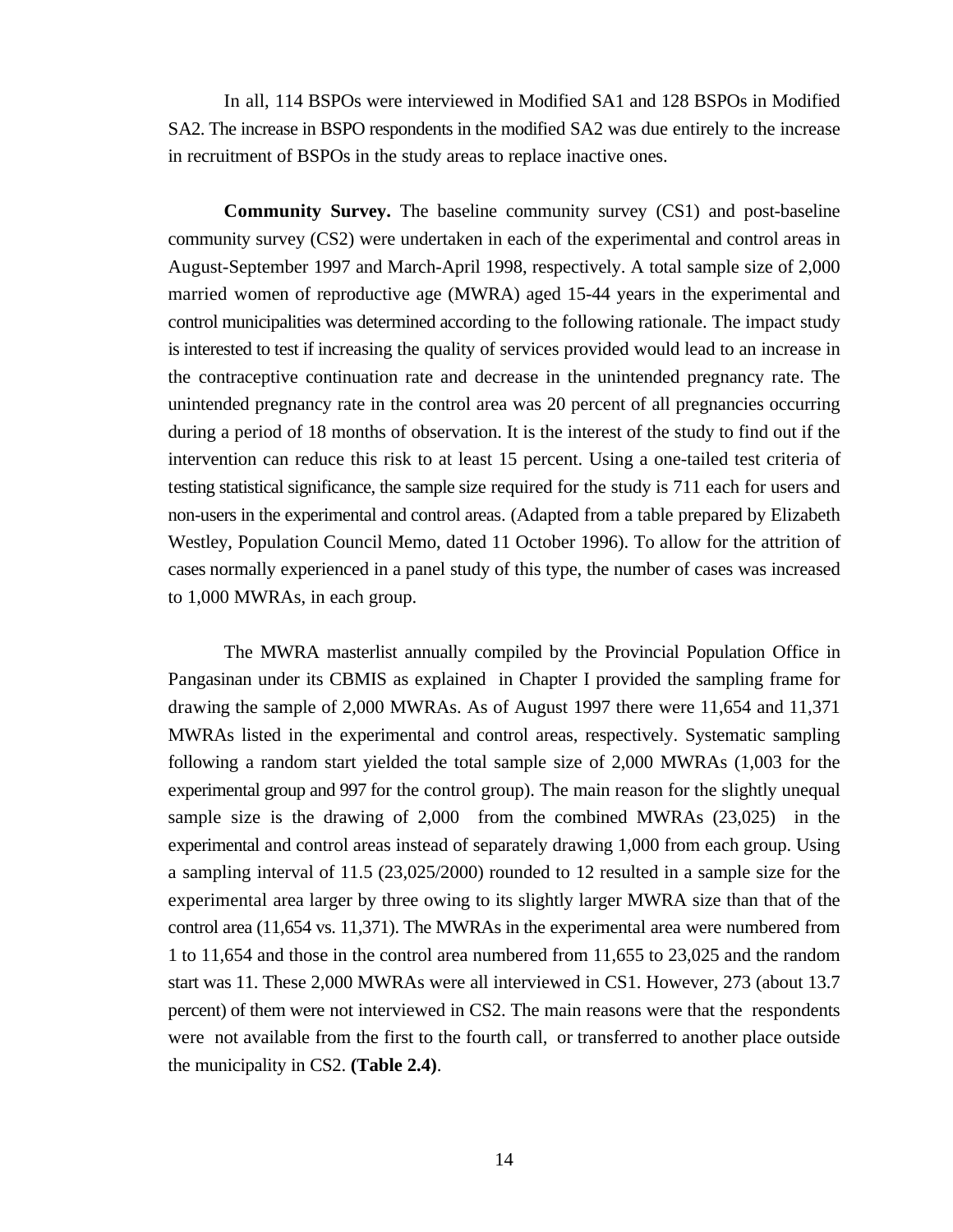The questionnaire used in both CS1 and CS2 in the experimental and control areas generated basic socio-economic and demographic information, family planning knowledge, attitude and practice variables, past experiences of reproductive morbidities, use of health facilities and quality of care variables. A summary of the data collection activities conducted in Phase I of the project is presented in **Figure 2.**

|                     | Sample MWRA |                           |                           |             |  |
|---------------------|-------------|---------------------------|---------------------------|-------------|--|
| Group               |             | <b>Community Survey 1</b> | <b>Community Survey 2</b> |             |  |
|                     | Eligible    | Interviewed               | Eligible                  | Interviewed |  |
| <b>Experimental</b> | 1003        | 1003                      | 1003                      | 851         |  |
| <b>Bugallon</b>     | 503         | 503                       | 503                       | 412         |  |
| Pozorrubio          | 500         | 500                       | 500                       | 439         |  |
| <b>Control</b>      | 997         | 997                       | 997                       | 876         |  |
| Asingan             | 499         | 499                       | 499                       | 443         |  |
| Rosales             | 498         | 498                       | 498                       | 433         |  |
| <b>TOTAL</b>        | 2000        | 2000                      | 2000                      | 1727        |  |

**Table 2.4: Distribution of Sample MWRAs (Eligible and Actually Interviewed) by Experimental and Control Groups**

### **Methods of Analysis**

**Training:** Training is the the primary intervention in the study. It consists of three parts: (1) one week live-in training of service providers (public health nurses and midwives) on FP counseling; (2) one-week live-in training of supervisors (Provincial/District FP Coordinators, Municipal Health Officers, public health nurses, District/Municipal Population Officers) on supportive and facilitative supervision in the context of quality improvement; and (3) training of Barangay Service Point Officers (BSPOs) on the use of Jain's UNA which uses reproductive intentions (want more /want no more children) of women not using FP, and satisfaction or dissatisfaction with current method as a basis for identifying women needing priority attention.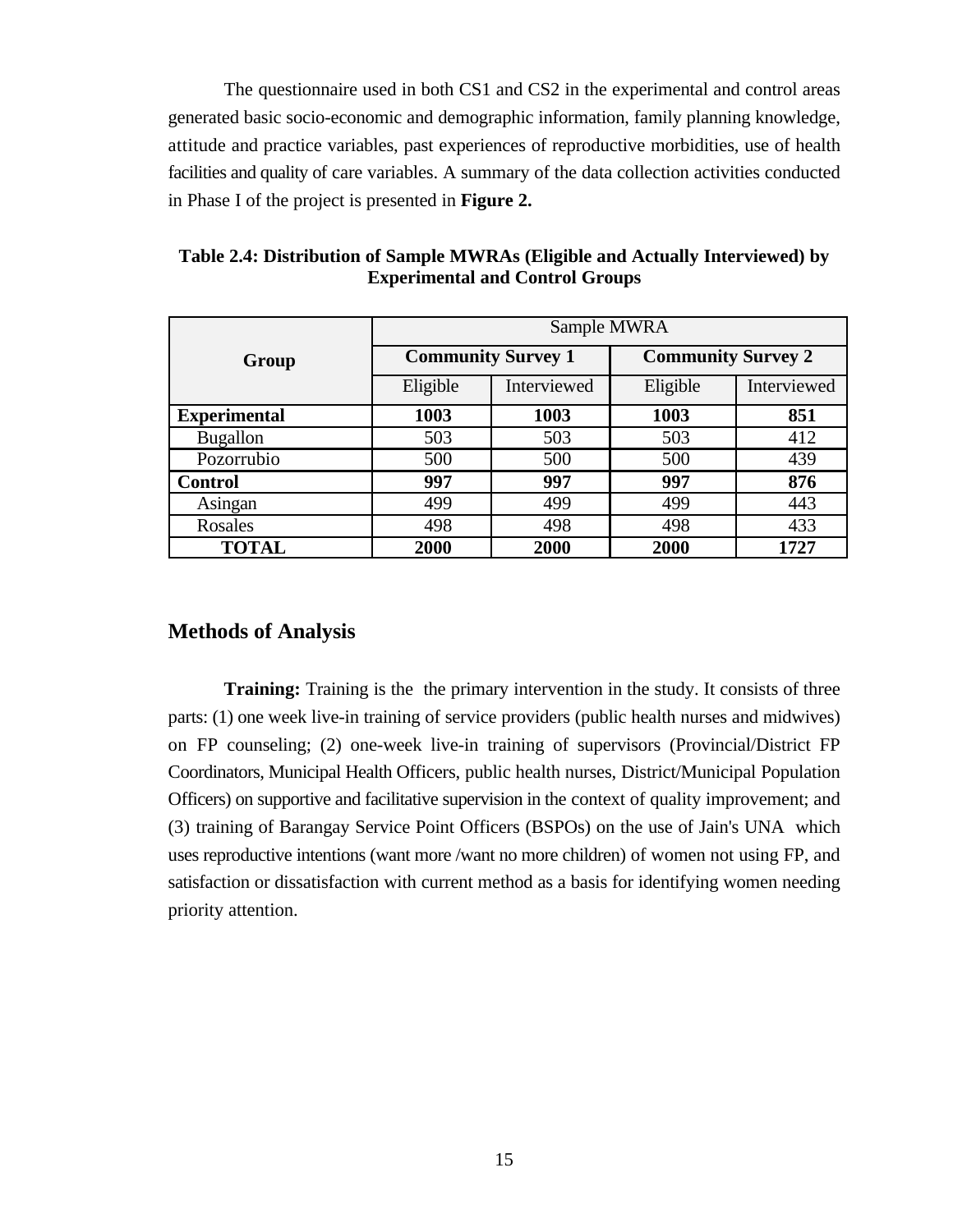These training programs have built-in designs for evaluating their immediate effects. There are two designs built into the FP counseling and supportive and facilitative supervision training programs for the service providers. One is the pretest-posttest non-experimental design as schematically shown below.



An initial measurement observation  $(O_1)$  or pretest was made to those training participants (experimental group) just before their actual training (X). Then just after their actual training before they left for home, the trainees were administered the second set of measurement observation  $(O_2)$  or posttest. However, it is very difficult to infer that X "caused" the  $O_1$  -  $O_2$  difference because there are several confounding extraneous variables that are possible threats to validity. These are: (1) history (changes producing events, e.g. laughter, distracting events such as season or institutional-event schedule); (2) maturation (biological or psychological processes such as hunger, tiredness or boredom); (3) testing (pretest effect).

The other design built into the counseling and supervision training programs is the posttest - only control group design which is an experimental design in which municipalities were randomly chosen. The diagram below illustrates this design.



Although a pretest was conducted on the experimental group, no pretest was taken with the control group, hence the effect of  $X$  could only be measured by comparing  $O_2$  and  $O_3$ . This design is not subject to the threats to validity as stated earlier with the first design. The *t* test is used to assess whether an  $O_2 - O_3$  difference is statistically significant.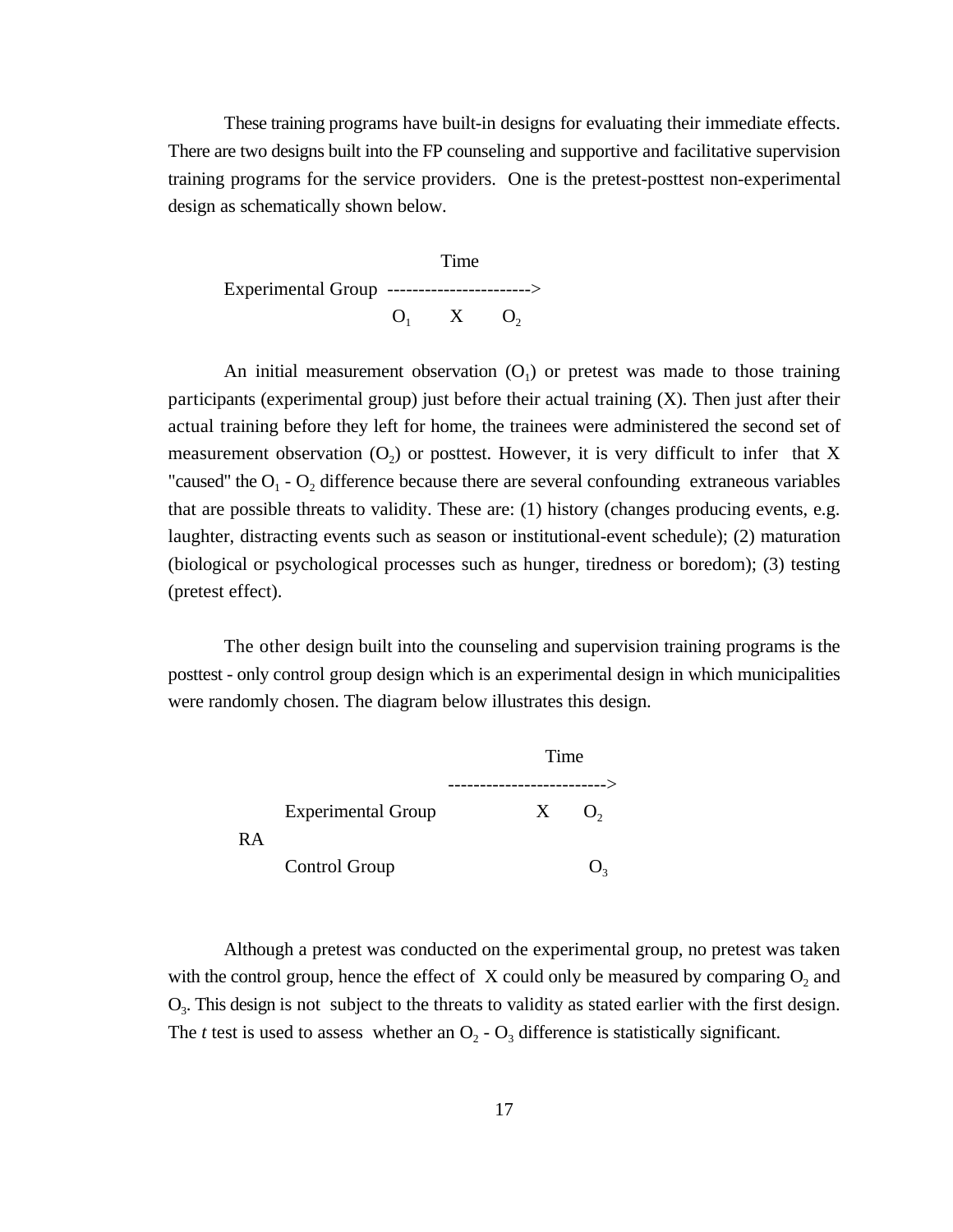Since the first design is subject to several threats to validity (history, maturation, testing and instrumentation) while the second design is not, the conclusions arrived at in the succeeding chapter are based on the second design.

All of the public health nurses and midwives in both experimental municipalities (Bugallon and Pozorrubio) were trained on FP counseling. All public health nurses and midwives in both control municipalities (Asingan and Rosales) participated in the measurement observation.

The 10 participants in the supportive and facilitative supervision training include one Provincial FP Coordinator, one District FP Coordinator, two Municipal Health Officers, one District Population Officer, two Municipal Population Officers and three public health nurses. The control group is fewer by one because in Asingan, the RHU Poblacion Midwife is the Municipal Population Officer. Being mainly a service provider, she belongs to the FP counseling training control group and therefore answered the FP counseling measurement instrument. She would have responded to two measurement instruments but to avoid response fatigue, one measurement instrument is sufficient for the study purpose.

**SA data:** Linking data between and among the four SA questionnaires allows for a much richer and more informative analysis. The report basically follows most of the suggestions by Miller, et. al (1997: 157-187) as the plan of analyzing SA data and derivation of relevant indicators. It adopts the typical outline for SA primary report as follows:

- A. Description of samples
- B. Readiness to provide services
	- 1. Services provided
	- 2. Infrastructure, facilities, and equipment
	- 3. Staff experience and training
	- 4. IEC materials and activities
	- 5. Supplies and logistics
	- 6. Recordkeeping, reporting and supervision
- C. Quality of services
	- 1. Interpersonal relations
	- 2. Choice of methods
	- 3. Information exchange
	- 4. Appropriateness and acceptability of services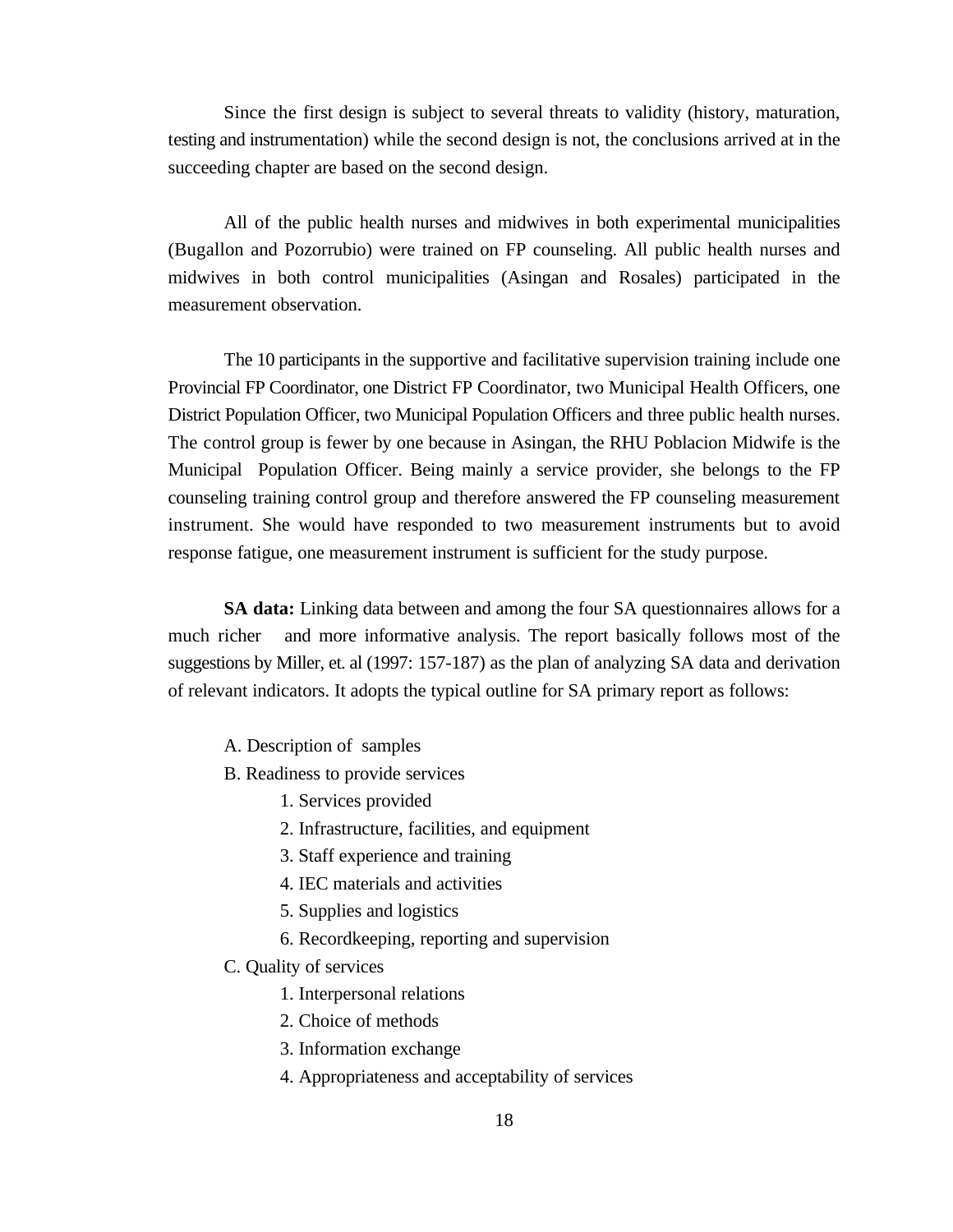Comparing SA1 and SA2 on these variables is the focus of the analysis.

**Modified SA data**. The mode of analysis of the modified SA data is mostly univariate and bivariate, also directed towards comparing modified SA1 and SA2. Analysis of completed UNA forms is also undertaken.

**Community Survey data**. The comparison of CS1 and CS2 data uses univariate and bivariate analyses. It is guided by the following outline:

- 1. Profile of MWRAs
- 2. Reproductive Performance, Behavior and Intentions
- 3. Contraceptive History, Problems, Behavior and Intentions
- 4. Health Status (Overall and Reproductive) and Behavior
- 5. Utilization of FP and Health Services
- 6. Quality of Care

**Hypothesis testing**. In the analysis of all three types of data, hypotheses were tested using conventional tests for the significance of differences between experimental and control groups on the variables of interest. Other tests for relationships were also used where appropriate.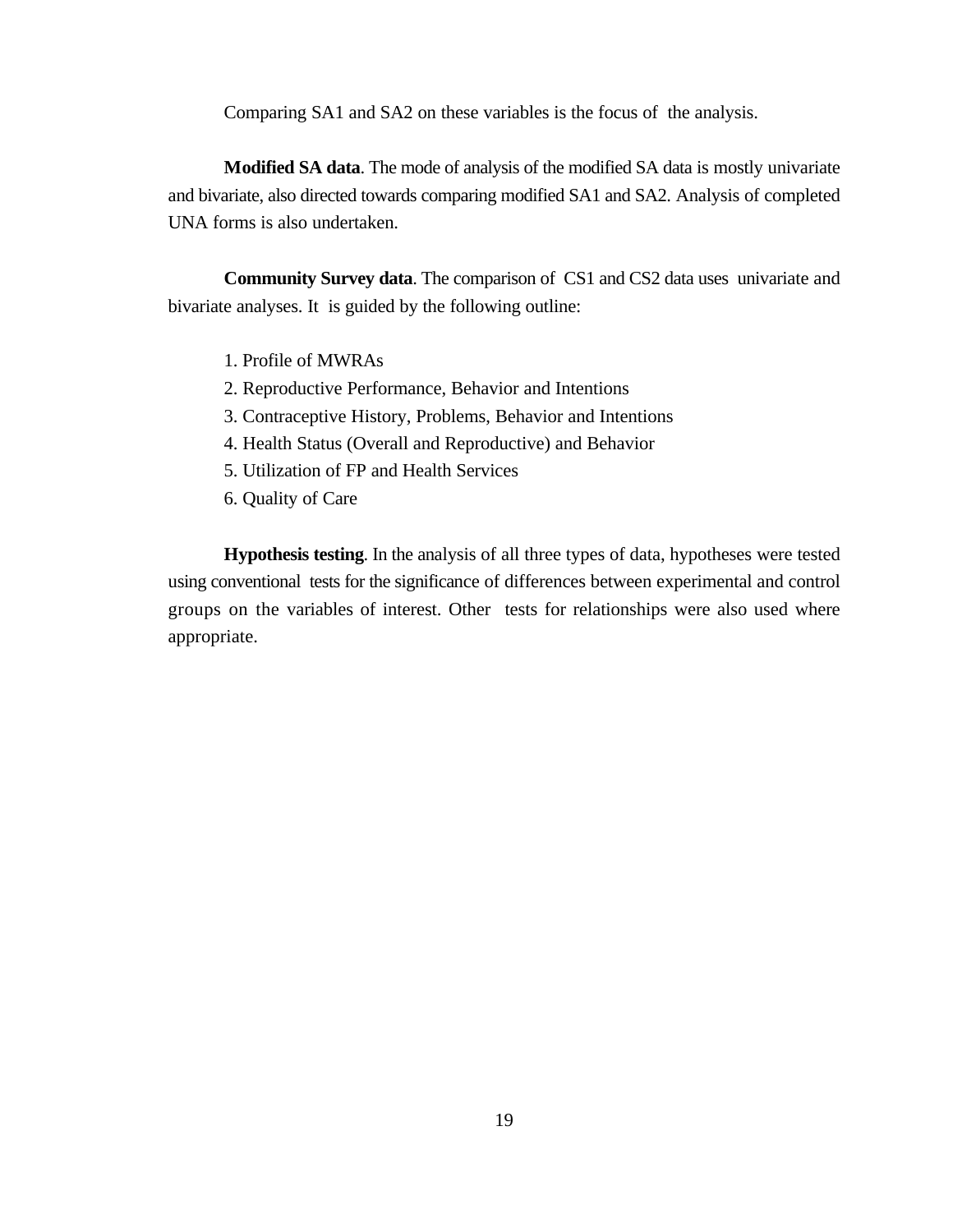# **CHAPTER III IMMEDIATE EFFECTS OF THE TRAINING INTERVENTIONS**

### **Introduction**

Measuring the immediate effects of the training intervention on FP counseling, supportive and facilitative supervision and use of UNA is the main concern of this chapter. The trainings on FP counseling and supportive and facilitative supervision were done with AVSC International Philippines as the source of trainers. The principal investigator and the provincial population officer of Pangasinan handled the practicum training of the BSPOs using the actual UNA forms.

# **Immediate Effects of FP Counseling Training**

**Table 3.1** presents the correct pretest and posttest scores of the 24 participants in the one-week live-in training on FP counseling. Comparing the pretest  $(O_1)$  and posttest  $(O_2)$ scores on each of the three topics (contraceptive technology and FP counseling skill, quality of care and monitoring and supervision), the posttest scores are consistently higher than the pretest scores. However, as stated in the preceding section the observed difference might be due to the training itself (X), history, testing, maturation and instrumentation. Hence, the effect of the training course should be examined by comparing the posttest scores of the experimental group and the posttest scores of the control group (**Table 3.2**). Relevant indicators for analyzing the observed difference in  $O_2$  and  $O_3$  are shown in **Table 3.3**. Overall, those who underwent the training on FP counseling (experimental group) reveal statistically and significantly higher average scores than those who were not trained (control group). The areas in which training plays an important role are on contraceptive technology, their advantages and disadvantages (particularly side effects) and FP counseling skill and quality of care. The training did not have a significant effect on the monitoring and supervision topic which focused on the nature and use of the CBMIS and the UNA.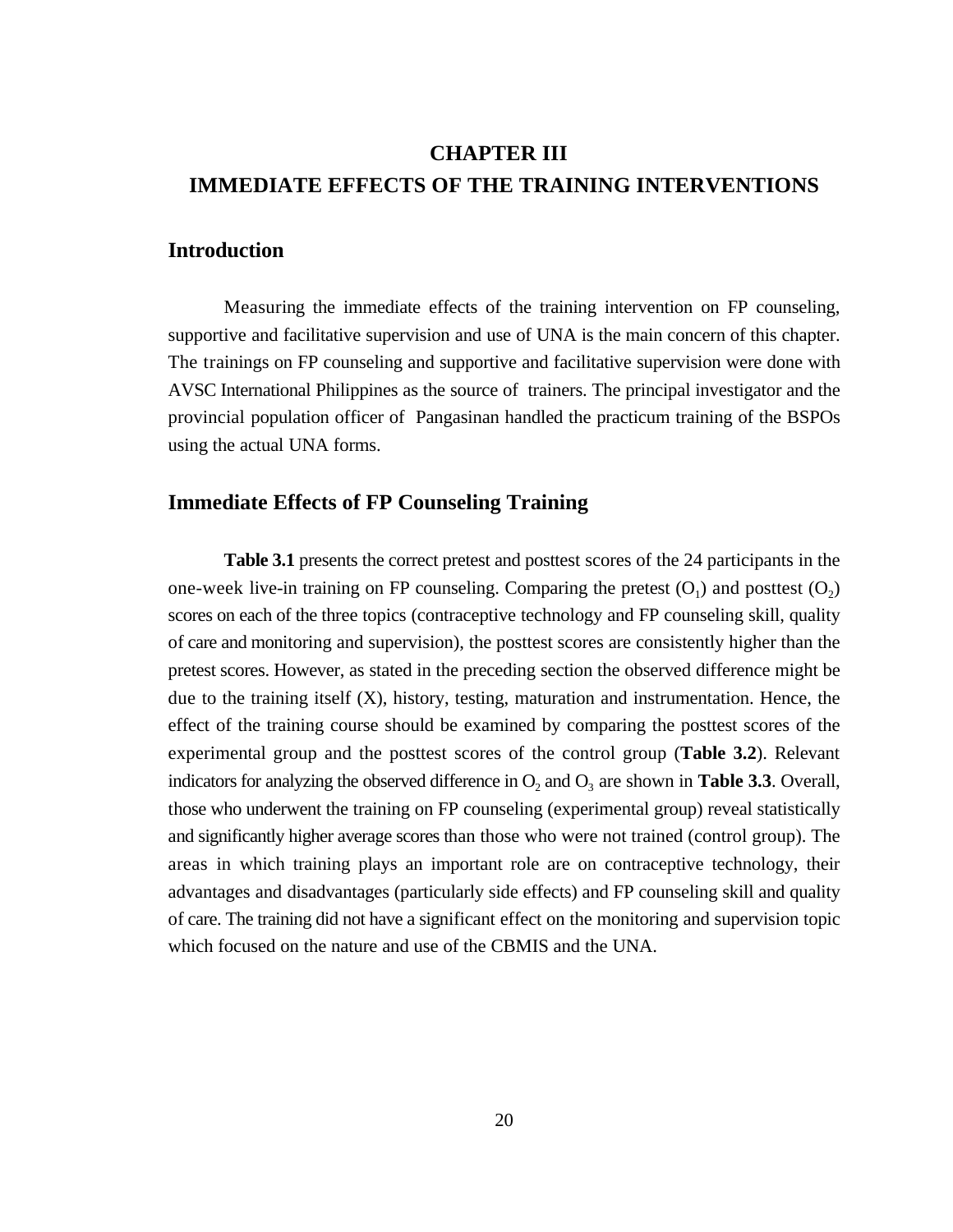|                 |                 |                | Pretest (Experimental) |                 | <b>Posttest (Experimental)</b> |                 |                |                 |
|-----------------|-----------------|----------------|------------------------|-----------------|--------------------------------|-----------------|----------------|-----------------|
| ID              | $\mathbf{A}$    | $\bf{B}$       | $\mathsf{C}$           | <b>TOTAL</b>    | $\mathbf{A}$                   | $\bf{B}$        | $\mathbf C$    | <b>TOTAL</b>    |
| Number          |                 |                |                        |                 |                                |                 |                |                 |
| 1               | $\overline{7}$  | $\overline{8}$ | $\overline{3}$         | 18              | $\overline{13}$                | $\overline{8}$  | $\overline{8}$ | 29              |
| $\overline{2}$  | 9               | 9              | $\overline{4}$         | 22              | 12                             | 8               | 8              | 28              |
| $\overline{3}$  | $\overline{7}$  | 10             | $\overline{4}$         | $\overline{21}$ | 16                             | $\overline{13}$ | 6              | $\overline{35}$ |
| $\overline{4}$  | $\overline{7}$  | $\overline{8}$ | 6                      | 21              | 17                             | 11              | $\overline{8}$ | 36              |
| $\overline{5}$  | 12              | 11             | 6                      | 29              | 12                             | 9               | $\overline{8}$ | 29              |
| $\overline{6}$  | 12              | 10             | $\overline{7}$         | 29              | 18                             | $\overline{15}$ | 6              | 39              |
| $\overline{7}$  | 14              | 10             | 6                      | 30              | 16                             | 14              | $\overline{7}$ | 37              |
| $\overline{8}$  | $\overline{10}$ | $\overline{8}$ | $\overline{4}$         | $\overline{22}$ | $\overline{17}$                | $\overline{14}$ | $\overline{4}$ | $\overline{35}$ |
| $\overline{9}$  | 10              | $\overline{9}$ | $\overline{4}$         | 23              | 15                             | 14              | $\overline{4}$ | 33              |
| 10              | $\overline{7}$  | $\overline{7}$ | $\overline{5}$         | 19              | 20                             | 12              | $\overline{4}$ | 36              |
| 11              | 11              | 9              | $\overline{7}$         | 27              | 14                             | 9               | 6              | 29              |
| 12              | 10              | 9              | 5                      | 24              | 12                             | 10              | 5              | 27              |
| 13              | 6               | $\overline{7}$ | $\overline{7}$         | $\overline{20}$ | $\overline{10}$                | $\overline{10}$ | 6              | $\overline{26}$ |
| $\overline{14}$ | $\overline{8}$  | $\overline{8}$ | 6                      | 23              | 14                             | 11              | 6              | 31              |
| 15              | $\overline{4}$  | 9              | 5                      | 17              | 9                              | 10              | 7              | 26              |
| 16              | $\overline{5}$  | $\overline{8}$ | 6                      | 20              | 17                             | 10              | 6              | 33              |
| 17              | $\overline{5}$  | $\overline{2}$ | 6                      | 19              | 13                             | 6               | 6              | 25              |
| 18              | $\overline{4}$  | 7              | 6                      | 12              | 15                             | 6               | $\overline{8}$ | 29              |
| 19              | $\overline{5}$  | 7              | $\tau$                 | 19              | 12                             | 10              | 6              | 28              |
| 20              | $\overline{5}$  | 7              | 6                      | 18              | 10                             | 10              | 6              | 26              |
| $\overline{21}$ | $\overline{6}$  | $\overline{6}$ | $\overline{7}$         | 19              | $\overline{8}$                 | $\overline{10}$ | $\overline{7}$ | 25              |
| 22              | $\overline{8}$  | $\overline{8}$ | $\overline{7}$         | 23              | 13                             | 10              | 5              | 28              |
| 23              | 10              | 9              | $\overline{3}$         | 22              | 12                             | 10              | 6              | 28              |
| 24              | 6               | $\overline{8}$ | 6                      | 20              | 9                              | 10              | 6              | 25              |
| Mean            | 7.8             | 8.2            | 5.5                    | 21.5            | 13.5                           | 10.4            | 6.2            | 30.1            |
| Standard        | 2.7             | 1.7            | $\overline{1.3}$       | 4.1             | $\overline{3.1}$               | 2.3             | 1.2            | 4.3             |
| Dev.            |                 |                |                        |                 |                                |                 |                |                 |

# **Table 3.1: Training on FP Counseling: Correct Pretest and Posttest Scores of Trainees (Experimental)**

A = On Contraceptive Technology and FP Counseling Skill

 $B = On$  Quality of Care

 $C = On$  Monitoring and Supervision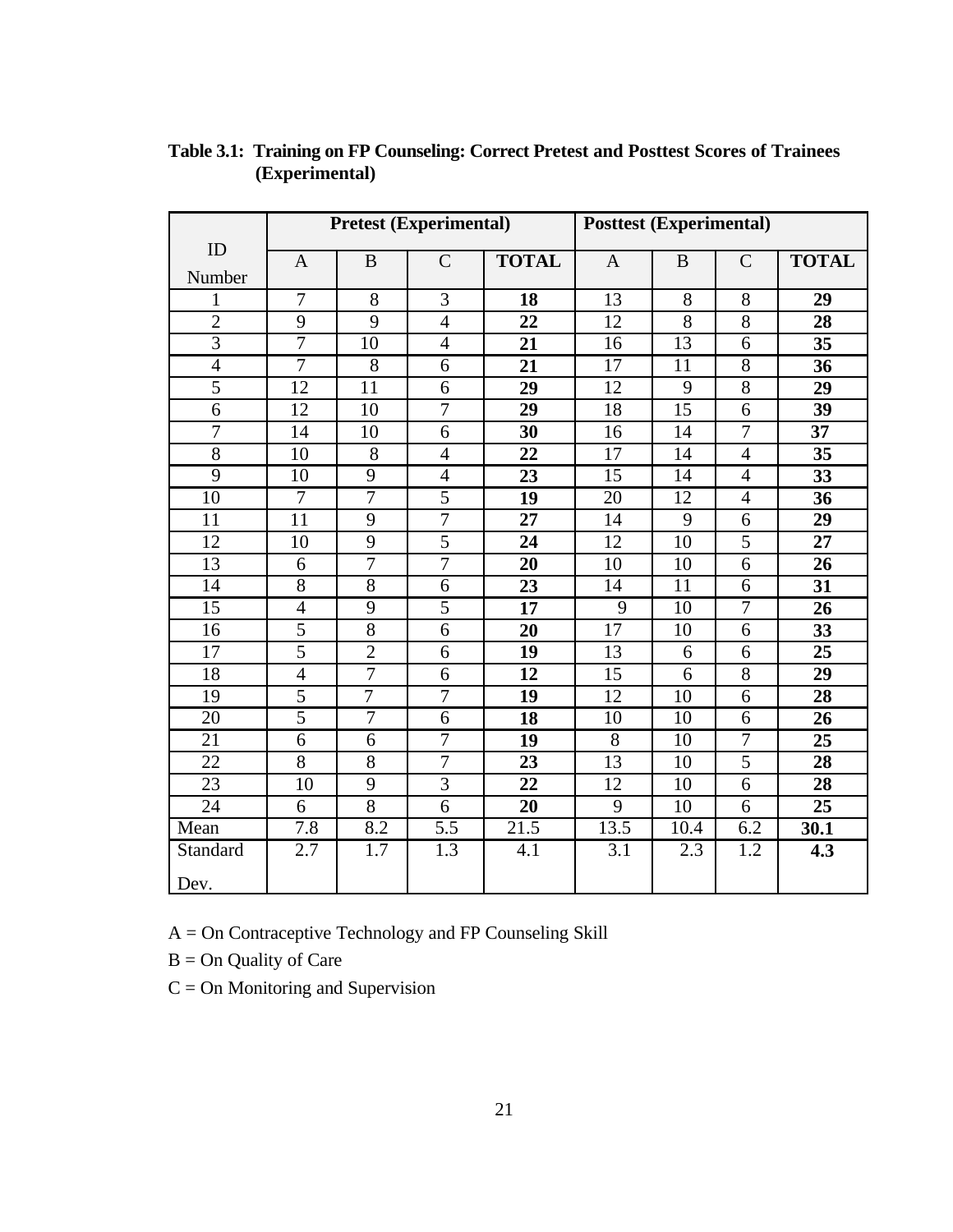|                  |                 | <b>Posttest (Control)</b> |                  |                  |
|------------------|-----------------|---------------------------|------------------|------------------|
| <b>ID</b> Number | $\mathbf{A}$    | $\bf{B}$                  | $\mathbf C$      | <b>TOTAL</b>     |
| 1                | 12              | $\overline{8}$            | $\overline{7}$   | 27               |
| $\overline{2}$   | $\overline{12}$ | $\overline{8}$            | 7                | $\overline{27}$  |
| $\overline{3}$   | $\overline{11}$ | $\overline{9}$            | $\overline{6}$   | 26               |
| $\overline{4}$   | $\overline{12}$ | $\overline{9}$            | 7                | 28               |
| $\overline{5}$   | 10              | $\overline{9}$            | $\overline{7}$   | 26               |
| 6                | 11              | $\overline{8}$            | $\overline{7}$   | 26               |
| 7                | $\overline{12}$ | $\overline{9}$            | $\overline{7}$   | 28               |
| $\overline{8}$   | $\overline{8}$  | $\overline{8}$            | $\overline{5}$   | $\overline{21}$  |
| $\overline{9}$   | $\overline{12}$ | $\overline{9}$            | $\overline{6}$   | $\overline{27}$  |
| 10               | 6               | $\overline{5}$            | $\overline{7}$   | 18               |
| $\overline{11}$  | 6               | 6                         | $\boldsymbol{6}$ | 18               |
| $\overline{12}$  | $\overline{8}$  | $\overline{6}$            | $\overline{7}$   | $\overline{21}$  |
| 13               | $\overline{8}$  | $\mathbf{9}$              | $\overline{7}$   | 24               |
| 14               | $\overline{8}$  | $\overline{8}$            | $\overline{7}$   | 23               |
| $\overline{15}$  | $\overline{6}$  | $\overline{10}$           | $\overline{5}$   | 21               |
| 16               | $\overline{8}$  | $\boldsymbol{7}$          | 7                | 22               |
| 17               | 11              | $\overline{8}$            | $\overline{7}$   | 26               |
| 18               | 9               | $\overline{2}$            | $\overline{7}$   | 18               |
| 19               | $\overline{9}$  | $\overline{8}$            | $\overline{7}$   | 24               |
| 20               | 10              | $\overline{2}$            | $\overline{7}$   | 19               |
| Mean             | 9.5             | 7.4                       | 6.7              | 23.5             |
| Standard         | 2.1             | 2.2                       | 0.7              | $\overline{3.5}$ |
| Deviation        |                 |                           |                  |                  |

**Table 3.2: Correct Posttest Scores of Control Group: Training on FP Counseling**

A = On FP Methods Knowledge an FP Counseling Skill

B = On Quality of Care

C = On Monitoring and Supervision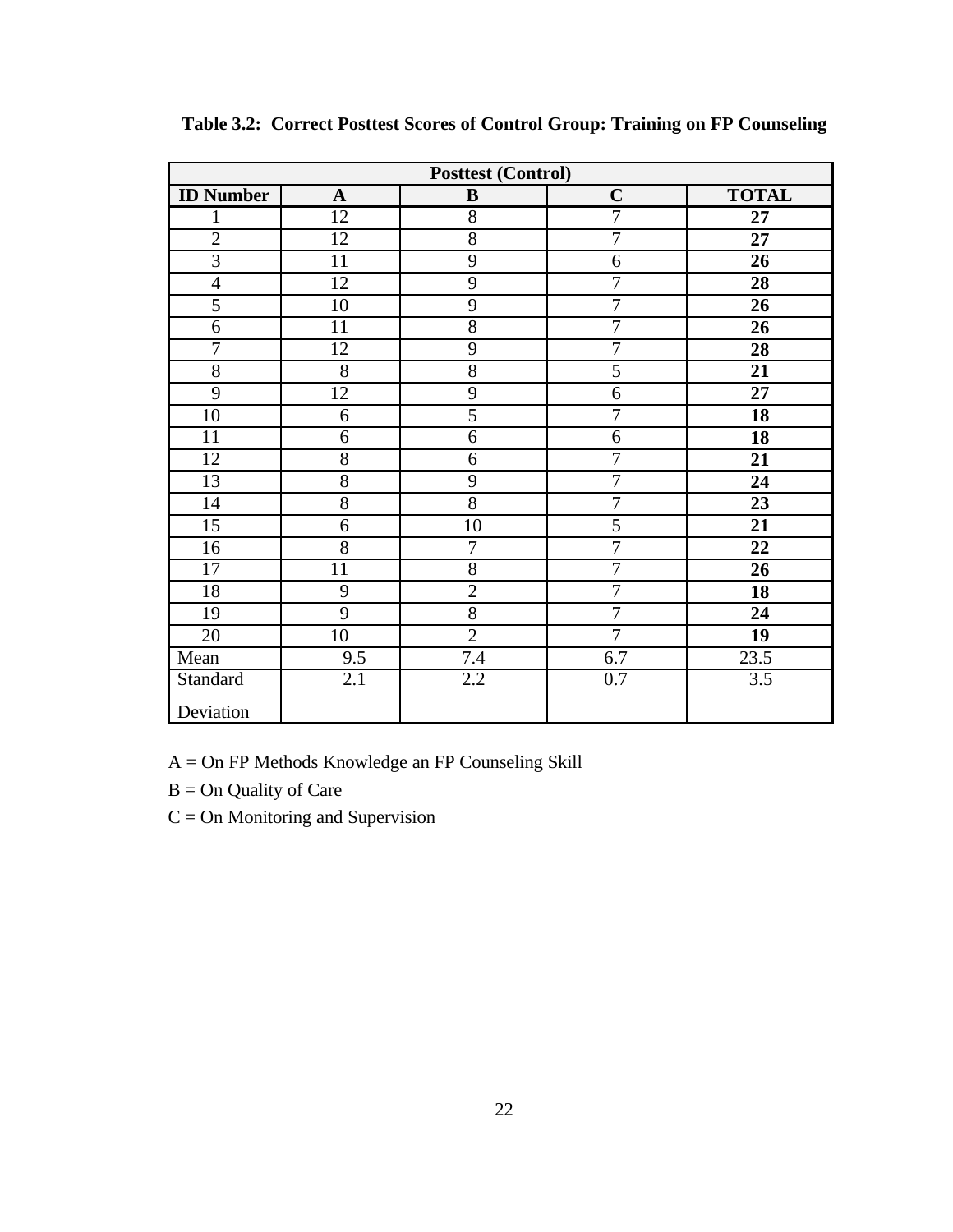|                                                              | Number of<br><b>Cases</b> | <b>Mean</b> | <b>Standard</b><br><b>Error</b> | t<br><b>Value</b> | Significance<br>level |
|--------------------------------------------------------------|---------------------------|-------------|---------------------------------|-------------------|-----------------------|
| 1. On Contraceptive<br>Technology and<br>FP Counseling Skill |                           |             |                                 |                   |                       |
| Experimental<br>Control                                      | 24<br>20                  | 13.5<br>9.5 | .64<br>.48                      | 4.92              | .00.                  |
| 2. On Quality of Care                                        |                           |             |                                 |                   |                       |
| Experimental<br>Control                                      | 24<br>20                  | 10.4<br>7.4 | .48<br>.49                      | 4.37              | .00.                  |
| 3. On Monitoring and<br>Supervision                          |                           |             |                                 |                   |                       |
| Experimental<br>Control                                      | 24<br>20                  | 6.2<br>6.7  | .26<br>.15                      | $-1.49$           | .14                   |
| 4. Overall Average<br><b>Scores</b>                          | 24                        | 30.1        | .88                             | 5.53              | .00.                  |
| Experimental<br>Control                                      | 20                        | 23.5        | .79                             |                   |                       |

# **Table 3.3: Significance of the Difference in the Average Scores of the Experimental Group (O<sup>2</sup> ) and Control Group (O<sup>3</sup> ): Training on FP Counseling**

## **Immediate Effects of Training on Supportive and Facilitative Supervision**

**Table 3.4** compares the correct pretest and posttest scores of the 10 trainees (experimental group) on supportive and facilitative supervision and the corresponding scores of the control group. As observed with FP counseling, the average posttest scores of the experimental group are higher than the average pretest and control group scores. **Table 3.5** portrays more clearly the effect of the training intervention. The average overall correct scores of the experimental group are significantly higher than that of the control group. The training increased knowledge and skill in counseling and supervision, but did not make a significant change on knowledge of contraceptive technology.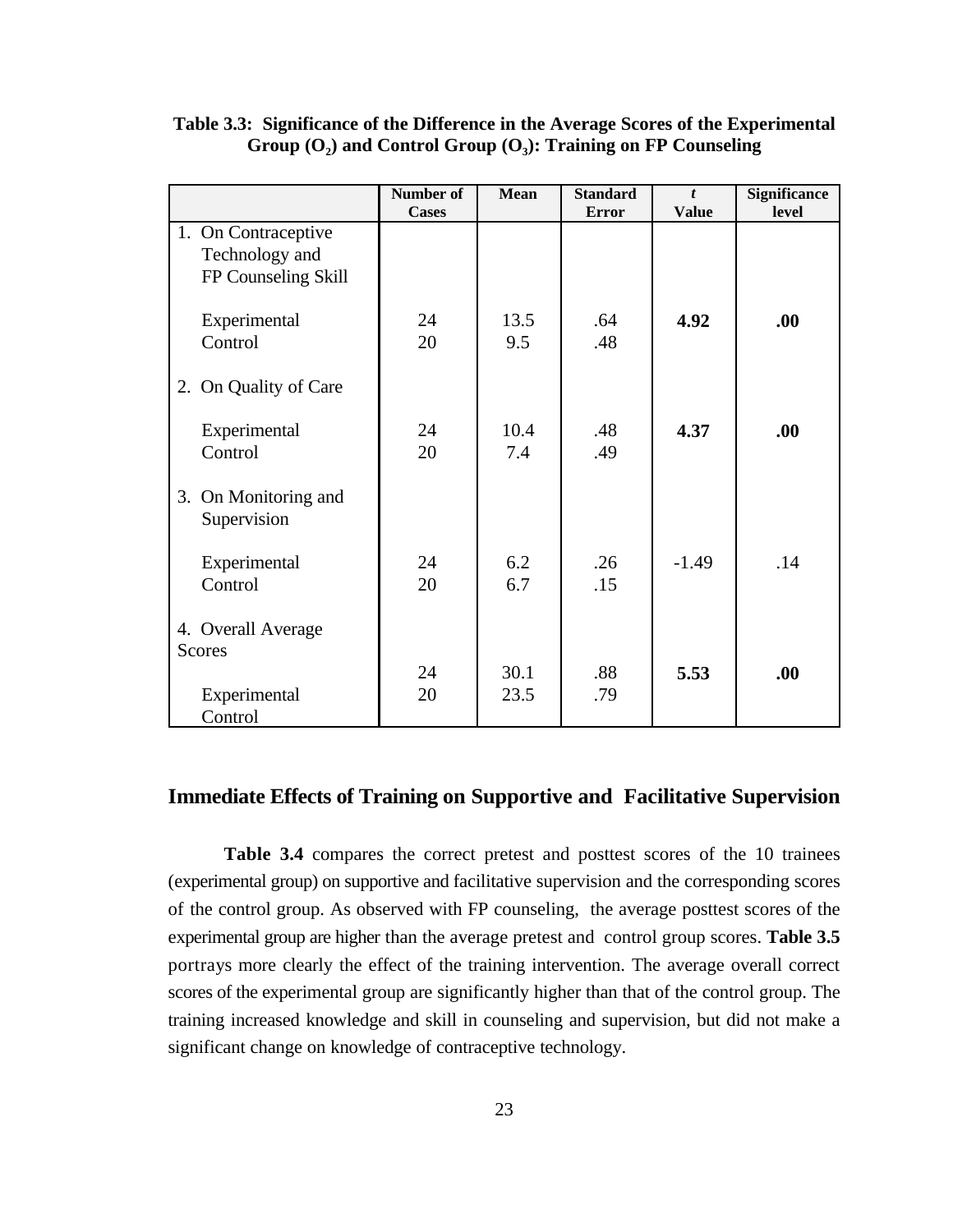|                     |               |              | <b>Supervisor Workshop (Control)</b> |              | <b>Supervisor Workshop (Experimental)</b> |                              |     |                |              |                               |     |                             |                 |
|---------------------|---------------|--------------|--------------------------------------|--------------|-------------------------------------------|------------------------------|-----|----------------|--------------|-------------------------------|-----|-----------------------------|-----------------|
|                     |               |              | <b>Post Course Assessment</b>        |              |                                           | <b>Pre-Course Assessment</b> |     |                |              | <b>Post Course Assessment</b> |     |                             |                 |
| $\overline{ID}$ No. | A             | B            | C                                    | <b>TOTAL</b> | ID No.                                    | A                            | B   | $\mathbf C$    | <b>TOTAL</b> | A                             | B   | $\mathbf C$                 | <b>TOTAL</b>    |
|                     | $\mathcal{I}$ | 8            | 3                                    | 18           | 4                                         |                              | 10  | 4              | 21           | 12                            | 12  | C                           | 29              |
| $\overline{2}$      | $\mathcal{I}$ | 8            | 3                                    | 18           |                                           | 6                            | 3   | 4              | 13           | 10                            | 10  | C                           | 25              |
| 3                   | 8             | 10           | $\overline{2}$                       | 20           | 6                                         | -                            | –   | 3              | 17           | 10                            | 11  | C                           | 26              |
| $\overline{4}$      | 9             | 9            |                                      | 18           |                                           | 11                           | 14  | ◠              | 27           | 13                            | 11  | 4                           | 28              |
| 5                   | 6             | 10           | 3                                    | 19           | 8                                         |                              | 10  |                | 23           | 12                            | 11  | 4                           | $\overline{27}$ |
| 6                   | 5             | <sub>6</sub> | $\mathcal{R}$                        | 14           | 9                                         | −                            | 8   | 4              | 19           | 10                            | 10  | 5                           | 25              |
|                     | 6             | 8            | $\mathcal{R}$                        | 17           | 10                                        | 8                            | 6   | 2              | 16           | 9                             | 8   | $\mathcal{D}_{\mathcal{L}}$ | 19              |
| 8                   | 5             | 9            | 3                                    | 17           | 11                                        | 9                            | 9   | $\overline{2}$ | 20           | 11                            | 10  | 5                           | 26              |
| 9                   |               | 8            | 4                                    | 17           | 13                                        | 8                            | –   | ⌒              | 17           | 10                            | 8   | 4                           | 22              |
|                     |               |              |                                      |              | 14                                        | 5                            |     | ◠              | 12           | 6                             | 6   | 3                           | 15              |
| Mean                | 6.4           | 8.4          | 2.7                                  | 17.6         |                                           | 7.9                          | 7.9 | 2.7            | 18.5         | 10.3                          | 9.7 | 4.2                         | 24.2            |
| Standar             |               |              |                                      |              |                                           |                              |     |                |              |                               |     |                             |                 |
| d Dev.              | 1.4           | 1.2          | 1.1                                  | 1.7          |                                           | 1.9                          | 2.9 | 0.9            | 4.3          | 1.9                           | 1.8 | 1.0                         | 4.3             |

# **Table 3.4: Training on Supervision: Correct Scores of Experimental and Control Group**

 $A = On$  Counseling

B = On Contraceptive Technology

 $C = On$  Supervision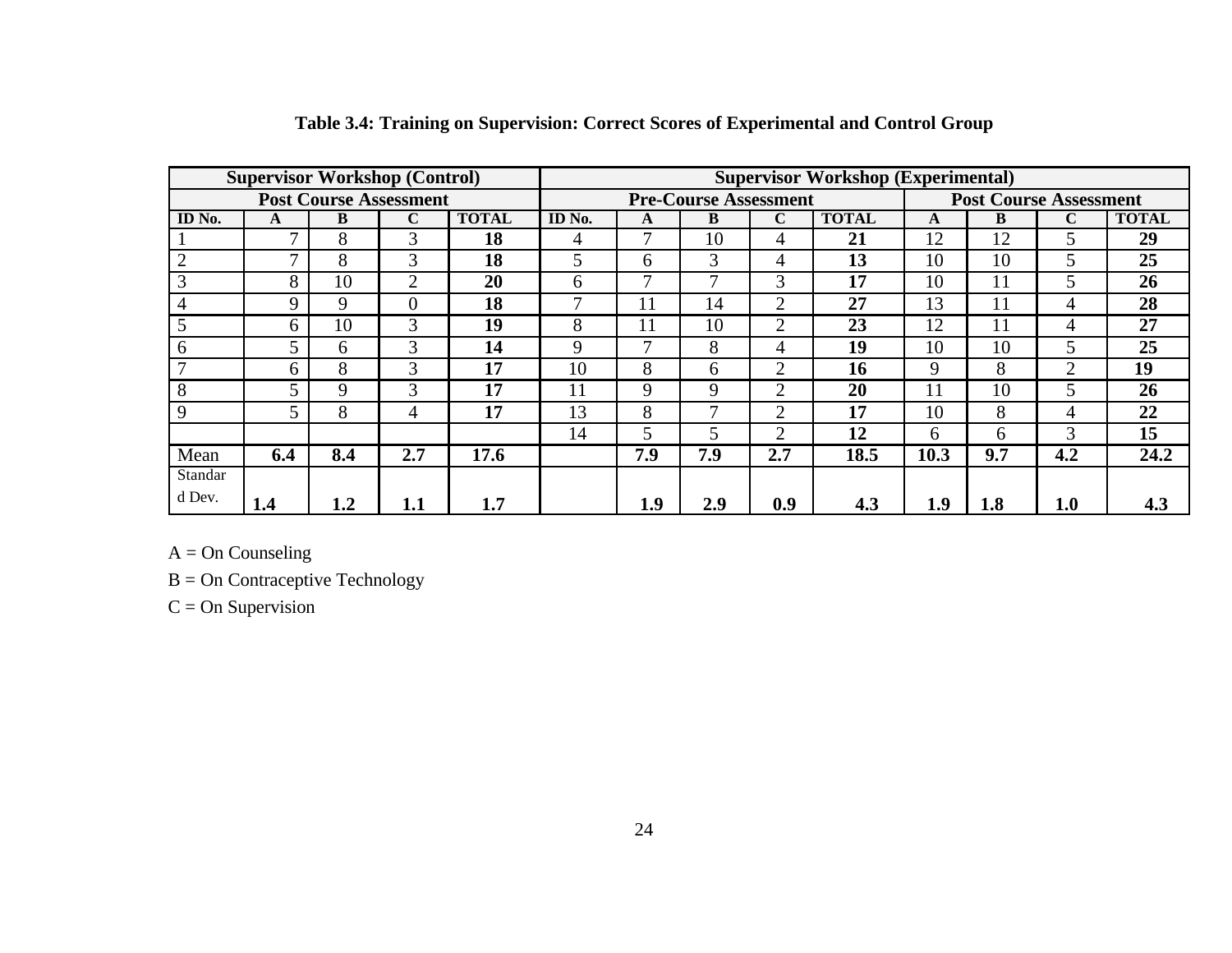|                                      | <b>Number of</b><br><b>Cases</b> | <b>Mean</b>  | <b>Standard</b><br><b>Error</b> | $\boldsymbol{t}$<br><b>Value</b> | <b>Significance</b><br>level |
|--------------------------------------|----------------------------------|--------------|---------------------------------|----------------------------------|------------------------------|
| 1. On Counseling                     |                                  |              |                                 |                                  |                              |
| Experimental<br>Control*             | 10<br>9                          | 10.3<br>6.4  | .62<br>.48                      | 4.88                             | .00.                         |
| On Contraceptive<br>2.<br>Technology |                                  |              |                                 |                                  |                              |
| Experimental<br>Control              | 10<br>9                          | 9.7<br>8.4   | .58<br>.41                      | 1.7                              | .10                          |
| 3. On Supervision                    |                                  |              |                                 |                                  |                              |
| Experimental<br>Control              | 10<br>9                          | 4.2<br>2.7   | .33<br>.37                      | 3.1                              | .01                          |
| 4. Overall Scores                    |                                  |              |                                 |                                  |                              |
| Experimental<br>Control              | 10<br>9                          | 24.2<br>17.6 | 1.37<br>.56                     | 4.49                             | .00.                         |

# **Table 3.5: Significance of the Difference in the Average Scores of the Experimental Group (O<sup>2</sup> ) and Control Group (O<sup>3</sup> ): Training on Supportive Supervision**

\* In one control municipality (Asingan), the RHU Poblacion midwife is the municipal Population Officer but being mainly a service provider, she belongs to the FP counseling training control group and therefore answered the FP counseling measurement instrument.

# **Summary and Conclusions**

Training on FP counseling and supportive and facilitative supervision made a significant improvement on relevant knowledge and skills of participants, and illustrate the central role training plays in upgrading FP service providers and supervisors. The areas in which the project training intervention did not have a significant effect are nature and use of CBMIS, and UNA and contraceptive technology. It appears that those trained and not trained under the project intervention are highly knowledgeable when it comes to contraceptive technology because of their previous training and experiences.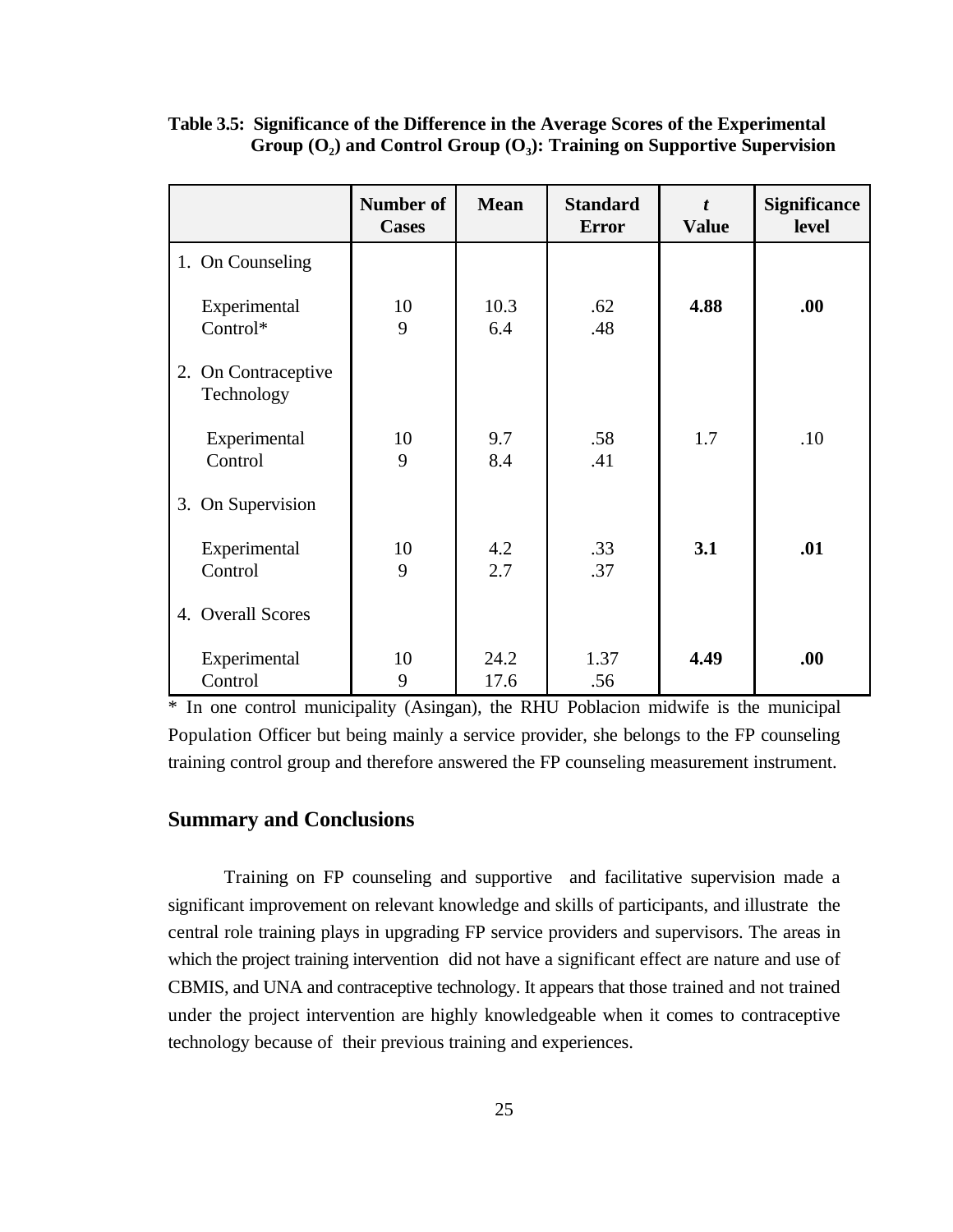# **CHAPTER IV INTERVENTION IMPACTS ON READINESS TO PROVIDE SERVICES AND QUALITY OF CARE: SITUATIONAL ANALYSIS RESULTS**

#### **Introduction**

The presentation of the results of the situational analysis in SA1 and SA2 is directed towards the attainment of two of the essential objectives of an SA. These are: (1) to describe and compare the current readiness of service delivery staff and facilities to provide quality services to clients, and (2) to describe the actual quality of care received by clients. However, with the implementation of three project interventions with a built-in pretest-posttest control group research design, the SA1 and SA2 data allow the measurement of some effects, though short-term, of the interventions. Hence, apart from fulfilling the above two objectives, the analytical strategy extends the comparison of the experimental  $(O_1)$  and control  $(O_2)$  groups before the intervention to a comparison of the same experimental  $(O_2)$  and control  $(O_4)$ groups after the intervention.

With the random assignment of the study areas, it is expected that  $O_1$  would be more or less equal to  $O_3$  on some if not most of the background variables considered in the study design. Examples of these basic non-program variables are type and locality of the SDPs and socio-demographic characteristics of the service providers and FP clients. The following section focuses on a description of the samples to assess if this expectation is valid. If this expectation is fulfilled, then inferences regarding the immediate effects of the project interventions on some program variables can be made.

#### **Description of the Samples**

**SDPs by Type and Locality**. Recall that the number of SDPs observed in SA1 and SA2 decreased from 23 to 21 in the experimental area, and from 21 to 18 in the control area. This was due to the absence of the midwife because of delivery or important travel, and the closure of one SDP at SA2. Moreover, it is worth noting that all study SDPs belong to the government sector. They are mostly BHSs (ranging from 83 to 87%) and are located in rural lowland areas (**Table 4.1**). It appears that there is a very slight difference in type and locality between the experimental and control SDPs.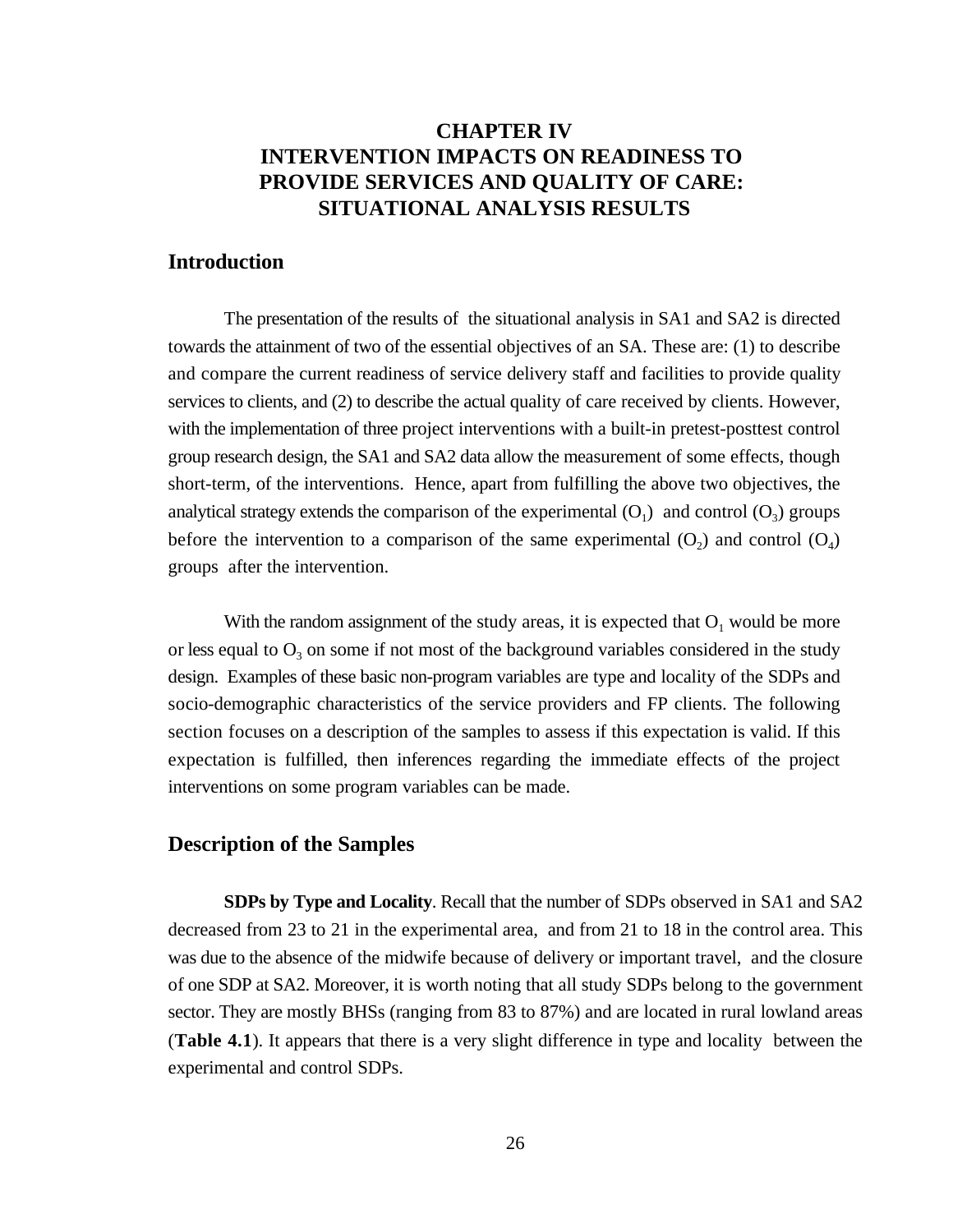|                 | SA1          |         | SA2          |         |  |
|-----------------|--------------|---------|--------------|---------|--|
| Characteristics | Experimental | Control | Experimental | Control |  |
| N               | 23           | 21      | 21           | 18      |  |
| $\frac{0}{0}$   | 100.0        | 100.0   | 100.0        | 100.0   |  |
| 1. Type         |              |         |              |         |  |
| <b>RHU</b>      | 13.0         | 14.3    | 14.3         | 16.7    |  |
| <b>BHS</b>      | 87.0         | 85.7    | 85.7         | 83.3    |  |
| 2. Locality     |              |         |              |         |  |
| Urban           | 13.0         | 9.5     | 14.3         | 11.1    |  |
| Rural lowland   | 74.0         | 81.0    | 76.2         | 77.8    |  |
| Rural upland    | 13.0         | 9.5     | 9.5          | 11.     |  |

**Table 4.1: Percentage Distribution of SDPs by Various Characteristics, SA1 and SA2**

**FP Clients**. In both SA1 and SA2, the number of exit interviews of FP clients was less than the number of those observed during the client-provider interaction (**Table 4.2**). Those observed but not interviewed could not remain for the interview for personal reasons.

|                                                                                                | SA1          |         | SA <sub>2</sub> |         |  |
|------------------------------------------------------------------------------------------------|--------------|---------|-----------------|---------|--|
| Main purpose of visit                                                                          | Experimental | Control | Experimental    | Control |  |
| 1. Interviewed while exiting                                                                   |              |         |                 |         |  |
| N                                                                                              | 36           | 35      | 36              | 27      |  |
| $\frac{0}{0}$                                                                                  | 100.0        | 100.0   | 100.0           | 100.0   |  |
| New FP client                                                                                  | 13.9         | 17.1    | 41.7            | 25.9    |  |
| Revisit of Follow-up                                                                           | 77.8         | 77.2    | 38.9            | 59.3    |  |
| Coming for follow-up                                                                           |              |         |                 |         |  |
| because of a problem                                                                           | 8.3          | 5.7     | 19.4            | 14.8    |  |
| 2. Observed during client-provider interaction have or have not been interviewed while exiting |              |         |                 |         |  |
| N                                                                                              | 39           | 39      | 37              | 29      |  |
| $\frac{0}{0}$                                                                                  | 100.0        | 100.0   | 100.0           | 100.0   |  |
| New acceptor                                                                                   | 12.8         | 15.4    | 40.5            | 24.1    |  |
| Resupply or regular                                                                            |              |         |                 |         |  |
| follow-up                                                                                      | 71.8         | 66.7    | 40.5            | 58.6    |  |
| Problem with method                                                                            |              |         |                 |         |  |
| or wanted to change                                                                            |              |         |                 |         |  |
| method or wanted to                                                                            | 15.4         | 17.9    | 19.0            | 17.3    |  |
| discontinue method                                                                             |              |         |                 |         |  |

**Table 4.2: Percentage Distribution of FP Clients by Main Purpose of Visit to the SDP**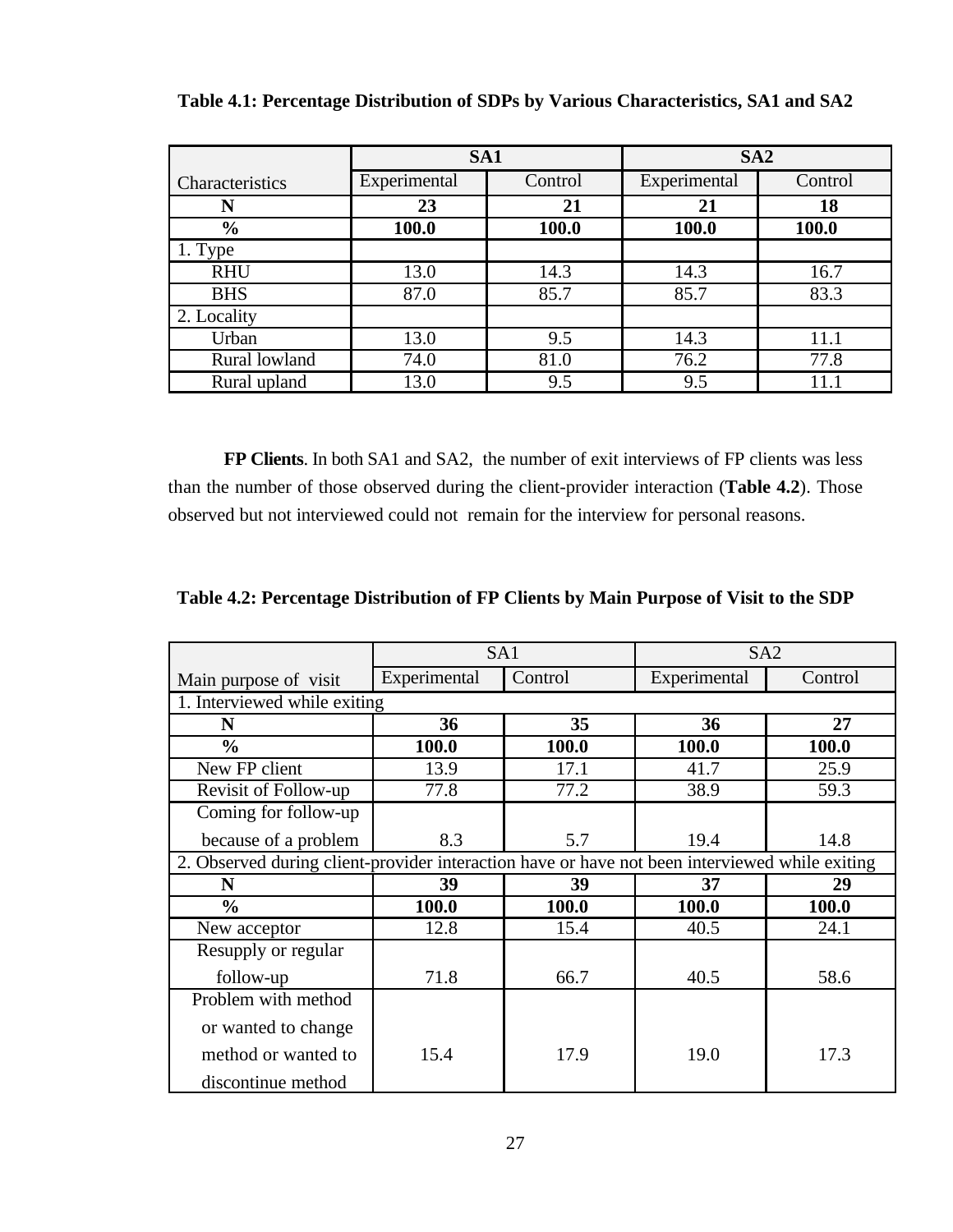Most of the FP clients in the experimental and control groups during SA1 visited the SDP for contraceptive resupply. What is interesting is that in SA1, there is no substantial difference in the distribution of these clients by main purpose of visit to the SDP between the experimental and control groups. In SA2 however, the differences in the distribution of the new and revisit clients between the experimental and control group are relatively large with a percentage-point difference of 15 or greater although they are not significantly different. The significant increase of new FP clients from SA1 to SA2 in the experimental areas could be partly attributed to the initial effects of the intervention programs but the role of other factors cannot be ignored, because the difference between the experimental and control groups in SA2 is not statistically significant.

Examining how the study cases differ by socio-demographic characteristics (**Table 4.3**) reveals the same pattern of more marked differences observed between the two groups in SA2 than in SA1. The experimental and control cases do not differ greatly by age and education in SA1, but differ significantly for the high school and college educated in SA2. Some significant differences are however present with religion and literacy in SA1 only.

| Socio-demographic                                     | SA <sub>1</sub>          | $\sigma$ $\mathbf{r}$ | SA2                      |                         |
|-------------------------------------------------------|--------------------------|-----------------------|--------------------------|-------------------------|
| <b>Characteristics</b>                                | <b>Experimental</b>      | <b>Control</b>        | <b>Experimental</b>      | <b>Control</b>          |
| $N^a$                                                 | 36                       | 35                    | 36                       | 27                      |
| $\frac{0}{0}$                                         | 100.0                    | 100.0                 | 100.0                    | 100.0                   |
| $\overline{1.}$ Age                                   |                          |                       |                          |                         |
| $15 - 24$                                             | 19.4                     | 14.3                  | 19.4                     | 22.2                    |
| $25 - 29$                                             | 36.2                     | 34.3                  | 19.5                     | 33.3                    |
| 30-34                                                 | $\overline{22.4}$        | 40.0                  | 36.1                     | 29.6                    |
| $35+$                                                 | 22.0                     | 11.4                  | 25.0                     | 14.9                    |
| <b>Median</b>                                         | 27.8                     | 28.2                  | 31.3                     | 26.8                    |
| 2. Highest level of School Completed                  |                          |                       |                          |                         |
| Elementary                                            | 33.3                     | 28.6                  | 27.8                     | 14.8                    |
| <b>High School</b>                                    | 38.9                     | 51.4                  | 36.1                     | $70.4*$                 |
| College                                               | 27.8                     | 20.0                  | 36.1                     | $14.8*$                 |
| 3. Read and Understand a letter or a newspaper easily |                          |                       |                          |                         |
| N                                                     | 12                       | 10                    | 10                       | $\overline{\mathbf{4}}$ |
| $\frac{0}{0}$                                         | 100.0                    | 100.0                 | 100.0                    | 100.0                   |
| Not at all                                            | $\overline{\phantom{a}}$ | 30.0                  | $\overline{\phantom{a}}$ | $\blacksquare$          |
| With difficulty                                       | 58.3                     | 60.0                  | 80.0                     | 50.0                    |
| Easily                                                | 41.7                     | $10.0*$               | $\overline{20.0}$        | 50.0                    |
| 4. Religion                                           |                          |                       |                          |                         |
| Catholic                                              | 94.4                     | $60.0*$               | 94.4                     | 81.5                    |
| Non-Catholic                                          | 5.6                      | $40.0*$               | 5.6                      | 18.5                    |

**Table 4.3: Percentage Distribution of FP Clients Interviewed While Exiting the SDP by Socio-Demographic Characteristics**

 ${}^{a}$ Base for all the variables except when N is specified for a given category.

\* Significantly different from experimental group with Z value >2.0 or <-2.0.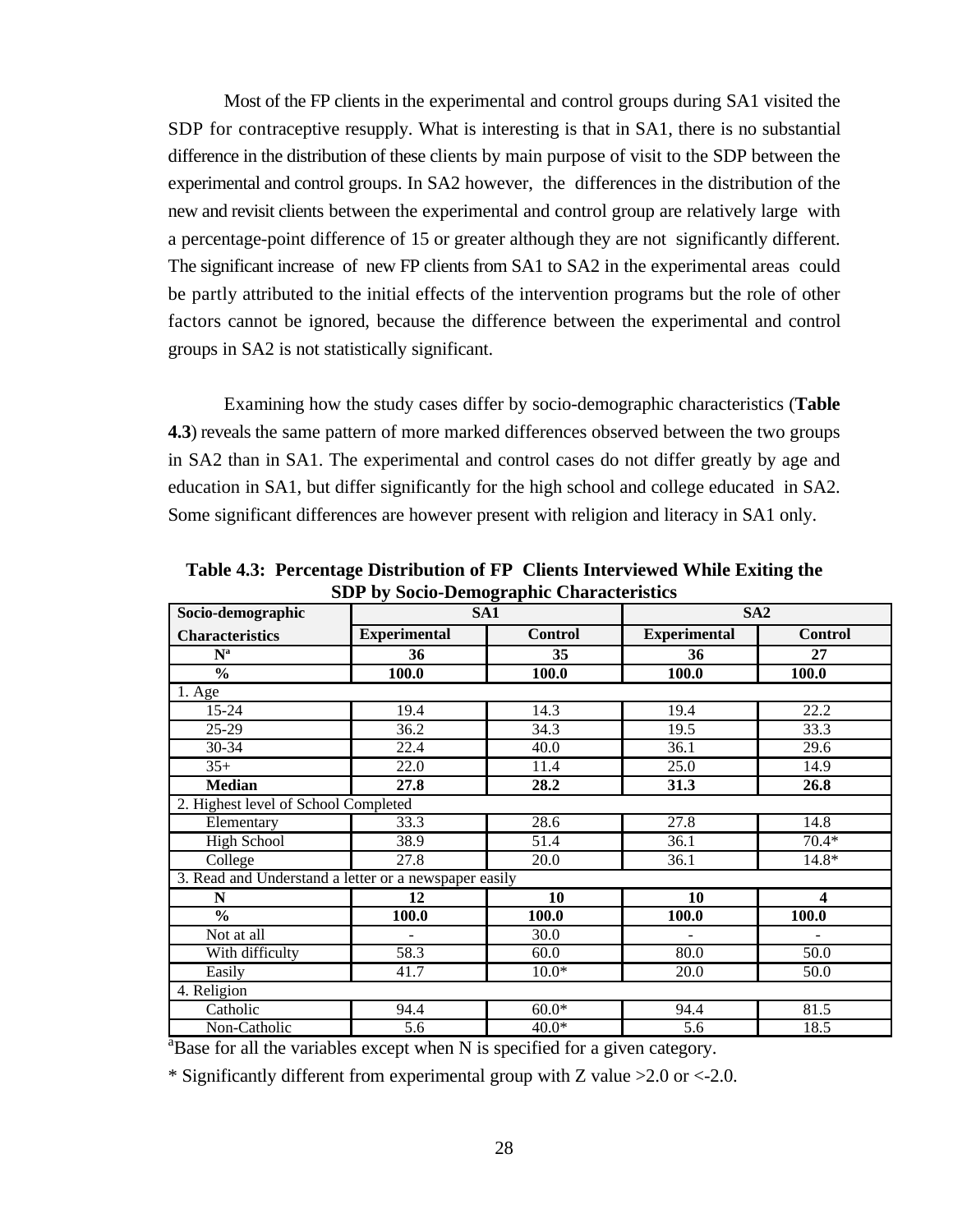A closer look at these exit-interview FP clients with respect to their reproductive status reveals that in SA1 the experimental and control groups do not differ greatly in average number of living children (except for the category 3), average age of youngest child (in years), unwanted fertility, full breastfeeding status and abortion attempt (**Table 4.4**). In SA2, the magnitude of percentage-point differences was larger although not statistically significant except for number of living children and having an unwanted pregnancy. More clients in experimental SDPs wanted no more children than in the control SDPs, and there were more immediate postpartum cases in the control than experimental SDPs as reflected by breastfeeding practice. The control SDP clientele consist of women in their immediate postpartum period who want more children, while clients in experimental SDPs consist of women who want to stop childbearing.

| Reproductive                        | SA <sub>1</sub>     |                 | SA2                 |                  |  |  |  |  |  |
|-------------------------------------|---------------------|-----------------|---------------------|------------------|--|--|--|--|--|
| <b>Status</b>                       | <b>Experimental</b> | <b>Control</b>  | <b>Experimental</b> | <b>Control</b>   |  |  |  |  |  |
| $N^a$                               | 36                  | $\overline{35}$ | 36                  | 27               |  |  |  |  |  |
| $\frac{0}{0}$                       | 100.0               | 100.0           | 100.0               | 100.0            |  |  |  |  |  |
| 1. Number of living children        |                     |                 |                     |                  |  |  |  |  |  |
|                                     | 8.3                 | 17.1            | 13.9                | 25.9             |  |  |  |  |  |
| $\overline{2}$                      | 38.9                | 22.9            | 8.3                 | $29.6*$          |  |  |  |  |  |
| $\overline{3}$                      | 13.9                | $37.1*$         | 27.8                | 22.2             |  |  |  |  |  |
| 4 or more or none                   | 38.9                | 22.9            | 50.0                | $22.3*$          |  |  |  |  |  |
| <b>Median</b>                       | $\overline{2.2}$    | 2.3             | 2.9                 | $\overline{1.8}$ |  |  |  |  |  |
| 2. Age of youngest child (in years) |                     |                 |                     |                  |  |  |  |  |  |
| Less than 1                         | 11.1                | 14.3            | 38.9                | 33.3             |  |  |  |  |  |
| $\mathbf{1}$                        | 16.7                | 11.4            | 25.0                | 14.8             |  |  |  |  |  |
| $\overline{2}$                      | 25.0                | 20.0            | 11.1                | 25.9             |  |  |  |  |  |
| $\overline{3}$                      | 22.2                | 25.7            | 8.3                 | 18.5             |  |  |  |  |  |
| 4 or more                           | 25.0                | 28.6            | 16.7                | 7.5              |  |  |  |  |  |
| Median                              | 1.9                 | 2.2             | 0.4                 | 0.9              |  |  |  |  |  |
| 3. Wanted to have                   |                     |                 |                     |                  |  |  |  |  |  |
| more children                       | 41.7                | 37.1            | 27.8                | 48.1             |  |  |  |  |  |
| 4. When to have more children       |                     |                 |                     |                  |  |  |  |  |  |
| $\overline{\bf N}$                  | $\overline{15}$     | $\overline{13}$ | $\overline{10}$     | $\overline{13}$  |  |  |  |  |  |
| $\frac{0}{0}$                       | <b>100.0</b>        | <b>100.0</b>    | <b>100.0</b>        | <b>100.0</b>     |  |  |  |  |  |
| Immediately or                      |                     |                 |                     |                  |  |  |  |  |  |
| up to two years                     | 20.0                | 7.7             | 10.0                | 15.4             |  |  |  |  |  |
| More than 2 years                   | 66.7                | 69.2            | 60.0                | 76.9             |  |  |  |  |  |
| Others                              | 13.3                | 23.1            | 30.0                | 7.7              |  |  |  |  |  |
| 5. Currently                        |                     |                 |                     |                  |  |  |  |  |  |
| breastfeeding                       | 47.3                | 28.6            | 27.8                | 37.0             |  |  |  |  |  |
| 6. Currently full                   |                     |                 |                     |                  |  |  |  |  |  |
| breastfeeding                       | 19.4                | 11.4            | 5.6                 | 14.8             |  |  |  |  |  |
| 7. Had unwanted                     |                     |                 |                     |                  |  |  |  |  |  |
| pregnancy                           | 30.6                | 45.7            | 16.7                | 51.9*            |  |  |  |  |  |
| 8. Had attempted to abort           |                     |                 |                     |                  |  |  |  |  |  |
| $\mathbf N$                         | $\overline{11}$     | 16              | 6                   | 14               |  |  |  |  |  |
| $\frac{0}{0}$                       | 100.0               | 100.0           | <b>100.0</b>        | <b>100.0</b>     |  |  |  |  |  |
| Yes                                 | 18.2                | 12.5            |                     |                  |  |  |  |  |  |
| N <sub>o</sub>                      | 81.8                | 87.5            | 100.0               | 100.0            |  |  |  |  |  |

### **Table 4.4: Percentage Distribution of FP Clients Interviewed While Exiting the SDP by Reproductive Status**

<sup>a</sup>Base for all the variables except those with specified N.

\*Significantly different from experimental group with Z value  $> 2.0$  or  $< -2.0$ .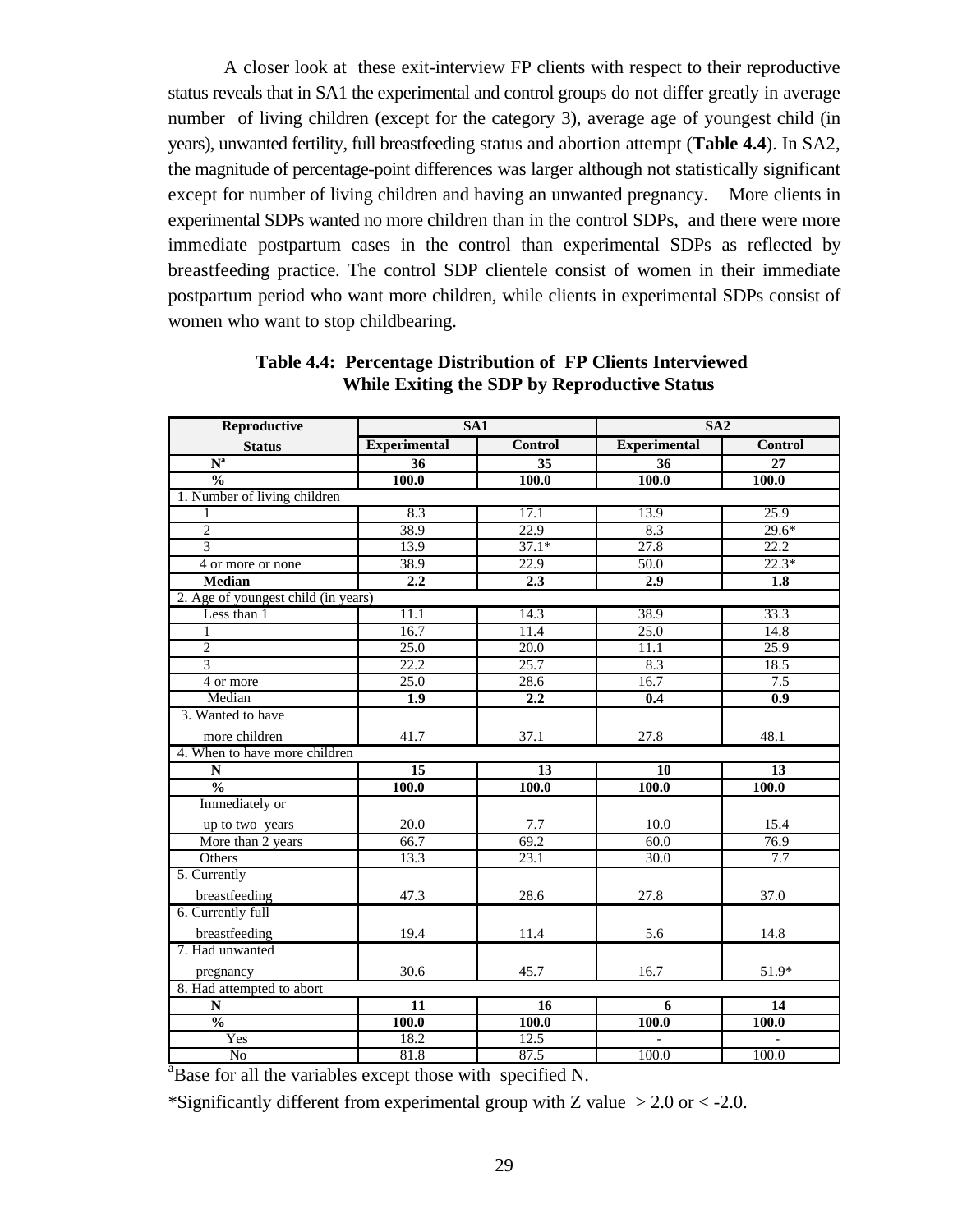The experimental and control groups do not differ greatly in their husbands' knowledge of the clients' contraceptive practice in both SA1 and SA2 (**Table 4.5**). There is likewise a universal discussion about FP between husbands and wives in both groups and periods of study. In SA1, there were more FP clients in the sample who were very new acceptors of a method than their control counterparts although the difference is not statistically significant. The reverse holds true in SA2. About 67 percent of the experimental group and about 86 percent of the control group are very new acceptors. This indicates that a larger (although not statistically significant) proportion of revisit clients are in the experimental than in control SDPs. This could be a result of more follow-up or referral efforts by experimental outreach workers. While the cases going to the SDP for a problem are too small, the pattern that is emerging is similar to the new FP clients.

| Contraceptive                                                             | SA <sub>1</sub>     |                | SA <sub>2</sub>     |                  |  |
|---------------------------------------------------------------------------|---------------------|----------------|---------------------|------------------|--|
| <b>Background</b>                                                         | <b>Experimental</b> | <b>Control</b> | <b>Experimental</b> | <b>Control</b>   |  |
| N                                                                         | 36                  | 35             | 36                  | 27               |  |
| $\frac{0}{0}$                                                             | 100.0               | 100.0          | 100.0               | 100.0            |  |
| 1. Ever discussed FP with                                                 |                     |                |                     |                  |  |
| husband/partner                                                           | 97.2                | 97.1           | 97.2                | 100.0            |  |
| 2. Husband knew that R                                                    |                     |                |                     |                  |  |
| uses                                                                      | 97.2                | 97.1           | 100.0               | 100.0            |  |
| or is planning to use FP                                                  |                     |                |                     |                  |  |
| 3. Among new FP clients,                                                  |                     |                |                     |                  |  |
| N                                                                         | 5                   | 6              | 15                  | 7                |  |
| $\frac{0}{0}$                                                             | 100.0               | 100.0          | 100.0               | 100.0            |  |
| Never used FP                                                             | 100.0               | 75.0           | 66.7                | 85.7             |  |
| 4. Among those coming for follow-up; reason for wanting to stop or switch |                     |                |                     |                  |  |
| N                                                                         | 3                   |                | 7                   | $\boldsymbol{4}$ |  |
| $\frac{0}{0}$                                                             | 100.0               | 100.0          | 100.0               | 100.0            |  |
| Medical side effects                                                      | 66.7                | 50.0           | 28.6                | 50.0             |  |
| Didn't like the method                                                    | 33.3                |                | 14.3                | 25.0             |  |
| Wanted pregnancy                                                          |                     |                | 14.3                |                  |  |
| Others                                                                    |                     | 50.0           | 42.8                | 25.0             |  |

**Table 4.5: Percentage Distribution of FP Clients Interviewed While Exiting the SDP by Contraceptive Background**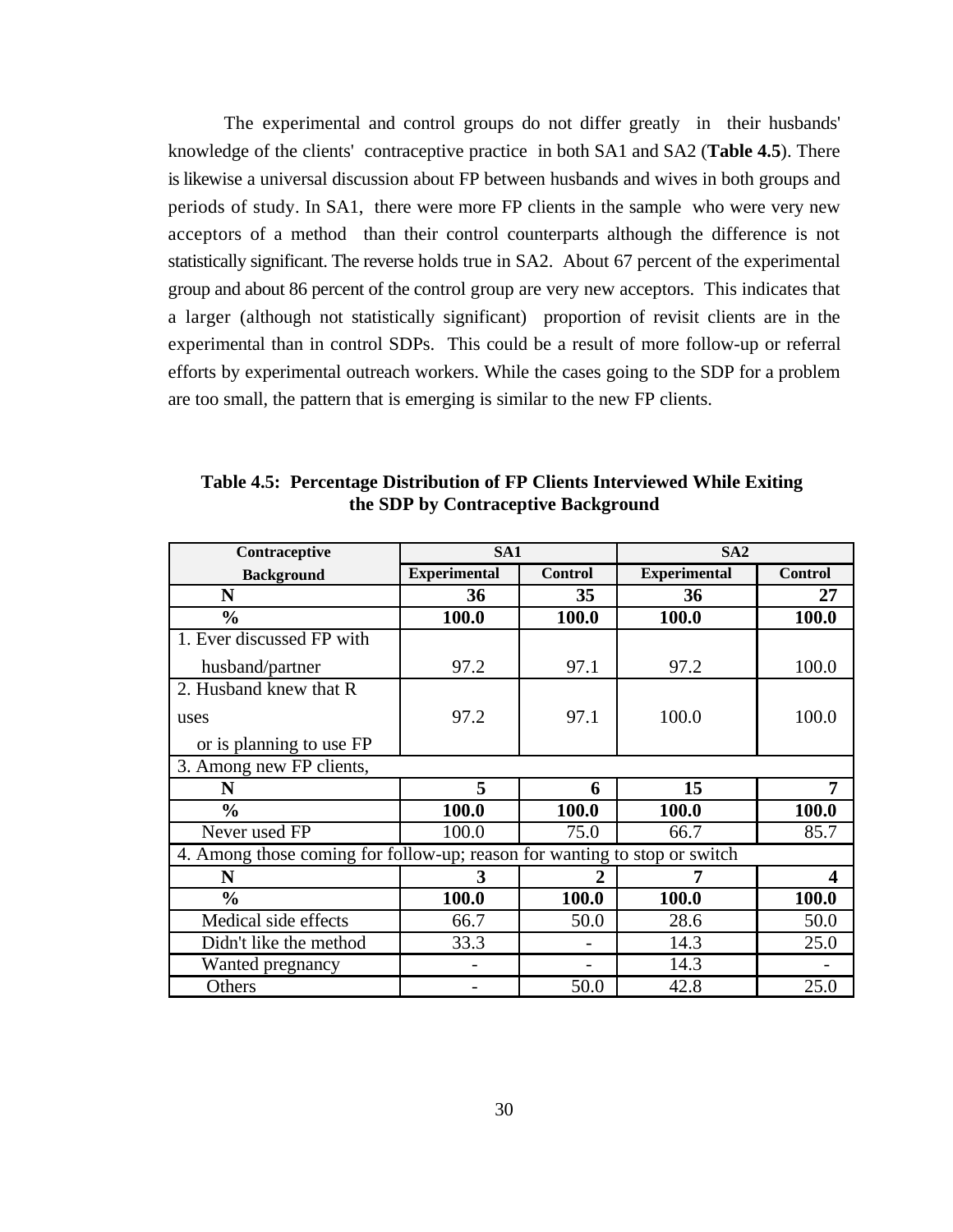**Service Providers**. The service providers in both experimental and control areas in both SA1 and SA2 do not differ significantly on socio-demographic characteristics(See **Table 4.6)**. There are however, slightly fewer experimental service providers reporting to be Catholics compared to the control counterparts in both SAs. Service providers in the experimental SDPs have slightly fewer living children and are older than service providers in the control areas. The level of overall current use of FP among service providers is also the same in both groups and SAs (**Table 4.7**). It is in the use of specific methods that some slight variations occur. Those in the experimental group are more likely to be pill and IUD users, while those in the control group tend to be DMPA users.

In general however, the study groups are more or less similar before the intervention. We turn now to the main variables of interest and examine whether the project interventions have already had some effects in the experimental areas.

| Socio-demographic                | SA <sub>1</sub>     |                   | SA <sub>2</sub>     |                |
|----------------------------------|---------------------|-------------------|---------------------|----------------|
| <b>Characteristic</b>            | <b>Experimental</b> | <b>Control</b>    | <b>Experimental</b> | <b>Control</b> |
| N                                | 29                  | 26                | 28                  | 22             |
| $\frac{0}{0}$                    | 100.0               | 100.0             | 100.0               | 100.0          |
| 1. Age                           |                     |                   |                     |                |
| below 35                         | 27.6                | $\overline{26.9}$ | 17.9                | 31.8           |
| 35-44                            | 37.8                | 57.9              | 46.4                | 54.7           |
| $45 +$                           | 34.6                | 15.2              | 35.7                | 13.5           |
| <b>Median</b>                    | 38.5                | 37.2              | 40.0                | 38.0           |
| 2. Marital Status                |                     |                   |                     |                |
| Single                           | 17.2                | $\overline{7.7}$  | 14.3                | 13.6           |
| Married                          | 82.8                | 84.6              | 78.6                | 86.4           |
| Widowed/Sep.                     |                     | 7.6               | 7.1                 |                |
| 3. Number of living own children |                     |                   |                     |                |
| 0                                | 20.6                | 11.5              | 21.4                | 13.6           |
|                                  | 20.7                | 11.5              | 14.3                | 18.2           |
| $\overline{2}$                   | 13.8                | 11.5              | 17.9                | 13.6           |
| $3+$                             | 44.9                | 65.5              | 46.4                | 54.6           |
| <b>Median</b>                    | 1.9                 | 2.5               | 1.8                 | 2.1            |
| 4. Religion                      |                     |                   |                     |                |
| Catholic                         | 79.3                | 92.3              | 75.0                | 90.9           |
| Non-catholic                     | 20.7                | 7.7               | 25.0                | 9.1            |

**Table 4.6: Percentage Distribution of Service Providers by Socio-demographic Characteristics**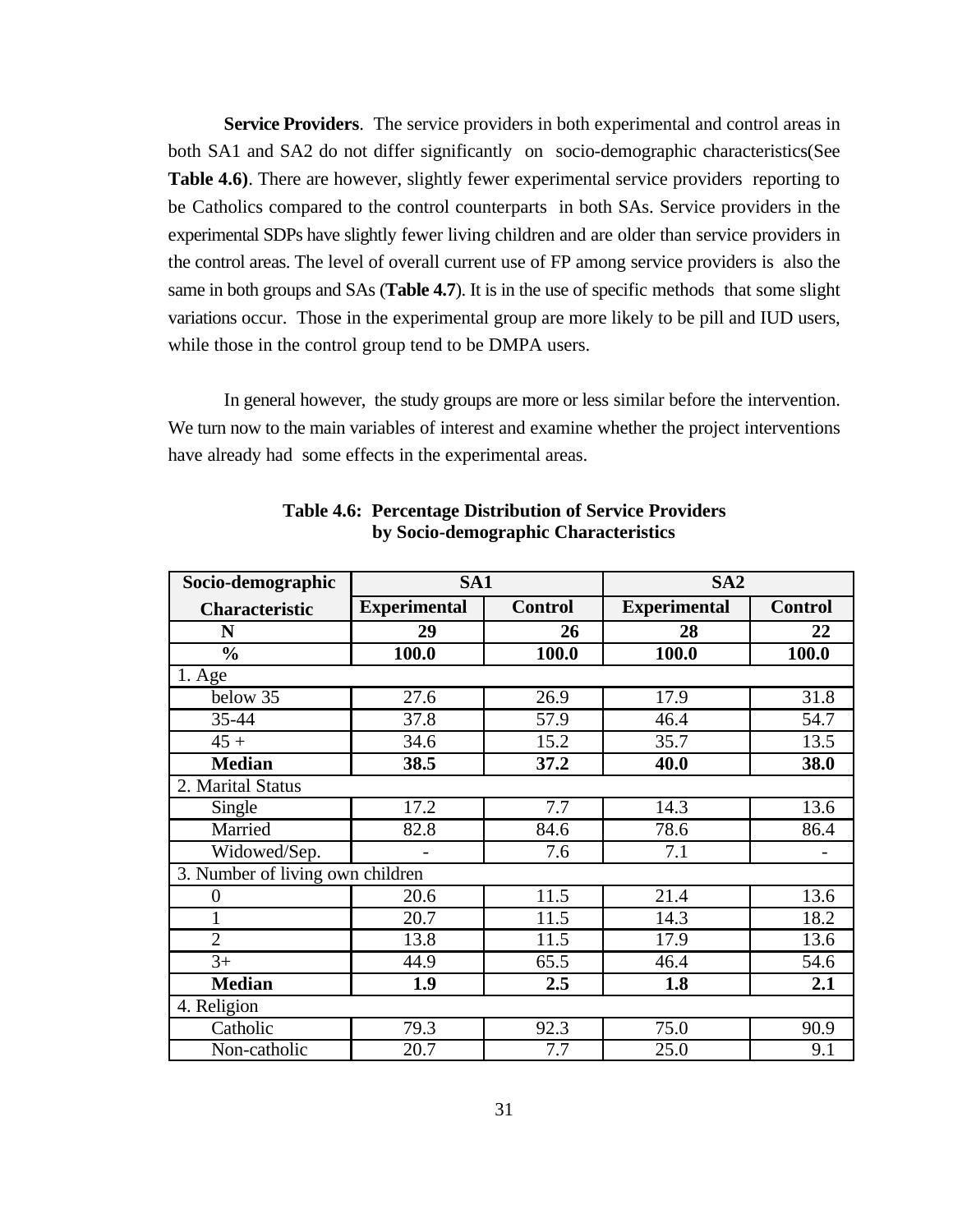|                     | SA <sub>1</sub>     |                | SA2                 |                |
|---------------------|---------------------|----------------|---------------------|----------------|
| <b>FP Use</b>       | <b>Experimental</b> | <b>Control</b> | <b>Experimental</b> | <b>Control</b> |
| N                   | 29                  | 26             | 28                  | 22             |
| $\frac{0}{0}$       | 100.0               | 100.0          | 100.0               | 100.0          |
| Not currently using | 55.3                | 50.1           | 53.5                | 54.7           |
| Currently using     | 44.7                | 49.9           | 46.5                | 45.3           |
| Pill                | 10.3                | 3.8            | 7.1                 | 4.5            |
| <b>IUD</b>          | 13.8                | 3.8            | 14.3                | 4.5            |
| Injectable          |                     | 15.4           |                     | 13.6           |
| Condom              |                     |                | 3.6                 |                |
| Spermicide          | 3.4                 |                |                     |                |
| Ligation            | 10.3                | 7.7            | 14.3                | 13.6           |
| Vasectomy           |                     |                | 3.6                 |                |
| <b>NFP</b>          | 6.9                 | 19.2           | 3.6                 | 9.1            |

**Table 4.7: Current Use of FP by Service Providers**

#### **Readiness to Provide Services**

**Services Provided.** In general, all SDPs in both experimental and control areas usually provide FP (**Table 4.8**). In SA1 the expected similarities between the experimental and control area before the project intervention in the type of health services provided are met. Almost all SDPs in the experimental and control areas are providing FP, antenatal care, maternity care and delivery, postnatal care, child immunization, child growth monitoring, oral rehydration therapy, nutrition counseling and curative services for adults and children before the intervention. Very few SDPs in both study groups offered HIV/AIDS counseling and IEC, infertility consultation and treatment of incomplete abortion before the intervention. The same level and pattern of services provided by SDPs in the experimental and control areas are maintained after the intervention (SA2). There are, however, significantly more experimental SDPs providing IUD (81 percent) than their control counterparts (33 percent) in SA2. The opposite pattern is observed with NFP and LAM. Moreover, there are more (although not statistically significant) experimental SDPs providing reproductive health services than the control SDPs. The average number of new DMPA clients in a year in the control area is 4 times that in the experimental area. The much larger average number of DMPA, pills and LAM revisit clients in the control than in experimental areas is due to different policies adopted in their distribution. DMPA is provided free of charge in the control SDPs while the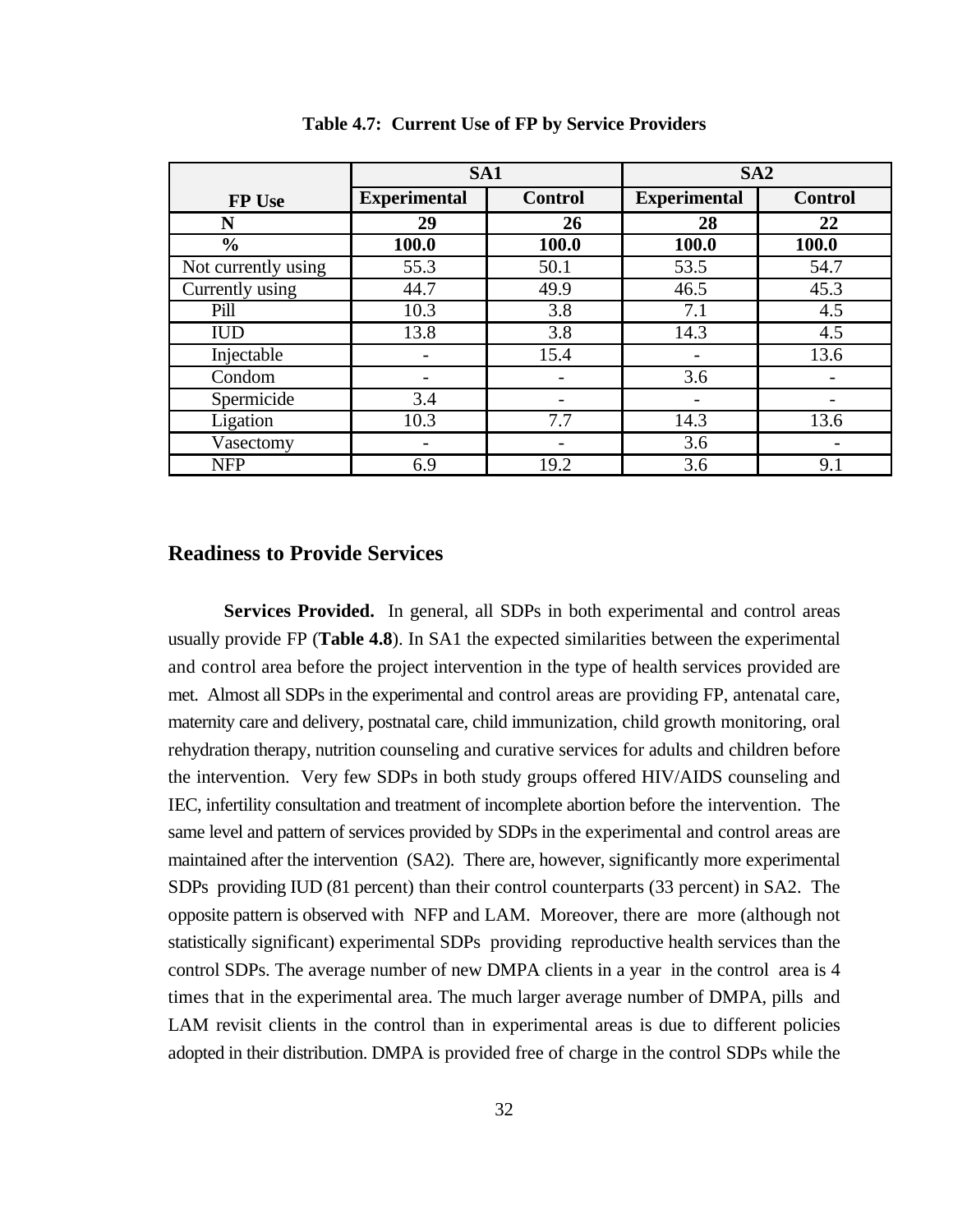experimental SDPs are charging DMPA users for the commodity in line with their cost recovery efforts. Only a larger average number of IUD revisit clients is observed in the experimental areas in SA2. Differences in the policies adopted in the provision of specific methods between the two study groups have clearly affected their performance.

| <b>Selected</b>                          | SA1                 |                 | SA2                 |                 |  |  |
|------------------------------------------|---------------------|-----------------|---------------------|-----------------|--|--|
| <b>Indicator</b>                         | <b>Experimental</b> | <b>Control</b>  | <b>Experimental</b> | <b>Control</b>  |  |  |
| $\overline{\mathbf{N}}$                  | $\overline{23}$     | $\overline{21}$ | $\overline{21}$     | $\overline{18}$ |  |  |
| A. Percent of SDPs that usually provides |                     |                 |                     |                 |  |  |
| 1. Family Planning in                    |                     |                 |                     |                 |  |  |
| general                                  | 100.0               | 100.0           | 100.0               | 100.0           |  |  |
| 2. Specific FP Methods                   |                     |                 |                     |                 |  |  |
| Pill                                     | 100.0               | 100.0           | 100.0               | 100.0           |  |  |
| Condom                                   | 100.0               | 100.0           | 100.0               | 94.4            |  |  |
| <b>IUD</b>                               | 47.8                | 38.1            | 81.0                | $33.3*$         |  |  |
| Injectable                               | 95.7                | 100.0           | 95.2                | 88.9            |  |  |
| Ligation                                 |                     |                 |                     | 5.6             |  |  |
| Vasectomy                                | 4.3                 |                 |                     |                 |  |  |
| <b>NFP</b>                               | 60.9                | 61.9            | 38.1                | $77.8*$         |  |  |
| <b>LAM</b>                               | 78.3                | 66.7            | 42.9                | $83.3*$         |  |  |
| 3. Antenatal Care                        | 95.7                | 90.5            | 100.0               | 100.0           |  |  |
| 4. Maternity Care/                       |                     |                 |                     |                 |  |  |
| Delivery                                 | 95.7                | 90.5            | 100.0               | 77.8            |  |  |
| 5. Postnatal Care                        | 95.7                | 90.5            | 100.0               | 72.2            |  |  |
| 6. HIV/AIDS                              |                     |                 |                     |                 |  |  |
| Counseling/IEC                           | 8.7                 | 9.5             | 28.6                | 16.7            |  |  |
| 7. Child                                 |                     |                 |                     |                 |  |  |
| Immunization                             | 100.0               | 76.2            | 100.0               | 100.0           |  |  |
| 8. Child Growth                          |                     |                 |                     |                 |  |  |
| Monitoring                               | 100.0               | 66.7*           | 95.2                | 94.4            |  |  |
| 9. Infertility                           |                     |                 |                     |                 |  |  |
| Consultation                             | 8.7                 | 14.3            | 28.6                | 38.9            |  |  |
| 10. Oral Rehydration                     |                     |                 |                     |                 |  |  |
| Therapy                                  | 95.7                | 85.7            | 100.0               | 94.4            |  |  |
| 11. Treatment of                         |                     |                 |                     |                 |  |  |
| Incomplete                               | 4.3                 | 14.3            | 4.8                 | 11.1            |  |  |
| Abortion                                 |                     |                 |                     |                 |  |  |
| 12. Nutrition                            |                     |                 |                     |                 |  |  |
| Counseling                               | 78.3                | 81.0            | 85.7                | 83.3            |  |  |
| 13. Curative Services                    |                     |                 |                     |                 |  |  |
| - Client                                 | 95.7                | 81.0            | 100.0               | 88.9            |  |  |
| 14. Curative Services                    |                     |                 |                     |                 |  |  |
| - Child                                  | 95.7                | 90.5            | 100.0               | 83.3            |  |  |

**Table 4.8: Selected Indicators Related to Services Provided**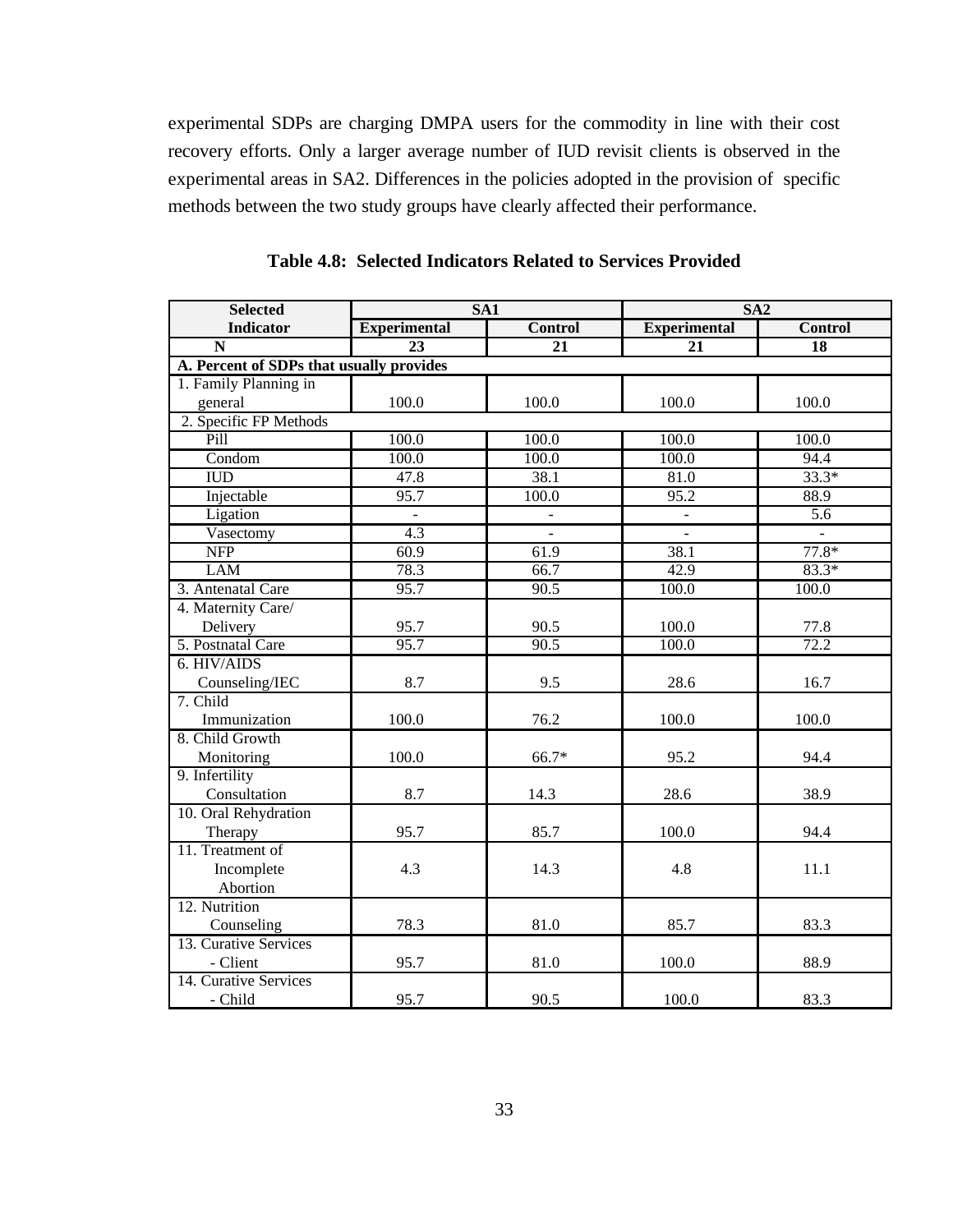| <b>Selected</b>                                                      | SA1                 |                | SA <sub>2</sub> |                |
|----------------------------------------------------------------------|---------------------|----------------|-----------------|----------------|
| <b>Indicator</b>                                                     | <b>Experimental</b> | <b>Control</b> |                 | <b>Control</b> |
| B. Median Number of New Clients in a year per specific FP method     |                     |                |                 |                |
| Pill                                                                 | 16.8                | 16.5           | 16.0            | 27.0           |
| Condom                                                               | 3.8                 | 4.0            | 3.7             | 2.3            |
| <b>IUD</b>                                                           | 4.0                 | 6.0            | 1.0             | 1.0            |
| Injectable                                                           | 12.5                | 4.5            | 9.0             | 36.5           |
| <b>NFP</b>                                                           | 1.0                 | 2.0            | 1.0             |                |
| <b>LAM</b>                                                           | 1.0                 | 6.0            | 1.0             | 12.5           |
| C. Median Number of Revisit clients in a year per specific FP method |                     |                |                 |                |
| N                                                                    | 23                  | 21             | 21              | 18             |
| Pill                                                                 | 59.5                | 48.9           | 52.0            | 100.0          |
| Condom                                                               | 14.3                | 17.0           | 6.5             | 6.5            |
| <b>IUD</b>                                                           | 4.0                 | 7.5            | 4.1             | 2.0            |
| Injectable                                                           | 23.5                | 11.0           | 12.0            | 77.5           |
| <b>NFP</b>                                                           | 1.0                 | 2.0            | 1.0             |                |
| <b>LAM</b>                                                           | $1.0\,$             | 6.0            | 1.0             | 59.0           |

**(Table 4.8 continuation)** 

\*Significantly different from experimental group with Z value  $> 2.0$  or  $< -2.0$ .

**Infrastructure, Facilities and Equipment.** The SDPs in both study groups are more or less similar with respect to infrastructure in both SAs **(Table 4.9)** . The experimental SDPs are slightly more disadvantaged than the control SDPs in the existence of piped running water and electricity. In terms of facilities and environmental cleanliness, it is in the presence of appropriate examination areas that some although insignificant variations exist between the study groups. The experimental SDPs have smaller proportions with auditory and visual privacy compared to the control SDPs, and more fully clean experimental SDPs than control SDPs in SA1. After the intervention, the substantial variations observed before the intervention are reduced, and the experimental improved more than the control areas.

Before the project intervention, the experimental SDPs do not differ greatly from the control SDPs on FP equipment or medical supplies except thermometer, ovum forceps, cotton and slides. In SA2, the experimental SDPs are at a greater advantage than the control SDPs regarding the availability of equipment and supplies, especially scissors, thermometer, cotton and gauze.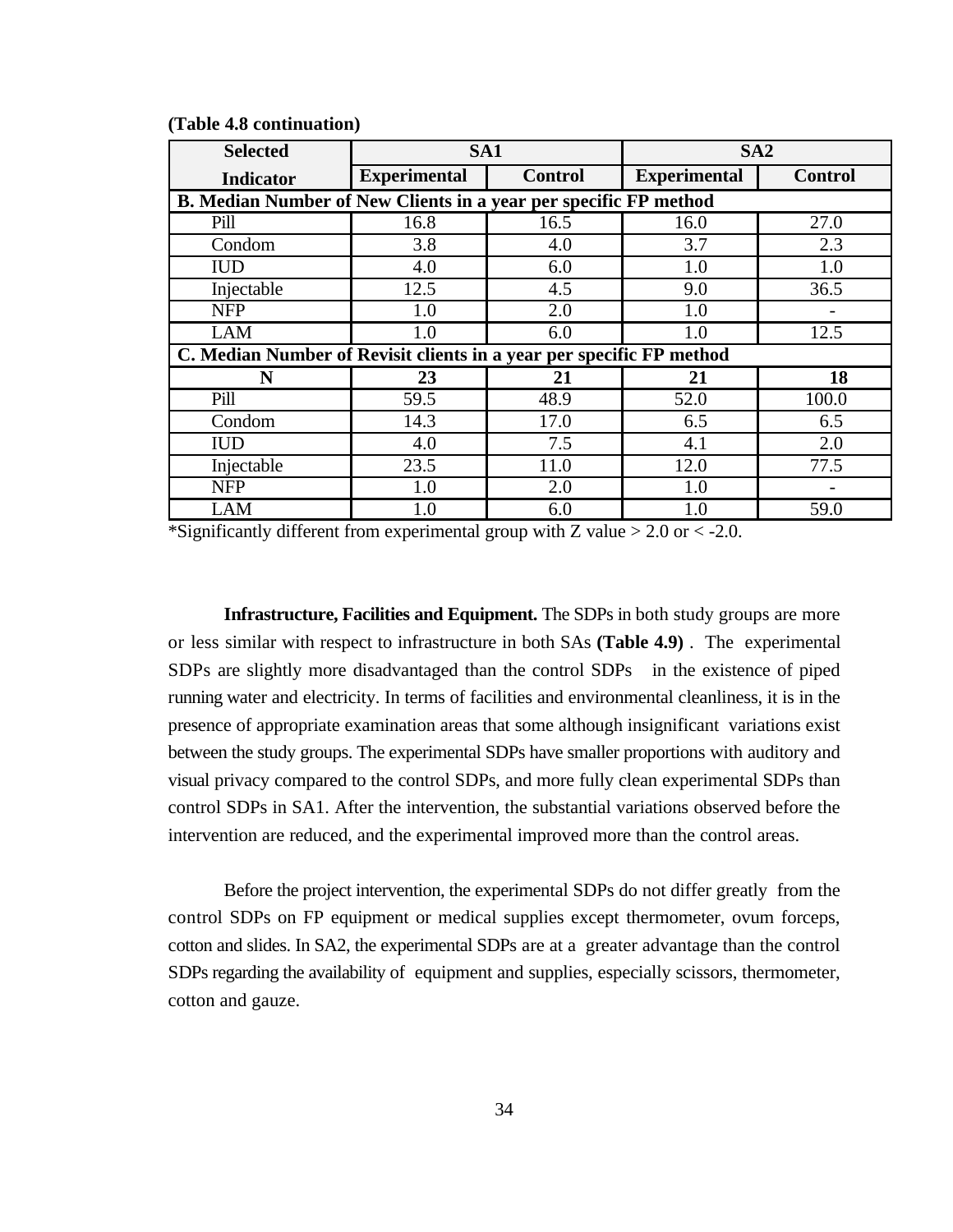| <b>Selected</b>                                                       | $\overline{\text{SA}}1$ |                   | SA <sub>2</sub>          |                   |  |
|-----------------------------------------------------------------------|-------------------------|-------------------|--------------------------|-------------------|--|
| <b>Indicator</b>                                                      | <b>Experimental</b>     | <b>Control</b>    | <b>Experimental</b>      | <b>Control</b>    |  |
| $\mathbf N$                                                           | 23                      | 21                | 21                       | 18                |  |
| $\frac{0}{0}$                                                         | 100.0                   | 100.0             | 100.0                    | 100.0             |  |
| A. Percent of SDPs with working necessary infrastructure such as      |                         |                   |                          |                   |  |
| Piped running water                                                   |                         | 4.8               | 4.8                      | 22.2              |  |
| Adequate supply of water                                              | 69.6                    | 76.2              | 66.7                     | 50.0              |  |
| Electricity                                                           | 43.5                    | 61.9              | 47.6                     | $\overline{55.6}$ |  |
| Waiting room/area for clients                                         | 95.7                    | 95.2              | 100.0                    | 88.9              |  |
| Sufficient seating for clients                                        | 95.7                    | 95.2              | 95.2                     | 88.9              |  |
| Working toilets/latrines                                              |                         |                   |                          |                   |  |
| available for clients                                                 | 73.9                    | 76.2              | 76.2                     | 66.7              |  |
| B. Percent of SDPs with appropriate examination areas                 |                         |                   |                          |                   |  |
| With separate room or area                                            | 91.3                    | 95.2              | 85.7                     | 83.3              |  |
| With Auditory privacy                                                 | 52.2                    | 76.2              | 71.4                     | 61.1              |  |
| With visual privacy                                                   | 73.9                    | 90.5              | 81.0                     | 77.8              |  |
| With adequate light                                                   | 65.2                    | 71.4              | 61.9                     | 77.8              |  |
| With adequate water                                                   | $\overline{56.5}$       | 61.9              | 57.1                     | 61.1              |  |
| Fully clean                                                           | 43.5                    | 28.6              | 47.6                     | 38.9              |  |
| Partially clean                                                       | 43.5                    | 61.9              | 38.1                     | 50.0              |  |
| C. Percent of SDPs missing selected FP equipments or medical supplies |                         |                   |                          |                   |  |
| Sterilizer                                                            | 82.6                    | 61.9              | 71.4                     | 72.2              |  |
| <b>Blood</b> pressure apparatus                                       | $4.\overline{3}$        | 4.8               |                          | 5.6               |  |
| Weighing scale for adults                                             | 4.3                     | 19.0              | 9.5                      | 22.2              |  |
| Flashlight and/or goose                                               |                         |                   |                          |                   |  |
| necked lamp                                                           | 69.6                    | 61.9              | 61.9                     | 77.8              |  |
| Uterine sounds                                                        | 69.6                    | 57.1              | 28.6                     | 44.4              |  |
| Specula                                                               | 65.2                    | 47.6              | 28.6                     | 44.4              |  |
| Tenacula                                                              | 65.2                    | $\overline{52.4}$ | 42.9                     | 44.4              |  |
| <b>Scissors</b>                                                       | $\overline{21.7}$       | 19.0              | 4.8                      | 44.4*             |  |
| Stethoscope                                                           | 8.7                     | 4.8               | 4.8                      | 11.1              |  |
| <b>Examination</b> table                                              | 8.7                     | 4.8               | $\overline{\phantom{a}}$ | 22.2              |  |
| Thermometer                                                           | 4.3                     | $42.9*$           | $\blacksquare$           | 55.6*             |  |
| Ovum forceps                                                          | 65.2                    | 28.6*             | 38.1                     | $\overline{55.6}$ |  |
| Needles and syringes                                                  | $\overline{26.1}$       | 19.0              | 19.0                     | 44.4              |  |
| Gloves, disposable                                                    | 34.8                    | 42.9              | 42.9                     | 38.9              |  |
| Gloves, non-disposable                                                | 69.6                    | 81.0              | 66.7                     | 72.2              |  |
| Cotton                                                                | 36.1                    | $9.5*$            | 9.5                      | 44.4*             |  |
| D. Percent of SDPs missing other medical equipments or supplies       |                         |                   |                          |                   |  |
| Weighing scale for children                                           | $\overline{56.5}$       | $\overline{57.1}$ | 38.1                     | 66.7              |  |
| Microscope                                                            | 95.7                    | 90.5              | 85.7                     | 94.4              |  |
| Antiseptic solutions                                                  | 34.8                    | 52.4              | 38.1                     | 55.6              |  |
| Refrigerator for EPI                                                  | 73.9                    | 52.4              | 81.0                     | 83.3              |  |
| <b>Slides</b>                                                         | $\overline{21.7}$       | $57.1*$           | 33.3                     | $\overline{55.6}$ |  |
| Stains/reagents                                                       | 100.0                   | 95.2              | 81.0                     | 100.0             |  |
| Gauze                                                                 | 39.1                    | 33.3              | 9.5                      | $50.0*$           |  |
| Generator set                                                         | 87.0                    | 85.7              | 100.0                    | 100.0             |  |

# **Table 4.9: Selected Indicators Related to Infrastructure, Facilities, and Equipment**

\*Significantly different form experimental group with Z value  $> 2.0$  or  $< -2.0$ .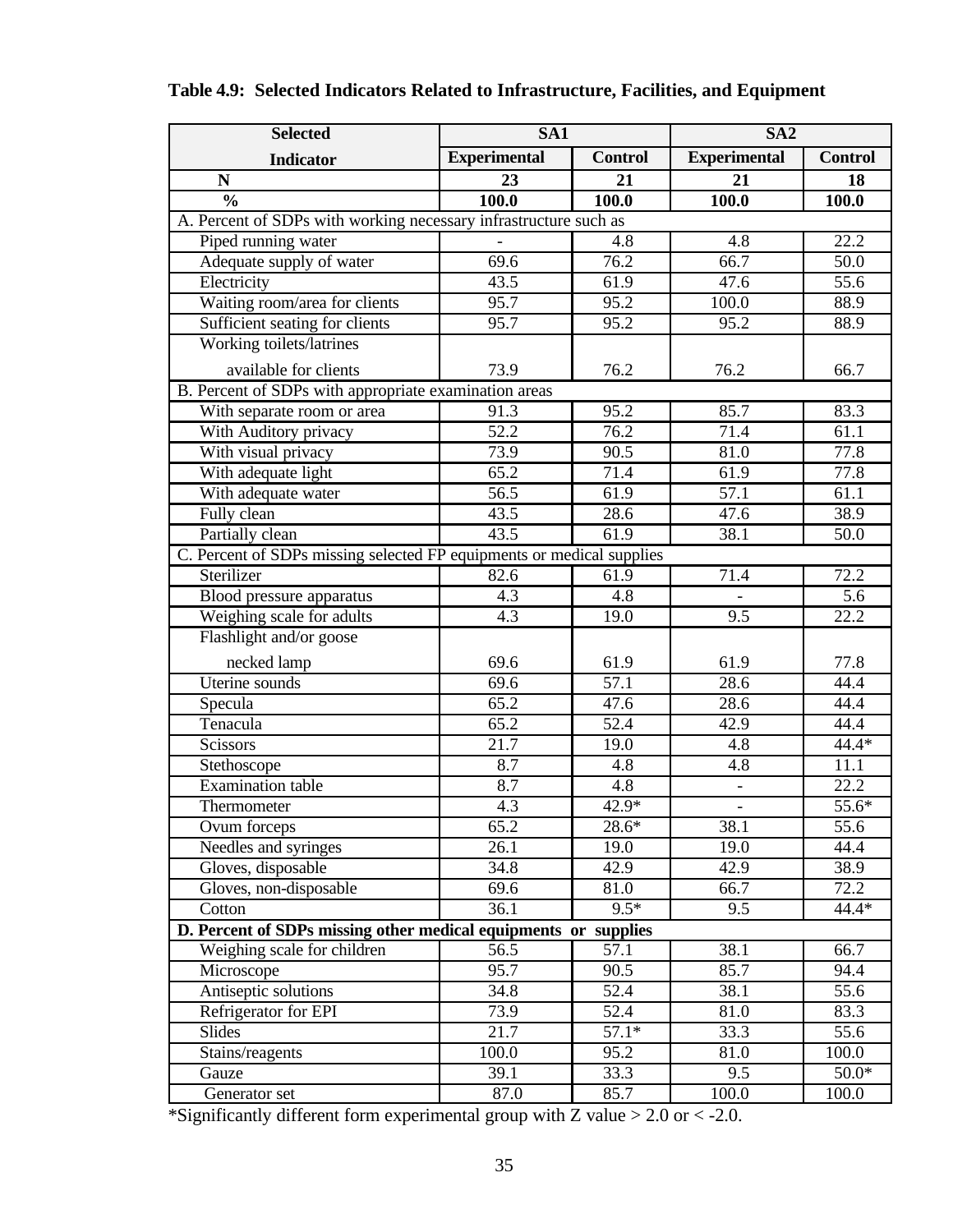**Staffing, Staff Experience and Training.** Both experimental and control SDPs do not vary greatly from each other on staffing except on the status of the BSPO and BHW (**Table 4.10**). In SA1, larger (though insignificant) proportions of experimental SDPs have full-time BSPOs and BHWs than control SDPs, and they are on duty at time of observation. The advantage of experimental over control SDPs became more pronounced at SA2. The pattern that seems apparent is that these staff became comparable in the experimental and control areas after the project intervention. Those in the experimental areas show a consistent pattern of improvement between the pre and post intervention period.

| <b>Selected</b>                                                                                                 | SA <sub>1</sub>          |                          | SA2                          |                |  |
|-----------------------------------------------------------------------------------------------------------------|--------------------------|--------------------------|------------------------------|----------------|--|
| <b>Indicator</b>                                                                                                | <b>Experimental</b>      | <b>Control</b>           | <b>Experimental</b>          | <b>Control</b> |  |
| N                                                                                                               | 23                       | 21                       | 21                           | 18             |  |
| $\overline{\frac{0}{0}}$                                                                                        | 100.0                    | 100.0                    | 100.0                        | 100.0          |  |
| A. Percent of SDPs with the following assigned to work full time at the MCH/FP section of a given<br><b>SDP</b> |                          |                          |                              |                |  |
| Medical doctor                                                                                                  | 13.0                     | 14.3                     | 14.3                         | 11.1           |  |
| <b>Nurses</b>                                                                                                   | 13.0                     | 14.3                     | 14.3                         | 16.7           |  |
| Midwife                                                                                                         | 100.0                    | 100.0                    | 100.0                        | 88.9           |  |
| <b>BSPO</b>                                                                                                     | 13.0                     | 4.8                      | 52.4                         | 38.9           |  |
| <b>BHW</b>                                                                                                      | 26.0                     | 9.6                      | 66.7                         | 55.6           |  |
| B. Percent of SDPs with the following on duty at time of observation                                            |                          |                          |                              |                |  |
| Medical doctor                                                                                                  | 13.0                     | 14.3                     | 14.3                         | 11.1           |  |
| <b>Nurses</b>                                                                                                   | 13.0                     | 14.3                     | 14.3                         | 16.7           |  |
| Midwife                                                                                                         | 91.3                     | 95.3                     | 95.2                         | 88.9           |  |
| <b>BSPO</b>                                                                                                     | 21.7                     | 4.8                      | 52.4                         | 33.1           |  |
| <b>BHW</b>                                                                                                      | 56.5                     | 38.1                     | 61.9                         | 61.1           |  |
| C. Percent of SDPs with the following or present to provide FP at time of observation                           |                          |                          |                              |                |  |
| Medical doctor                                                                                                  | $\overline{\phantom{0}}$ |                          | 4.8                          | 5.6            |  |
| <b>Nurses</b>                                                                                                   |                          |                          | 9.5                          | 11.1           |  |
| Midwife                                                                                                         | 69.6                     | $100.0*$                 | 85.7                         | 66.7           |  |
| <b>BSPO</b>                                                                                                     | 4.3                      |                          | $\qquad \qquad \blacksquare$ | 27.8           |  |
| <b>BHW</b>                                                                                                      | 4.3                      | $\overline{\phantom{0}}$ | 9.5                          | 27.8           |  |

**Table 4.10: Selected Indicators Related to Staffing** 

\*Statistically significantly different from the experimental group with Z value < -2.0.

Before the project intervention, both experimental and control groups are more or less equal in terms of staff experience and training in several areas, except in practical and theoretical training on NFP and LAM in which the experimental group is disadvantaged(**Table 4.11**). Note however that after the intervention the control service providers are significantly more exposed to MIS orientation training than their experimental counterparts. Before and after the intervention, a more or less similar proportion of the staff in the experimental and control areas thought that the trainings they attended were adequate to allow them to perform their duties, address side effects of FP, and identify and manage RTI/STD cases. The average duration since training in basic comprehensive, DMPA and Interpersonal Communication Skills is also similar for both groups and SAs.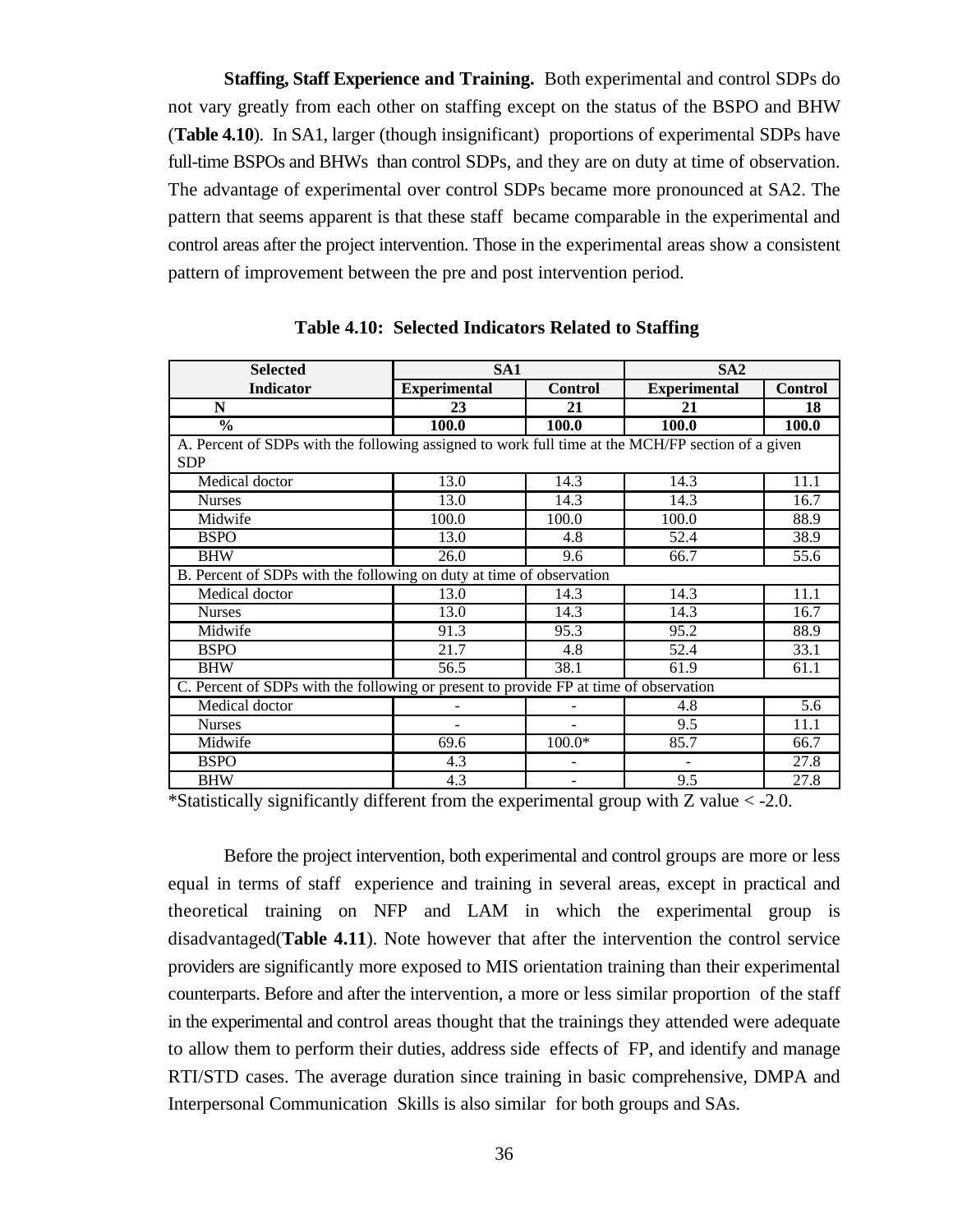| <b>Selected</b>                                                                               | SA1                      |                   | SA <sub>2</sub>     |                   |
|-----------------------------------------------------------------------------------------------|--------------------------|-------------------|---------------------|-------------------|
| <b>Indicator</b>                                                                              | <b>Experimental</b>      | <b>Control</b>    | <b>Experimental</b> | <b>Control</b>    |
| $\mathbb N$                                                                                   | 29                       | 26                | 28                  | 22                |
| $\frac{0}{0}$                                                                                 | 100.0                    | 100.0             | 100.0               | 100.0             |
| A. Percent of staff where basic training included:                                            |                          |                   |                     |                   |
| 1. Basic FP                                                                                   | $\overline{27.6}$        | 23.1              | 78.6                | 77.3              |
| 2. Basic Comprehensive                                                                        | 72.4                     | 84.6              | 85.7                | 77.3              |
| 3.DMPA                                                                                        | 79.3                     | 76.9              | 96.4                | 86.4              |
| 4.Counselling                                                                                 | 6.9                      | 15.4              | 57.1                | 31.8              |
| 5.Mid-level management/planning                                                               | 3.4                      |                   |                     | 13.6              |
| 6.Supervision/Evaluation                                                                      | 6.9                      | 15.4              | 10.7                | 27.3              |
| 7.IEC orientation on                                                                          |                          |                   |                     |                   |
| Organizing IEC items                                                                          | 3.4                      | 23.1              | 14.3                | 31.8              |
| <b>8.MIS Orientation</b>                                                                      | $\overline{24.1}$        | 19.2              | 7.1                 | $54.5*$           |
| 9.RTI/STD Core Management                                                                     | 13.8                     | 15.4              | 14.3                | 22.7              |
| 10.Interpersonal                                                                              |                          |                   |                     |                   |
| communication skills                                                                          | 86.2                     | 73.1              | 78.6                | 66.7              |
| 11. HIV/AIDS                                                                                  | 13.8                     | 23.1              | 3.6                 | 22.7              |
| 12. Pre-marriage counseling                                                                   |                          |                   |                     |                   |
| given by health center                                                                        | 10.3                     |                   | 14.3                | 13.6              |
| 13. Pre-marriage counseling                                                                   |                          |                   |                     |                   |
| given by church                                                                               | 3.4                      |                   |                     |                   |
| 14. Practical and Theoretical Training on:                                                    |                          |                   |                     |                   |
| Pill                                                                                          | 93.1                     | 96.2              | 75.0                | 90.9              |
| Condom                                                                                        | 93.1                     | 88.5              | 71.4                | 86.4              |
| <b>IUD</b>                                                                                    | 82.8                     | 80.8              | 82.1                | 72.7              |
| Injectable                                                                                    | 93.1                     | 80.8              | 64.3                | 81.8              |
| Sterilization                                                                                 | $\overline{\phantom{a}}$ | 3.8               |                     | 4.5               |
| <b>NFP</b>                                                                                    | $\overline{20.7}$        | 53.8*             | 21.4                | 31.8              |
| <b>LAM</b>                                                                                    | 17.2                     | $65.4*$           | 17.9                | $\overline{27.3}$ |
| B. Percent of staff who think that the trainings they attended are adequate to allow them to: |                          |                   |                     |                   |
| 1. Perform their duties                                                                       | 82.8                     | 84.6              | 85.7                | 81.8              |
| 2. Address side effects of FP                                                                 | 96.6                     | 96.2              | 96.4                | 81.8              |
| 3. Identify and manage RTI/                                                                   |                          |                   |                     |                   |
| STD cases                                                                                     | 62.1                     | 53.8              | 42.9                | 50.0              |
| C. Percent of staff who think they need                                                       |                          |                   |                     |                   |
| to undergo a refresher course                                                                 | 13.8                     | 15.4              | 14.3                | 9.1               |
| D. Median years since training in:                                                            |                          |                   |                     |                   |
| 1. Basic Comprehensive                                                                        | 4.0                      | 4.2               | 4.2                 | 3.8               |
| 2. DMPA                                                                                       | 4.0                      | 3.2               | 3.3                 | 3.5               |
| 3. Interpersonal                                                                              |                          |                   |                     |                   |
| <b>Communication Skills</b>                                                                   | 5.1                      | 2.9               | 4.2                 | 4.0               |
| E. Percent of staff providing the following methods/services in the last 3 months             |                          |                   |                     |                   |
| Pill                                                                                          | 86.2                     | 100.0             | 92.9                | 90.9              |
| Condom                                                                                        | 72.4                     | 96.2*             | 82.1                | 81.8              |
| <b>IUD</b>                                                                                    | 48.3                     | $\overline{3}0.8$ | 57.1                | 18.2*             |
| Injectable                                                                                    | 75.9                     | $100.0*$          | 96.4                | 90.9              |
| <b>NFP</b>                                                                                    | 20.7                     | $61.5*$           | 21.4                | 36.4              |
|                                                                                               | 20.7                     | $73.1*$           | 39.3                | 54.5              |
| LAM                                                                                           |                          |                   |                     |                   |
| <b>BTL</b> referral                                                                           | 24.1                     | 46.2              | 50.0                | 45.5              |

# **Table 4.11: Selected Indicators Related to Staff Experience and Training**

\*Significantly different from experimental group with Z value  $> 2.0$  or  $< -2.0$ .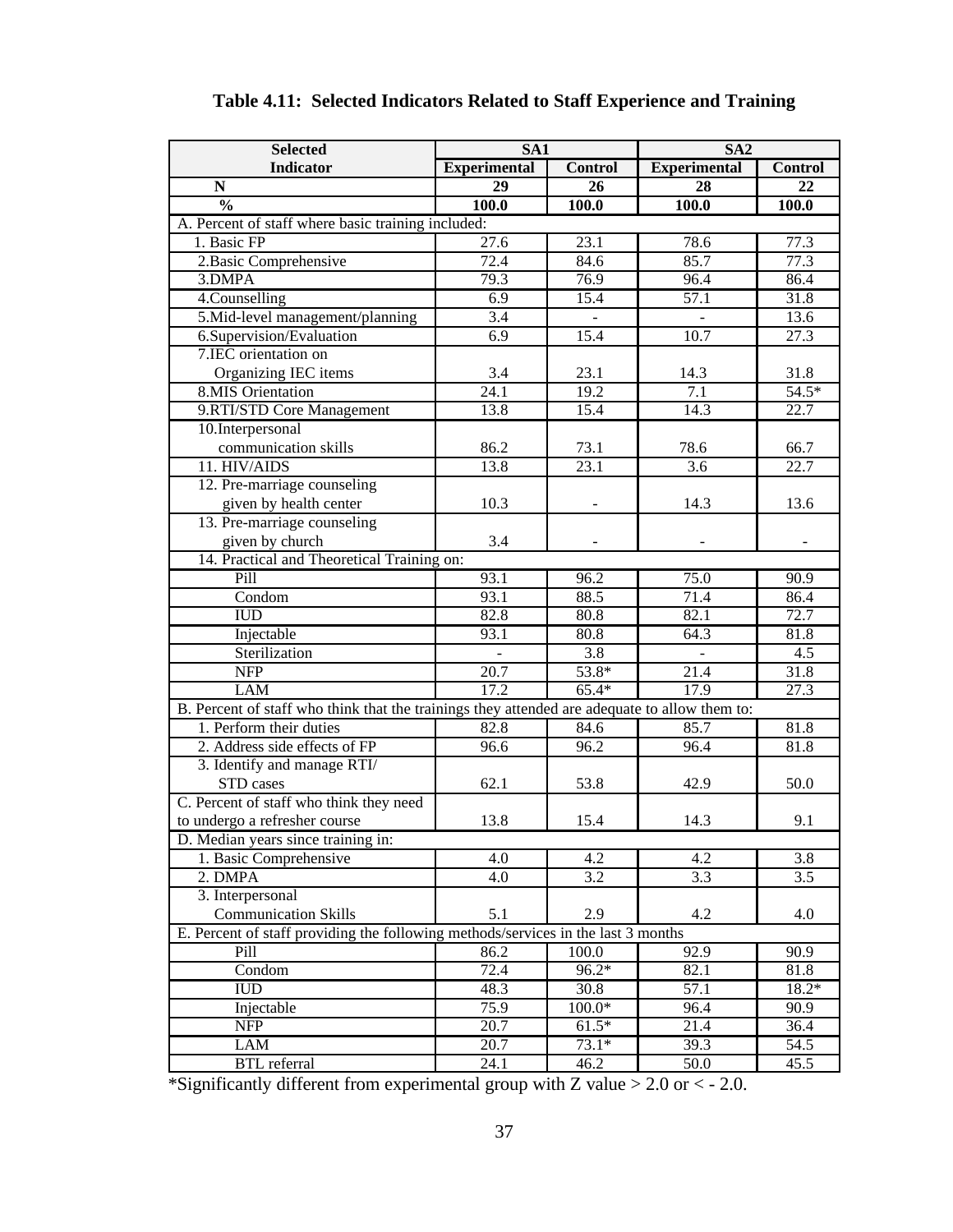Before the intervention, the experimental and control areas differed markedly in the percent of staff providing condom, injectable, NFP and LAM in the last three months. The experimental staff are at a much lower position compared with the control staff. After the intervention, the proportions providing services generally follow an increasing pattern in both the experimental and control areas with the experimental staff showing significantly higher improvement in IUD provision than the control staff.

**IEC Materials and Activities**. The availability of IEC and support materials in the experimental and control groups are quite similar in both SAs (Table 4.12).However, the experimental group shows an increase in the proportion with a sign announcing FP services eliminating its significant difference from the control group before the intervention, and an increase in the proportion that ever offered health talks including FP. The reverse of these pattern for these two factors is found for the control group. Moreover the experimental SDPs have significantly higher proportions than control SDPs with IEC/support materials on antenatal/postnatal care, child welfare, nutrition, FP information sheet and sample of contraceptives.

**Supplies and Logistics.** Before and after the project intervention, both the experimental and control SDPs demonstrate low levels of stockouts of contraceptive supplies in the past six months with the experimental SDPs showing a distinct advantage over the control SDPs (Table 4.13). Almost all have a written inventory for FP contraceptives, an upto-date, legible and complete inventory, and storage facilities that protect the contraceptive supplies from rain, sun, adverse temperatures, rats and pests. All experimental SDPs showed a legible and complete FP inventory, and protected FP storage facilities compared to only 78 and 83 percent respectively of SDPs in control areas. In fact, after the intervention, the experimental SDPs show significantly better inventory and safekeeping of other FP medical supplies.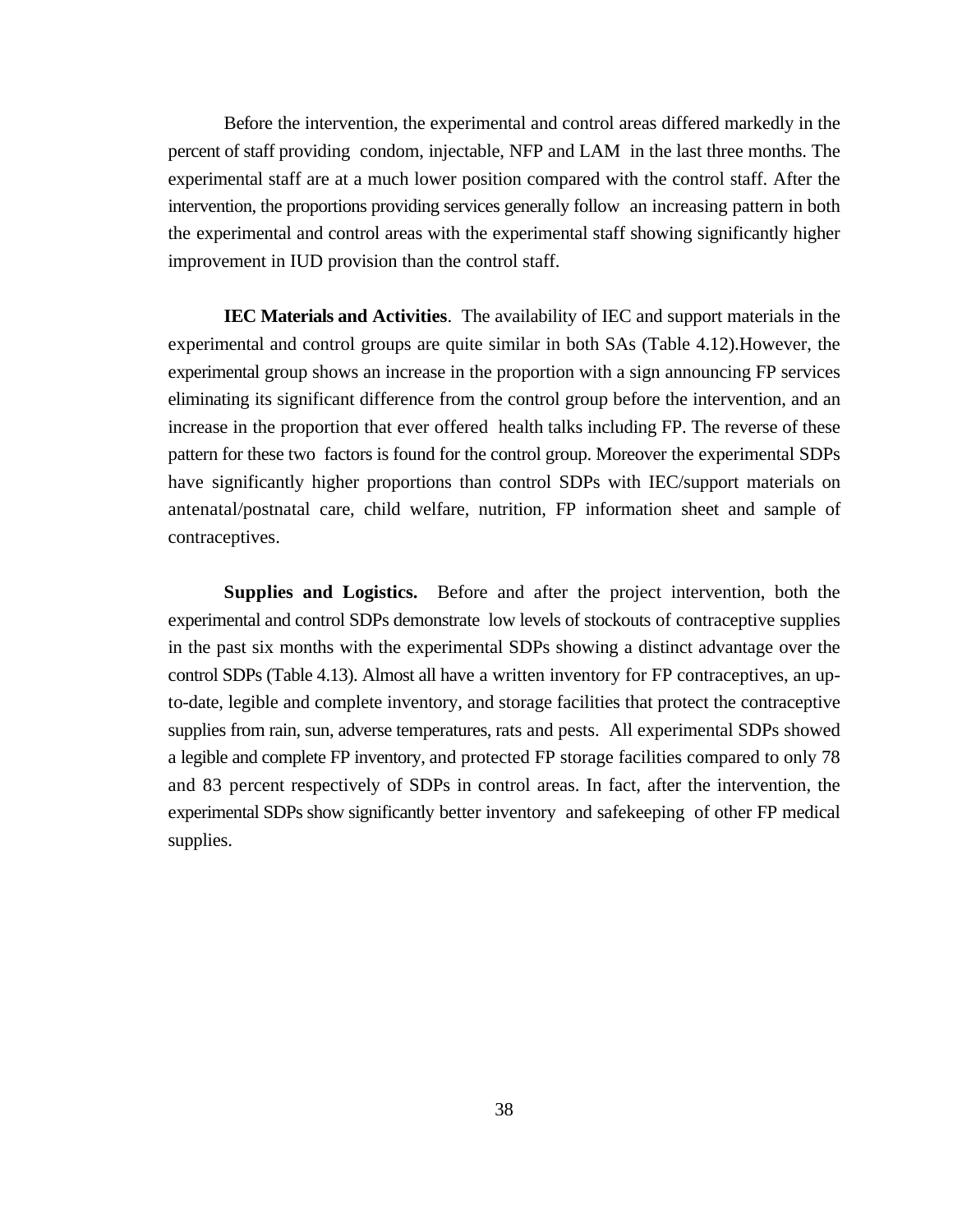| <b>Selected</b>                                                              | SA1                      |                              | SA <sub>2</sub>          |                    |
|------------------------------------------------------------------------------|--------------------------|------------------------------|--------------------------|--------------------|
| <b>Indicator</b>                                                             | <b>Experimental</b>      | <b>Control</b>               | <b>Experimental</b>      | <b>Control</b>     |
| N                                                                            | $\overline{23}$          | 21                           | $\overline{21}$          | 18                 |
| $\frac{0}{0}$                                                                | 100.0                    | 100.0                        | 100.0                    | 100.0              |
| A. Percent of SDPs with a sign                                               |                          |                              |                          |                    |
| announcing FP services                                                       | 52.2                     | $81.0*$                      | 85.7                     | 66.7               |
| B. Percent of SDPs with the following IEC/Support Materials available at SDP |                          |                              |                          |                    |
| 1. Family Planning                                                           | 100.0                    | 100.0                        | 100.0                    | 88.9               |
| 2. Antenatal/postnatal care                                                  | 82.6                     | 95.2                         | 85.7                     | $50.0*$            |
| 3. Maternity care/delivery                                                   |                          |                              |                          |                    |
| services                                                                     | 52.2                     | 52.4                         | 47.6                     | 22.2               |
| 4. HIV/AIDS                                                                  | 4.3                      | $\qquad \qquad \blacksquare$ | 9.5                      | 5.6                |
| 5. Other STDs                                                                |                          |                              | 4.8                      |                    |
| 6. Child Welfare                                                             | 82.6                     | 71.4                         | 71.4                     | $33.3*$            |
| 7. Nutrition                                                                 | 73.9                     | 85.7                         | 76.2                     | 44.4*              |
| 8. FP information sheet                                                      | 78.3                     | $47.6*$                      | 95.2                     | 66.7*              |
| 9. Sample of contraceptives                                                  | 82.6                     | 95.2                         | 100.0                    | $\overline{66.7*}$ |
| 10. FP promotional                                                           | 91.3                     | 76.2                         | 52.4                     | 61.1               |
| materials                                                                    |                          |                              |                          |                    |
| 11. Anatomical Models                                                        |                          |                              |                          |                    |
| C. Percent of SDPs that ever                                                 |                          |                              |                          |                    |
| offered health talks, which                                                  | 65.7                     | 61.9                         | 95.2                     | 83.3               |
| include FP                                                                   |                          |                              |                          |                    |
| D. Percent of SDPs that                                                      |                          |                              |                          |                    |
| offered                                                                      | 17.4                     | 33.3                         |                          | 55.6               |
| health talk at time of                                                       |                          |                              |                          |                    |
| observation                                                                  |                          |                              |                          |                    |
| E. Percent of health talks that include:                                     |                          |                              |                          |                    |
| 1. Family Planning                                                           | 17.4                     | 28.6                         | $\overline{\phantom{0}}$ | 55.6               |
| 2. Antenatal Care                                                            |                          | 14.3                         |                          | $\overline{27.8}$  |
| 3. Maternal care/delivery                                                    |                          |                              |                          |                    |
| services                                                                     | 4.3                      | 14.3                         |                          | 22.2               |
| 4. Postnatal care                                                            |                          | 9.5                          |                          | 11.1               |
| 5. Child immunization                                                        |                          | $\overline{9.5}$             |                          | 44.4               |
| 6. Child growth monitoring                                                   |                          | 14.3                         |                          | 33.3               |
| 7. Oral rehydration therapy                                                  | $\overline{\phantom{0}}$ | 4.8                          | $\overline{\phantom{0}}$ | $\overline{33.3}$  |
| 8. Nutrition counseling                                                      | $\overline{\phantom{0}}$ | $\overline{23.8}$            | $\overline{\phantom{0}}$ | 33.3               |
| 9. Curative Services-child                                                   | $\overline{\phantom{0}}$ | 14.3                         | $\overline{\phantom{a}}$ | 33.3               |
| 10. Breastfeeding                                                            |                          | 9.5                          |                          | 16.7               |
| 11. HIV/AIDS                                                                 |                          | $\overline{\phantom{a}}$     |                          | 5.6                |

|  |  |  | Table 4.12: Selected Indicators Related to IEC Materials and Activities |
|--|--|--|-------------------------------------------------------------------------|
|--|--|--|-------------------------------------------------------------------------|

\*Significantly different from experimental group with Z value > 2.0 or < -2.0.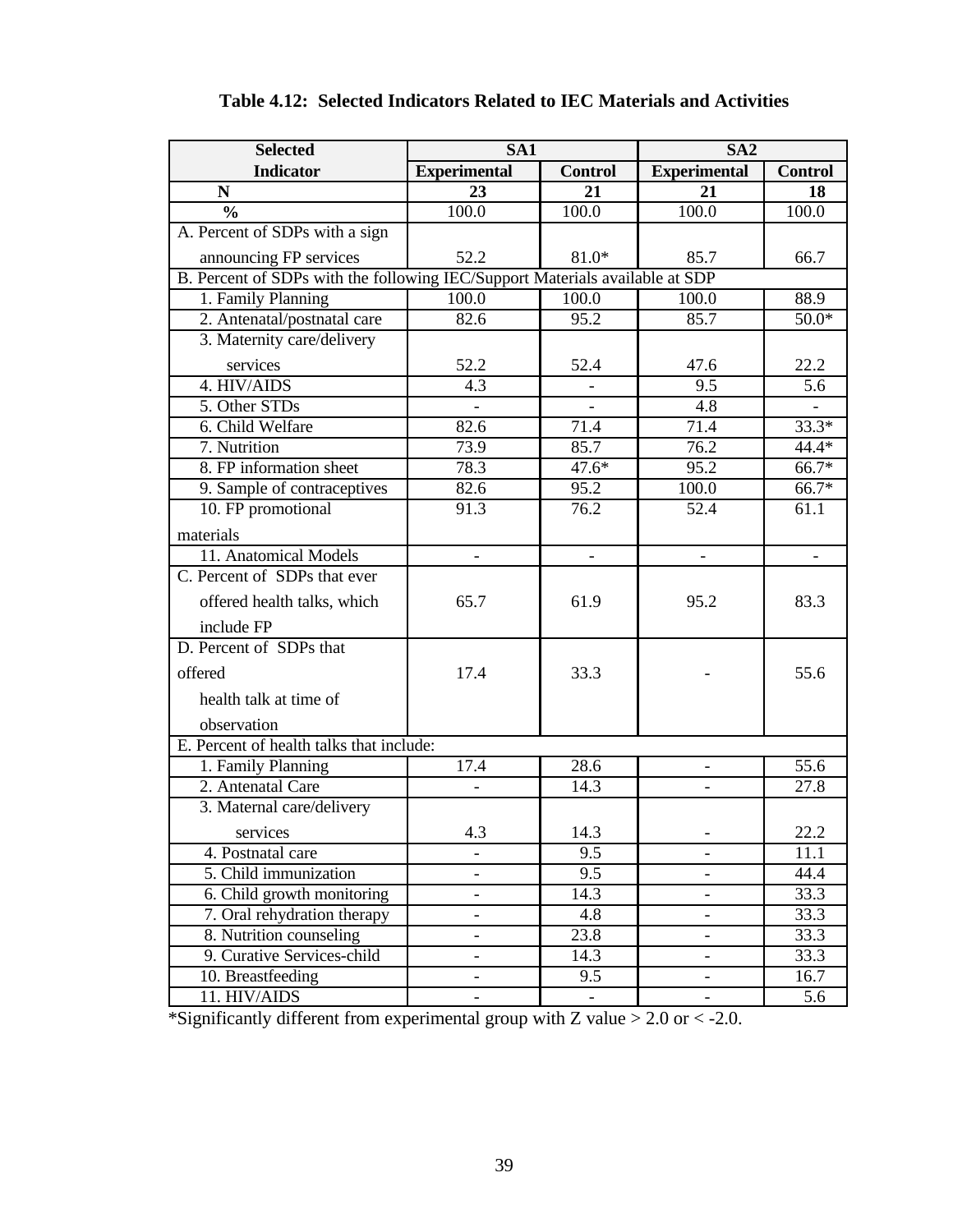| <b>Selected</b>                                                                             | SA1                      |                | SA2                      |                |  |  |
|---------------------------------------------------------------------------------------------|--------------------------|----------------|--------------------------|----------------|--|--|
| <b>Indicator</b>                                                                            | <b>Experimental</b>      | <b>Control</b> | <b>Experimental</b>      | <b>Control</b> |  |  |
| N                                                                                           | 23                       | 21             | 21                       | 18             |  |  |
| $\frac{0}{0}$                                                                               | 100.0                    | 100.0          | 100.0                    | 100.0          |  |  |
| A. Percent of SDPs experiencing stockouts of contraceptive supplies in the previous six     |                          |                |                          |                |  |  |
| months                                                                                      |                          |                |                          |                |  |  |
| 1. Pill                                                                                     | $\overline{\phantom{0}}$ | 14.3           | $\overline{\phantom{a}}$ | 11.1           |  |  |
| 2. Condom                                                                                   | 8.7                      | 19.0           |                          | 11.1           |  |  |
| 3. IUD                                                                                      | 8.7                      | 14.3           | 4.8                      | 5.6            |  |  |
| 4. Injectable                                                                               | 8.7                      | 14.3           |                          | 16.7           |  |  |
| B. Percent of SDPs with a written inventory for:                                            |                          |                |                          |                |  |  |
| 1. FP contraceptives                                                                        | 91.3                     | 100.0          | 100.0                    | 94.4           |  |  |
| 2. Other FP medical                                                                         | 47.8                     | $4.8*$         | 57.1                     | $11.1*$        |  |  |
| supplies                                                                                    |                          |                |                          |                |  |  |
| C. Percent of SDPs with and up-to-date legible or complete inventory for:                   |                          |                |                          |                |  |  |
| 1. FP contraceptives                                                                        | 73.9                     | 76.2           | 100.0                    | 77.8           |  |  |
| 2. Other FP medical                                                                         | 26.1                     |                | 57.1                     | $11.1*$        |  |  |
| supplies                                                                                    |                          |                |                          |                |  |  |
| D. Percent of SDPs that store the following by expiration date                              |                          |                |                          |                |  |  |
| 1. FP contraceptives                                                                        | 91.3                     | 90.5           | 100.0                    | 94.4           |  |  |
| 2. Other FP medical                                                                         | 34.8                     |                | 57.1                     |                |  |  |
| supplies                                                                                    |                          |                |                          |                |  |  |
| E. Percent of SDPs that have stronger facilities that protect the following from rain, sun, |                          |                |                          |                |  |  |
| adverse temperature, rats and pests                                                         |                          |                |                          |                |  |  |
| 1. FP contraceptives                                                                        | 100.0                    | 100.0          | 100.0                    | 83.3           |  |  |
| 2. Other FP medical                                                                         | 39.1                     |                | 57.1                     |                |  |  |
| supplies                                                                                    |                          |                |                          |                |  |  |

**Table 4.13: Selected Indicators Related to Supplies and Logistics Management**

\* Significantly different from experimental group with Z value >2.0.

**Recordkeeping, Reporting and Supervision.** At SA1, the experimental and control SDPs did not fare well in recordkeeping particularly in completing and filing record cards. The accomplishment of the logbook/TCL/ledger and transmittal of reports to higher units were however, high in both groups (Table 4.14). The experimental SDPs showed significant improvement over the control SDPs after the intervention at SA2 especially in the preparation of their client records. SDPs in both areas also received at least the same level (about one) of supervisory visits in the past six months. Strikingly, the type of supervision is more of a routine administrative type, mostly checking records and supplies. Supportive supervision appears to be almost non-existent in both study groups. There are, however, two service providers in the experimental areas after the intervention who were reported to have demonstrated proper examination procedures and clinical services.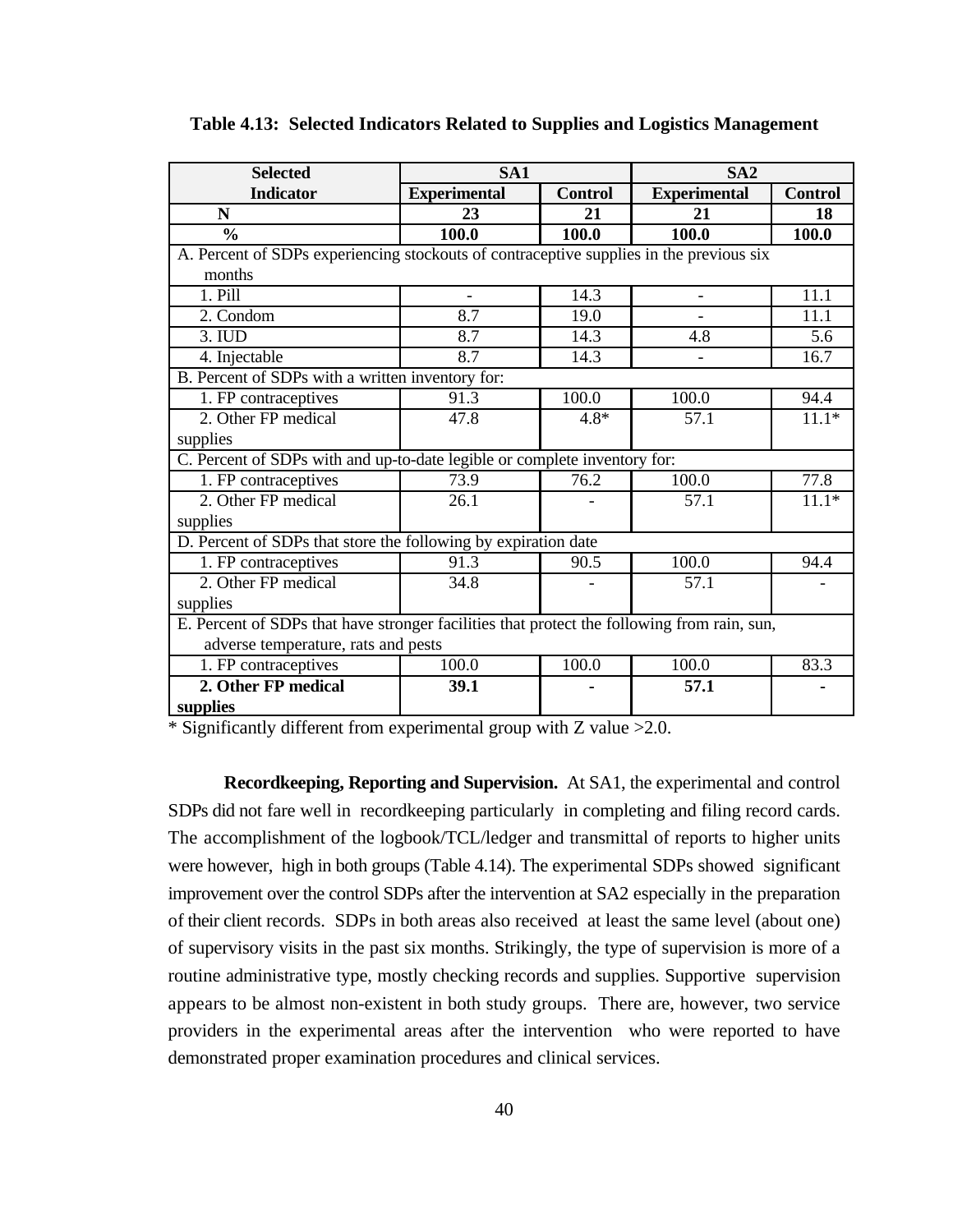| <b>Selected</b>                                |                          | SA <sub>1</sub>   |                     | SA <sub>2</sub>          |  |
|------------------------------------------------|--------------------------|-------------------|---------------------|--------------------------|--|
| <b>Indicator</b>                               | <b>Experimenta</b>       | <b>Control</b>    | <b>Experimental</b> | <b>Control</b>           |  |
|                                                |                          |                   |                     |                          |  |
| N                                              | 23                       | 21                | 21                  | 18                       |  |
| $\frac{0}{0}$                                  | 100.0                    | 100.0             | 100.0               | 100.0                    |  |
| A. Percent of SDPs with:                       |                          |                   |                     |                          |  |
| 1. Client Record Card Systems                  | 73.9                     | 47.6              | 95.2                | 44.4*                    |  |
| 2. Well Ordered Record Card                    |                          |                   |                     |                          |  |
| System                                         | 26.1                     | 14.3              | 71.4                | $22.2*$                  |  |
| 3. Record Cards completely/                    |                          |                   |                     |                          |  |
| Currently filled in                            | 47.8                     | $14.3*$           | 90.5                | 44.4*                    |  |
| 4. A daily FP actually register/               |                          |                   |                     |                          |  |
| logbook/TCL/ledger                             | 100.0                    | 95.2              | 100.0               | 100.0                    |  |
| B. Percent of SDPs that send                   |                          |                   |                     |                          |  |
| statistical reports to higher                  | 100.0                    | 95.2              | 100.0               | 88.9                     |  |
| units                                          |                          |                   |                     |                          |  |
| C. Percent of SDPs that have at                |                          |                   |                     |                          |  |
| least one supervisory visit                    | 82.6                     | 85.7              | 71.4                | 72.2                     |  |
| in the previous six months                     |                          |                   |                     |                          |  |
| D. Median number of supervisory                |                          |                   |                     |                          |  |
| visits                                         | 1.1                      | 1.0               | 1.5                 | 1.5                      |  |
| E. Percent of SDPs with supervisors performing |                          |                   |                     |                          |  |
| 1. Routine Administrative supervision          |                          |                   |                     |                          |  |
| a. Check records                               | 73.9                     | $\overline{52.4}$ | $\overline{57.1}$   | $\overline{50.0}$        |  |
| b. Check supplies                              | $\overline{56.5}$        | 42.9              | $\overline{57.1}$   | 38.9                     |  |
| c. Identify problems but did                   |                          |                   |                     |                          |  |
| offer solutions                                |                          | 9.5               | 9.5                 | 22.2                     |  |
| d. Evaluate performance                        | 13.0                     | 23.8              | 19.0                | 5.6                      |  |
| e. Observe provider                            |                          |                   |                     |                          |  |
| providing counseling                           |                          | 4.8               | 23.8                |                          |  |
| f. Observe provider                            |                          |                   |                     |                          |  |
| providing clinical                             | 4.3                      | 14.3              | 23.8                | 5.6                      |  |
| 2. Supportive supervision                      |                          |                   |                     |                          |  |
| a. Demonstrate proper exams                    | $\overline{\phantom{0}}$ |                   | 4.8                 | $\overline{\phantom{0}}$ |  |
| b. Demonstrate proper                          |                          |                   |                     |                          |  |
| counseling                                     |                          | 4.8               |                     |                          |  |
| c. Make service suggestions                    |                          |                   |                     |                          |  |
| for improvement                                |                          | 4.8               |                     |                          |  |
| d. Demonstrate proper clinical                 |                          |                   |                     |                          |  |
| services                                       |                          |                   | 4.8                 |                          |  |

# **Table 4.14: Selected Indicators Related to Recordkeeping, Reporting and Supervision**

\*Significantly different from experimental group with  $Z$  value  $> 2.0$ .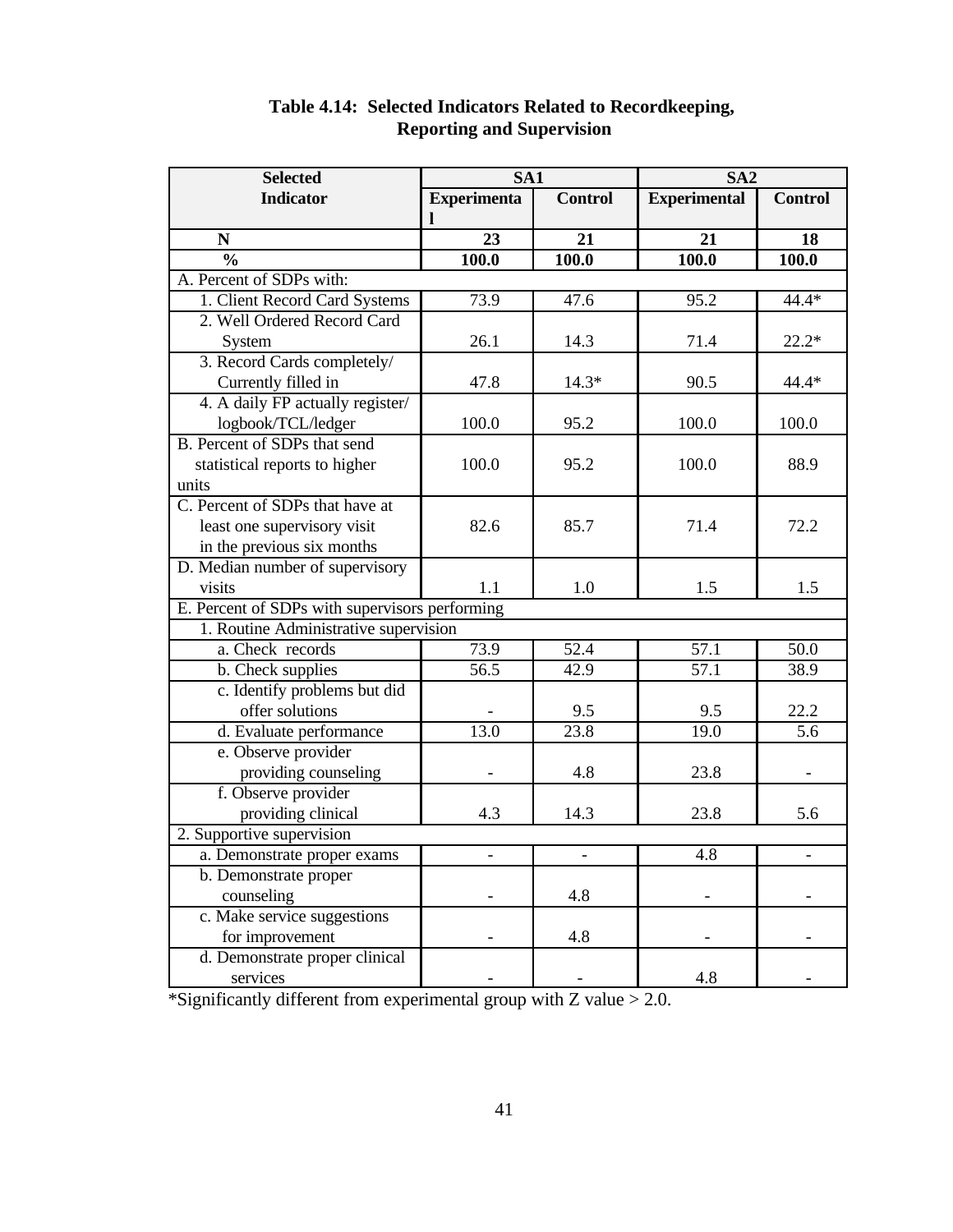# **Quality of Services**

**Interpersonal Relations.** Nearly all of the observed provider-client interactions portray a very friendly atmosphere in both experimental and control areas in both SAs (Table 4.15). However, a generally deteriorating pattern was observed in both study groups in most of the indicators of interpersonal relations.

| <b>Selected</b>                                | SA <sub>1</sub>     |                 | SA2                 |                 |  |
|------------------------------------------------|---------------------|-----------------|---------------------|-----------------|--|
| <b>Indicator</b>                               | <b>Experimental</b> | <b>Control</b>  | <b>Experimental</b> | Control         |  |
| N                                              | 39                  | 39              | 37                  | 29              |  |
| $\frac{0}{0}$                                  | 100.0               | 100.0           | 100.0               | 100.0           |  |
| 1. Percent of FP clients who received a        |                     |                 |                     |                 |  |
| friendly greeting (Obs)                        | 100.0               | 82.0            | 97.3                | 96.6            |  |
| $\overline{N}$<br>2. Percent of FP clients who | 36                  | 35              | 36                  | 27              |  |
| feel that the provider<br>$\%$                 | 100.0               | 100.0           | 100.0               | 100.0           |  |
| listened to her concerns (Exit)                | 55.6                | 40.0            | 47.2                | 37.0            |  |
| 3. Percent of FP clients<br>N                  | 36                  | 35              | 36                  | $\overline{27}$ |  |
| who (exit):<br>$\frac{0}{0}$                   | 100.0               | 100.0           | 100.0               | 100.0           |  |
| a. had questions                               | 52.8                | 48.6            | 36.1                | 22.2            |  |
| b. provider let ask the question               | 50.0                | 48.6            | 36.1                | 22.2            |  |
| c. were satisfied with answer                  | 50.0                | 48.6            | 36.1                | 22.2            |  |
| d. felt that the provider was                  |                     |                 |                     |                 |  |
| easy to understand                             | 100.0               | 100.0           | 97.2                | 96.3            |  |
| e. felt that the provider                      |                     |                 |                     |                 |  |
| listened to her carefully                      | 86.1                | 100.0           | 63.9                | 96.3*           |  |
| f. felt that the provider gave                 |                     |                 |                     |                 |  |
| enough time to describe her                    | 86.1                | 94.3            | 58.3                | $96.3*$         |  |
| situation                                      |                     |                 |                     |                 |  |
| g. were conducted any health                   |                     |                 |                     |                 |  |
| examination or procedures                      | 63.9                | 54.3            | 63.9                | 48.1            |  |
| h. were explained the                          |                     |                 |                     |                 |  |
| examinations or procedures                     | 58.3                | 42.9            | 52.8                | 44.4            |  |
| before they performed                          |                     |                 |                     |                 |  |
| i. were explained the results                  |                     |                 |                     |                 |  |
| of the health examinations                     | 61.1                | 51.4            | 61.1                | 40.7            |  |
| or procedures                                  |                     |                 |                     |                 |  |
| <i>i</i> . thought that they were given        |                     |                 |                     |                 |  |
| enough privacy during the                      | 36.1                | $60.0*$         | 58.3                | 48.1            |  |
| consultation                                   |                     |                 |                     |                 |  |
| k. were given any IEC                          |                     |                 |                     |                 |  |
| material to bring home                         | 16.7                | 2.9             | 13.9                | 3.7             |  |
| 1. were told when to come                      |                     |                 |                     |                 |  |
| back for another visit                         | 77.8                | 77.1            | 83.3                | 70.4            |  |
| N                                              | 39                  | $\overline{39}$ | $\overline{37}$     | 29              |  |
| 4. Percent of SPs consistently: %              | 100.0               | 100.0           | 100.0               | 100.0           |  |
| a. giving the client full                      |                     |                 |                     |                 |  |
| attention and eye contact                      | 61.5                | 53.8            | 35.1                | 44.8            |  |
| b. showing respect to the client               | 84.6                | 66.7            | 48.6                | 51.7            |  |
| c. listening to the client and                 |                     |                 |                     |                 |  |
| encouraging her to speak up                    | 76.9                | $33.3*$         | 27.0                | 44.8            |  |
| d. using simple, easy-to-                      |                     |                 |                     |                 |  |
| understand language                            | 84.6                | 74.4            | 78.4                | 86.2            |  |

|  |  |  |  |  | Table 4.15: Selected Indicators Related to Interpersonal Relations |
|--|--|--|--|--|--------------------------------------------------------------------|
|--|--|--|--|--|--------------------------------------------------------------------|

\*Significantly different from experimental group with Z value >2.0.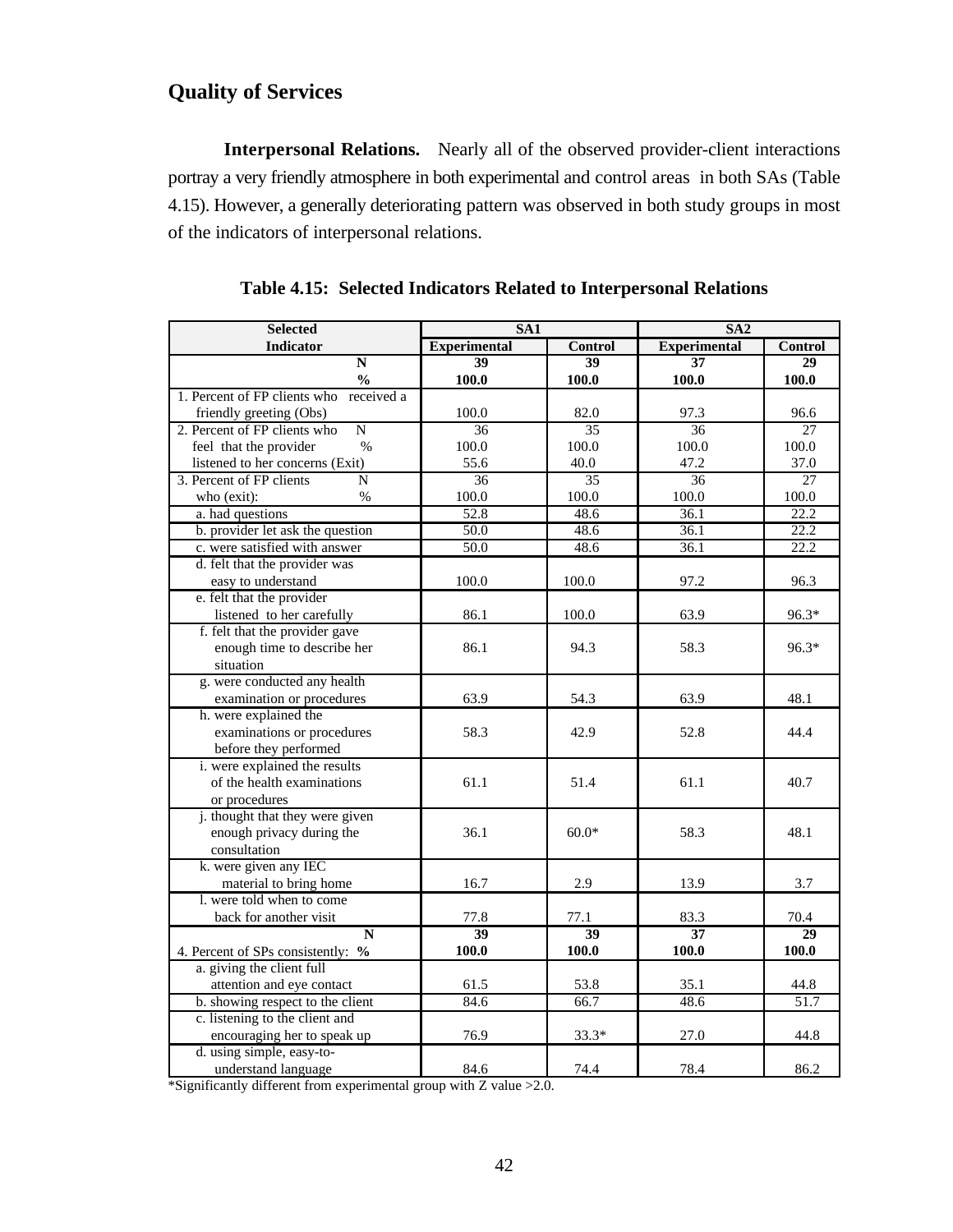There are factors outside of the intervention that appears to be adversely affecting both groups. The devolution negatively affected service providers in their capacity to provide quality services such as limited IEC materials, low medical supplies, low salaries on account of their transfer from the national to the LGU plantilla, and demoralization due to uncertainties of their career advancement.

**Choice of Methods.** Of the very small number of new FP clients observed or interviewed upon exiting, almost all clients in the experimental SDPs were told about various methods of contraception such as the pill, condom, IUD, injectable and NFP in both SAs (Table 4.16). Far fewer new FP clients in the control area were told about various methods in both SAs although the differences were not statistically significant. More service providers in experimental than control SDPs tended to promote one method over another at SA1, but this practice was greatly reduced in the experimental SDPs and remained the same in the control SDPs at SA2. The differences were, however, not statistically significant.

At SA1, more service providers in experimental than control SDPs screened out clients for pill use who had less than 3 children or who were still breastfeeding. At SA2, more service providers in the experimental than in the control areas became more prudent and cautious by screening out breastfeeding, older  $(>35 \text{ yrs})$  and younger  $(<20 \text{ yrs})$  women, unmarried women and those with no husband's consent from using the pill. All of these differences were, however, not statistically significant. Service providers in experimental SDPs at SA2 had significantly higher proportions than SPs in control SDPs who dispensed pills to women with no or less than 3 children

Screening practices of clients for DMPA use was very similar among service providers in experimental and control SDPs in SA1. The only exception was a greater tendency of service providers in experimental SDPs to screen out younger (<20 yrs) and nulliparous women for DMPA use while those in control SDPs screened out breastfeeding women and those without their husbands consent. These differences were however, not statistically significant. In SA2, significantly more service providers in experimental than control SDPs screened out younger (<20 yrs) and unmarried women from DMPA use, and larger (but not significant) proportions screened out older and breastfeeding women as well as those without their husbands consent from DMPA use. There was a significant reduction in service providers in experimental SDPs who screened out women with one child from DMPA use. Very small proportions of service providers in the study groups reported they would never recommend NFP for delaying or limiting pregnancy in SA1 and none reported the same in SA2.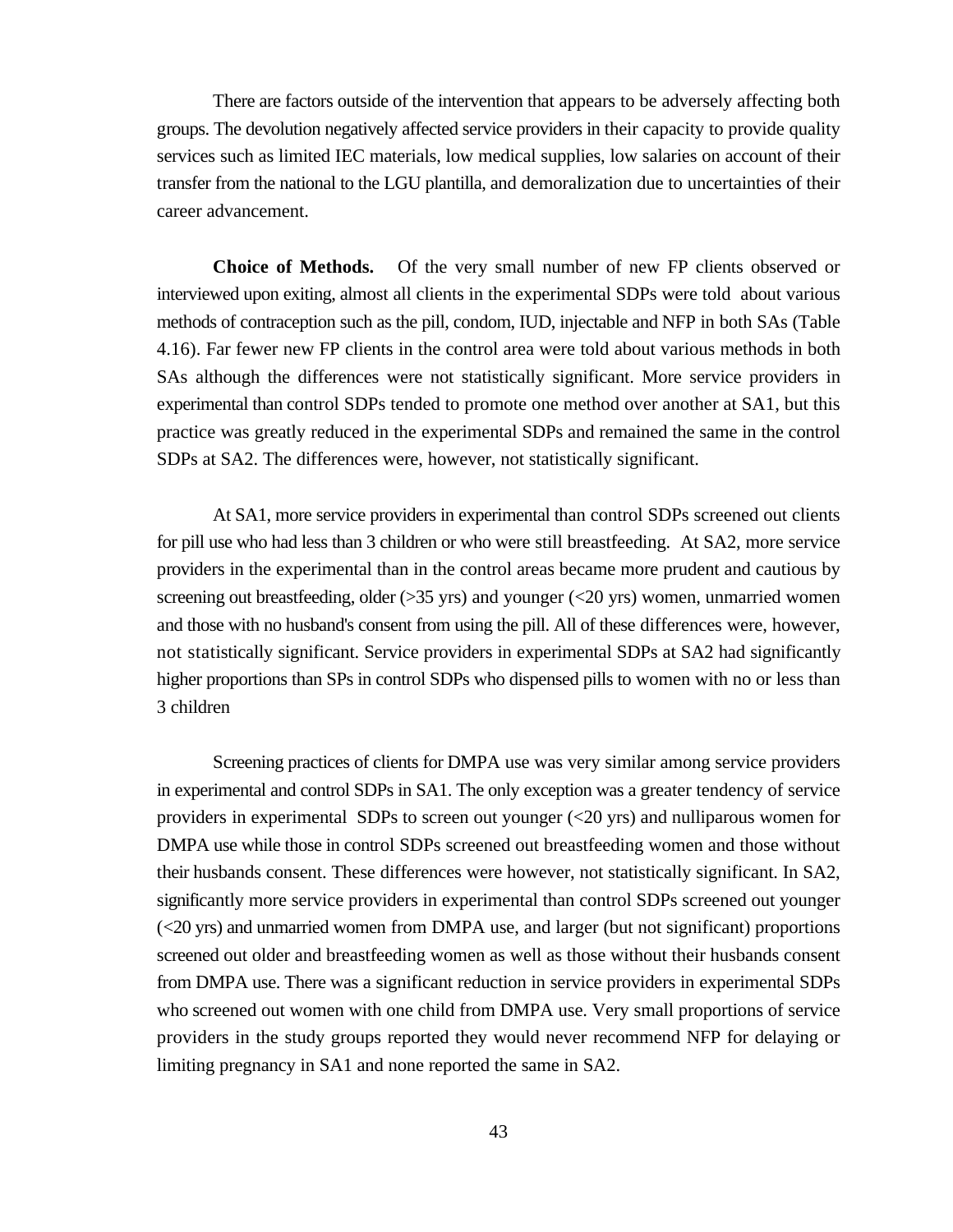|                                                 | SA1                 |                   | SA <sub>2</sub>     |                |
|-------------------------------------------------|---------------------|-------------------|---------------------|----------------|
| <b>Selected Indicator</b>                       | <b>Experimental</b> | <b>Control</b>    | <b>Experimental</b> | <b>Control</b> |
| 1. Percent of new FP clients who                |                     |                   |                     |                |
| were told about various<br>N                    | 5                   | 6                 | 15                  | 7              |
| methods: (observation)                          | 100.0               | 100.0             | 100.0               | 100.0          |
| $\frac{0}{0}$                                   |                     |                   |                     |                |
| a. Pill                                         | 100.0               | 66.7              | 86.7                | 71.4           |
| b. Condom                                       | 100.0               | 33.3              | 66.7                | 28.6           |
| c. IUD                                          | 80.0                | 33.3              | 66.7                | 28.6           |
| d. Injectable                                   | 100.0               | 66.7              | 66.7                | 71.4           |
| e. Female Sterilization                         | $\overline{40.0}$   | 33.3              | 13.3                | 28.6           |
| f. Vasectomy                                    | 40.0                | 16.7              | 6.7                 |                |
| g. NFP                                          | 100.0               | 16.7              | 6.7                 |                |
| 2. Percent of new FP clients<br>N               | 5                   | 6                 | 15                  | $\overline{7}$ |
| $\frac{0}{0}$<br>who were told about any        | 100.0               | 100.0             | 100.0               | 100.0          |
| other method in addition to the                 |                     |                   |                     |                |
|                                                 | 100.0               | 42.9              | 60.0                | 42.9           |
| method they received during the<br>consultation |                     |                   |                     |                |
| (exit interview)                                |                     |                   |                     |                |
| 3a. Percent of providers who<br>N               | 5                   | 6                 | 15                  | 7              |
| encourage one method over<br>$\frac{0}{0}$      | 100.0               | 100.0             | 100.0               | 100.0          |
| others during the consultation                  |                     |                   |                     |                |
| (observation)                                   | 60.0                | 16.7              | 6.7                 | 14.3           |
| 3b. Percent of new FP clients<br>$\mathbf N$    | 5                   | 3                 | 9                   | 3              |
| reporting that the provider                     | 100.0               | 100.0             | 100.0               | 100.0          |
| $\frac{0}{0}$                                   | 40.0                | 33.3              | 22.2                | 33.3           |
| promoted one method (Exit)                      |                     |                   |                     |                |
| 4. Percent of providers not<br>N                | 29                  | 26                | 28                  | 22             |
| providing pill if the client is/has %           | 100.0               | 100.0             | 100.0               | 100.0          |
| a. 35 years old                                 | 69.0                | 84.6              | $\overline{75.0}$   | 68.2           |
| b. 20 years old or younger                      | 75.9                | 73.1              | 96.4                | 90.9           |
| c. still having no. or 1-2 children             | 75.9                | 57.7              | 32.1                | 90.9*          |
| d. still breastfeeding                          | 75.9                | 57.7              | 89.3                | 72.7           |
| e. unmarried                                    | 65.5                | 73.1              | 67.9                | 59.1           |
| f. no husband's consent                         | 44.8                | $\overline{61.5}$ | $\overline{53.6}$   | 31.8           |
| 5. Percent of providers not                     |                     |                   |                     |                |
| providing DMPA if the<br>$\mathbf N$            | 29                  | 26                | 28                  | 22             |
| client is/has                                   | 100.0               | 100.0             | 100.0               | 100.0          |
| $\frac{0}{0}$                                   |                     |                   |                     |                |
| a. 35 years old and over                        | 37.9                | 38.5              | 75.0                | 59.1           |
| b. 20 years old or younger                      | 51.7                | $\overline{30.8}$ | 82.1                | $54.5*$        |
| c. only one child                               | 48.3                | 34.6              | 17.9                | $68.2*$        |
| d. still breastfeeding                          | 17.2                | 30.8              | 57.1                | 40.9           |
| e. unmarried                                    | 55.2                | 57.7              | 78.6                | $50.0*$        |
| f. no husband's consent                         | 34.5                | 53.8              | 64.3                | $31.8*$        |
| 6. Percent of providers who report              |                     |                   |                     |                |
| that they would never recommend                 | 6.9                 | 15.4              |                     |                |
| NFP for delaying or limiting                    |                     |                   |                     |                |
| pregnancy                                       |                     |                   |                     |                |

**Table 4.16: Selected Indicators Related to Choice of Methods**

\*Significantly different from the experimental group with Z value > 2.0 or <-2.0.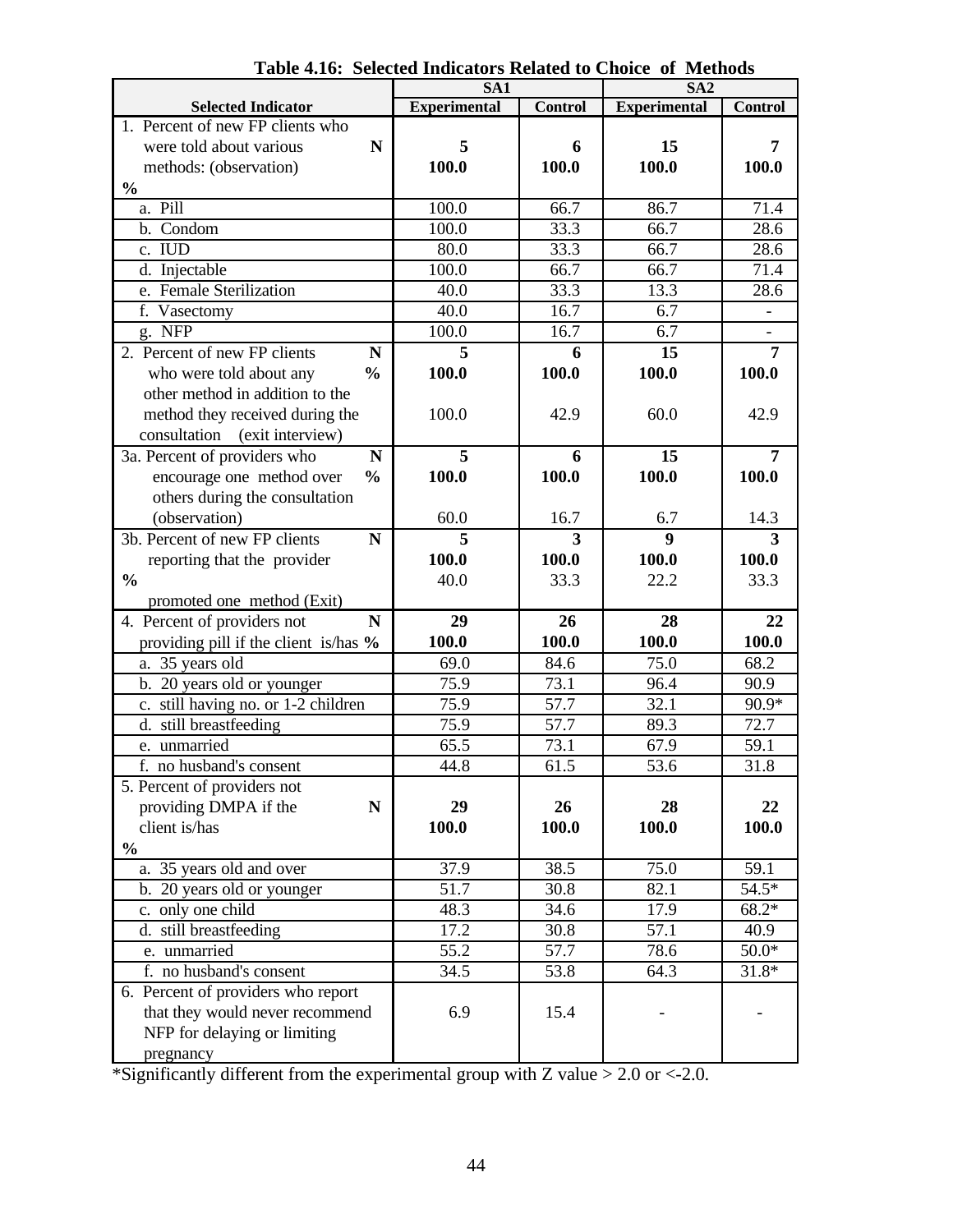**Information Exchange.** Before the interventions, less than 10 percent of the providers asked their clients about spacing or limiting plans, the nature of the client's sexual relations, breastfeeding status whether they discussed FP with their husbands (**Table 4.17**). Close to 20 percent asked FP clients about their problems or concerns about a method. Only about 10 percent of the FP clients were reported to have received more information about the method accepted in both experimental and control groups in SA1. How to use the method, advantages and disadvantages, side effects, what to do if a problem occurs, possibility of changing method, and possible sources of supply other than the SDP in question, appear not to have been shared by the provider with her clients. Strikingly, after the interventions, a pattern of improvement towards more comprehensive information about a particular method being accepted is evident. A significant improvement is observed regarding information on side effects. Since the control area behaves in the same way in SA2 as in SA1, it may be inferred that the training intervention has generated some improvement in information exchange in the experimental areas.

|                                                                                            | SA1                 |                | o<br>SA2            |                |  |
|--------------------------------------------------------------------------------------------|---------------------|----------------|---------------------|----------------|--|
| <b>Selected Indicator</b>                                                                  | <b>Experimental</b> | <b>Control</b> | <b>Experimental</b> | <b>Control</b> |  |
| $\mathbf N$                                                                                | 33                  | 33             | 29                  | 23             |  |
|                                                                                            | 100.0               | 100.0          | 100.0               | 100.0          |  |
| $\frac{1}{2}$                                                                              |                     |                |                     |                |  |
| Percent of FP clients (new and returning) asked by the service provider about:<br>A.       |                     |                |                     |                |  |
| Spacing or limiting plans                                                                  | 5.1                 | 5.1            | 27.0                | 10.3           |  |
| 2. Nature of client's sexual                                                               |                     |                |                     |                |  |
| relation                                                                                   | 5.1                 | 2.6            | 10.8                |                |  |
| 3. Breastfeeding status                                                                    | 7.7                 |                | $\overline{27.0}$   | 10.3           |  |
| 4. Problem/concern about a                                                                 |                     |                |                     |                |  |
| method                                                                                     | 25.6                | 17.9           | 13.5                | 10.3           |  |
| 5. FP discussion with                                                                      | 5.1                 | 2.6            | 13.5                | 6.9            |  |
| husband                                                                                    |                     |                |                     |                |  |
| B. Percent of FP clients (new and returning) who received the following information on the |                     |                |                     |                |  |
| method accepted from the service provider:                                                 |                     |                |                     |                |  |
| 1. How to use the method                                                                   | 12.8                | 10.3           | 43.2                | 20.7           |  |
| 2. Advantages                                                                              | 12.8                | 10.3           | $\overline{24.3}$   | 10.3           |  |
| 3. Disadvantages                                                                           | 10.3                | 10.3           | 27.0                | 10.3           |  |
| 4. Side Effects                                                                            | 12.8                | 12.8           | 43.2                | $13.8*$        |  |
| 5. What to do if problems                                                                  |                     |                |                     |                |  |
| occurs                                                                                     | 10.3                | 10.3           | 21.6                | 10.3           |  |
| 6. Possibility of changing                                                                 |                     |                |                     |                |  |
| method                                                                                     | 7.7                 | 10.3           | 24.3                | 10.3           |  |
| 7. Possible sources of supply                                                              |                     |                |                     |                |  |
| other than this SDP                                                                        | 7.7                 | 7.7            | 5.4                 |                |  |

**Table 4.17: Selected Indicators Related to Information Exchange**

\*Significantly different from the experimental group with  $Z$  value  $> 2.0$ .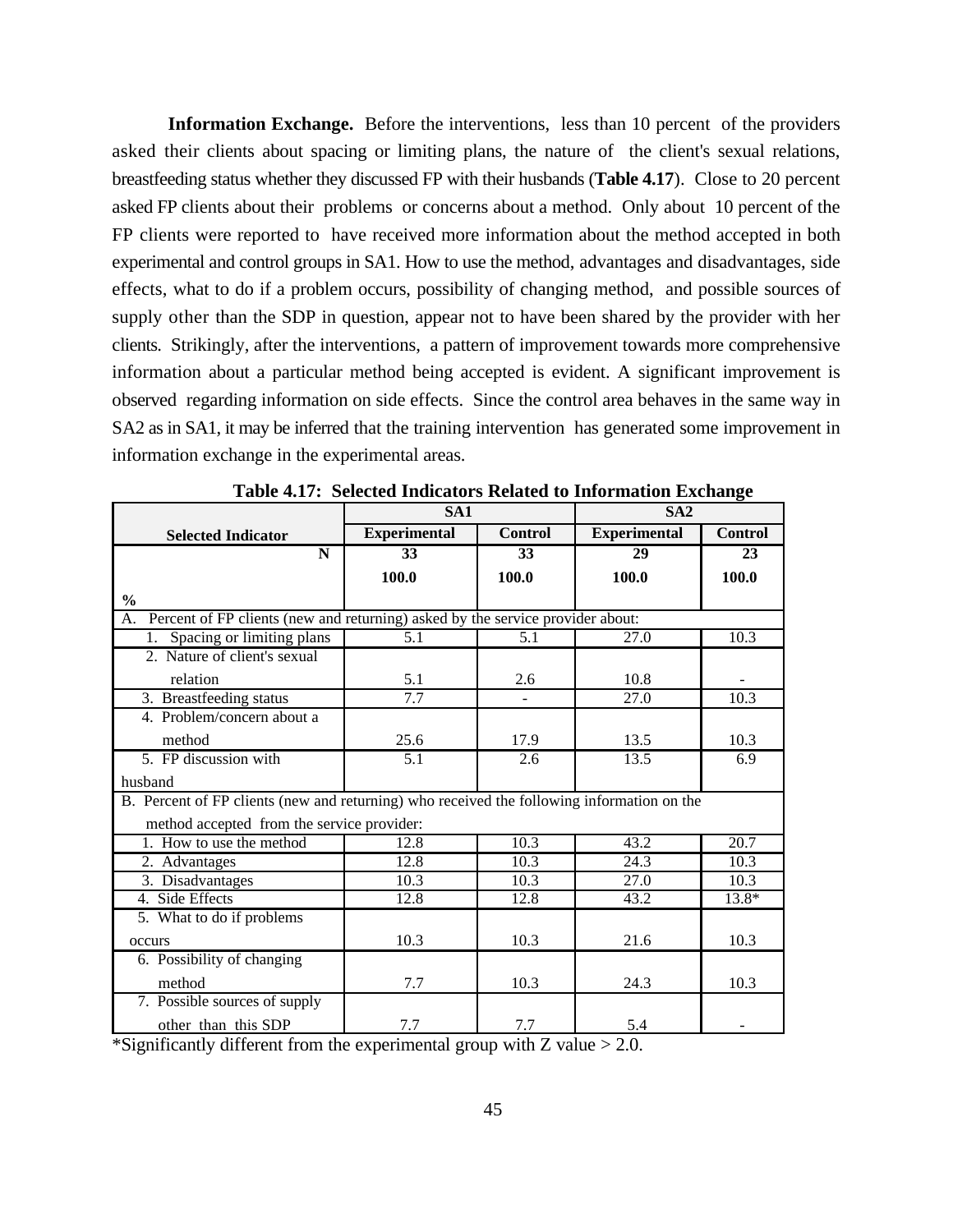**Appropriateness and Acceptability of Services**. There is a high level of client satisfaction of services received in the study areas in both SAs. Almost all FP clients are generally satisfied with their visit to the SDP. They feel that they received the information they wanted. Almost everyone found the clinic opening hours convenient; has never been turned away from the clinic during official hours; feel their waiting time to be reasonable and feel that the service provider was friendly and approachable.

#### **Summary**

The study areas turned out to be more or less similar in terms of type and locality of SDPs, age, education, reproductive status and contraceptive background of FP clients, age, marital status, fertility and contraceptive behavior of service providers. Of the many indicators examined as proxy variables of readiness to provide services and quality of care, eight variables emerged to demonstrate some effects of the project interventions. These are: (1) readiness to provide IUD; (2) better IEC through more materials in antenatal, postnatal care, child welfare, nutrition, FP information sheet and sample of contraceptives; (3) better inventory and safekeeping of other FP medical supplies; (4) improved recordkeeping with client record card system, well ordered record card and complete filling-up of record cards; (5) listening carefully to the clients; (6) giving client enough time to describe her situation; (7) discussion of other methods instead of just one method; (8) screening out unsafe choices of DMPA clients; and 9) information on side effects on the method accepted. Recall that the training intervention focuses on improving ways of providing the most comprehensive form of information to FP clients in a given setting in the locality. The last four variables are in fact indicators of such a comprehensive form of information exchange between the service providers and FP clients. While one of the interventions is to improve supportive supervision among the municipal health officers, municipal population officers and nurses, the SA data do not provide insights as to how such training has generated an improvement. One possible explanation is the lack of travel allowance preventing those with supervisory responsibilities to go to their respective areas of supervisory jurisdiction on a regular basis. Reimbursement of travel expenses is no longer the norm owing to the competing priorities the LGUs have to contend with.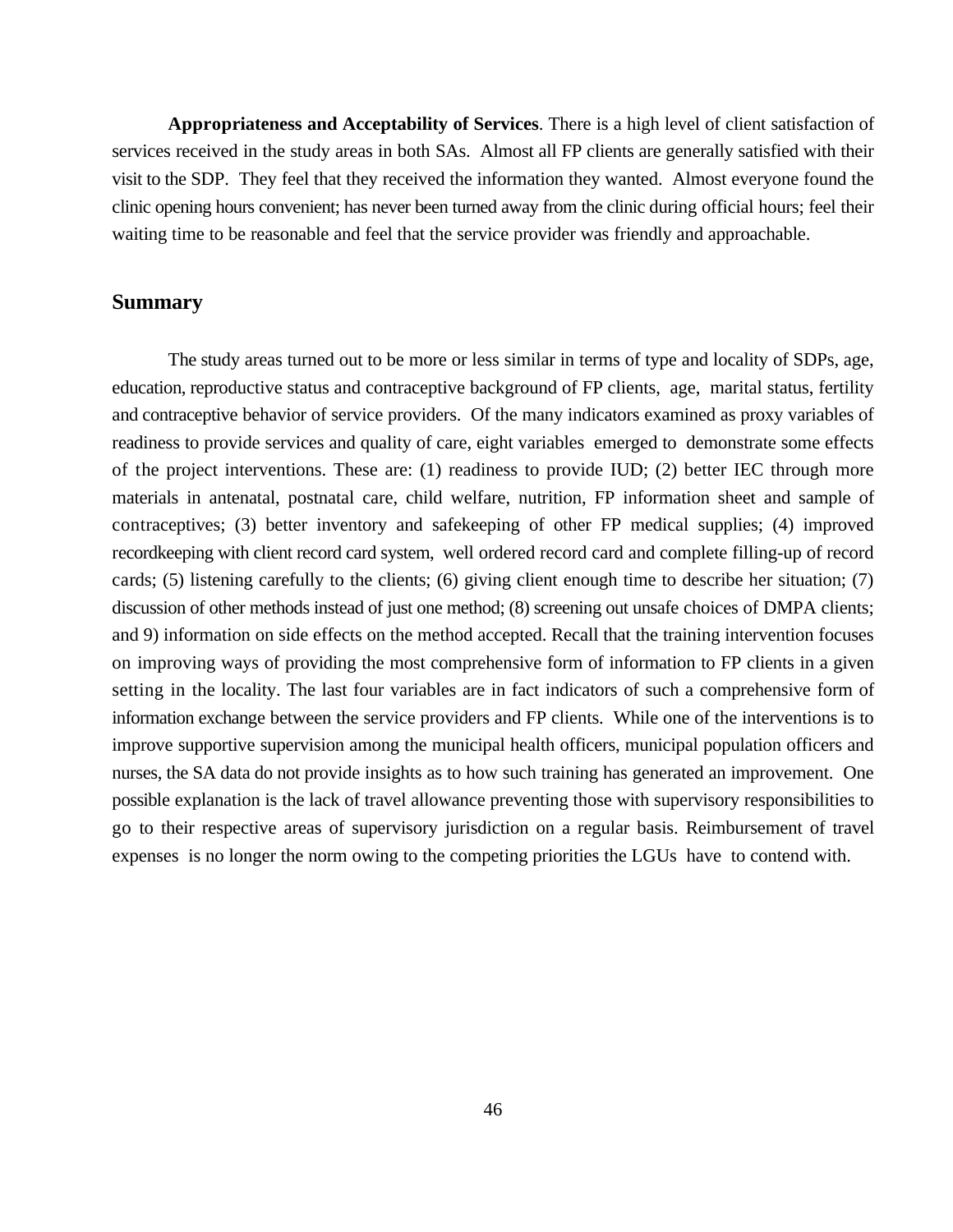### **CHAPTER V**

# **Modified Situation Analysis for BSPOs and Implementation of the Unmet Need Algorithm**

### **Quality of Care of Family Planning Outreach**

The Project implemented two interventions for outreach workers, aimed at identifying and generating the demand for family planning and in promoting its continued use: (1) the training of barangay supply point officers (BSPOs) to improve their information-giving, referral, resupply and follow-up activities, and (2) the expansion of the Community-based Management Information System (CBMIS) to an A**lgorithm** for the identification of women in the community with **Unmet Need** (UNA) for family planning services and to ascertain their contraceptive behavior. These interventions are expected, in the immediate term, to improve the family planning information provided by BSPOs to the eligible couples and to improve their ability to track contraceptive use and family planningrelated behaviors of the eligible couples in their communities. In the intermediate term, the outreach interventions are expected to increase the demand for family planning services, promote the continued use of contraception, and decrease the drop-out rates resulting from improved tracking, information giving, referral, resupply and follow-up activities (**see Figure 1**).

## **Research Instruments for FP Outreach**

The Modified Situation Analysis for BSPOs is the main research instrument which measures the effects of the outreach interventions. Part I is an interview schedule aimed at gathering information about the BSPOs, the training they underwent and their duties and responsibilities. Part II is an observation guide used to gather data through observation on the implementation of the CBMIS in the control area, and the UNA in the experimental area, particularly that of the masterlisting, its use in planning and in monitoring the progress of outreach activities.

All women of reproductive age are masterlisted by the BSPO during the first quarter of every year to ascertain: (1) their pregnancy status, (2) whether or not they want a pregnancy, (3) when they want a pregnancy, (4) whether or not they are using a contraceptive method, and if so, (5) whether or not they are satisfied with the current method they are using. Based on their answers to these questions, they are classified into those with or without unmet need. Non-pregnant women who want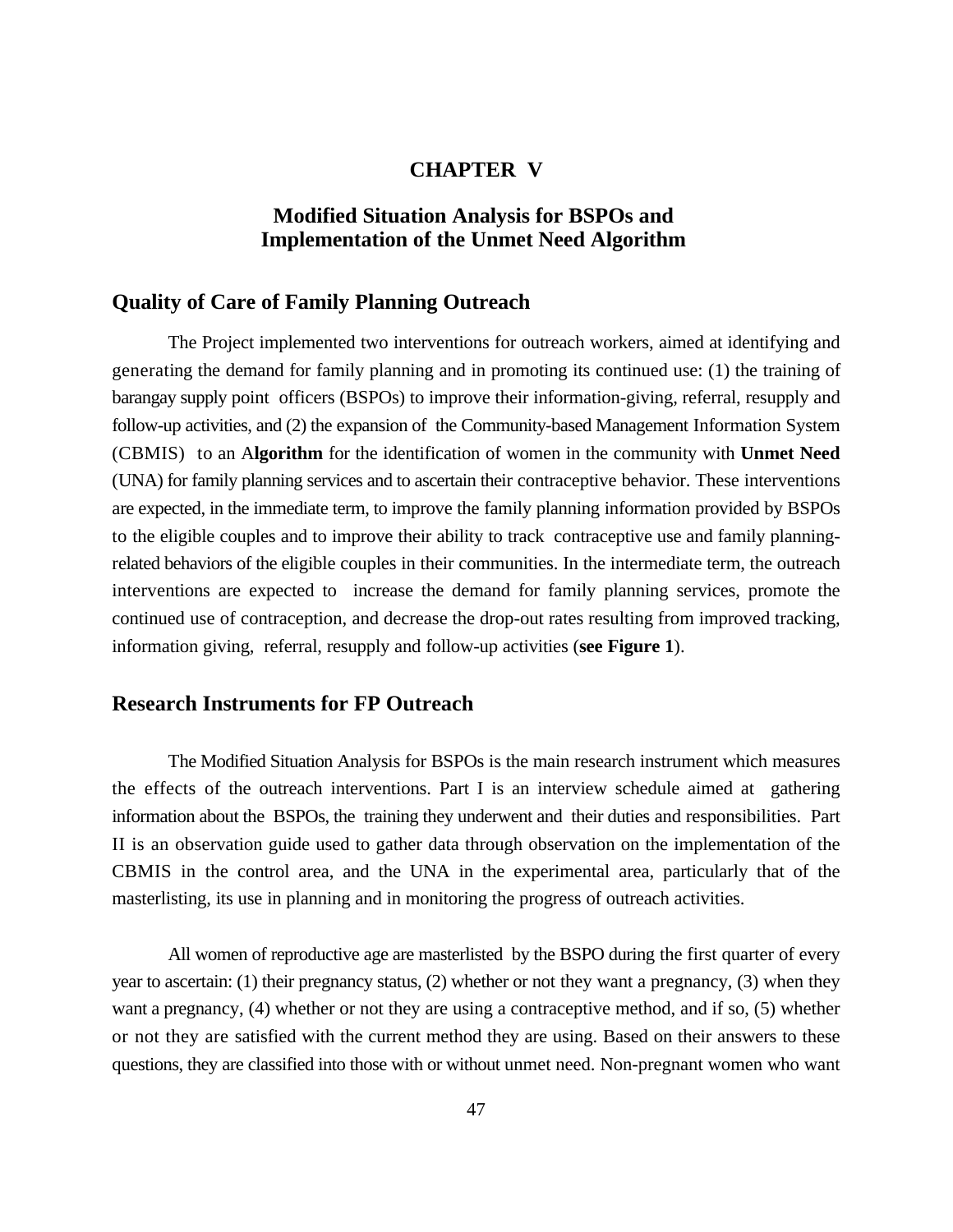to postpone or stop childbearing, but are not currently using a contraceptive method, as well as those who are currently using one but are not satisfied with the method are determined to have **Unmet Need,** and considered **priority** for information about methods and services, referral and counseling about switching. Pregnant women are given information about ante-natal care and management of pregnancy; those who want to have a child soon are given information about family planning services in case she changes her mind; those found to be in high health risk but want to become pregnant are counseled on the possible complications of high-risk pregnancy; and those who are currently using a method and are satisfied with it are resupplied or reminded of the next scheduled visit.

The UNA masterlist consists of three parts: Part A classifies women according to their reproductive health risk status, Part B classifies them according to their unmet need status, and Part C is the monthly service ledger which records the services rendered during a given month. The masterlist is a record that is kept by the BSPO in which she enters the services she renders to clients during each month in the monthly service ledger. At the end of each month, the BSPO reviews her accomplishment prior to attending the monthly meeting with other BSPOs and the health service providers. At that meeting, she updates her service ledger on services rendered by others to women in her masterlist. She then plans the next month's activities to inform, refer, resupply and follow-up the masterlisted women in her community.

The Municipal Population Officer (MPO) copies the entries in the service ledgers of each BSPO in her area and tabulates this to reflect the monthly accomplishment of the outreach in her municipality. This compilation is a monthly tracking of contraceptive prevalence and unmet need (**see Appendix A** for the UNA Masterlist).

### **Description of the Survey Samples**

All BSPOs in the experimental and control municipalities participated in the study. In June 1997, there were 42 BSPOs in the experimental and 72 BSPOs in the control groups. All were interviewed in the baseline Modified Situation Analysis. Eight months after the baseline survey and six months after the training intervention, 56 BSPOs in the experimental and 72 BSPOs in the control groups were interviewed using the postbaseline Modified Situation Analysis (**see Figure 2** ).

Data gathered by the Baseline Survey showed that BSPOs in the experimental area had a mean age of 44 years, 90 percent were married, had an average of 5.4 living children, 93 percent were Catholics, and 36 percent were using a contraceptive method, mainly the pill or the injectable. On average, she has been working as a BSPO for 6.4 years and for 4.0 years as a BSPO in the barangay. Over 70 percent reported that they worked as a BSPO for 4 hours or less. Over three-fifths reported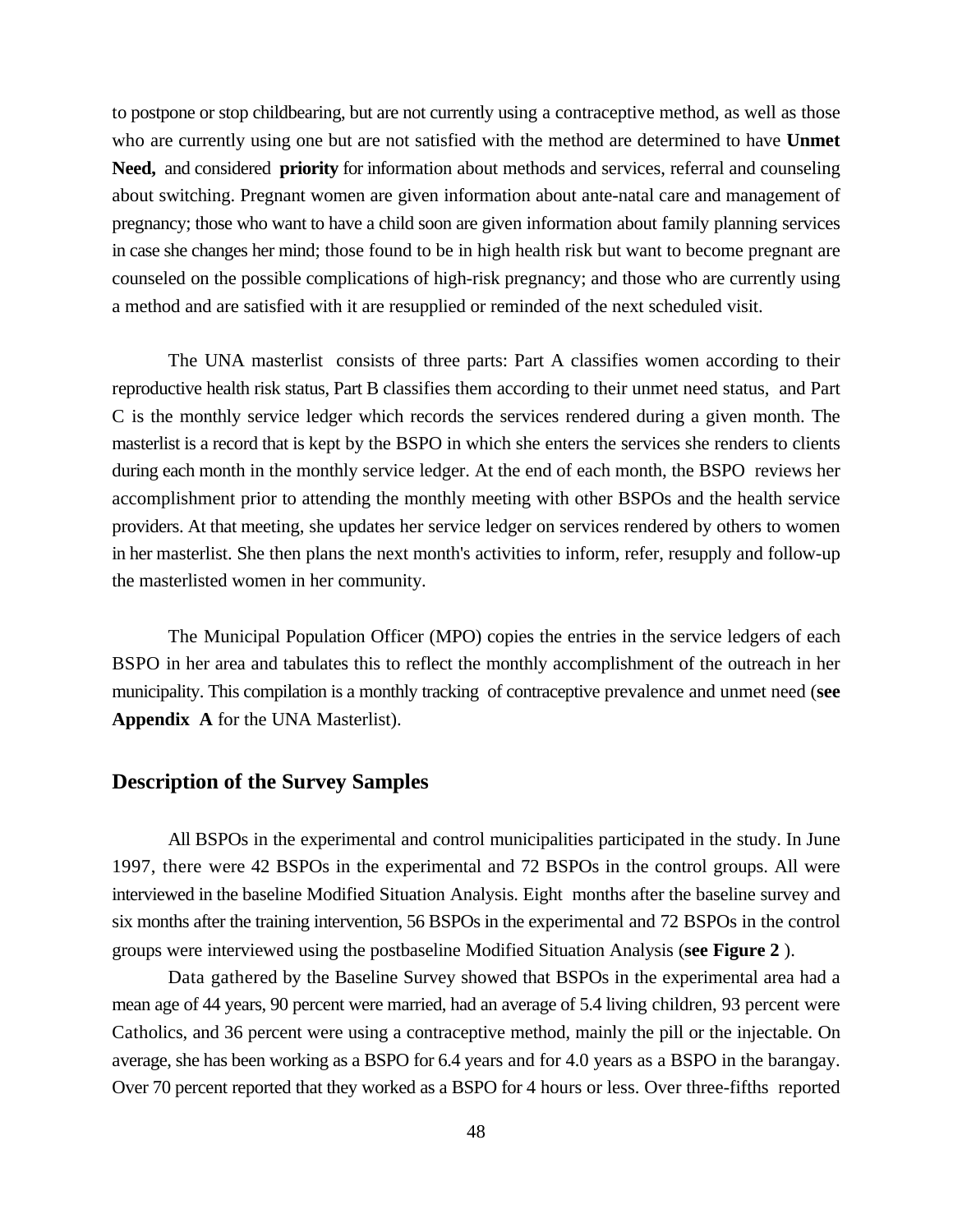that they worked for 1 or 2 days in the week. Ninety percent reported having received training as a BSPO.

The Baseline Survey data showed that BSPOs in the control area had a mean age of 47 years, 81 percent were married, had an average of 4 living children, only 69 percent were Catholics and 25 percent were using a contraceptive method, mainly ligation or spermicide. On average, she was working as a BSPO for 5.1 years and for the same number of years as a BSPO in the Barangay. Over three-fourths worked as a BSPO for 4 hours or less per day, and almost two thirds worked for 1 or 2 days in the week. Ninety-four percent reported having received training as a BSPO.

At the outset, the BSPOs in the experimental area were slightly younger than those in the control area. However, a higher proportion of BSPOs in the experimental area were married and had one child more than those in the control area. BSPOs in the experimental area were mostly Catholics compared to only 60 to 70 percent in the control area.. Although all BSPOs were working part-time, those in the experimental area appeared to be working slightly more hours per day and more days per week as family planning volunteers than those in the control areas.

### **Readiness to Provide Services**

#### **BSPO duties for which training was found adequate**

Although the training received by BSPOs in the experimental and control areas did not differ at baseline, significantly more BSPOs in the experimental than in the control areas said they were adequately trained to allow them to perform their duties (**Table 5.1**).

At postbaseline, significantly more BSPOs in the experimental than in the control areas were trained, and more in the experimental than in the control area said they were adequately trained to allow them to perform their duties/responsibilities.

Of the subjects they received training on at baseline, significantly more BSPOs in the experimental than in the control area said they were trained to motivate clients to use FP. No difference existed between the two groups in the other aspects of their training. At postbaseline, significantly higher proportions of BSPOs in the experimental area considered their training in masterlisting to be adequate than BSPOs in the control area.

The intervention appeared to adequately prepare BSPOs in the experimental area for masterlisting.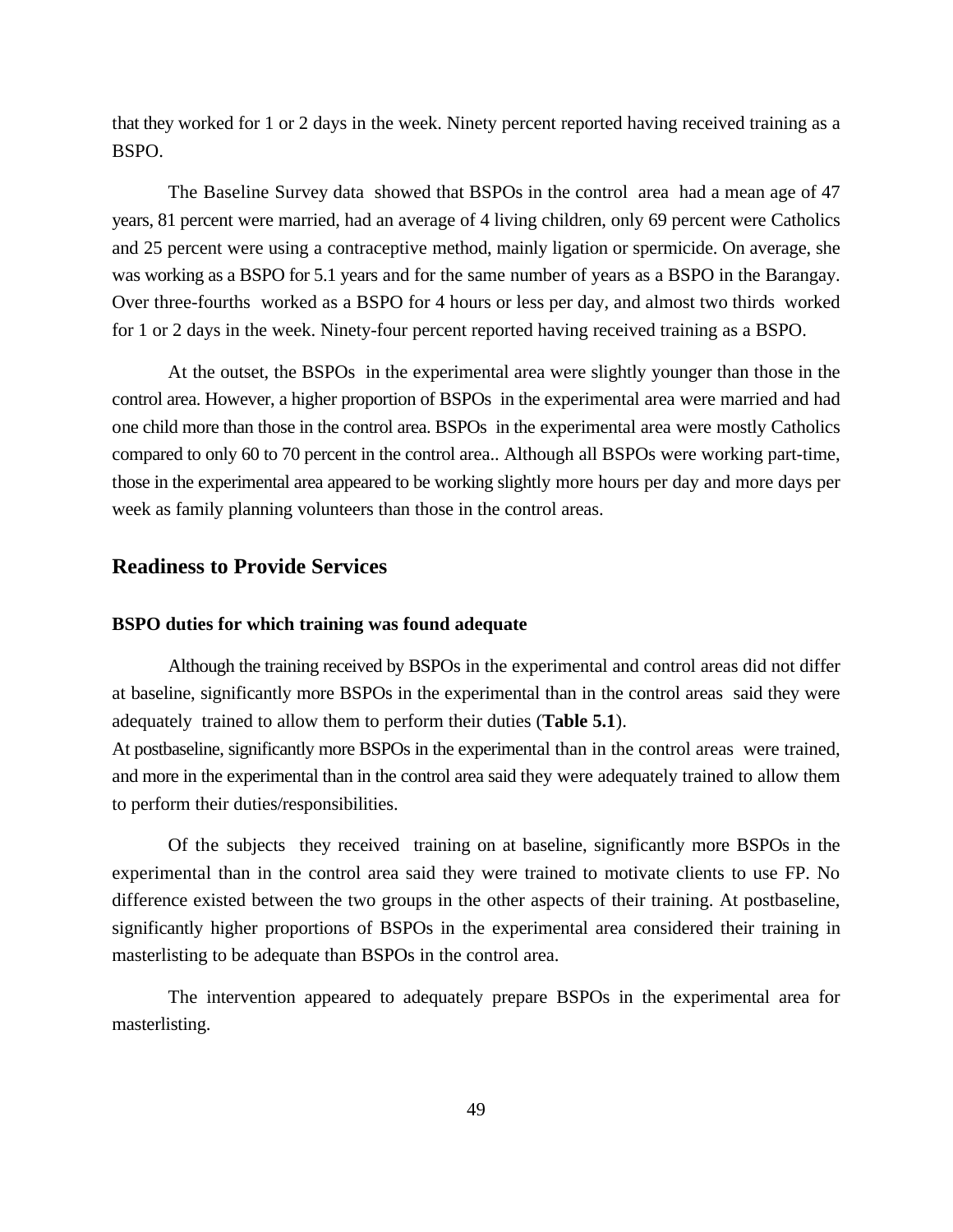|                               |         | <b>Baseline</b><br>Postbaseline |           |         |         |            |  |
|-------------------------------|---------|---------------------------------|-----------|---------|---------|------------|--|
| Indicator                     | Experi- |                                 | Z or T    | Experi- |         | $Z$ or $T$ |  |
|                               | mental  | Control                         | value     | mental  | Control | value      |  |
| Q3. Ever attended a training  | 42      | 72                              | $-0.74$   | 56      | 72      | 2.16       |  |
| $course(s)$ as a BSPO         | 90.5    | 94.4                            | <b>NS</b> | 96.4    | 86.1    | S          |  |
| Q4. Do you think the training |         |                                 |           |         |         |            |  |
| you received in FP is/are     | 37      | 68                              | 5.73      | 54      | 62      | 3.72       |  |
| adequate to allow you to      | 86.5    | 39.7                            | S         | 79.6    | 48.4    | S          |  |
| perform your duties?          |         |                                 |           |         |         |            |  |
| Q4d. In what duties?<br>N     | 42      | 72                              |           | 56      | 72      |            |  |
| a. Motivate clients to use    |         |                                 |           |         |         | .500       |  |
| <b>FP</b>                     | 52.4    | 25.0                            | 2.96 S    | 30.4    | 26.4    | <b>NS</b>  |  |
| b. Advise for couples         |         |                                 |           |         |         |            |  |
| who have more than 4          | 4.8     | 2.8                             | 0.52      | 0.0     | 1.4     | $-1.01$    |  |
| children                      |         |                                 | <b>NS</b> |         |         | <b>NS</b>  |  |
| c. Approach couple to use     |         |                                 |           |         |         |            |  |
| FP or refer them to           | 11.9    | 4.2                             | 1.39      | 3.6     | 1.4     | 0.77       |  |
| clinic                        |         |                                 | <b>NS</b> |         |         | <b>NS</b>  |  |
| d. Resupply                   | 0.0     | 1.4                             | $-1.01$   | 12.5    | 6.9     | 1.05       |  |
|                               |         |                                 | <b>NS</b> |         |         | <b>NS</b>  |  |
| e. Masterlisting              | 0.0     | 0.0                             |           | 26.8    | 4.2     | 3.55       |  |
|                               |         |                                 |           |         |         | S          |  |

**Table 5.1 : Training Received and Duties for which Training was found adequate**

#### **Duties and Responsibilities of BSPO**

At baseline, the BSPOs in the experimental and control groups were comparable in the duties and responsibilities they reported as FP volunteer workers. However, significantly more BSPOs in the control than in the experimental areas said they accompanied sterilization clients to the clinic. It should be mentioned that Asingan is a pilot area of AVSC and sterilization services are available in the town **(see Table 5.2)**. Significantly more BSPOs in the experimental area said they conducted masterlisting of couples in the barangay than in the control area at baseline.

At postbaseline, BSPOs in the experimental and control areas reported comparable duties and responsibilities. However, accompaniment of sterilization clients was significantly higher in the control than in the experimental areas, and participation in the preparation of a clinic workplan was significantly higher among BSPOs in the experimental than in the control areas.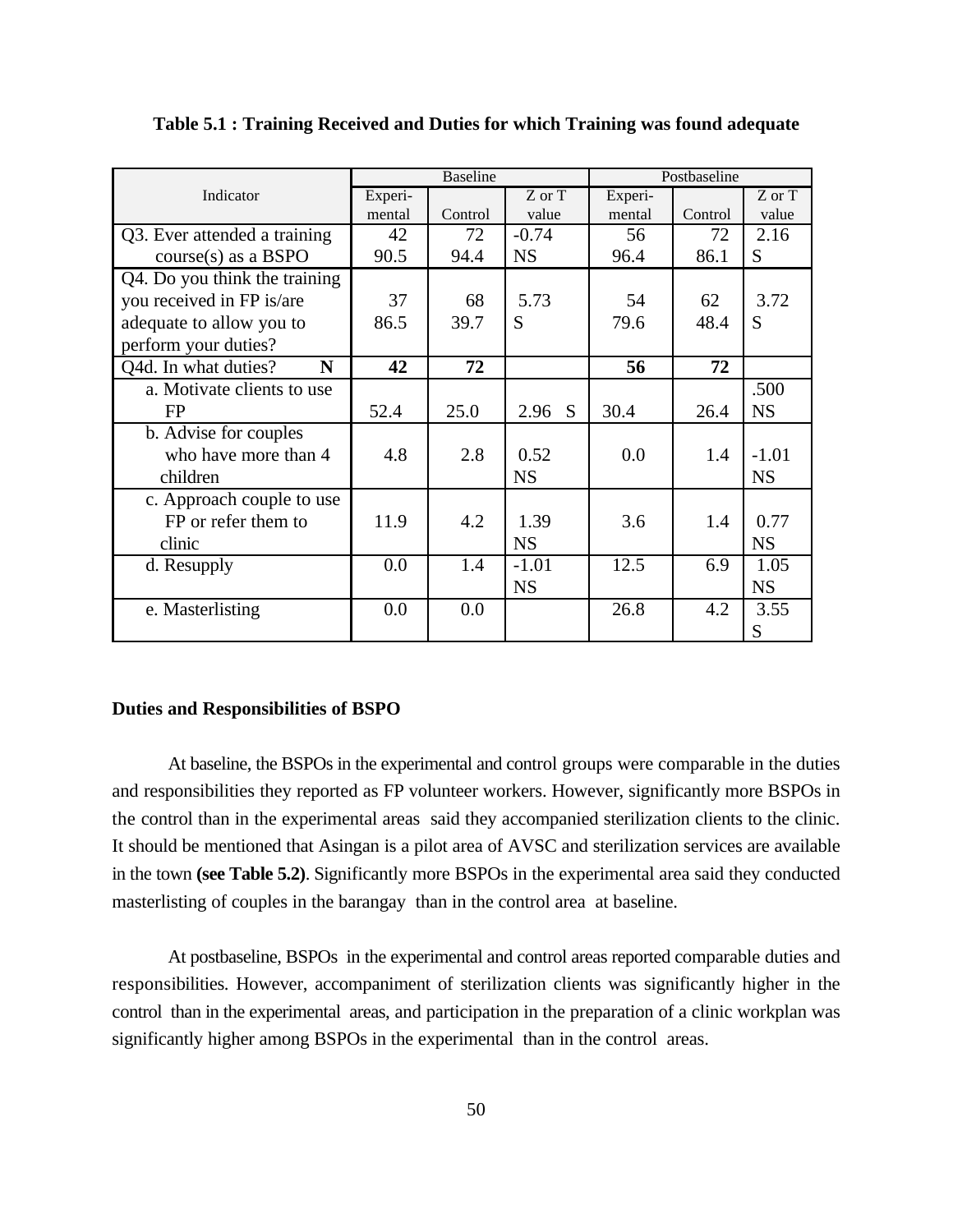The one area in which the intervention may have had a positive effect was in the BSPOs participation in the clinic workplan preparation.

| <b>Experimental and control areas</b>            |                   |                 |                 |                          |        |                 |  |  |
|--------------------------------------------------|-------------------|-----------------|-----------------|--------------------------|--------|-----------------|--|--|
|                                                  |                   | <b>Baseline</b> |                 | Postbaseline             |        |                 |  |  |
| <b>Indicator</b>                                 | Experi-<br>mental | <b>Control</b>  | Z or T<br>value | <b>Experi-</b><br>mental | Contro | Z or T<br>value |  |  |
| Duties and responsibilities as a BSPO<br>$O5a-h$ |                   |                 |                 |                          |        |                 |  |  |
| N cases                                          | 42                | 72              |                 | 56                       | 72     |                 |  |  |
| IEC/M: Inform & motivate                         |                   |                 |                 |                          |        |                 |  |  |
| <b>MCRAs</b> for FP                              | 92.9              | 97.2            | $-0.97$ NS      | 91.1                     | 98.6   | $-1.85$ NS      |  |  |
| Refers FP clients to clinic                      | 90.5              | 93.1            | $-0.48$ NS      | 89.3                     | 94.4   | $-1.03$ NS      |  |  |
| Accompanies sterilization                        |                   |                 |                 |                          |        |                 |  |  |
| clients to clinic                                | 21.4              | 61.1            | $-4.64$ S       | 17.9                     | 52.8   | $-4.47$ S       |  |  |
| Resupply pills and condom                        | 78.6              | 75.0            | 0.44 NS         | 80.4                     | 76.4   | $0.55$ NS       |  |  |
| Conducts follow-up of<br>FP/MCH clients          | 57.1              | 54.2            | 0.30 NS         | 89.3                     | 90.3   | $-0.18$ NS      |  |  |

couples in Barangay 192.9 69.4 3.50 S 98.2 97.2 0.38 NS

using CBMIS 67.1 52.8 0.45 NS 87.5 90.3 -0.50 NS

clinic workplan 1 38.1 43.1 -0.53 NS 25.0 5.0 3.03 S

# **Table 5.2: Percent of BSPOs who said they performed specified duties and responsibilities at Baseline and Postbaseline Surveys in Experimental and control areas**

# **BSPO Coordination and Community Participation Activities**

Conducts masterlisting of

Prepares monthly reports

Participates in preparation of

BSPOs in the experimental and the control areas were comparable in their coordination with the Rural Health Midwife (RHM) or the RHU health center staff at baseline and postbaseline surveys. Almost all reported that they coordinated with the health staff (**see Table 5.3**).

In the specific areas of coordination, the two groups were comparable at baseline, but significantly higher percentages of BSPOs in the control than in the experimental areas reported coordination in their referral of clients, family planning and assistance rendered to the RHM. Note that family planning is but one activity for which coordination was mentioned. The data also show that coordination in referral and family planning activities of BSPOs in the experimental group declined over time but increased in the control group.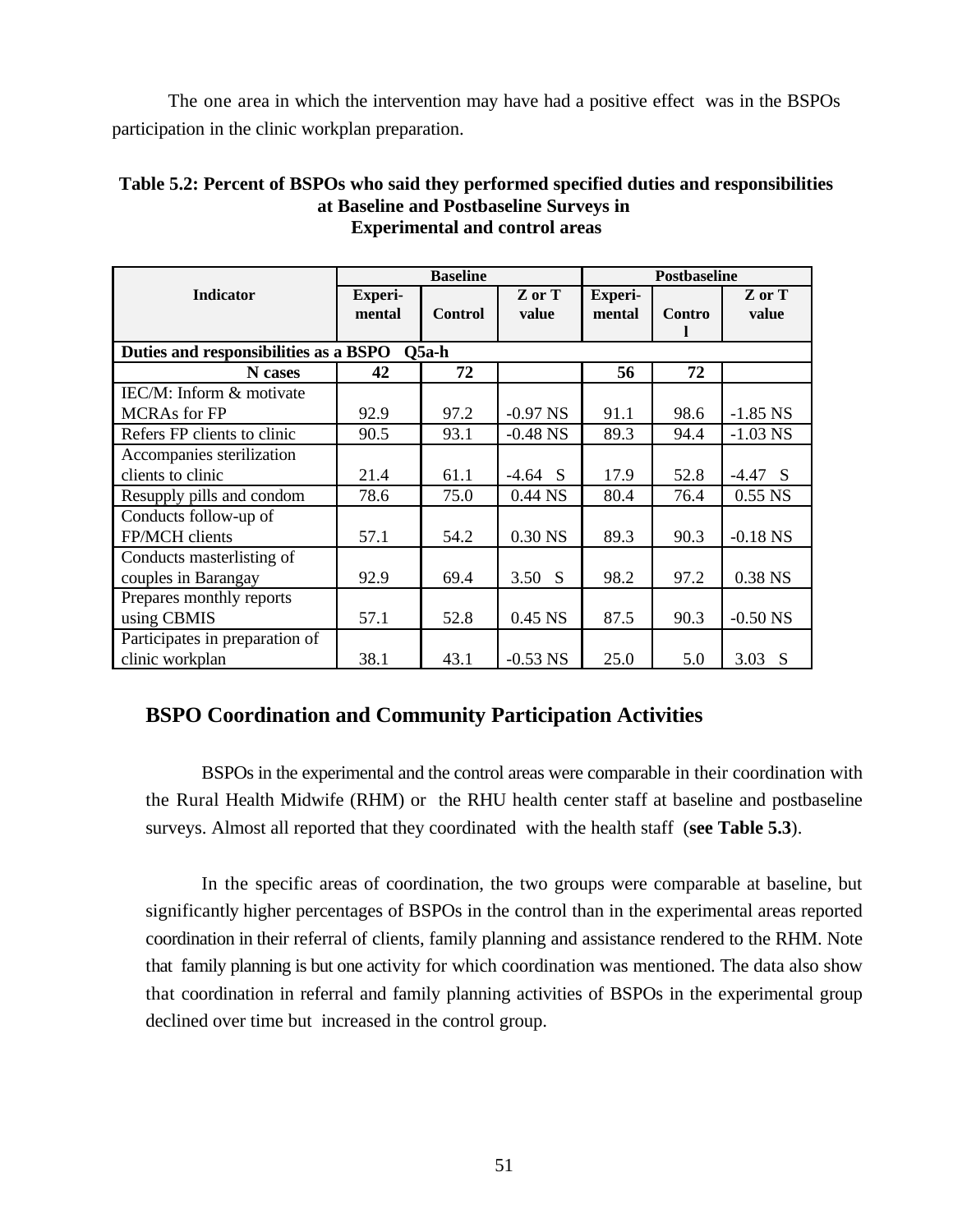Almost all BSPOs reported having participated in community activities and the levels in the experimental group were comparable with those in the control group. Significantly more BSPOs conducted mother's classes in the control than in the experimental groups in both the baseline and postbaseline surveys, but did not differ significantly in other community participation activities.

|                                  | <b>Baseline</b> |         |            | Postbaseline |         |                |
|----------------------------------|-----------------|---------|------------|--------------|---------|----------------|
| Indicator                        | Experi-         |         | Z or T     | Experi-      |         | Z or T         |
|                                  | mental          | Control | value      | mental       | Control | value          |
| <b>1. COORDINATION</b>           |                 |         |            |              |         |                |
| $(Q24a \& b)$<br>N               | 42              | 72      |            | 56           | 72      |                |
| Coordinate with health staff of  | 100.0           | 95.8    | 1.78 NS    | 98.2         | 94.4    | 1.17 NS        |
| barangay/municipality            |                 |         |            |              |         |                |
| Areas of coordination            |                 |         |            |              |         |                |
| a. Referral of clients           | 38.1            | 38.4    | $-0.03$ NS | 7.1          | 37.5    | -4.57<br>S     |
| b. Family Planning               | 14.3            | 13.9    | $0.06$ NS  | 5.4          | 16.7    | $-2.12$<br>-S  |
| c. Barangay activities           | 4.8             | 1.4     | $0.95$ NS  | 3.6          | 0.0     | 1.45 NS        |
| d. Assist midwife                | 4.8             | 9.7     | $-1.02$ NS | 17.9         | 34.7    | $-2.21$<br>- S |
| 2. COMMUNITY PARTICIPATION (Q25) |                 |         |            |              |         |                |
| Participated in community        | 95.2            | 94.4    | $0.19$ NS  | 91.9         | 98.6    | $-1.72$ NS     |
| activities                       |                 |         |            |              |         |                |
| <b>Areas of Participation</b>    |                 |         |            |              |         |                |
| a. Conduct mothers class         | 31.0            | 62.5    | $-3.45$ S  | 41.1         | 90.3    | $-6.61$ S      |
|                                  |                 |         |            |              |         |                |
| b. Participate in income         |                 |         |            |              |         |                |
| generating projects              | 28.6            | 23.6    | 0.58 NS    | 28.6         | 22.2    | 0.82 NS        |
| c. Clean and green               |                 |         |            |              |         |                |
| activities                       | 42.9            | 54.2    | $-1.17$ NS | 46.4         | 56.9    | $-1.19$ NS     |
| d. Bgy./Mun. activities          | 81.0            | 52.8    | 3.34<br>S  | 53.6         | 44.4    | 1.04 NS        |

**Table 5.3 : Percent of BSPOs who reported coordination and community participation activities in Baseline and Postbaseline Surveys for Experimental and Control areas**

# **Observation and Reporting of BSPO Activities**

An inventory of recorded and reported activities of BSPOs was conducted through inspection of the records, reports and workplan maintained under her personal care. This was done after she was interviewed using Part I of the questionnaire. Note that the house of the BSPO is considered as her office. The following are the results of the inspection.

#### **Masterlist and Its Use in Planning**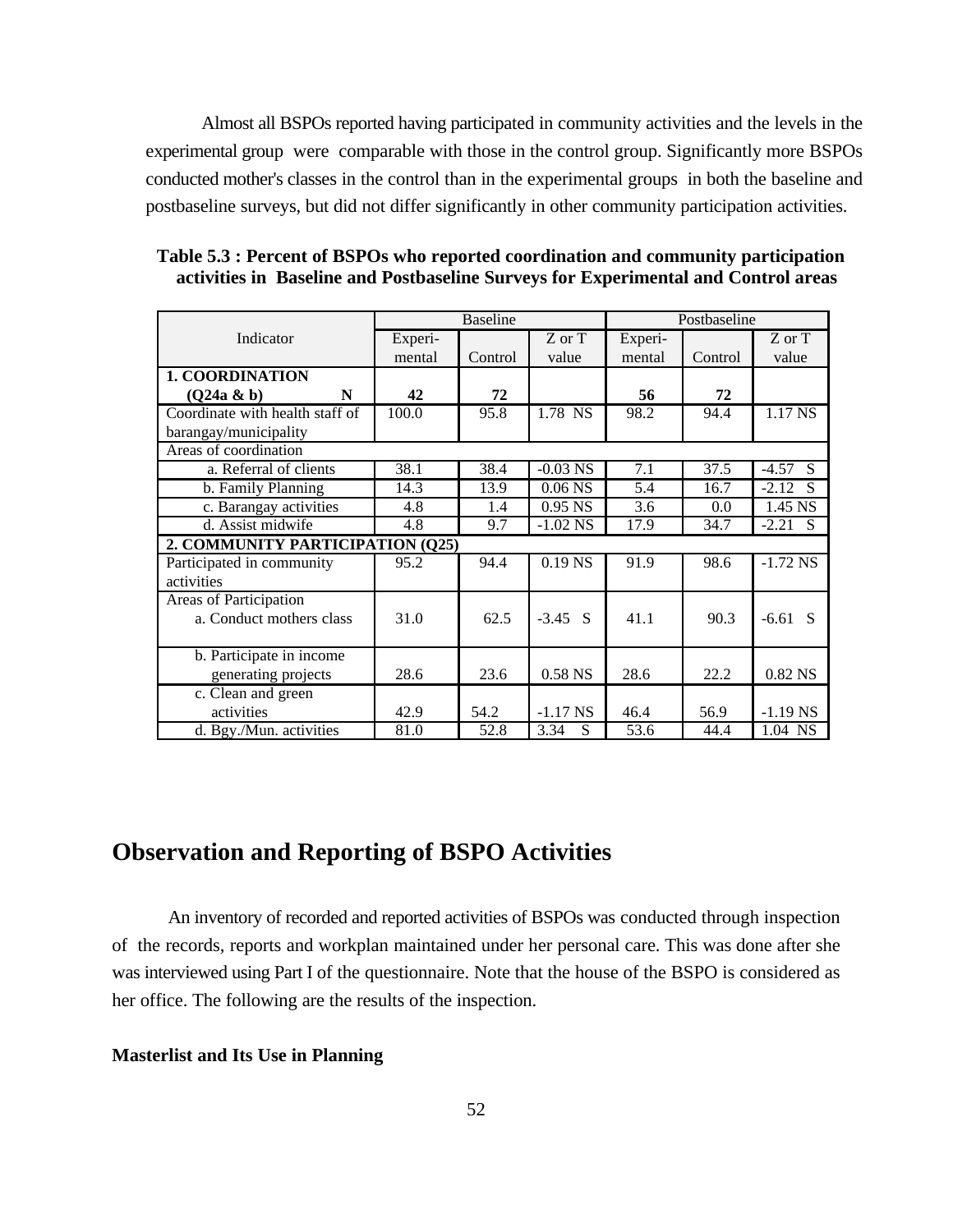At baseline survey, significantly more BSPOs in the experimental than in the control areas had a masterlist that was filled out (**see Table 5.4 Panel A**). The accomplishment of the masterlist and the service ledger in the baseline survey was comparable in both areas as well as its use for planning BSPO visits in the following month.

However, at postbaseline survey, significantly more BSPOs in the experimental than in the control area properly accomplished the Masterlist of MWRA, and their High Risk classification, as well as the monthly service ledger. Significantly more BSPOs in the experimental area used the masterlist to plan their activities in the succeeding month. The proportions of BSPOs in the experimental area responding positively ranged from 91 to 100 percent while those in the control area ranged from 61 to 86 percent.

#### **Mean Number of MWRAs Scheduled for Visits**

The mean number of MWRAs observed from BSPO records for referral, counseling, informing non-high risk users, informing MWRAs about FP services, informing pregnant mothers about pre-natal care and pregnancy management, referring couples with infertility problems and follow-up of contraceptive complications did not differ between the experimental and control groups at baseline survey. Only the mean number of dissatisfied current users referred for counseling was significantly higher in the experimental than in the control areas (**see Table 5.4 Panel B**). This indicates that the monthly workload planned by BSPOs at baseline was comparable in both groups. At postbaseline, BSPOs in the experimental area scheduled significantly more women who had wanted to space/limit childbearing (i.e., women with unmet need) for FP information and referral than in the control area.

#### **Use of CBMIS/UNA**

At baseline, significantly more BSPOs in the control than in the experimental area used the CBMIS data in constructing their monitoring indicators such as coverage, high risk, FP prevalence and graphing of high risk users (**see Table 5.4 Panel C**). At postbaseline, the BSPOs in the experimental area were comparable with those in the control area for this activity. The proportions of BSPOs reporting these activities in the experimental area increased greatly between the baseline and postbaseline surveys. Use of these indicators in graphing their performance was abandoned by both groups of respondents at postbaseline survey.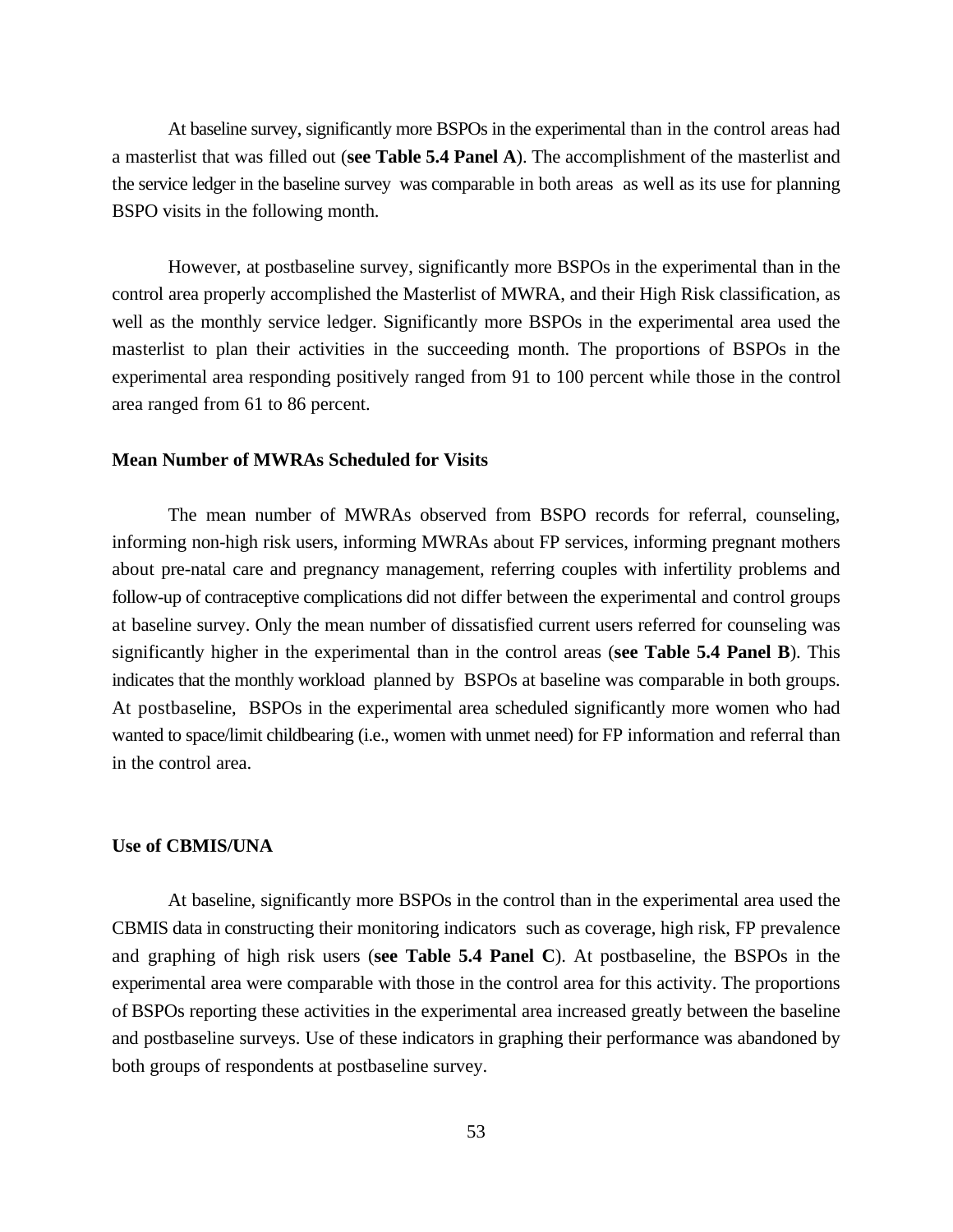Significantly more BSPOs in the experimental than in the control area had a clinic workplan at baseline and postbaseline surveys. However, the proportions reporting this activity in both groups declined in the latter period.

Similarly, significantly more BSPOs in the experimental than in the control area had their workload included in the clinic workplan in both baseline and postbaseline surveys. It is worth noting that **all** BSPOs were able to show a clinic workplan which included their workload.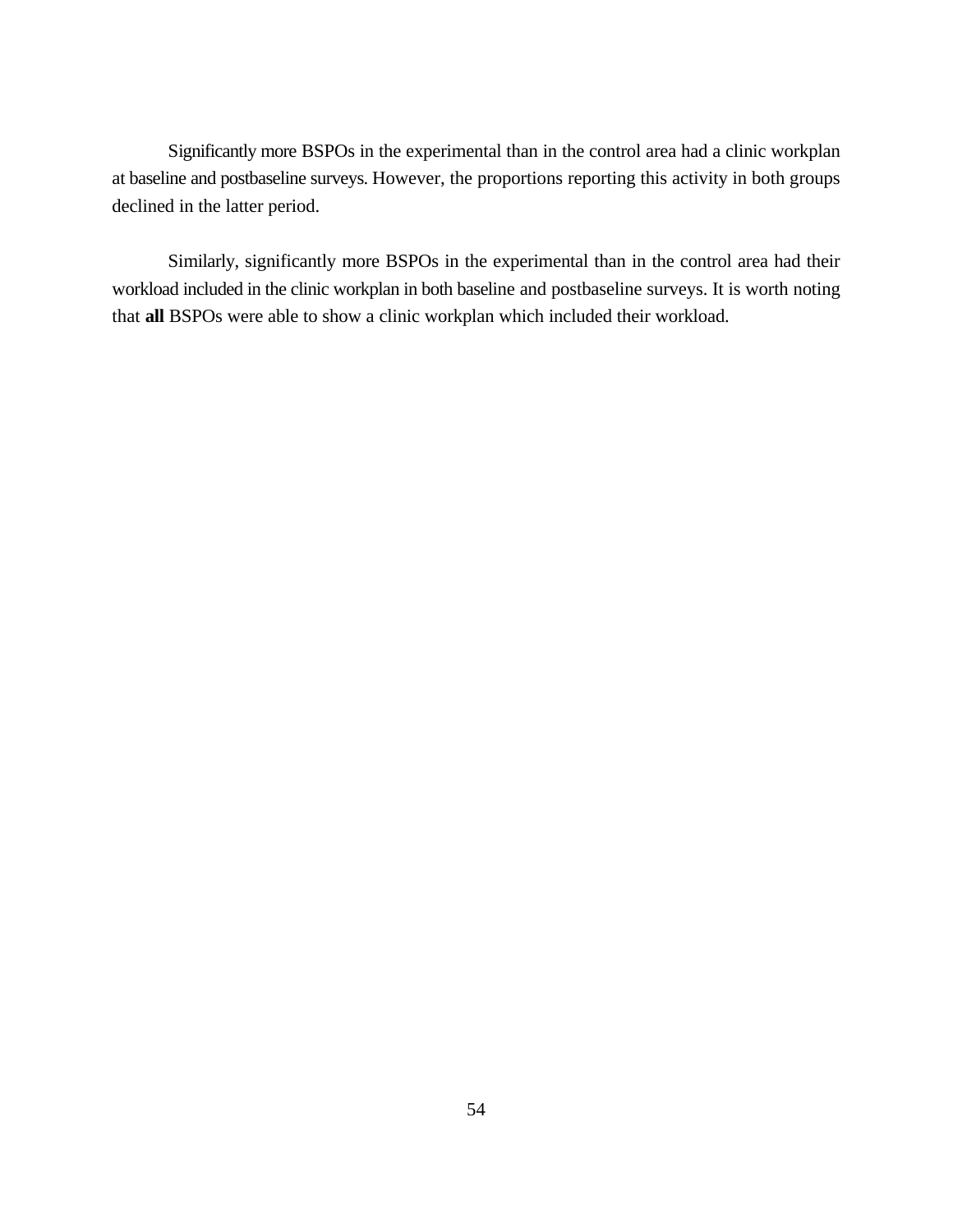|                                                                  |                 | <b>Baseline</b> |                                  | Postbaseline    |                 |                                    |
|------------------------------------------------------------------|-----------------|-----------------|----------------------------------|-----------------|-----------------|------------------------------------|
| Indicator                                                        | Experi-         |                 | $\overline{Z}$ or $\overline{T}$ | Experi-         |                 | $\overline{Z}$ or $\overline{T}$   |
|                                                                  | mental          | Control         | value                            | mental          | Control         | value                              |
| A. Percent of BSPOs possessing the specified indicator (BQ1-BQ2) |                 |                 |                                  |                 |                 |                                    |
| Is there a masterlist for eligible                               | $\overline{42}$ | $\overline{72}$ |                                  | 56              | $\overline{72}$ | 0.66                               |
| couples in Bgy.                                                  | 85.7            | 63.9            | 2.79 S                           | 91.1            | 87.5            | NS                                 |
| Masterlist of eligible MWRAs                                     | 42              | $\overline{72}$ | 2.73<br>$\overline{S}$           | 56              | $\overline{72}$ | $\overline{0.9}$                   |
| filled out                                                       | 83.3            | 61.1            |                                  | 91.1            | 86.1            | $_{\rm NS}$                        |
| Form Part A (Masterlist of MWRA                                  | 36              | $\overline{46}$ | $-0.79$ NS                       | 51              | 64              | $\overline{S}$<br>$\overline{3.6}$ |
| & High Risk identi-fication)                                     | 50.0            | 58.7            |                                  | 98.0            | 78.1            |                                    |
| properly accomplished                                            |                 |                 |                                  |                 |                 |                                    |
| Form 1 B (Unmet Need category                                    | 36              |                 |                                  | $\overline{51}$ |                 |                                    |
| identification) properly completed                               | 72.2            | nd              |                                  | 100.0           | nd              |                                    |
| Form 1 Part C (Monthly service                                   | 36              | 46              | $-1.93$ NS                       | 51              | 64              | $\overline{S}$<br>2.61             |
| delivery ledger) properly                                        | 61.1            | 80.4            |                                  | 94.1            | 78.1            |                                    |
| accomplished                                                     |                 |                 |                                  |                 |                 |                                    |
| (Table 5.4 Continuation)                                         |                 |                 |                                  |                 |                 |                                    |
|                                                                  |                 |                 |                                  |                 |                 |                                    |
|                                                                  |                 | <b>Baseline</b> |                                  |                 | Postbaseline    |                                    |
| Indicator                                                        | Experi-         |                 | $Z$ or $T$                       | Experi-         |                 | $Z$ or $T$                         |
|                                                                  | mental          | Control         | value                            | mental          | Control         | value                              |
| Masterlist used to plan BSPO                                     | $\overline{36}$ | $\overline{46}$ | $0.69$ NS                        | $\overline{51}$ | 64              | $5.79$ S                           |
| visits for next month                                            | 86.1            | 80.4            |                                  | 98.0            | 61.0            |                                    |
| B. Mean No. of MWRAs scheduled for next month for: (BQ2a1-9)     |                 |                 |                                  |                 |                 |                                    |
|                                                                  | 34              | 46              | $.052$ NS                        | $\overline{51}$ | 63              | $0.08$ NS                          |
| a. Resupply                                                      | 12.67           | 7.87            |                                  | 5.88            | 8.68            |                                    |
| b. Counseling of HR non-users                                    | $\overline{36}$ | $\overline{45}$ | .523 NS                          | 51              | 62              | $-0.001 S$                         |
| on possible complications                                        | 6.86            | 5.44            |                                  | 0.61            | 3.61            |                                    |
| c. Informing NHR non-users                                       | $\overline{36}$ | $\overline{46}$ | $.651$ NS                        | $\overline{51}$ | $\overline{63}$ | $\overline{a}$                     |
| who want a child soon                                            | 5.22            | 2.09            |                                  | 0.94            | 1.11            | 0.701NS                            |
| about FP                                                         |                 |                 |                                  |                 |                 |                                    |
| d. Referring current users who                                   | $\overline{35}$ | 46              | 0.041 S                          | 51              | 63              | $\overline{a}$                     |
| are dissatisfied with the                                        | 6.09            | 2.54            |                                  | 0.33            | 1.38            | 0.701NS                            |
| method to a FP clinic for                                        |                 |                 |                                  |                 |                 |                                    |
| counseling                                                       |                 |                 |                                  |                 |                 |                                    |
| e. Informing women who want                                      |                 |                 |                                  |                 |                 |                                    |
| to space/stop childbearing                                       | 36              | 45              | 0.637NS                          | 51              | 60              | .001 S                             |
| about FP services and                                            | 86.1            | 5.07            |                                  | 4.9             | 1.08            |                                    |
| referring them to a FP clinic                                    |                 |                 |                                  |                 |                 |                                    |
| f. Informing a currently                                         |                 |                 |                                  |                 |                 |                                    |
| pregnant woman about pre-                                        | 36              | 45              | .753 NS                          | 51              | 63              | $-.67$ NS                          |
| natal care and management                                        | 4.92            | 4.29            |                                  | 1.73            | 1.92            |                                    |
| of pregnancy                                                     |                 |                 |                                  |                 |                 |                                    |
| g. Referring couples with                                        |                 |                 |                                  |                 |                 |                                    |
| infertility problems to a                                        | 35              | 46              | .41 NS                           | 50              | 63              | 0.07                               |
| health facility                                                  | 0.74            | 1.15            |                                  | 0.16            | 0.38            | $_{\rm NS}$                        |
| h. Follow-up of contraceptive                                    | $\overline{36}$ | $\overline{45}$ |                                  | 51              | 63              |                                    |
| complications                                                    | 1.0             | 1.06            | 0.91 NS                          | 0.02            | 0.73            | 0.00 S                             |
|                                                                  |                 |                 |                                  | 51              | 63              |                                    |
| i. Remotivation of drop-outs                                     |                 |                 |                                  | 0.49            | 0.66            | 0.46                               |
|                                                                  |                 |                 |                                  |                 |                 | $_{\rm NS}$                        |

# **Table 5.4: Results of observations on the Community-based Monitoring System and the Unmet Need Algorithm**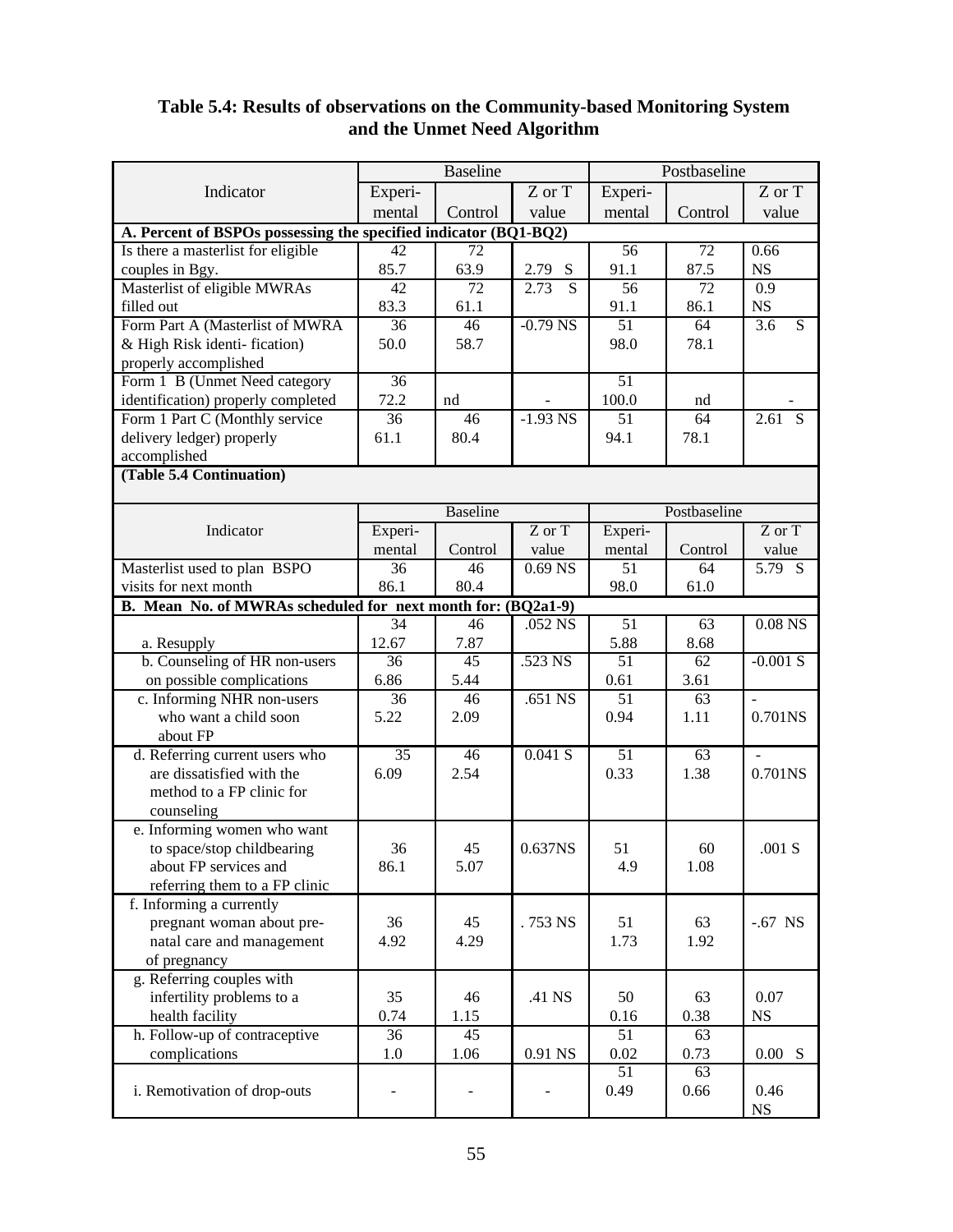|                                                                     | <b>Baseline</b> |         |           | Postbaseline |         |            |
|---------------------------------------------------------------------|-----------------|---------|-----------|--------------|---------|------------|
|                                                                     | Experi-         |         | Z or T    | Experi-      |         | Z or T     |
| Indicator                                                           | mental          | Control | value     | mental       | Control | value      |
| Ever been trained in the use of                                     |                 |         |           | 51           | 64      |            |
| CBMIS/Unmet Need Algorithm                                          |                 |         |           | 100.0        | 0.96    | 1.43 NS    |
| BQ2c. Community-based Monitoring System been used to estimate/show: |                 |         |           |              |         |            |
|                                                                     | 36              | 46      | $-7.89 S$ | 51           | 61      | $-0.50$ NS |
| a. Overall FP coverage?                                             | 28.0            | 63.0    |           | 62.7         | 67.2    |            |
|                                                                     | 36              | 46      | $-4.31$ S | 51           | 62      | $0.63$ NS  |
| b. High risk women?                                                 | 30.6            | 73.9    |           | 96.1         | 93.5    |            |
|                                                                     | 36              | 46      | $-4.58$ S | 51           | 62      | $-0.42$ NS |
| c. Current users of FP?                                             | 30.6            | 76.1    |           | 84.3         | 87.1    |            |
| d. Tracking (graph) of HR                                           | 36              | 46      | $-2.09$ S | 51           | 62      |            |
| users vs. all users?                                                | 0.0             | 8.7     |           | 0.0          | 0.0     |            |
|                                                                     |                 |         |           |              |         |            |
|                                                                     | 42              | 72      | 4.19 S    | 56           | 72      | 5.67 S     |
| BQ3. Have a clinic workplan?                                        | 64.3            | 26.4    |           | 46.4         | 5.6     |            |
| BQ4. Is workload of BSPO/                                           |                 |         |           |              |         |            |
| BHW included in clinic                                              | 27              | 19      | $3.00$ S  | 56           | 72      | 6.08 S     |
| workplan                                                            | 77.8            | 36.8    |           | 100.0        | 51.3    |            |

## **The Unmet Need Algorithm**

In late November 1997, the Unmet Need Algorithm (UNA) was used in the experimental municipalities of Bugallon and Pozorrubio. The BSPOs were trained to masterlist **all** married women of reproductive age (MWRA 15-49 years) in their community using UNA Form 1. The BSPOs did some exercises in filling up the UNA Form 1 Parts A, B, and C. The Municipal Population Officers (MPOs) were taught how to supervise the BSPOs in filling up the UNA Form 1 and were trained on how to consolidate the data generated from the completed Form 1 using Report Forms 1 and 2. In December 1997, the actual masterlisting began.

There were difficulties encountered by BSPOs in the filling up of UNA Form 1B and C during the masterlisting. One-on-one coaching was done by the Provincial Population Officer (PPO) and the PPO staff until all BSPOs have mastered the use of the UNA Form 1. The completion of the masterlisting was slow. Some of the reasons for this slow progress is the presence of other activities which the LGU expects the BSPOs to perform, and the absence of incentives or reimbursement of local travel expenses since some of these barangays have widely dispersed settlements.

Monthly meetings were held among MPOs and BSPOs in December 1997 and January 1998 to ensure proper filling of the UNA Form 1. By February 1998, the monthly meetings included the RHU personnel for the purpose of action planning. With technical assistance from the Project Principal Investigator and the PPO, the interface between, and close coordination among population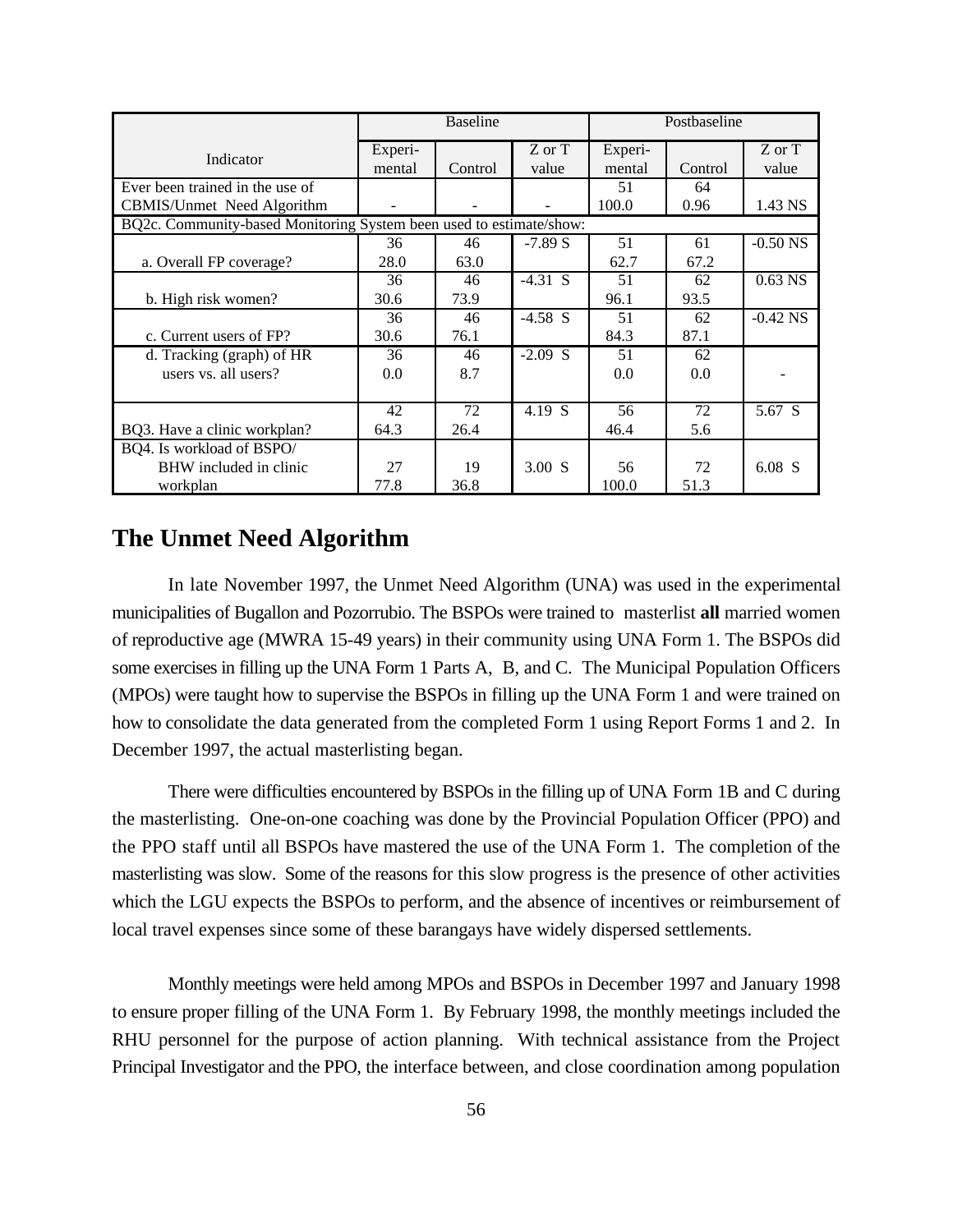workers were spelled out, and their roles and functions were clarified. A referral form was developed by the PPO staff and copies were distributed to BSPOs and service providers for use starting in March 1998. Monthly Status Report Forms 2A, B, and C and Form 3 were also discussed with the MPOs and the District Population Officer (DPO) for their use.

**Table 5.7** shows that as of 1 April 1998, 42.7 percent of the masterlisting was completed in Bugallon and 58.9 percent in Pozorrubio. The percentage completion was based on the number of masterlisted MWRAs in August 1997 using the CBMIS which showed 5,664 MWRAs for Bugallon and 5,888 MWRAs for Pozorrubio.

Limiting the comparison among non-users, the percent of **high risk non-users** was 35.8 percent and 37.3 percent for Bugallon and Pozorrubio, respectively. Thus, high risk non-users were 27.3 percent higher than women with an unmet need in Bugallon. The corresponding percentage for Pozorrubio was 21.7 percent. The data further show that the greatest bulk of MWRAs with unmet need are also at high health risk that is, 89.3 percent in Bugallon and 79.4 percent in Pozorrubio.

The Unmet Need Algorithm has greater appeal for prioritizing women for family planning services, because it identifies far fewer MWRAs who may be more predisposed to decide to use family planning and therefore promotes the efficient use of program resources. Moreover, satisfying the unmet need of MWRAs will also attend to the health risk concerns of around two-thirds of them.

The monthly or quarterly tabulations of data from UNA permits the tracking of contraceptive use among women with unmet need, those in high health risk and those in both health risk and unmet need. The combined contraceptive prevalence of Bugallon and Pozorrubio as of 1 April 1998 from the UNA was 43.4 percent. This was validated by the Community Survey 2 results which shows a prevalence of 46.7 percent (see Table 6.3a in Chapter VI). This shows that the recently installed UNA is capable of reliably tracking contraceptive prevalence.

Data in Table 5.7 shows that women with an **unmet need** was 25.3 percent and 29.2 percent of total MWRAs for Bugallon and Pozorrubio, respectively. In contrast, women in **high health risk** constituted 88.8 percent and 81.5 percent of MWRAs in Bugallon and Pozorrubio, respectively.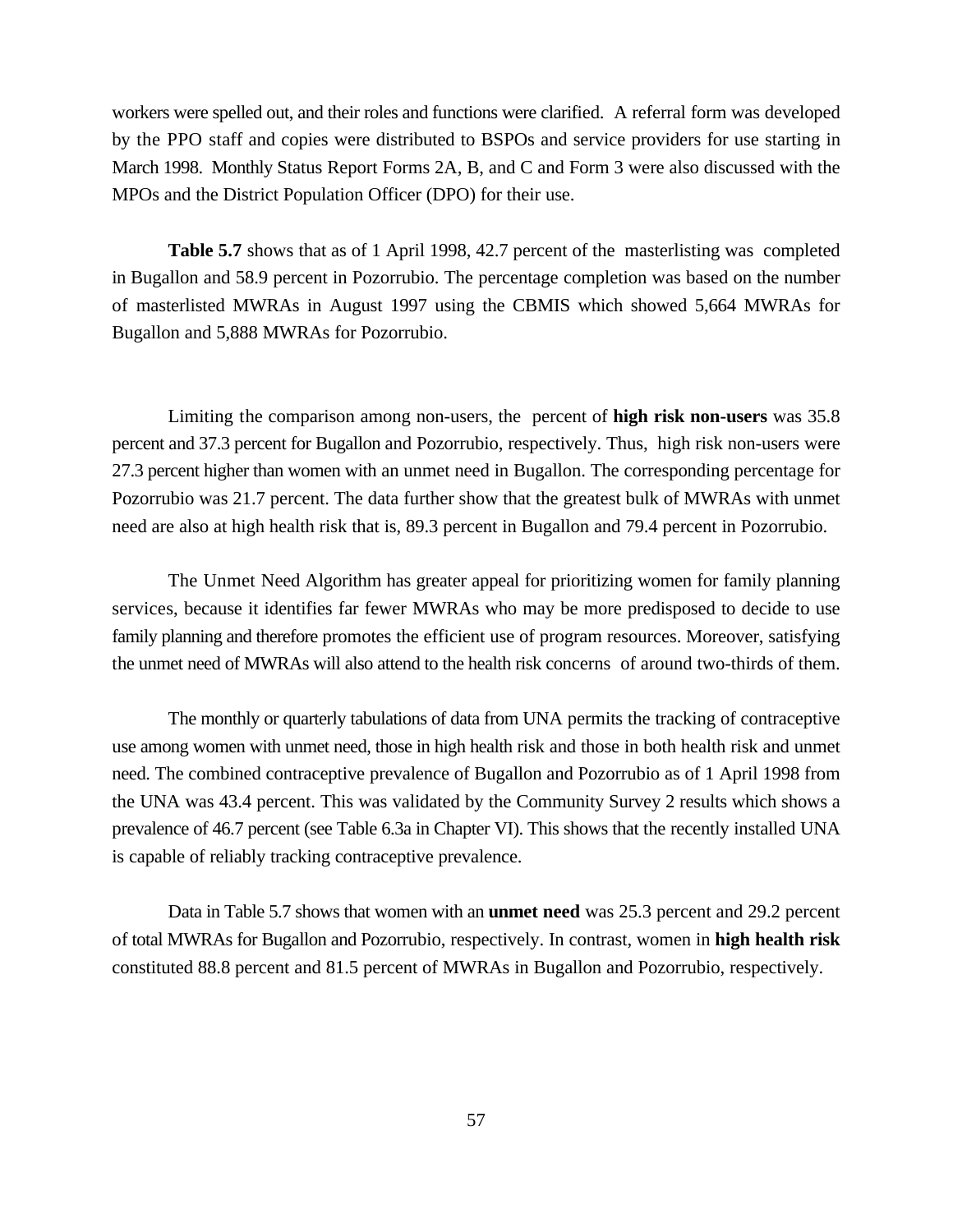| <b>Fertility Preferences/</b> | <b>High Risk</b> |                   | <b>Non High Risk</b> |                  | <b>TOTAL</b>   |                   |
|-------------------------------|------------------|-------------------|----------------------|------------------|----------------|-------------------|
| <b>FP/Pregnancy Status</b>    | N                | $\frac{0}{0}$     | N                    | $\frac{0}{0}$    | N              | $\frac{0}{0}$     |
| A. BUGALLON*                  |                  |                   |                      |                  |                |                   |
| Want no more children (UN)    | 556              | 22.6              | 66                   | 2.7              | 622            | 25.3              |
| Want more children            | 325              | 13.2              |                      | 6.1              |                | 19.3              |
|                               |                  |                   | 150                  |                  | 475            |                   |
| Currently using FP            | 1083             | 44.0              |                      | $\overline{0.2}$ |                | 44.2              |
|                               |                  |                   | $\overline{4}$       |                  | 1087           |                   |
| <b>Currently Pregnant</b>     | 220              | 8.9               |                      | $\overline{2.3}$ |                | 11.2              |
|                               |                  |                   | 56                   |                  | 276            |                   |
| <b>TOTAL</b>                  | 2184             | 88.8              |                      | 11.2             |                | 100.0             |
|                               |                  |                   | 276                  |                  | 2460           |                   |
| (Table 5.7 continuation)      |                  |                   |                      |                  |                |                   |
| Fertility Preferences/        | <b>High Risk</b> |                   |                      | Non High Risk    | <b>TOTAL</b>   |                   |
| FP/Pregnancy Status           | N                | $\%$              | N                    | $\%$             | $\overline{N}$ | $\%$              |
| Want no more children (UN)    | 804              | $\overline{23.2}$ |                      | $\overline{6.0}$ |                | $\overline{29.2}$ |
|                               |                  |                   | 210                  |                  | 1014           |                   |
| Want more children            | 488              | 14.1              |                      | 5.3              |                | 19.4              |
|                               |                  |                   | 183                  |                  | 671            |                   |
| Currently using FP            | 1409             | 40.6              |                      | $\overline{2.3}$ |                | $\overline{42.9}$ |
|                               |                  |                   | 79                   |                  | 1488           |                   |
| <b>Currently Pregnant</b>     | 123              | 3.5               |                      | 4.9              |                | 8.4               |
|                               |                  |                   | 170                  |                  | 293            |                   |
| <b>TOTAL</b>                  | 2824             | 81.5              |                      | 18.5             |                | 100.0             |
|                               |                  |                   | 642                  |                  | 3466           |                   |
| C. BUGALLON &                 |                  |                   |                      |                  |                |                   |
| <b>POZORRUBIO</b>             |                  |                   |                      |                  |                |                   |
| Want no more children (UN)    | 1360             | 22.9              | 276                  | 4.6              | 1636           | 27.6              |
| Want more children            | 813              | 13.7              |                      | $\overline{5.6}$ |                | 19.3              |
|                               |                  |                   | 333                  |                  | 1146           |                   |
| Currently using FP            | 2492             | 42.0              |                      | 1.4              |                | 43.4              |
|                               |                  |                   | 83                   |                  | 2575           |                   |
| <b>Currently Pregnant</b>     | 343              | 5.8               |                      | 3.8              |                | 9.6               |
|                               |                  |                   | 226                  |                  | 569            |                   |
| <b>TOTAL</b>                  | 5008             | 84.5              |                      | 15.5             |                | 100.0             |
|                               |                  |                   | 918                  |                  | 5926           |                   |

### **Table 5.7: Number and Percentage Distribution of MWRAs by Unmet Need, High Risk, Current Contraceptive Use and Pregnancy Status, Bugallon and Pozorrubio, April 1998**

(\*) Note: The number of masterlisted MWRAs in August 1997 using the CBMIS was 5,664 for Bugallon & 5,888 for Pozorrubio, respectively.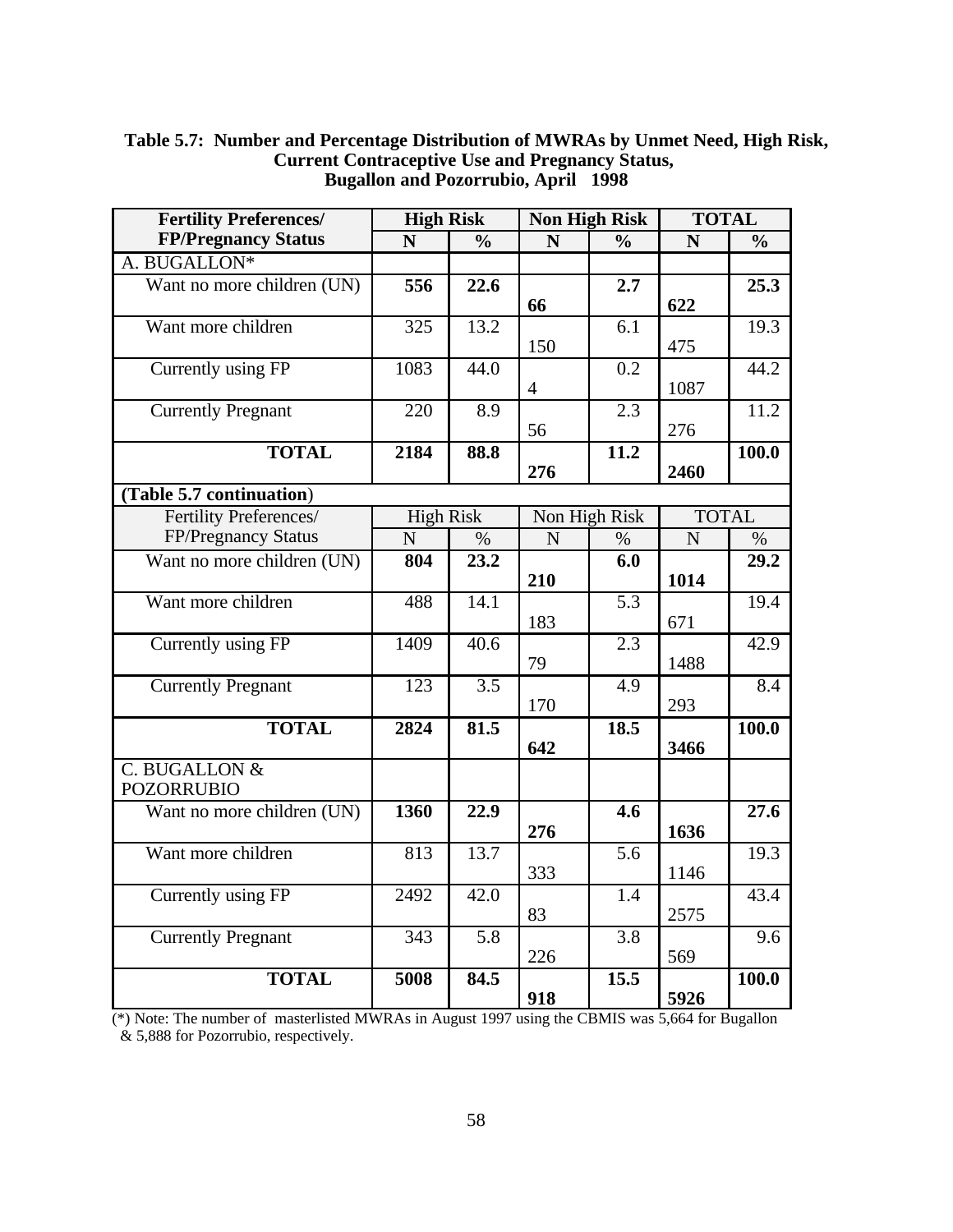### **Summary**

#### **Modified Situation Analysis**

BSPOs in the experimental areas were better trained and felt their training was adequate to allow them to perform their duties and responsibilities than those in the control areas.

BSPOs in the experimental and control groups were comparable in most duties and responsibilities they perform except for the significantly higher participation of BSPOs in the experimental area in clinic workplan preparation.

Significantly more BSPOs in the experimental area than in the control area were in possession of a masterlist that was properly filled up at baseline and postbaseline surveys; used the masterlist to plan their next month activities; and referred dissatisfied users for counseling. At postbaseline, BSPOs in the experimental area scheduled significantly more MWRAs who wanted to space/limit childbearing for FP information and services than in the control area. More BSPOs in the experimental than in the control area had a clinic workplan at baseline and postbaseline survey, however, these proportions declined at postbaseline. Significantly more BSPOs in the experimental than in the control area had their workload included in the clinic workplan in both baseline and postbaseline surveys.

There were inherent structural problems systemwide in the outreach vis-a-vis their work relationship with the clinic staff. These included the lack of monetary incentives to outreach workers; the lack of clarity in the role of definitions of outreach workers in the FP program since the FP program was transferred from POPCOM to DOH in 1989; the weakening of coordination between the clinic and outreach structure because of the devolution of health services; and the conflicting effects of national policies on accessibility and free choice on the one hand and sustainability on the other.

### **The Unmet Need Algorithm**

The Unmet Need Algorithm was shown to be a viable means for prioritizing family planning services. Not only does it identify far fewer MWRAs who may be predisposed to use contraceptive methods but a high degree of overlap exists with women who are at high health risk. In view of this high degree of overlap, Unmet Need as the basis for prioritizing FP services has greater appeal since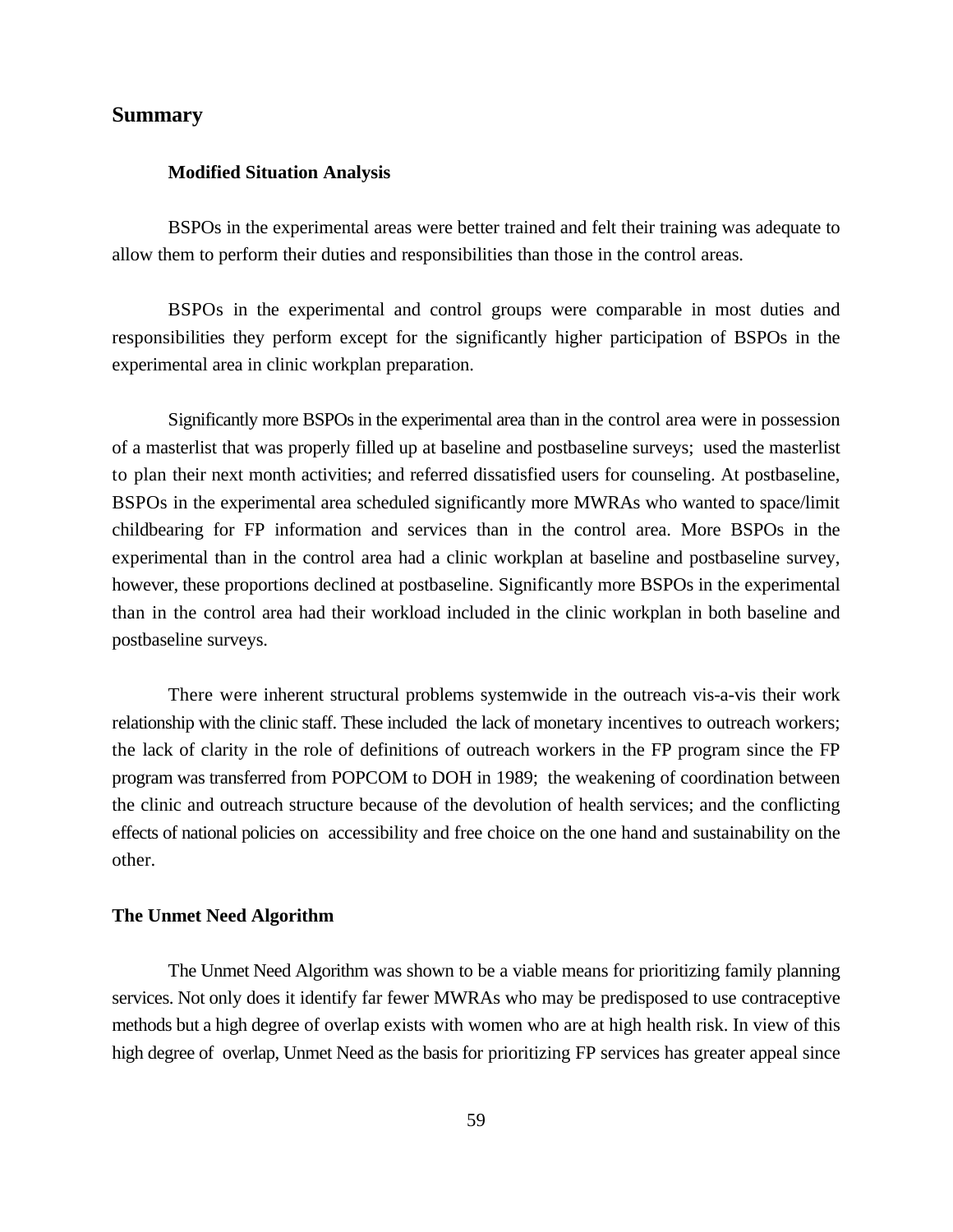it is consistent with the principles of reproductive rights and freedom, and empowers women to exercise their free choice. The UNA has also been shown to reliably track contraceptive prevalence, and therefore is a valuable tool for program planning, monitoring and evaluation at local level.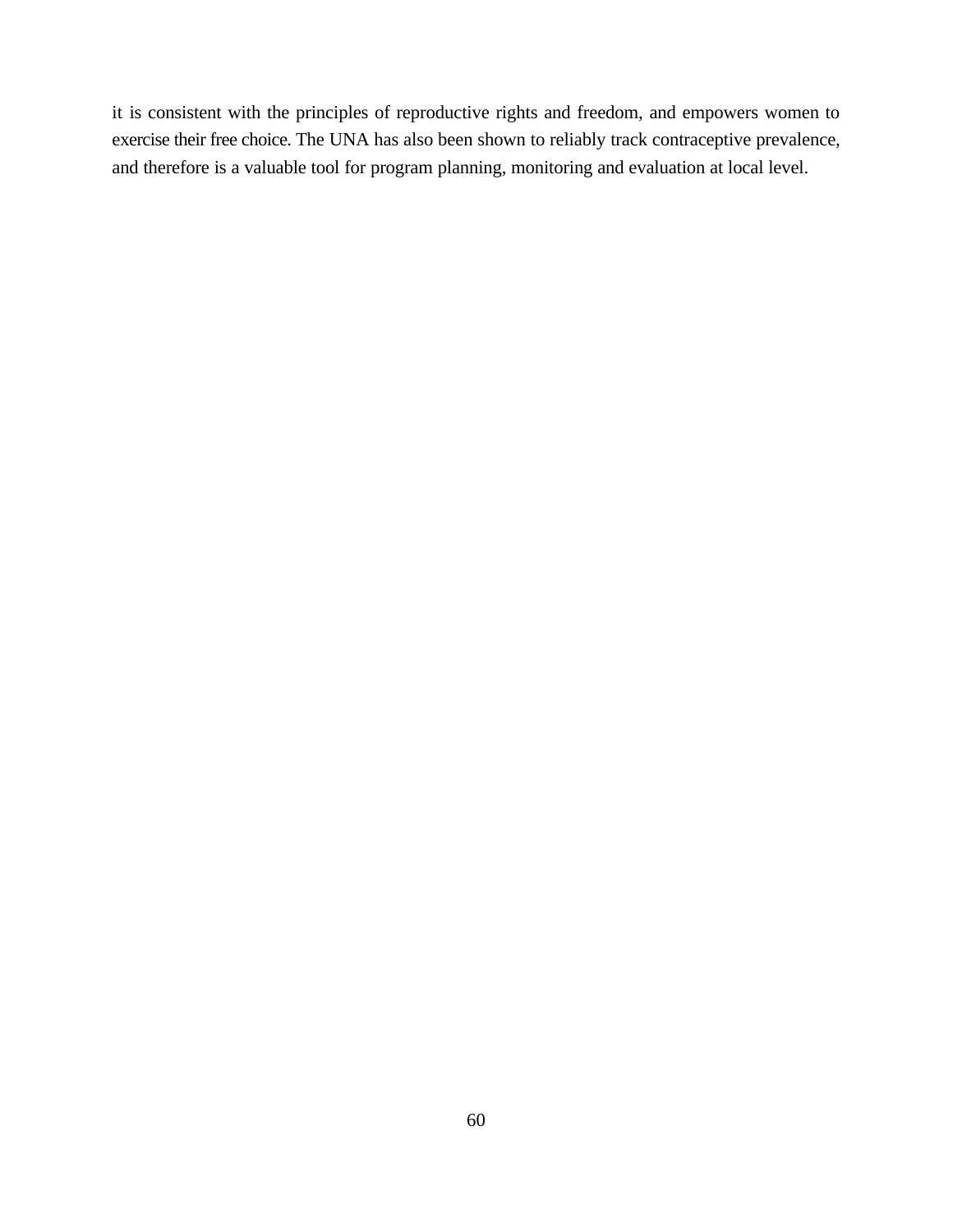# **CHAPTER VI INTERVENTION IMPACTS ON QUALITY OF CARE: COMMUNITY SURVEY RESULTS**

### **Introduction**

The presentation of the results of CS1 and CS2 is directed towards measuring some effects, though short-term, of the three project interventions with a built-in pretest-posttest control group research design. It essentially compares the experimental  $(O_1)$  and control  $(O_2)$  groups before the interventions and the same experimental  $(O_2)$  and control  $(O_4)$  groups after the interventions.

With the random assignment of the study areas, it is expected that  $O_1$  would be more or less equal to  $O_3$  on the background variables. Since CS2 covers the same panel of respondents,  $O_2$  and  $O<sub>4</sub>$  would generally be equal in these background variables. CS1 and CS2 are data sources to assess whether information exchange in the experimental areas has improved in a span of five months between two data-gathering periods. August-September 1997 and March-April 1998 are the datagathering periods for CS1 and CS2, respectively.

The comparison of  $O_2$  and  $O_4$  focuses on output variables that indicate whether the family planning clients in the experimental communities are provided better information by the trained service providers compared with their counterparts in the control communities. The presentation of results in this chapter is guided by the following outline (cf. Chapter II):

- 1. Profile of MWRAs
- 2. Reproductive Performance, Behavior and Intentions
- 3. Contraceptive History, Problems, Behavior, Intentions and Knowledge
- 4. Health Status (Overall and Reproductive) and Behavior
- 5. Accessibility to Service Delivery Points and Utilization of FP and Health Services
- 6. Quality of Care

As noted in Chapter II, about 14 percent of the 2,000 MWRAs interviewed in CS1 were not interviewed in CS2 because the eligible respondent either was not available from the first to the fourth call or transferred to another place outside the municipality where she usually resided when interviewed in CS1. Therefore, the first topic in the above outline deals with the profile of these MWRAs to provide a proper perspective for the findings in the succeeding sections of this chapter.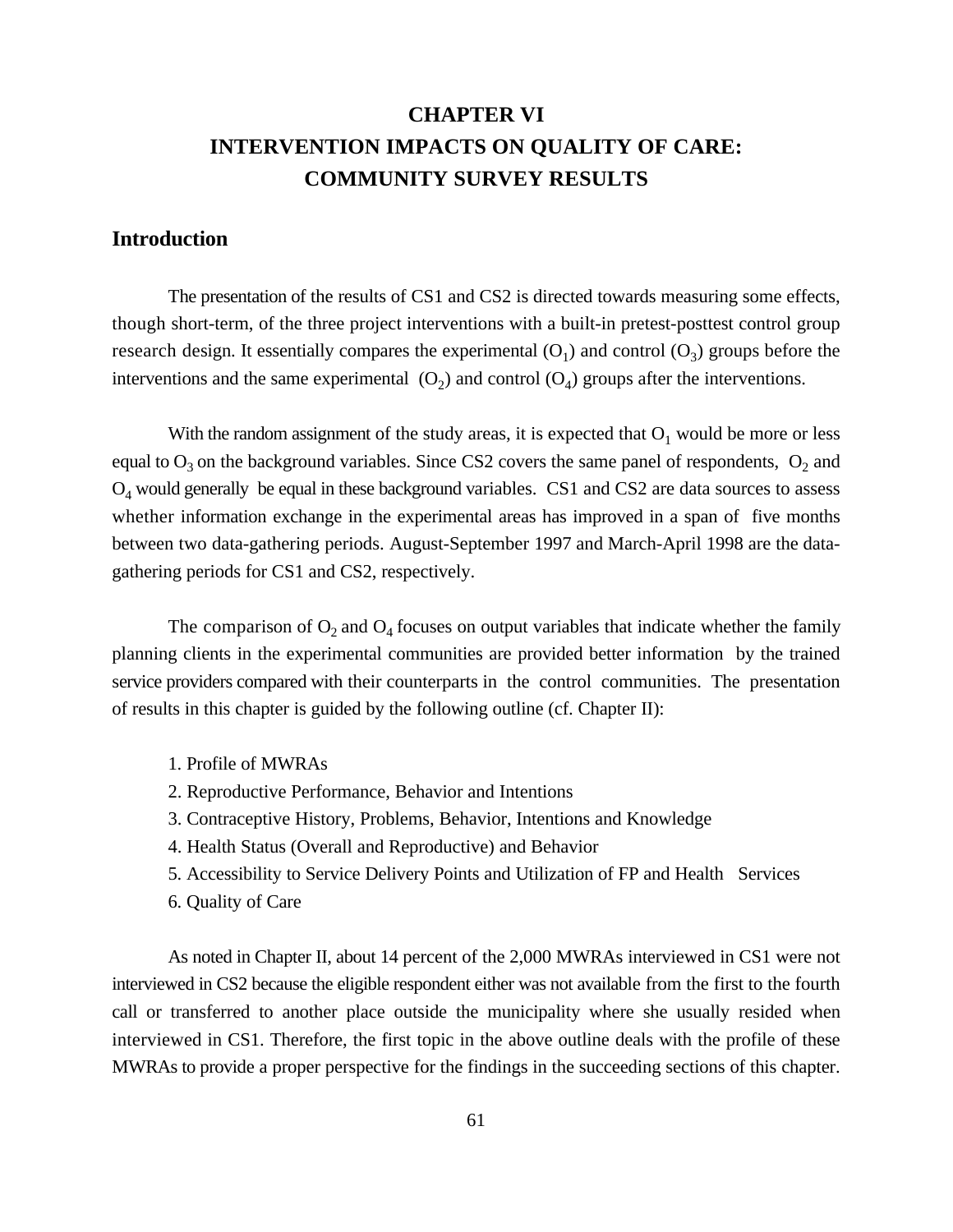Had CS2 covered all the panel respondents in CS1, the proportions in most of the profile variables which are more or less static characteristics per study group, would be identical if the data gathering were of high quality in both surveys. To ensure that the respondents missed in CS2 did not alter the distribution in CS2 relative to CS1 per profile variable, a discussion on this topic is necessary.

### **Profile**

The sample respondents in the experimental municipalities are not greatly different from their counterparts in the control municipalities on current age, average age at marriage, husband's current work status and ownership of TV and electric iron in CS1 and CS2 **(Table 6.1)**. Substantial and significant differences are however evident with religion (more Catholics in the experimental areas than in the control areas), education of respondent and her husband's education (respondent's education and husband's education among control cases is slightly higher than the experimental cases). The other variables where the experimental and control cases differ significantly and substantially are: (1) residence since birth in current barangay; (2) has worked for cash and frequent reading of the newspaper; (3) listening to the radio; (4) watching TV; and (5) ownership of refrigerator, radio, electric fan, gas or electric stove, camera, sewing machine, sofa, sleeprite/bed with mattress. With the exception of the variable, residence since birth in current barangay, wherein the control cases are smaller in proportion, the proportions for the other variables are generally higher in the control areas than in the experimental areas in CS1 and CS2.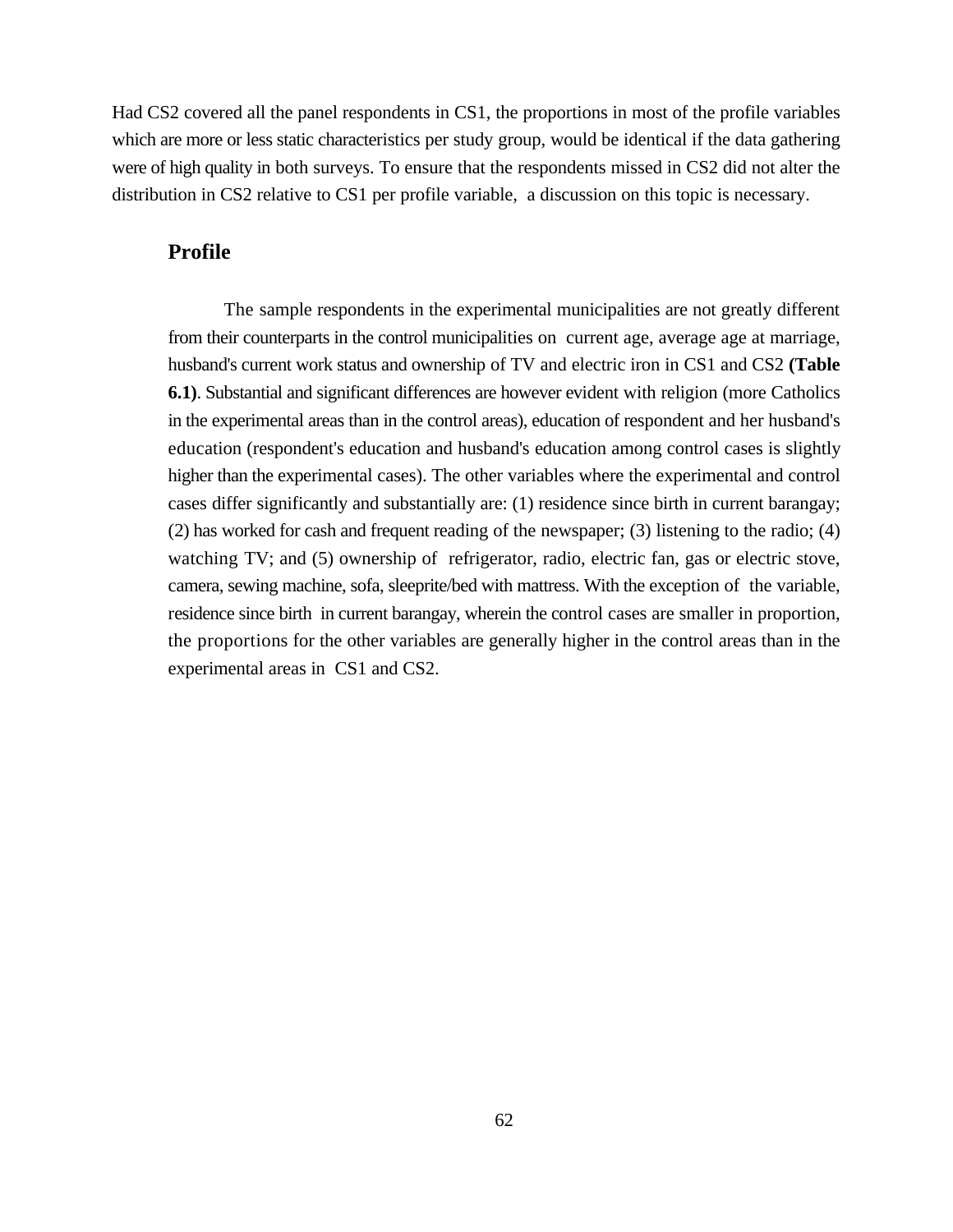|                            | <b>Community Survey 1</b> |                  | <b>Community Survey 2</b> |         |  |
|----------------------------|---------------------------|------------------|---------------------------|---------|--|
| <b>Characteristic</b>      | Experimental              | Control          | Experimental              | Control |  |
| $\overline{\bf N}$         | 1003                      | $\overline{997}$ | 851                       | 876     |  |
| $\frac{0}{0}$              | 100.0                     | 100.0            | 100.0                     | 100.0   |  |
| 1. Age                     |                           |                  |                           |         |  |
| 15-24                      | 10.7                      | 13.8             | 11.3                      | 13.2    |  |
| 25-29                      | 21.1                      | 22.4             | 22.3                      | 22.9    |  |
| 30-34                      | 25.2                      | 23.5             | 24.6                      | 24.1    |  |
| $35+$                      | 43.0                      | 40.4             | 41.8                      | 39.7    |  |
|                            |                           |                  |                           |         |  |
| Median                     | 33.0                      | 33.0             | 33.0                      | 32.5    |  |
| Mean                       | 33.1                      | 32.6             | 32.8                      | 32.5    |  |
| 2. Average age at marriage |                           |                  |                           |         |  |
| (median)                   |                           |                  |                           |         |  |
| Respondent                 | 22.0                      | 22.0             | 21.0                      | 21.0    |  |
| Husband                    | 25.0                      | 25.0             | 24.0                      | 24.0    |  |
| 3. Religion                |                           |                  |                           |         |  |
| Catholic                   | 90.4                      | $71.0*$          | 91.0                      | 71.9*   |  |
| Protestant                 | 0.8                       | $4.1*$           | 0.9                       | $5.5*$  |  |
| Aglipayan/Phil.            | 0.3                       | $8.6*$           | 0.0                       | $7.3*$  |  |
| <b>Independent Church</b>  | 2.5                       | $6.0*$           | 2.5                       | $6.2*$  |  |
| Iglesia ni Kristo          | 5.9                       | $10.2*$          | 5.4                       | $8.9*$  |  |
| Others/No Response         | 0.1                       | 0.1              | 0.2                       | 0.2     |  |
| None                       |                           |                  |                           |         |  |
| 4. Highest Level of School |                           |                  |                           |         |  |
| Attended                   |                           |                  |                           |         |  |
| Grade 5 and below          | 4.4                       | 4.3              | 4.9                       | 4.5     |  |
| Grade 6                    | 26.9                      | $17.2*$          | 26.0                      | $17.2*$ |  |
| Some High School           | 12.1                      | 12.8             | 14.0                      | 13.6    |  |
| Fourth Year H.S.           | 34.7                      | $39.2*$          | 30.3                      | $36.3*$ |  |
| Some College               | 7.1                       | $10.5*$          | 6.7                       | 8.9     |  |
| College degree and over    | 11.2                      | 11.4             | 9.4                       | 11.9    |  |
| Vocational                 | 3.6                       | 4.6              | 8.7                       | 7.6     |  |

## **Table 6.1: Profile in Percent of or Average Measure for Married Women Aged 15- 44 years by Group (Experimental and Control, Community Survey 1 and Community Survey 2), Province of Pangasinan**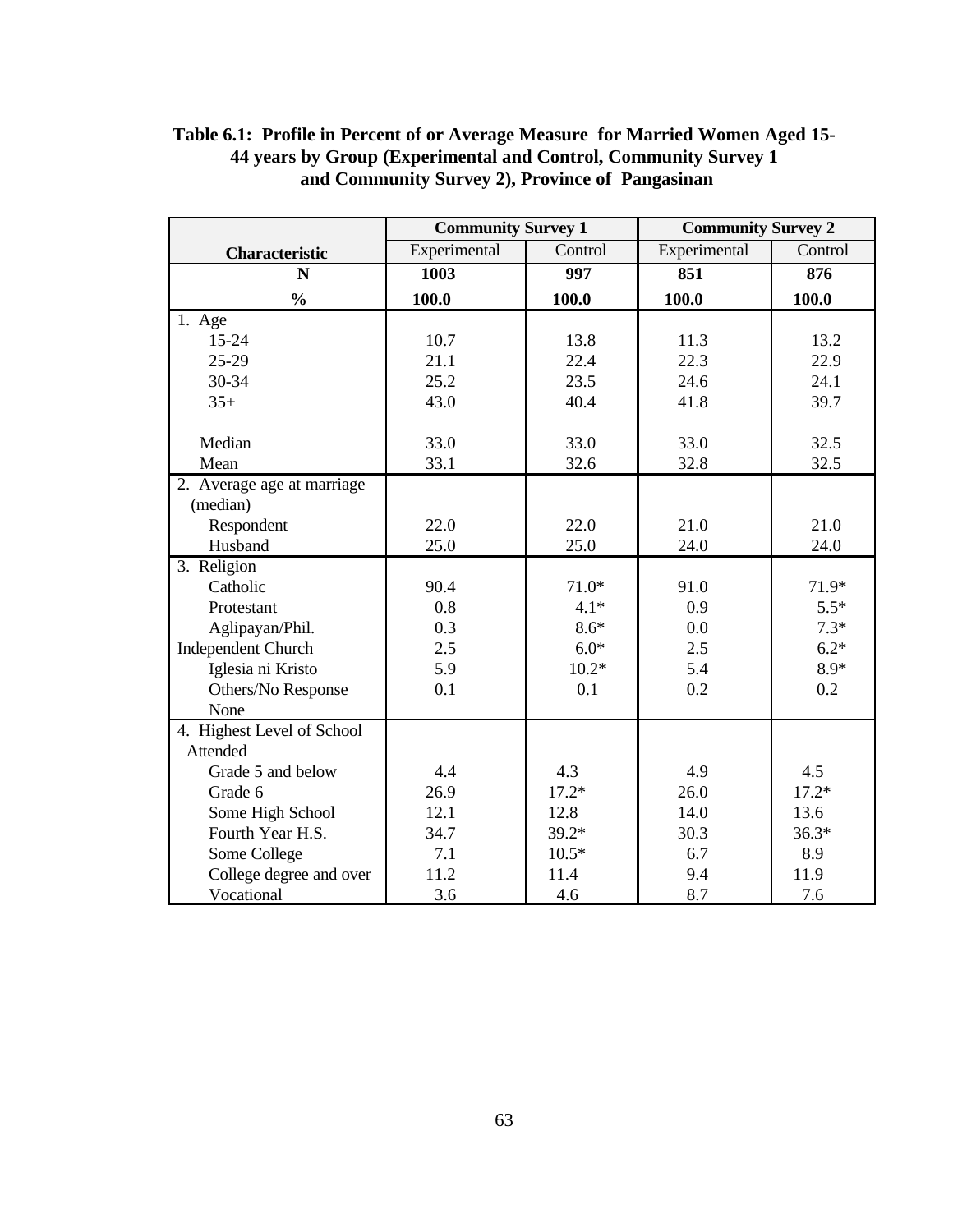| (Table 6.1 continuation)      |                    |         |                    |         |  |  |
|-------------------------------|--------------------|---------|--------------------|---------|--|--|
|                               | Community Survey 1 |         | Community Survey 2 |         |  |  |
| Characteristic                | Experimental       | Control | Experimental       | Control |  |  |
| 5. Husband's Highest Level    |                    |         |                    |         |  |  |
| of School Attended            |                    |         |                    |         |  |  |
| Grade 5 and below             | 4.7                | 6.0     | 4.2                | 4.6     |  |  |
| Grade 6                       | 20.1               | $15.6*$ | 20.4               | $15.4*$ |  |  |
| Some High School              | 8.7                | 9.3     | 10.4               | 10.3    |  |  |
| Fourth Year H.S.              | 35.7               | 38.6    | 30.0               | $34.7*$ |  |  |
| Some College                  | 8.6                | 10.9    | 8.4                | 9.6     |  |  |
| College degree and over       | 12.5               | 11.8    | 8.5                | 11.2    |  |  |
| Vocational                    | 9.7                | 7.8     | 18.1               | $14.2*$ |  |  |
| 6. With Husband Currently     | 94.1               | 94.6    | 94.2               | 95.4    |  |  |
| Working                       |                    |         |                    |         |  |  |
| 7. Has work for cash          | $\overline{21.2}$  | 18.9    | 20.9               | $29.3*$ |  |  |
| 8. Has lived in current       |                    |         |                    |         |  |  |
| resident barangay since birth | 51.6               | $37.5*$ | 53.3               | 40.1    |  |  |
| 9. Has ever read the          |                    |         |                    |         |  |  |
| newspaper one to four         | 65.4               | 67.8    | 62.0               | 71.8    |  |  |
| times a week                  |                    |         |                    |         |  |  |
| 10. Has ever listened to the  |                    |         |                    |         |  |  |
| radio                         | 80.5               | 87.9*   | 80.0               | 89.3    |  |  |
| Median number of hours        | 13.4               | 13.1    | 13.6               | 13.4    |  |  |
| per week                      |                    |         |                    |         |  |  |
| 11. Has ever watched          |                    |         |                    |         |  |  |
| television                    | 81.0               | 92.5*   | 83.1               | 93.3    |  |  |
| Median number of hours        | 14.0               | 13.5    | 17.5               | 13.9    |  |  |
| per week                      |                    |         |                    |         |  |  |
| 12. Ownership of              |                    |         |                    |         |  |  |
| Consumer durables             |                    |         |                    |         |  |  |
| Refrigerator                  | 20.1               | $27.0*$ | 23.1               | $29.1*$ |  |  |
| TV                            | 60.6               | 61.7    | 63.7               | 62.4    |  |  |
| Radio                         | 76.5               | $82.4*$ | 81.7               | 84.2    |  |  |
| Electric fan                  | 46.7               | 53.1*   | 50.2               | 56.2*   |  |  |
| Gas or electric stove         | 49.8               | $56.1*$ | 54.4               | $61.5*$ |  |  |
| Camera                        | 20.2               | 27.9*   | 22.1               | 29.7*   |  |  |
|                               |                    |         |                    |         |  |  |
| Sewing machine                | 11.1               | $16.4*$ | 13.4               | $17.6*$ |  |  |
| Electric Iron                 | 42.6               | 43.6    | 45.0               | 45.4    |  |  |
| Sofa                          | 54.1               | $67.8*$ | 54.6               | 48.6*   |  |  |
| Sleeprite/Bed w/              | 50.2               | $66.2*$ | 32.3               | 44.4*   |  |  |
| mattress                      |                    |         |                    |         |  |  |

\*Significantly different from the experimental group with Z-value >2.0 or <-2.0.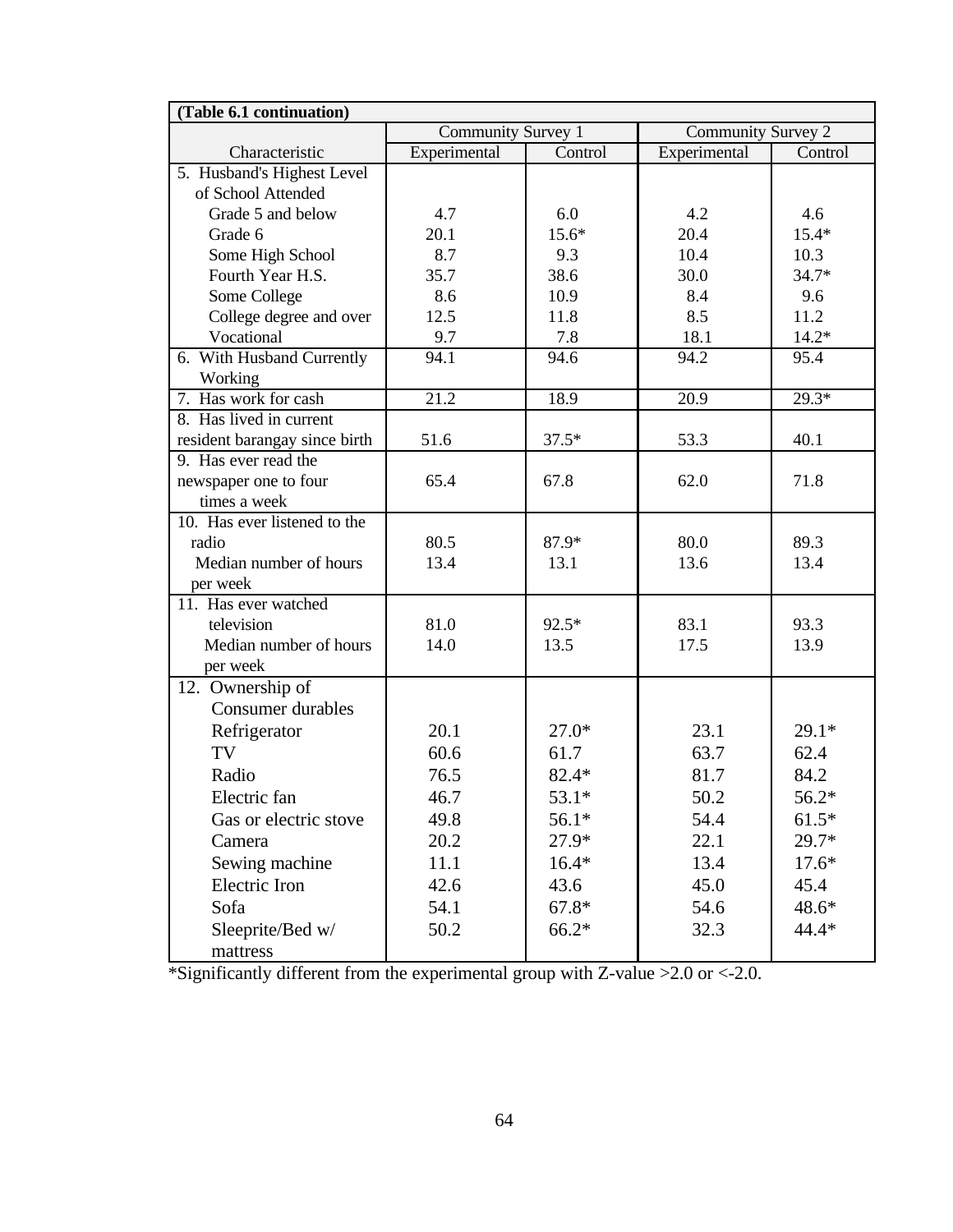## **Reproductive Performance, Behavior and Intentions**

The experimental study cases show slightly (not statistically significant) higher reproductive performance than the control study cases in CS1 and CS2 (**Table 6.2**). For example, those in the experimental areas show a slightly greater proportion ever pregnant, and recently pregnant, higher average number of pregnancies, livebirths, and living children than those in the control areas. They also do not differ greatly on the other reproductive indicators (average number of dead children, stillbirth, spontaneous fetal loss and abortions).

## **Table 6.2: Distribution in Percent of or Average Measure for Married Women Aged 15-44 years According to their Reproductive History and Intention by Group (Experimental and Control, Community Survey 1 and Community Survey 2), Province of Pangasinan**

|                                                                                                       | Community Survey 1 |         | Community Survey 2 |         |
|-------------------------------------------------------------------------------------------------------|--------------------|---------|--------------------|---------|
| Variable                                                                                              | Experi-mental      | Control | Experi-            | Control |
|                                                                                                       |                    |         | mental             |         |
| $\mathbf N$                                                                                           | 1003               | 997     | 851                | 876     |
| $\frac{0}{0}$                                                                                         | 100.0              | 100.0   | 100.0              | 100.0   |
| A. Reproductive History (whole)                                                                       |                    |         |                    |         |
| 1. Ever Pregnant                                                                                      | 97.9               | 95.6    | 98.8               | 97.5    |
| 2. Average no. of pregnancies                                                                         | 4.1                | 3.5     | 4.3                | 3.5     |
| 3. Average no. of children ever born                                                                  | 3.7                | 3.1     | 3.9                | 3.2     |
| 4. Average no. of children dead                                                                       | 1.2                | 1.1     | 1.2                | 1.2     |
| 5. Average no. of living children                                                                     | 3.6                | 3.0     | 3.9                | 3.1     |
| 6. Average no. of stillbirths                                                                         | 1.1                | 1.1     | 1.1                | 1.2     |
| 7. Average no. of spontaneous fetal                                                                   |                    |         |                    |         |
| loss                                                                                                  | 1.3                | 1.3     | 1.3                | 1.2     |
| 8. Average no. of abortions                                                                           | 1.4                | 1.4     | 1.2                | 1.3     |
| <b>B.</b> Recent Reproductive History                                                                 |                    |         |                    |         |
| 1. Pregnant in the past year                                                                          | 17.1               | 15.1    | 18.1               | 14.9    |
| C. Reproductive Intention                                                                             |                    |         |                    |         |
| 1. Wanted to have more children<br>2. Number of years before the birth<br>of the wanted child (years) | 34.5               | 33.7    | 35.0               | 37.8    |
| Median                                                                                                | 2.8                | 4.5     | 1.9                | 2.9     |
| Mean                                                                                                  | 3.0                | 3.7     | 3.4                | 3.2     |
| 3. Desired family size                                                                                |                    |         |                    |         |
| Median                                                                                                | 3.3                | 2.8     | 3.3                | 2.7     |
| Mean                                                                                                  | 3.9                | 3.4     | 3.9                | 3.4     |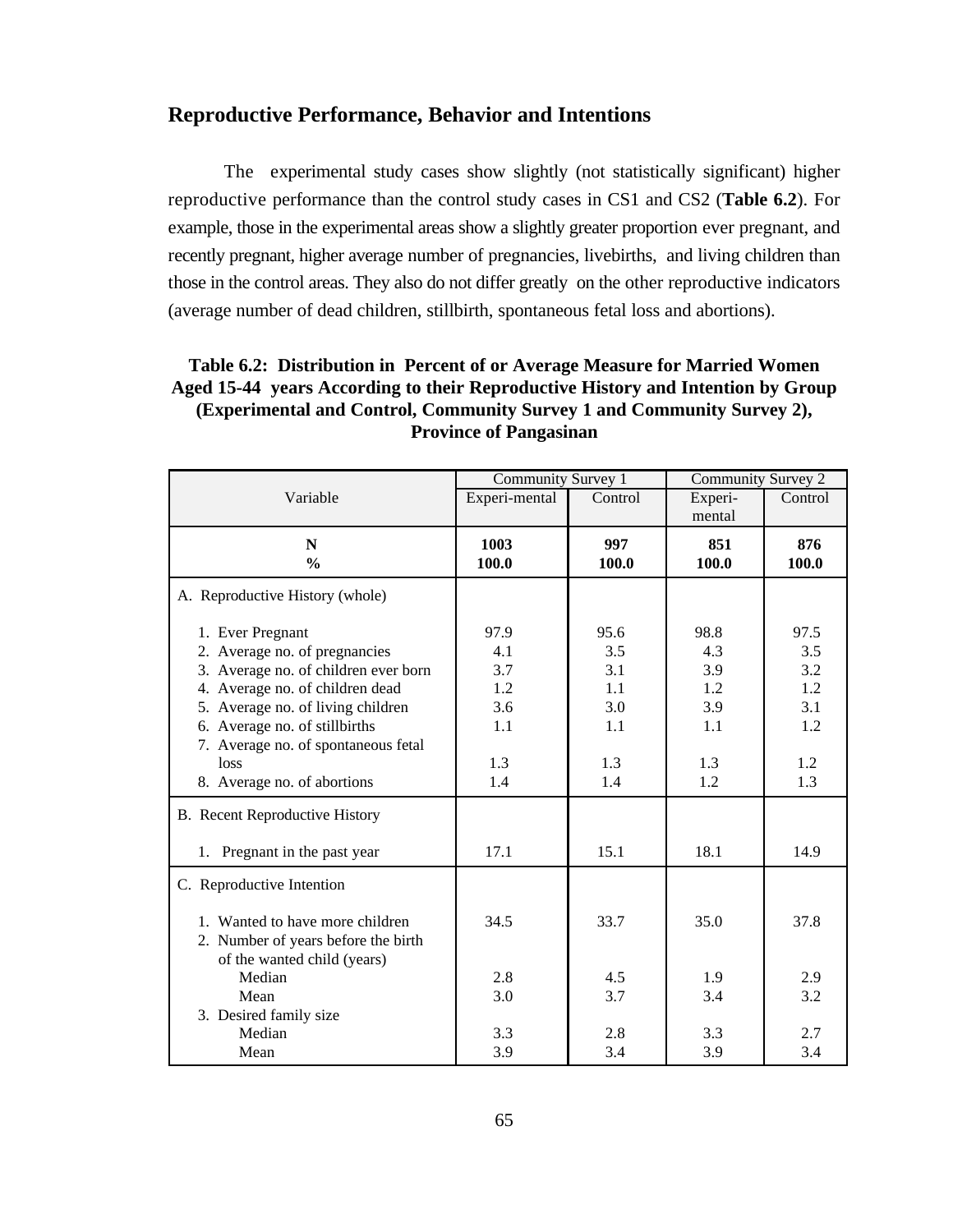The reproductive intention variables may be examined for improved information exchange. Having been given better information, the FP clients might have altered their reproductive intentions in the later survey. However, there has been no substantial gaps in the proportion wanting more children, average number of years before the birth of the wanted child (in years) and average desired family size both in CS1 and CS2.

One possible indication of some effects of the intervention would be the reduction of the proportion of women having experienced abortion in the past year preceding each survey date. However, in both surveys, there were no reported abortions in the recent year prior to each survey date.

## **Contraceptive History, Problems, Behavior, Intentions and Knowledge**

A significantly lower contraceptive prevalence (44.5 percent) is evident with the experimental cases than is shown with the control cases (50.1 percent) before the intervention (**Table 6.3a**). However, after the intervention, those in the experimental areas still portray a significantly lower contraceptive prevalence rate (46.7 percent) than those in the control areas (58.0 percent). The same observation holds true with specific method prevalence rates especially injectable and ligation in both surveys. These observations are however expected as it will take a much longer period of time before an impact on contraceptive prevalence of the interventions can be attained.

|                             | <b>Community Survey 1</b> |                          | <b>Community Survey 2</b> |                          |  |
|-----------------------------|---------------------------|--------------------------|---------------------------|--------------------------|--|
| <b>Indicator</b>            | <b>Experimental</b>       | <b>Control</b>           | <b>Experimental</b>       | <b>Control</b>           |  |
| D5. FP Status of MWRA       | 1003                      | 997                      | 851                       | 876                      |  |
| Ever tried                  | 79.0                      | $73.5*$                  | 78.5                      | 81.7                     |  |
| Never tried                 | 20.6                      | $26.5*$                  | 21.4                      | 18.3                     |  |
| Never heard                 | 0.4                       | $\overline{\phantom{0}}$ | 0.1                       | $\overline{\phantom{a}}$ |  |
| D19. Method currently using | 1003                      | 997                      | 851                       | 876                      |  |
| Condom                      | 0.9                       | 1.1                      | 1.4                       | 1.3                      |  |
| <b>IUD</b>                  | 3.7                       | 1.7                      | 3.8                       | 1.6                      |  |
| Pill                        | 10.6                      | 12.5                     | 12.8                      | 15.0                     |  |
| Injectable                  | 3.2                       | $9.3*$                   | 4.7                       | $8.9*$                   |  |
| Ligation                    | 5.7                       | $12.1*$                  | 6.6                       | $12.4*$                  |  |
| Vasectomy                   | 0.1                       | $\overline{a}$           | 0.1                       | $\blacksquare$           |  |
| <b>Traditional NFP</b>      | 4.1                       | 4.2                      | 3.4                       | 2.9                      |  |
| <b>Modern NFP</b>           | 0.1                       | $\overline{\phantom{0}}$ | $\overline{\phantom{m}}$  | $\overline{\phantom{a}}$ |  |
| LAM                         | $\overline{5.6}$          | $0.6*$                   | 1.4                       | 0.2                      |  |
| Withdrawal                  | 10.5                      | 8.6                      | 12.5                      | 15.6                     |  |
| Self Control                | 0.1                       | $\overline{a}$           | $\overline{\phantom{a}}$  |                          |  |
| Herbal                      | $\overline{\phantom{a}}$  | $\overline{\phantom{a}}$ | $\overline{\phantom{a}}$  | 0.1                      |  |
| <b>Total Users</b>          | 44.5                      | $50.1*$                  | 46.7                      | 58.0*                    |  |
| Never/Non-users             |                           |                          |                           |                          |  |
| (pregnant, non-pregnant)    | 55.5                      | 49.9*                    | 53.3                      | $42.0*$                  |  |

**Table 6.3a : Past and Current Use of Contraception among MWRA, Community Survey 1 and Community Survey 2, Province of Pangasinan**

\*Significantly different from experimental group with Z-value  $> 2.0$  or  $< -12.0$ .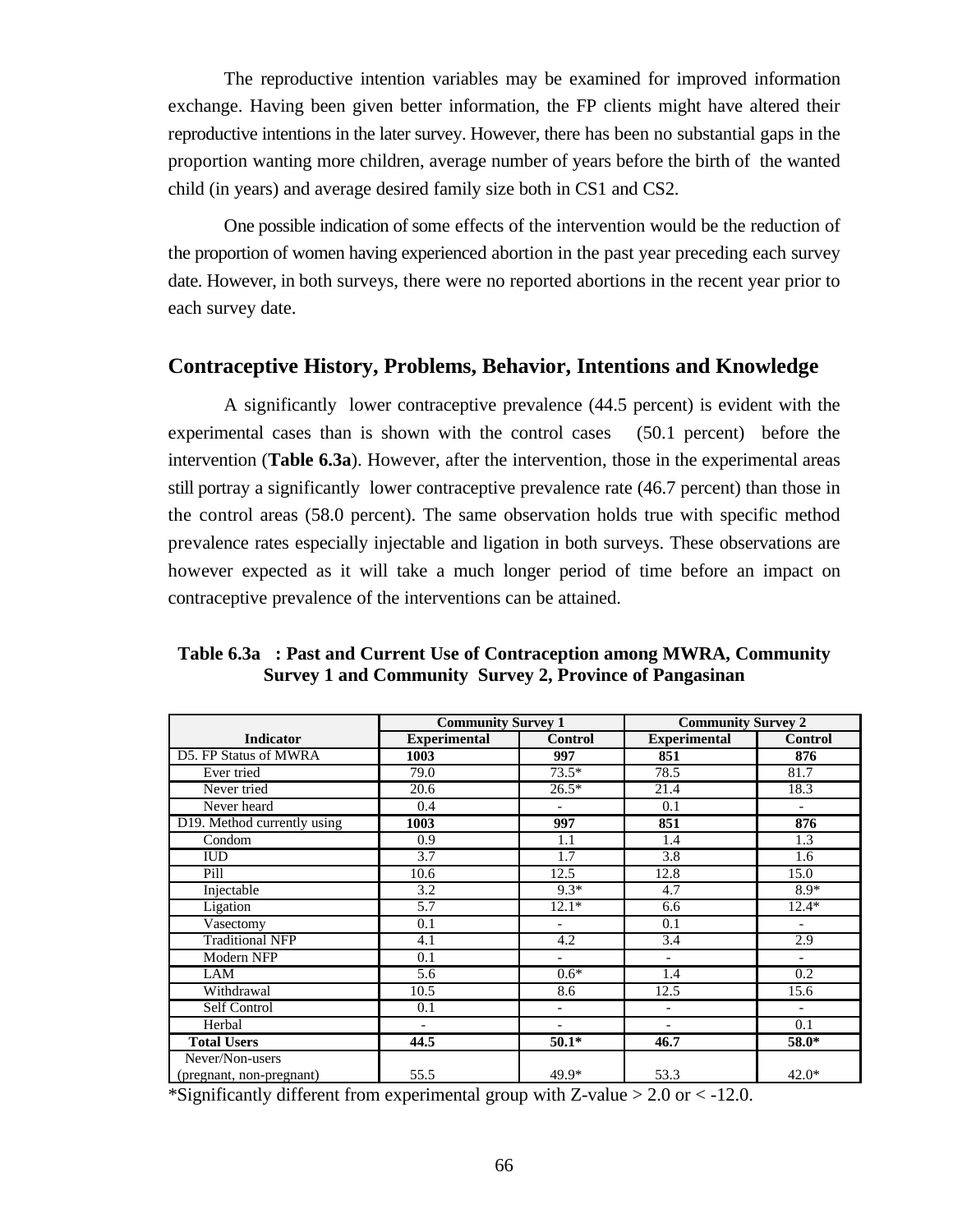Contraceptive prevalence at the outset was significantly higher in the control (50.1%) than in the experimental area (44.5%). This indicates the lack of equivalence between the two groups before the interventions were applied. At postbaseline, there was a 2.2 percentage points increase in the experimental groups while the control group likewise showed an increase of 7.9 percentage points in the postbaseline.

Using prevalence and the difference between ever-use and current use rates as proxy measures, the community survey **showed that the training interventions** were responsible for some improvement in prevalence in the experimental area. There was also some evidence of a reduction in the drop-out rates in the experimental area which was absent in the control area at postbaseline.

The same superiority of the control over the experimental areas on contraceptive use is apparent when other indicators are examined (**Table 6.3b**). After the intervention, there were significantly larger proportions of users of injectable in the past year up to survey date in the control group. There are no substantial differences in the length of use (in months) of a method in the past year up to survey date between the experimental and control clients. However, while before the intervention the experimental group showed a significantly higher proportion having no plan to use family planning than in the control group, the proportion decreased after the intervention and the experimental group became comparable with the control group. The percentages in the experimental and control group reporting specific reasons for not currently using FP also remained at the same level in both surveys. If information exchange had been improved, there would have been a much lower proportion stating side effects as the main reason for not currently using among the experimental cases compared to the control cases. However, data show that the difference in proportions between experimental and control in CS1 and CS2 remained the same. The significant differences between experimental and control groups regarding the methods to be tried by those who were not currently using but planned to use FP in the near future at CS1 were maintained at CS2. There are no remarkable indications of some improved information exchange in the experimental areas as to their knowledge about the particular method chosen.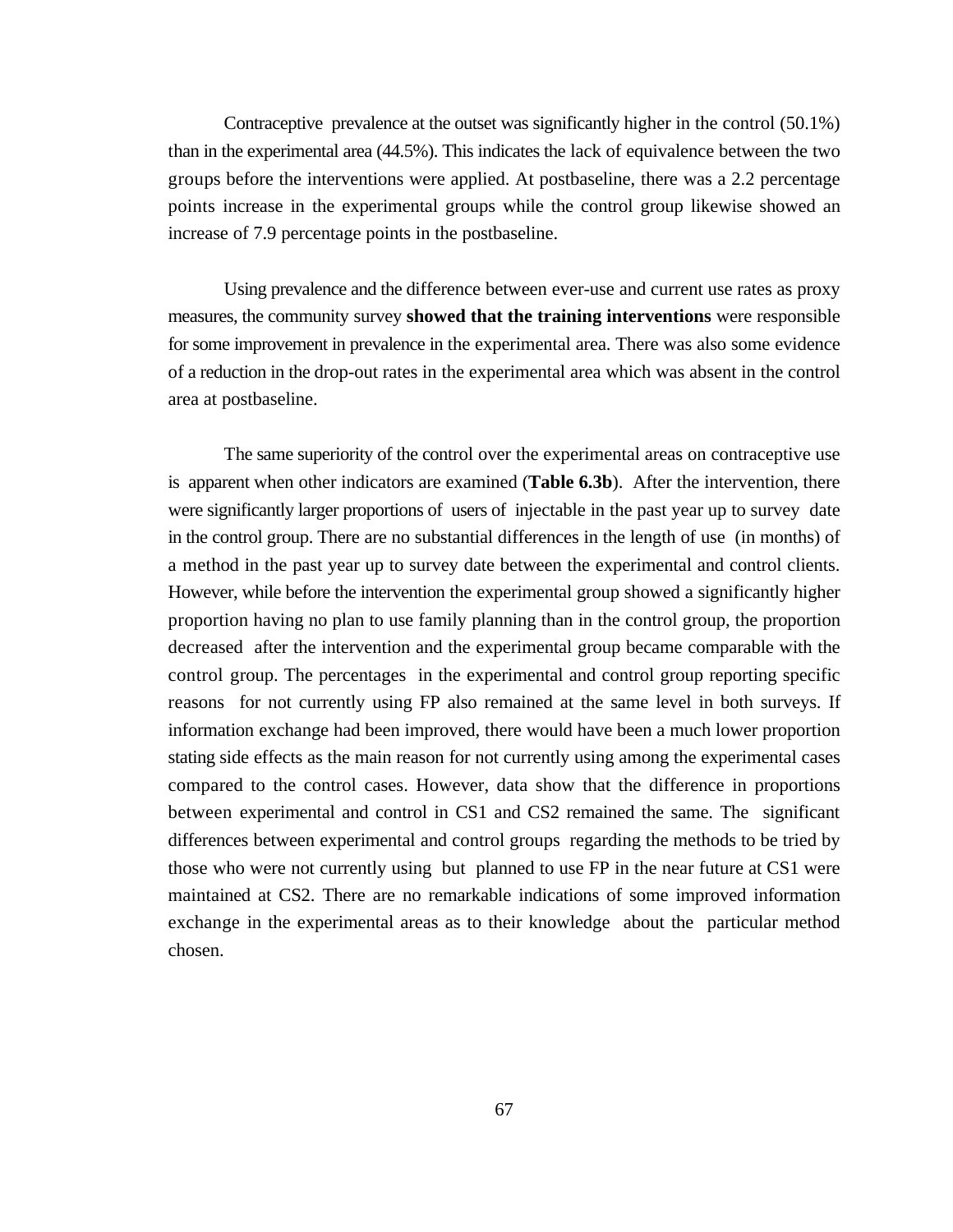## **Table 6.3b: Distribution in Percent of or Average Measure for Married Women Aged 15-44 years According to their Recent Contraceptive History, Intention and Knowledge by Group (Experimental and Control, Community Survey 1 and Community Survey 2), Province of Pangasinan**

|                                              | Community |         | <b>Community Survey</b> |         |  |
|----------------------------------------------|-----------|---------|-------------------------|---------|--|
| Variable                                     | Survey 1  |         |                         |         |  |
|                                              | Experi-   |         | Experi-                 |         |  |
|                                              | mental    | Control | mental                  | Control |  |
| N                                            | 1003      | 997     | 851                     | 876     |  |
| $\frac{0}{0}$                                | 100.0     | 100.0   | 100.0                   | 100.0   |  |
| A. Method Used in past year up to            |           |         |                         |         |  |
| survey date                                  |           |         |                         |         |  |
| All                                          | 35.3      | 34.9    | 35.0                    | $39.7*$ |  |
| Condom                                       | 1.7       | 1.3     | 2.1                     | 2.0     |  |
| <b>IUD</b>                                   | 3.9       | 1.8     | 4.5                     | 2.0     |  |
| Pill                                         | 12.5      | 15.0    | 16.3                    | 18.1    |  |
| Injectable                                   | 4.7       | 11.7    | 5.9                     | 13.9*   |  |
| <b>Traditional NFP</b>                       | 3.8       | 4.5     | 4.1                     | 3.3     |  |
| Modern NFP                                   | 0.4       |         |                         | 0.1     |  |
| <b>LAM</b>                                   | 8.3       | 0.6     | 2.1                     | 0.3     |  |
| <b>B.</b><br>Length of Use (in months), used |           |         |                         |         |  |
| in past year up to survey date               |           |         |                         |         |  |
|                                              | 8.5       | 9.8     | 8.5                     | 12.1    |  |
| Condom                                       | 9.6       | 12.3    | 12.3                    | 11.3    |  |
| <b>IUD</b>                                   | 12.3      | 11.5    | 12.2                    | 12.2    |  |
| Pill                                         | 12.2      | 12.0    | 9.0                     | 12.1    |  |
| Injectable                                   | 10.3      | 11.0    | 12.3                    | 12.3    |  |
| <b>Traditional NFP</b>                       | 5.6       |         |                         |         |  |
| Modern NFP                                   | 8.2       | 6.0     | 5.0                     | 7.7     |  |
| <b>LAM</b>                                   |           |         |                         |         |  |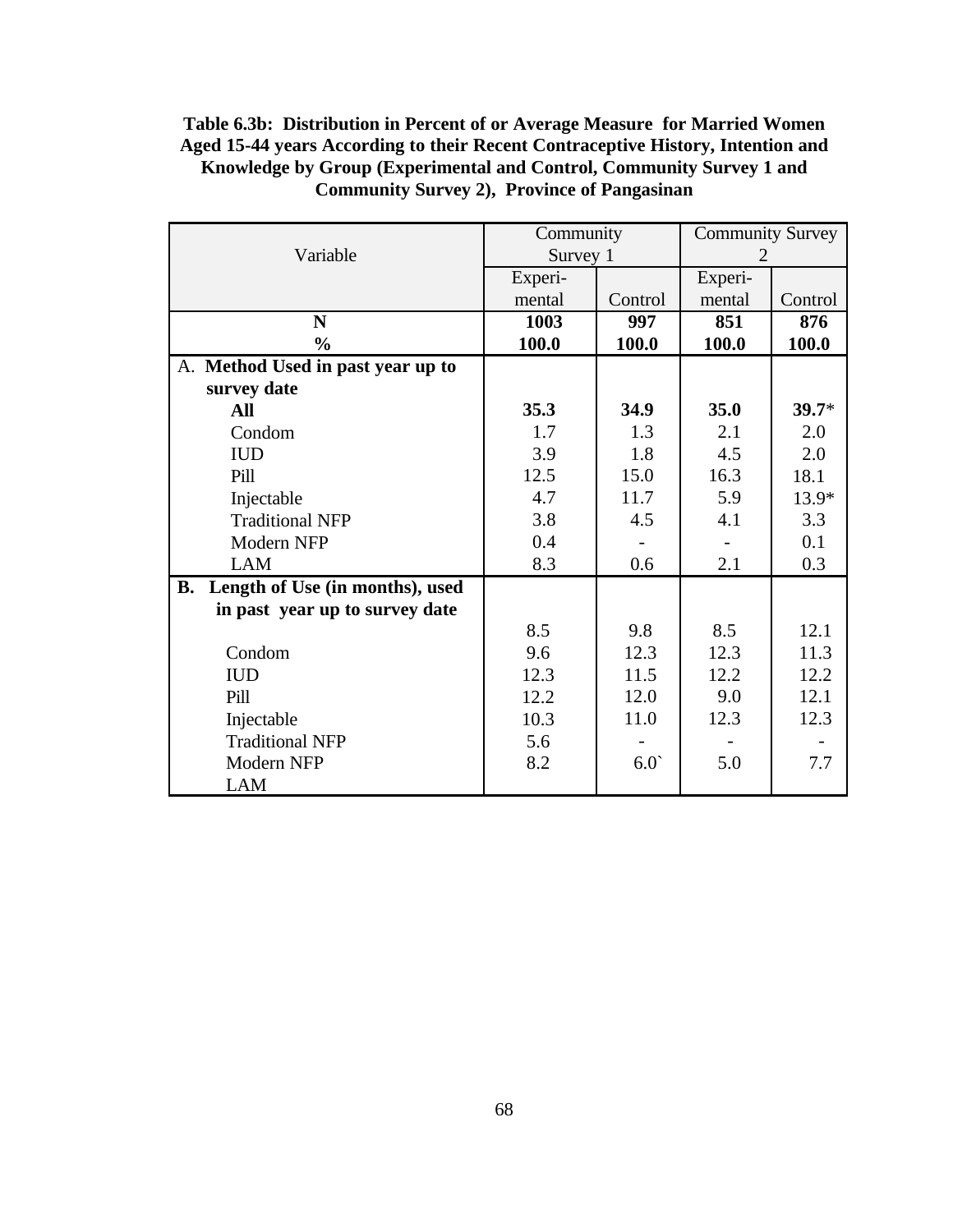| (Table 6.3b continuation)         |                    |         |         |                    |  |
|-----------------------------------|--------------------|---------|---------|--------------------|--|
|                                   | Community Survey 1 |         |         | Community Survey 2 |  |
| Variable                          | Experi-mental      |         | Experi- |                    |  |
|                                   |                    | Control | mental  | Control            |  |
| C. Non-current Use (non-users &   |                    |         |         |                    |  |
| never users)                      | 557                | 497     | 454     | 368                |  |
| N                                 |                    |         |         |                    |  |
| 1. Plan about using family        |                    |         |         |                    |  |
| planning                          | 59.7               | $50.3*$ | 53.5    | 51.4               |  |
| None                              | 40.3               | 43.7    | 46.5    | 48.6               |  |
| Will try another method           |                    |         |         |                    |  |
| 2. Main reasons for not currently |                    |         |         |                    |  |
| using at survey date              |                    |         |         |                    |  |
| Wants children                    | 16.9               | 20.2    | 17.7    | $27.5*$            |  |
| Lack of knowledge                 | 2.6                | $6.5*$  | 2.5     | 1.1                |  |
| Opposed to FP                     | 4.5                | 9.7*    | 5.8     | $10.1*$            |  |
| Costs too much                    | 0.3                |         | 0.4     |                    |  |
| Side Effects                      | 27.6               | $15.4*$ | 28.0    | $17.5*$            |  |
| <b>Health Concerns</b>            | 8.8                | 11.3    | 9.5     | 7.9                |  |
| Hard to get method                |                    |         |         |                    |  |
| Religion                          | 0.6                | 0.8     |         | 1.6                |  |
| Fatalistic                        |                    |         |         |                    |  |
| Old/difficult to get pregnant     | 29.5               | 30.0    | 31.7    | 26.5               |  |
| Menopause/Had                     | 1.0                | 2.4     | 1.2     | 3.2                |  |
| hysterectomy                      | 0.6                | 0.8     | 0.4     | 1.1                |  |
| Inconvenient                      |                    |         |         | 0.5                |  |
| Not married                       | 4.5                | $1.6*$  | 2.1     | 3.2                |  |
| Husband is disabled               | 0.6                |         | 0.8     |                    |  |
| Husband opposed                   | 1.0                | 0.4     |         |                    |  |
| Afraid to use                     | 1.3                | 0.8     |         |                    |  |
| Don't know                        |                    |         |         |                    |  |
|                                   |                    |         |         |                    |  |
| 3. Method to try                  | 225                | 218     | 211     | 179                |  |
| N                                 | 6.2                | $1.8*$  | 5.2     | $1.1*$             |  |
| Condom                            | 11.2               | $4.5*$  | 7.1     | $2.8*$             |  |
| <b>IUD</b>                        | 39.6               | 40.2    | 43.6    | 40.8               |  |
| Pill                              | 20.0               | $29.9*$ | 22.7    | $32.4*$            |  |
| Injectable                        | 10.2               | 10.3    | 9.0     | 12.3               |  |
| <b>Female Sterilization</b>       |                    | 0.4     |         |                    |  |
| <b>Male Sterilization</b>         | 2.2                | $6.3*$  | 2.8     | 2.2                |  |
| <b>Traditional NFP</b>            |                    |         |         | 0.6                |  |
| Modern NFP                        | 0.9                |         |         | 0.6                |  |
| <b>LAM</b>                        |                    |         | 8.5     | 6.1                |  |
| Withdrawal                        |                    |         | 1.0     | 1.1                |  |
| Others                            | 9.8                | 6.7     |         |                    |  |
| Don't know                        |                    |         |         |                    |  |
|                                   |                    |         |         |                    |  |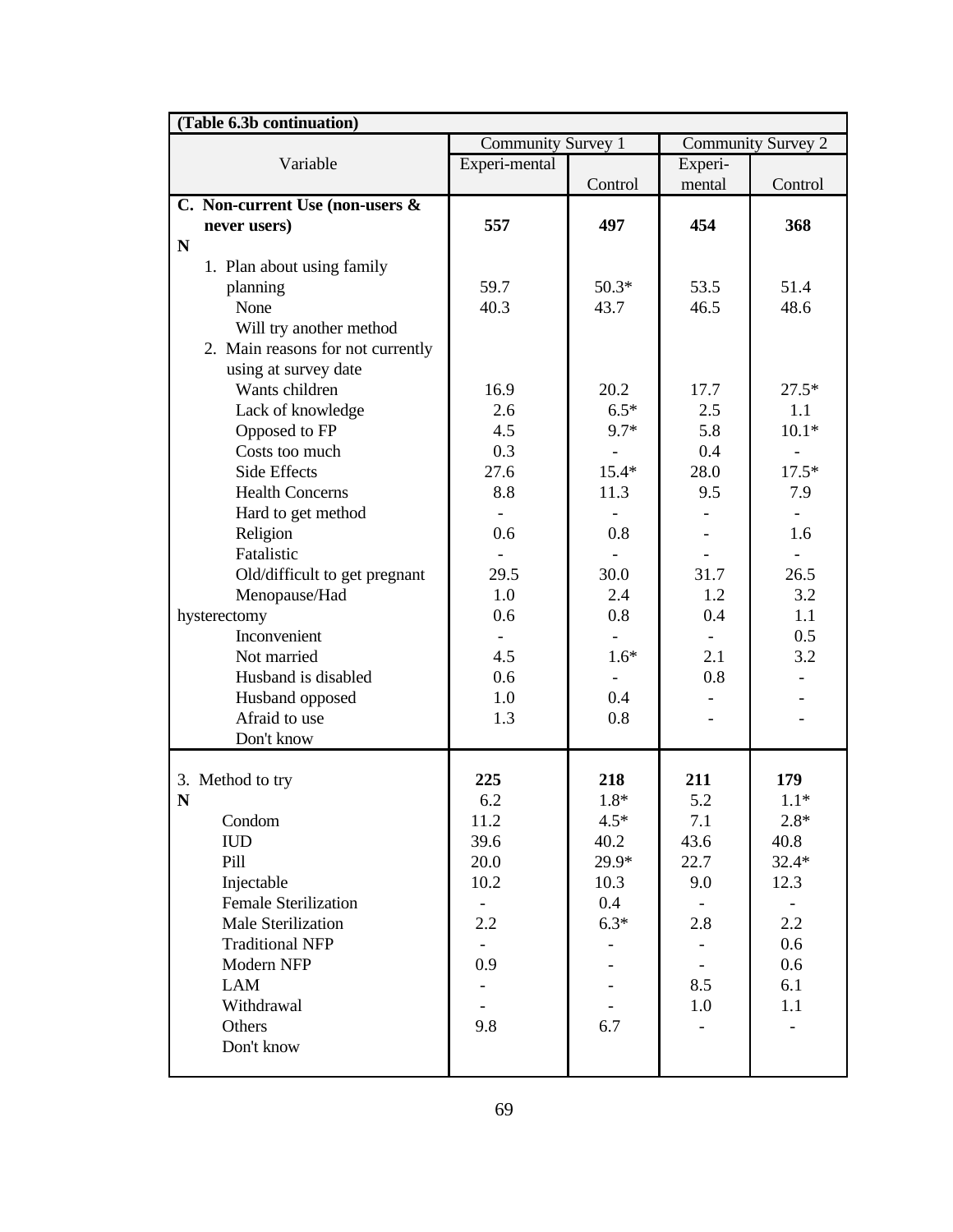### **(Table 6.3b Continuation)**

|                                                                                                                      |         | Community Survey 1 | Community Survey 2 |         |
|----------------------------------------------------------------------------------------------------------------------|---------|--------------------|--------------------|---------|
| Variable                                                                                                             | Experi- |                    | Experi-            |         |
|                                                                                                                      | mental  | Control            | mental             | Control |
| D. Among those who received pill                                                                                     |         |                    |                    |         |
| at time of last clinic visit<br>N                                                                                    | 129     | 131                | 136                | 160     |
| 1. Knew that she would start using<br>the pill from the 1st to 5th day of<br>menstruation                            | 93.8    | $77.1*$            | 93.4               | 81.9*   |
| 2. Knew that pill should be taken<br>everyday                                                                        | 98.4    | 98.5               | 98.5               | 94.4    |
| 3. Knew that when forget to take the<br>pill for one day, take the<br>forgotten one immediately and<br>then continue | 89.9    | $80.2*$            | 76.5               | $48.1*$ |
| 4. Stated that there are any other<br>problems that can occur to women<br>using the pill                             | 4.7     | 8.4                | 1.5                | 2.5     |
| 5. Told by service provider that pills<br>will not protect her against sexually<br>transmitted diseases              | 10.1    | 13.7               | 6.6                | $13.8*$ |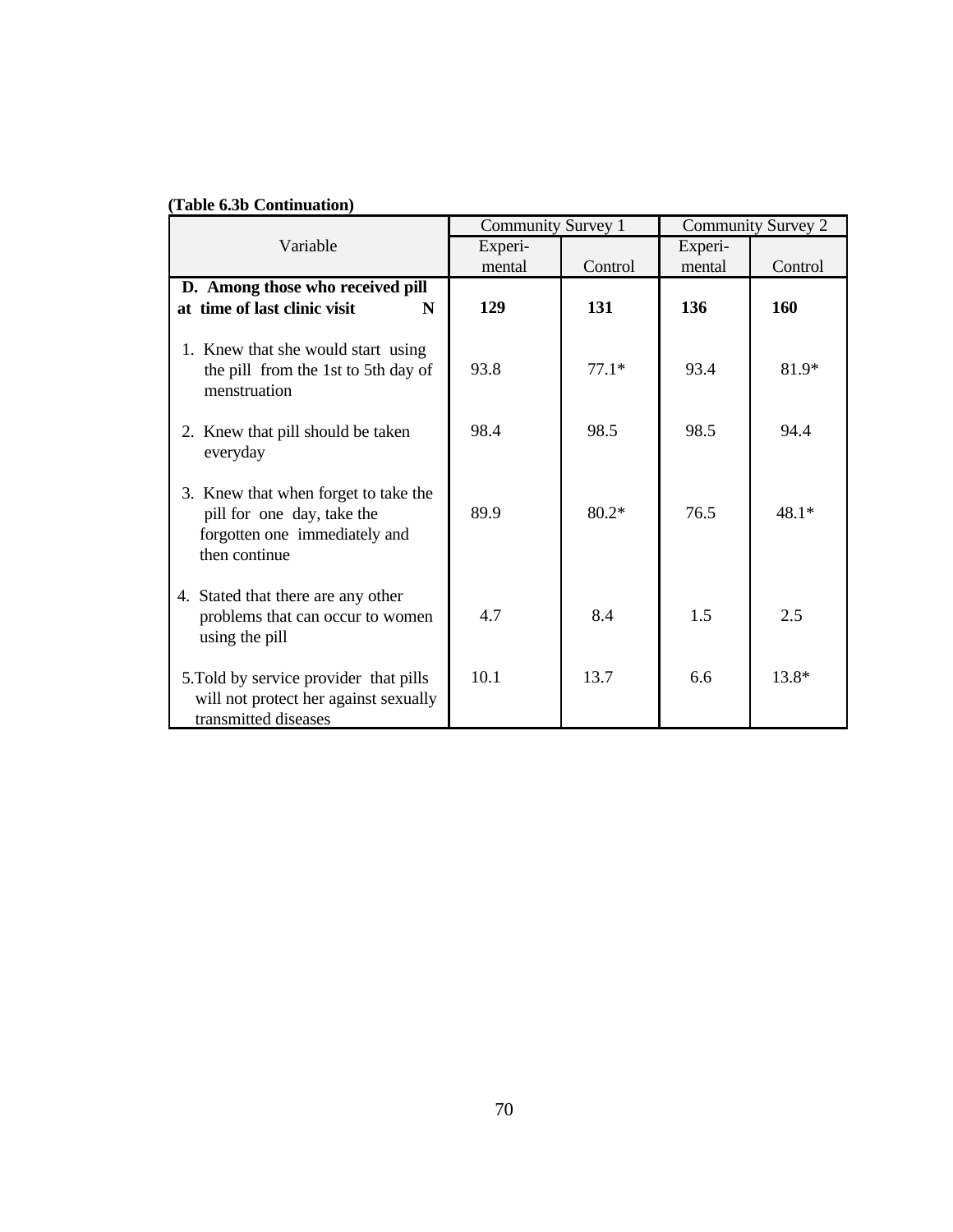| E. Among those having an IUD<br>inserted during the clinic visit<br>N                     | 43   | 20      | 37   | 16    |
|-------------------------------------------------------------------------------------------|------|---------|------|-------|
|                                                                                           |      |         |      |       |
| 1. Knew that checking if her IUD is<br>in place by touching the thread<br>regularly       | 76.7 | 75.0    | 48.6 | 93.8* |
| 2. Stated that there are any other<br>problems that can occur to women<br>who use the IUD | 5.0  | $25.0*$ | 7.1  | 14.3  |
| 4. Told by service provider that IUD<br>will not protect her against<br>sexually          | 14.0 | 10.0    | 8.1  | 0.0   |
| transmitted diseases<br>5. Told when to return for a check-up                             | 93.0 | 80.0    | 97.3 | 93.8  |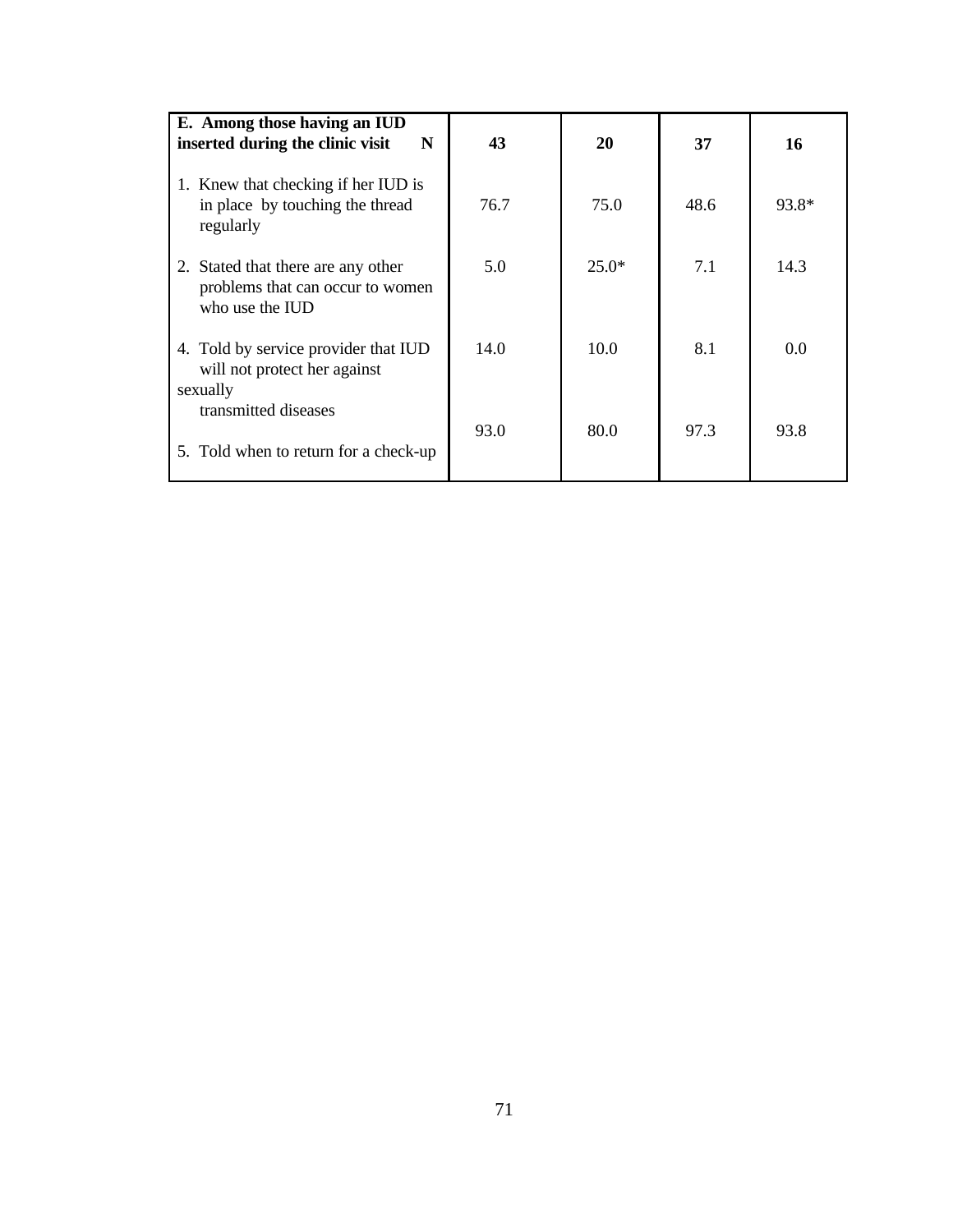### **(Table 6.3b Continuation)**

|                                                                                                        | Community Survey 1 |         | <b>Community Survey 2</b> |         |  |
|--------------------------------------------------------------------------------------------------------|--------------------|---------|---------------------------|---------|--|
| Variable                                                                                               | Experi-            |         | Experi-                   |         |  |
|                                                                                                        | mental             | Control | mental                    | Control |  |
| F. Among those who were                                                                                |                    |         |                           |         |  |
| <b>Injectable users</b><br>$\mathbf N$                                                                 | 56                 | 110     | 56                        | 98      |  |
| 1. Received the injection at that visit                                                                | 100.0              | 100.0   | 98.2                      | 96.9    |  |
| 2. Knew that she should get an<br>injection once every three months                                    | 100.0              | 98.2    | 100.0                     | 96.9    |  |
| 3. Stated that there are any other<br>problems that can occur to women<br>who use injectables (DMPA)   | 7.1                | $18.2*$ | 5.4                       | 5.1     |  |
| 4. Told by service provider that<br>DMPA will not protect her against<br>sexually transmitted diseases | 14.3               | 14.5    | 7.1                       | 7.1     |  |
| 5. Told when to return for another<br>visit                                                            | 89.3               | 94.5    | 100.0                     | 96.9    |  |
| 6. Given a reminder card                                                                               | 90.0               | $75.0*$ | 83.9                      | 72.9    |  |
| G. Among those who were condom<br>N<br>users                                                           | 20                 | 15      | 24                        | 13      |  |
| 1. Got a supply of condoms at that<br>visit                                                            | 75.0               | 66.7    | 79.2                      | 61.5    |  |
| 2. Would get her supply at the same<br>clinic                                                          | 20.0               | 20.0    | 8.3                       | 15.4    |  |
| 3. Told by service provider that<br>condom can protect her against<br>sexually transmitted diseases    | 25.0               | 20.0    | 25.0                      | 7.7     |  |

\*Significantly different from experimental group with Z-value > 2.0 or < -2.0.

## **Health Status (Overall and Reproductive) and Behavior**

Over 90 percent in both experimental and control groups rated their overall health status as good the month prior to the survey date in CS1 and CS2 (**Table 6.4**). Negligible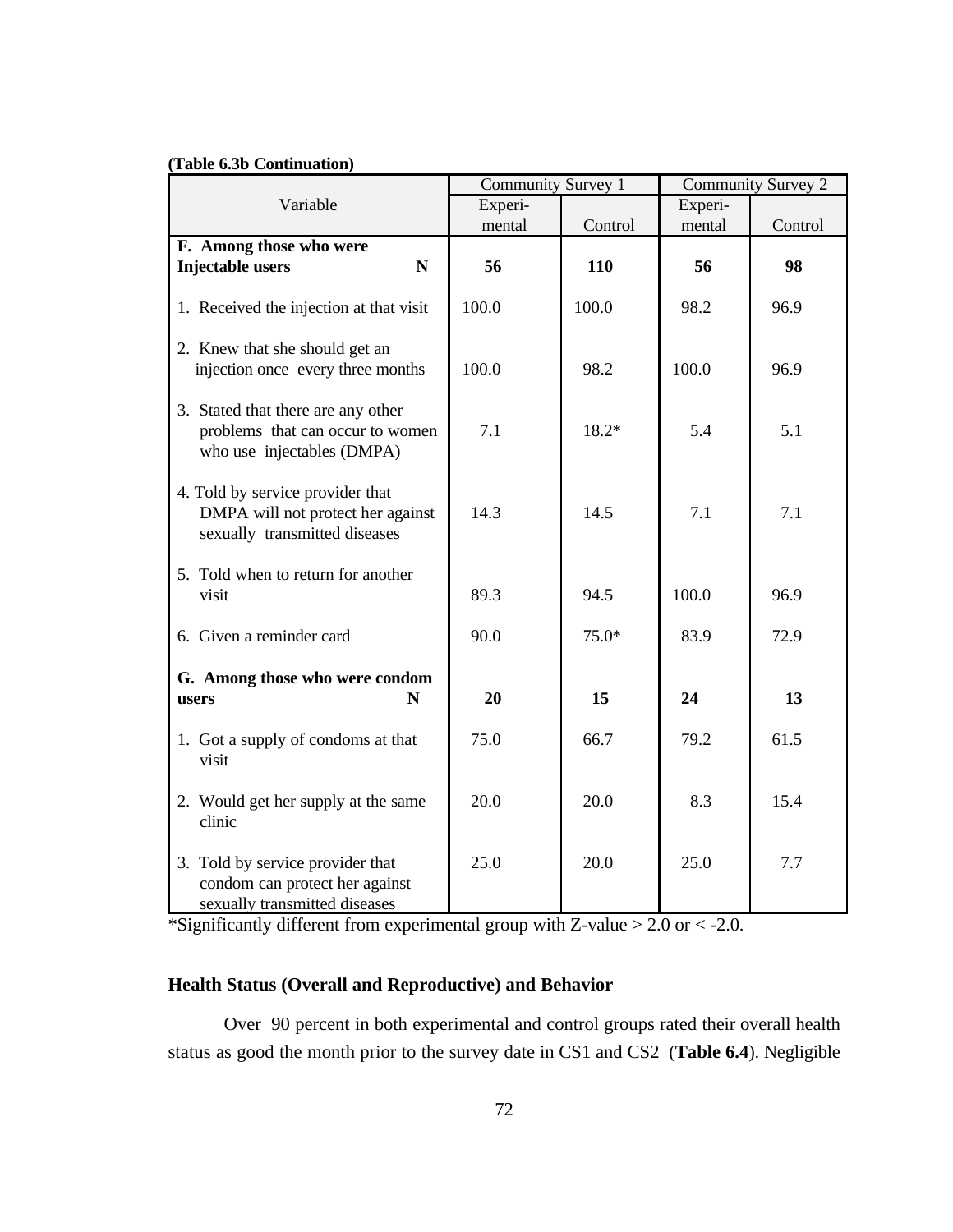proportions were hospitalized anytime in the past 12 months with normal childbirth in both surveys or other conditions not related to reproductive health as the main reasons. When visiting a health facility in the past 12 months for a problem, that problem as diagnosed by the service provider is generally related to contraceptive use (above 20 percent in both study areas in CS2) and pregnancy and delivery (above 10 percent in both study areas in CS2). However, the proportion of experimental cases visiting a health facility for a contraceptive problem is significantly lower than the proportion of control cases. The reverse pattern holds true with pregnancy and delivery.

About 65 percent of women in the experimental and 75 percent in the control areas experienced prolonged labor of more than 12 hours during delivery of last pregnancy in the last three months before the intervention. The proportion increased among the experimental cases but decreased among the control cases after the intervention.

The reproductive problems showing substantial proportions in both experimental and control groups, are itchiness or irritation, and bad odor in vaginal area, severe lower abdominal pain which was not related to menstruation and problem in controlling urination. Significantly lower proportions of women with these problems in the experimental than control groups is evident at CS2 with comparable and higher proportions shown in both groups at CS1. The other reproductive problems were experienced by less than 10 percent of the cases in both experimental and control areas in CS1 and CS2.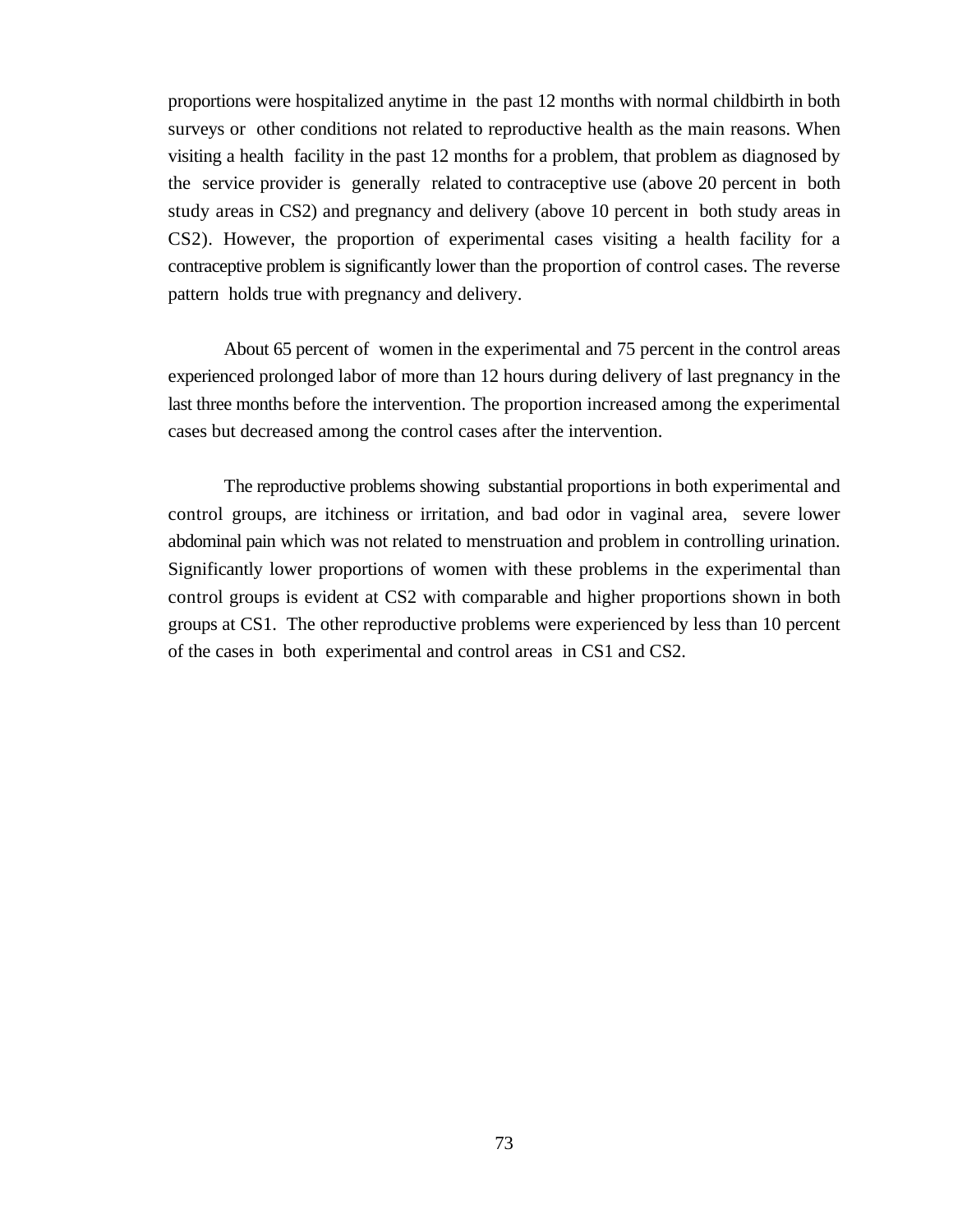## **Table 6.4: Distribution in Percent of or Average Measure for Married Women Aged 15-44 years According to their Health (Overall and Reproductive) Status by Group (Experimental and Control, Community Survey 1 and Community Survey 2), Province of Pangasinan**

| <b>Variable</b>                                                                                                                                                                                | Community Survey 1       |                   | <b>Community Survey</b>  |                          |  |
|------------------------------------------------------------------------------------------------------------------------------------------------------------------------------------------------|--------------------------|-------------------|--------------------------|--------------------------|--|
|                                                                                                                                                                                                | <b>Experi-</b><br>mental | <b>Control</b>    | <b>Experi-</b><br>mental | <b>Control</b>           |  |
| $\overline{\text{N}}^{\text{a}}$<br>$\frac{0}{0}$                                                                                                                                              | 1003<br>100.0            | 997<br>100.0      | 851<br>100.0             | 876<br>100.0             |  |
| 1. Health Status the month prior to<br><b>Survey Date</b>                                                                                                                                      |                          |                   |                          |                          |  |
| Good (never bed-ridden)<br>Fair (majority of the time not bed-ridden)<br>Poor (bed-ridden)                                                                                                     | 94.4<br>5.5              | 92.8<br>6.2       | 98.5<br>1.4              | 97.4<br>2.5              |  |
|                                                                                                                                                                                                | 0.1                      | 1.0               | 0.1                      | 0.1                      |  |
| 2. Hospitalized anytime for the past 12                                                                                                                                                        | 4.2                      | 6.4               | 5.4                      | 6.5                      |  |
| months<br>a. Pregnancy and delivery related<br>Postpartum/antepartum bleeding<br>Obstructed or prolonged labor<br>Abortion<br>Ectopic pregnancy                                                | 0.1<br>0.5<br>0.1<br>0.1 | 0.5<br>0.2<br>0.1 | 0.8<br>0.2<br>0.1        | 0.8<br>0.2<br>0.1<br>0.2 |  |
| Normal childbirth<br>Caesarian section<br>b. Gynecological (uterus or breast or gall                                                                                                           | 1.8<br>0.2               | 1.3<br>0.8        | 1.4<br>0.4               | 1.0<br>1.1               |  |
| bladder, or others)                                                                                                                                                                            | 0.2                      | 1.2               | 0.4                      | 0.6                      |  |
| c. Problem related to contraceptive use<br>d. Other conditions not related to<br>reproductive health                                                                                           | 0.2                      | 0.3               | 0.4                      | 0.2                      |  |
|                                                                                                                                                                                                | 1.0                      | 2.0               | 1.7                      | 2.3                      |  |
| 3. When visited a health facility in the past 12<br>months for a problem diagnosed by service<br>provider as related to:<br>a. Pregnancy and delivery<br>b. Gynecology<br>c. Contraceptive use | 7.2<br>1.2               | 2.4<br>1.1        | 17.5<br>3.3              | $12.0*$<br>2.9           |  |
|                                                                                                                                                                                                | 5.5                      | 8.3               | 21.0                     | $27.3*$                  |  |
| 4. Experienced prolonged labor more than 12<br>hours during delivery of last pregnancy in the                                                                                                  | $N=136$                  | $N=84$            | $N = 135$                | $N=101$                  |  |
| last three months                                                                                                                                                                              | 64.7                     | 75.0              | 71.1                     | $54.5*$                  |  |
| 5. Had a problem in controlling urine in the<br>last three months                                                                                                                              | 8.5                      | 10.2              | 6.8                      | 4.8                      |  |
| 6. Had this urine problem limiting her daily<br>activities in any way                                                                                                                          | 23.5                     | 29.4              | 17.2                     | $31.0*$                  |  |
| 7. Had pain in the lower abdomen                                                                                                                                                               | 9.5                      | 10.3              | 6.6                      | 6.8                      |  |
| 8. Had frequent need to urinate                                                                                                                                                                | 9.0                      | 10.5              | 7.5                      | 7.8                      |  |
| 9. Had very sudden urge to urinate                                                                                                                                                             | $\overline{9.2}$         | 8.0               | $\overline{5.1}$         | $\overline{5.4}$         |  |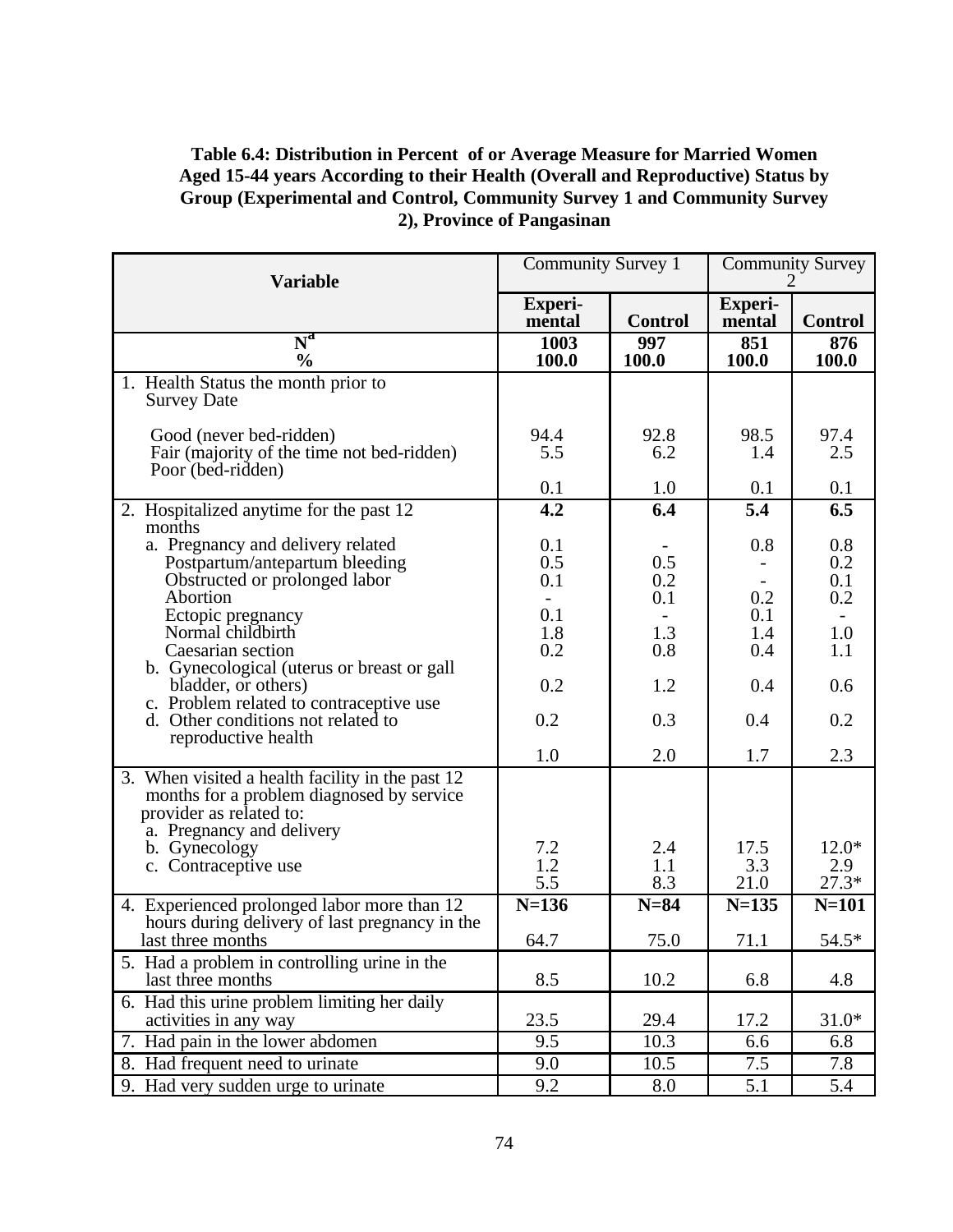| (Table 6.4 continuation)                                                             |                          |                |                          |                |
|--------------------------------------------------------------------------------------|--------------------------|----------------|--------------------------|----------------|
|                                                                                      | Community<br>Survey 1    |                | <b>Community Survey</b>  |                |
| <b>Variable</b>                                                                      | <b>Experi-</b><br>mental | <b>Control</b> | <b>Experi-</b><br>mental | <b>Control</b> |
| 10. Had burning or stinging                                                          | 7.5                      | 6.6            | 7.1                      | 6.2            |
| 11. Had blood in the urine                                                           | 1.0                      | 0.8            | 0.4                      | 0.5            |
| 12 Had a problem with abnormal vaginal<br>discharge over the past four months        | 6.3                      | 6.6            | 4.1                      | 4.1            |
| 13. Had itching or irritation in her vaginal area                                    | 73.0                     | 72.7           | 68.6                     | 77.8           |
| 14. Had noticed a bad odor in her vaginal area                                       | 66.7                     | 71.2           | 85.7                     | 83.3           |
| 15. Had any severe lower abdominal pain which<br>was not related to menstruating     | 57.1                     | 53.0           | 37.1                     | 27.8           |
| 16. Had the abnormal vaginal discharge limiting<br>her daily activities in any way   | 6.3                      | 10.6           | 11.4                     | 13.9           |
| 17. Had a fever                                                                      | 9.5                      | $19.7*$        | 20.0                     | $8.3*$         |
| 18. Had any problem with menstrual period<br>lasting more than 10 days               | 2.1                      | 3.5            | 3.0                      | 4.6            |
| 19. Had any problem of bleeding or spotting<br>between periods for more than one day | 3.6                      | 7.4            | 6.4                      | 7.9            |
| 20. Had any problem of unusually heavy<br>bleeding                                   | 1.4                      | 3.1            | 3.0                      | 1.7            |

 $a<sup>2</sup>B$ ase for all the variables except those with specified N.

\*Significantly different from experimental group with Z-value  $> 2.0$  or  $< -2.0$ .

## **Accessibility to Service Delivery Points and Utilization of FP and Health Services**

The average travel time from residence to nearest BHS is less than 10 minutes for both study groups (CS1 and CS2) (Table 6.5). The corresponding average travel time to nearest RHU is close to 20 minutes.

Before the intervention, around 15 percent of both study groups and after the intervention, about 40 percent visited a health facility in the past 12 months for some problem. The service provider diagnosed this problem as being related to pregnancy and delivery, gynecology or contraceptive use. While some of the experimental cases, 32 percent of CS1, and 100 percent of CS2 experienced a miscarriage, none of their counterparts in the control areas sought anyone for treatment. A similar proportion (about 30 percent) of both study groups CS1 and CS2, sought anyone for advice or treatment for a problem about controlling urination experienced three months before the survey date. Significantly more women at CS2 in experimental than control areas sought advice or treatment about problems occurring during urinating. In Table 6.4, it was shown that significantly lower proportions of women in the experimental than control areas had such a problem. The improvement in accessibility to reproductive health services after the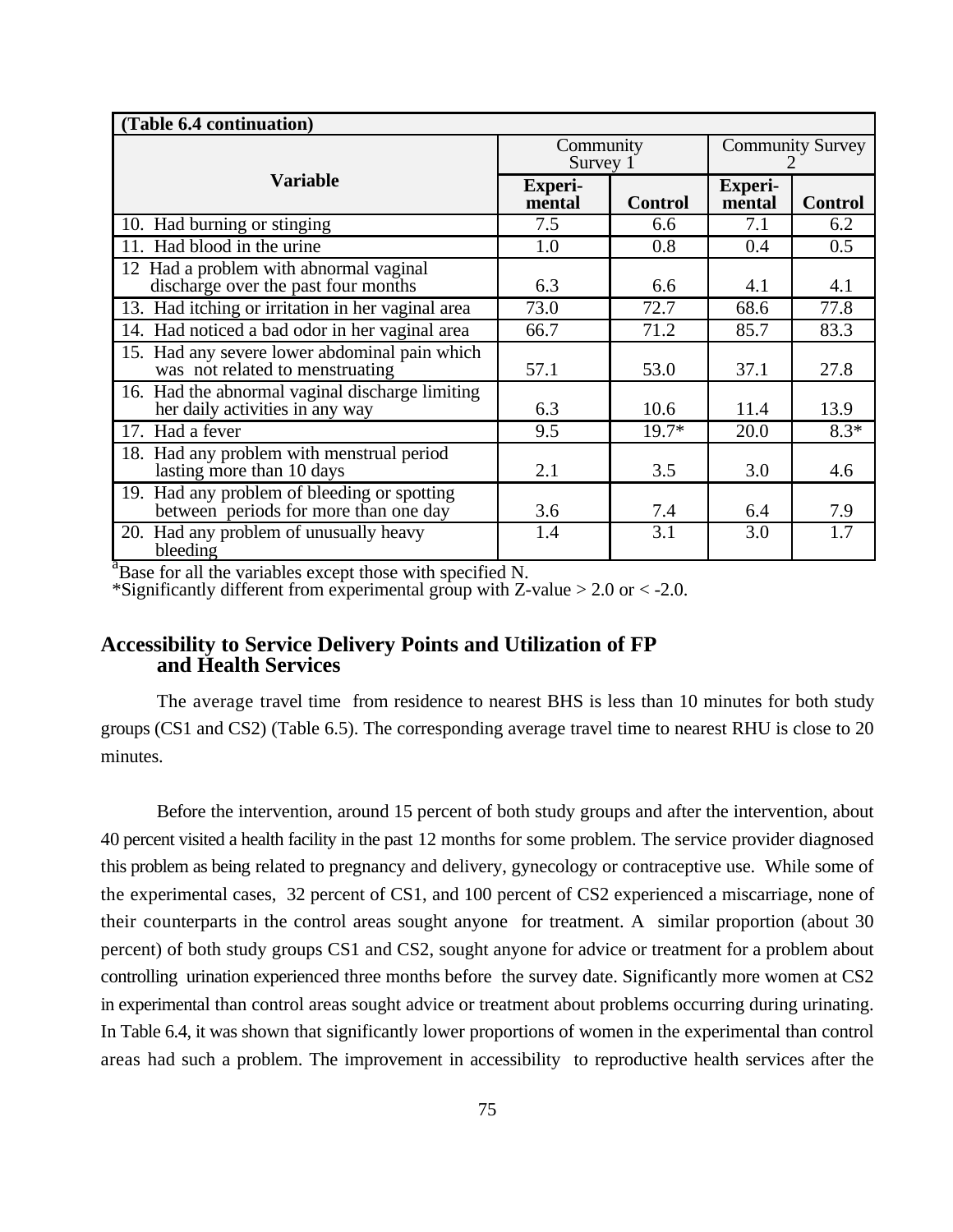intervention may be a reason for more women seeking advice on this matter in CS2. Close to 20 percent sought anyone for advice or treatment for problems of abnormal vaginal discharge (the proportion among the experimental group unchanged in CS1 and CS2) and menstruation related problems (the significant difference between the study groups is maintained in CS1 and CS2).

### **Table 6.5: Distribution in Percent of or Average Measure for Married Women Aged 15-44 years According to Variables Related to their Accessibility to Service Delivery Points and Utilization of Health Services, by Group (Experimental and Control, Community Survey 1 and Community Survey 2), Province of Pangasinan**

|                                                  | <b>Community Survey 1</b> |                | <b>Community Survey 2</b> |                |
|--------------------------------------------------|---------------------------|----------------|---------------------------|----------------|
| <b>Variable</b><br>Experi-                       |                           |                | Experi-                   |                |
|                                                  | mental                    | <b>Control</b> | mental                    | <b>Control</b> |
| $\mathbf N$                                      | 1003                      | 997            | 851                       | 876            |
| $\frac{0}{0}$                                    | 100.0                     | 100.0          | 100.0                     | 100.0          |
| A. Accessibility to Service Delivery Points      |                           |                |                           |                |
| 1. Average travel time (in minutes) from         |                           |                |                           |                |
| residence to nearest:                            |                           |                |                           |                |
| a. Barangay Health Station                       | 9.37                      | 9.11           | 8.41                      | 7.46           |
| b. Rural Health Unit                             | 20.47                     | 15.83          | 17.71                     | 15.17          |
| <b>B.</b> Health Service Utilization             |                           |                |                           |                |
| 1. Visited a health facility in the past 12      |                           |                |                           |                |
| months for some problem and the                  |                           |                |                           |                |
| service provider diagnosed this problem          | 14.9                      | 15.3           | 41.4                      | 42.1           |
| as being related to pregnancy and delivery,      |                           |                |                           |                |
| gynecology or contraceptive use                  |                           |                |                           |                |
| 2. Sought anyone for treatment mostly            |                           |                |                           |                |
| physicians, public or private for any last       |                           |                |                           |                |
| non-livebirth (miscarriage) between              | 31.6                      |                | 100.0                     |                |
| September 1997 and date of interview             |                           |                |                           |                |
| 3 Sought anyone for advice or treatment with     |                           |                |                           |                |
| her problem in controlling her urine             | 35.3                      | 35.3           | 31.0                      | 28.6           |
| 4. Sought anyone for advice or treatment for any |                           |                |                           |                |
| problem while urinating between May, 1997        | 31.1                      | 27.4           | 24.5                      | 18.5*          |
| and date of interview                            |                           |                |                           |                |
| 5. Sought anyone for advice or treatment for her |                           |                |                           |                |
| problem with abnormal vaginal discharge          | 22.2                      | 31.8*          | 22.9                      | 22.2           |
| 6. Sought anyone for advice or treatment for any |                           |                |                           |                |
| menstruation-related problem three months,       |                           |                |                           |                |
| before date of interview                         | 37.7                      | $14.4*$        | 24.7                      | 19.8*          |
| 9. Attended to birth of last child in the last   |                           |                |                           |                |
| three months and date of interview               |                           |                |                           |                |
| Doctor (private)                                 | 11.5                      | 10.2           | 11.5                      | $8.3*$         |
| Doctor (public)                                  | 4.1                       | $8.6*$         | 3.1                       | $11.1*$        |
| Nurse (public or private)                        | 0.9                       | 1.4            | 0.4                       | 1.0            |
| Midwife                                          | 54.1                      | 52.6           | 56.5                      | 50.8*          |
| Hilot                                            | 29.2                      | 27.0           | 27.7                      | 28.8           |
| Others                                           | 0.2                       | 0.2            | 0.8                       |                |

\*Significantly different from experimental group with Z -value  $> 2.0$  or  $<$  - 2.0.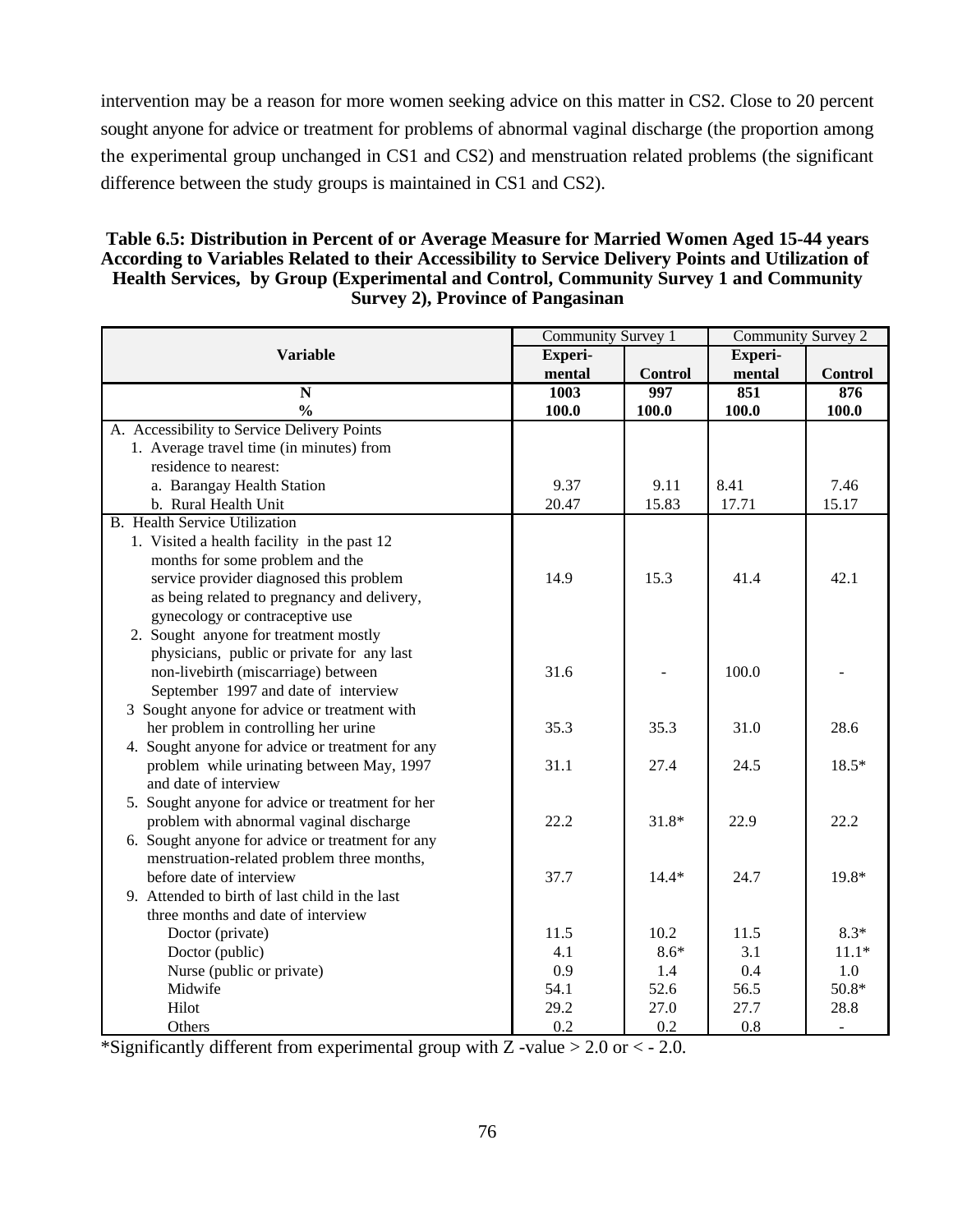Midwife is the most popular birth attendant of those delivering their last child in the last three months prior to the interview. The experimental group showed a significantly higher proportion than its control counterpart on this variable. The hilot is the next most popular birth attendant in both study areas and CSs.

## **Quality of Care**

In this section we assess if there has been improved information exchange in the experimental areas. The analysis is however limited to clients who have ever tried FP and who ever-visited the service delivery point anytime from January 1997 to survey date. **Table 6.6** presents the relevant variables (background variables and those directly related to information exchange). Since there are only very few experimental cases who had their last contact with a BSPO in January 1997 or later (2 in CS1 and 9 in CS2), the analysis in this section is confined to FP ever users who recently visited the service delivery point.

The first two variables under consideration in **Table 6.6** are background variables while the rest are directly related to information exchange. With respect to the background variables, as true in all public SDPs, the midwife is the main provider of FP during the R's recent clinic visit. The majority of the experimental and control cases reported waiting less than 30 minutes before they were served by the service provider during their most recent visit at the service delivery point for FP. Notably, significantly more clients in the control areas waited for services the least (less than 30 minutes) than those in the experimental areas.

Let us turn now to a series of quality of care variables wherein improved information exchange could be assessed. A close examination of these quality of care variables indicates that the proportion of experimental cases declined after the intervention for most variables under consideration. Among those variables that showed an increase in proportions are:

- 1. Felt she was in a private place where no one else could see her<sup>2</sup>;
- 2. Felt she was in a private place where no one else could hear her<sup>b</sup>;
- 3. Satisfied with the service provided her<sup>a</sup>;
- 4. Thought that the service provider was friendly to her during that visit<sup>c</sup>;
- 5. All questions answered to her satisfaction<sup>c</sup>;
- 6. Received the method of her choice<sup>a</sup>;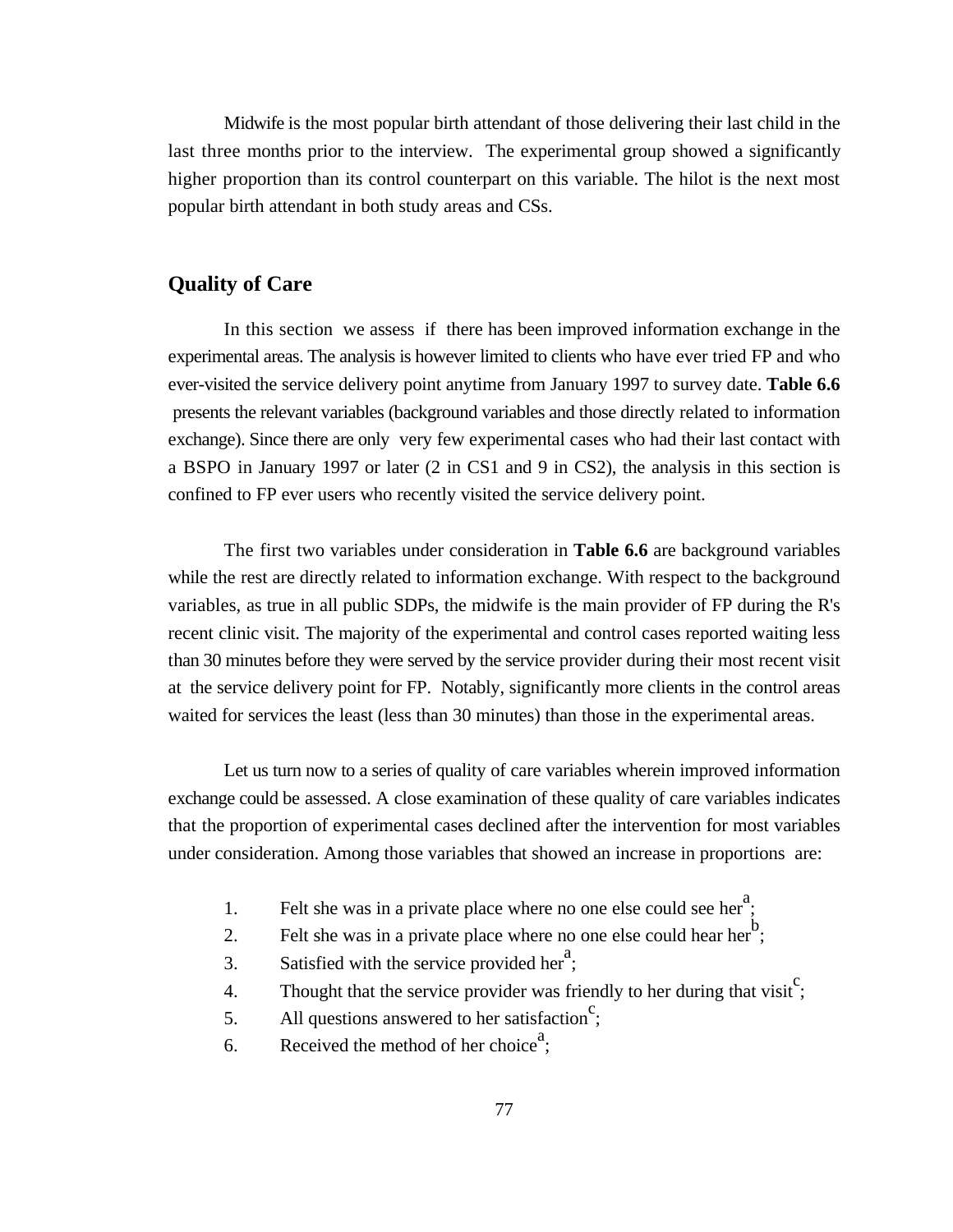- 7. Knew about any other place to obtain a family planning method<sup>a</sup>;
- 8. Clinic was cleaner than the other places<sup>c</sup>;
- 9. Clinic opened longer at the best time for her<sup>b</sup>;
- 10. Respondent planned to use some other services<sup>a</sup>;
- 11. Health workers there are more competent  $\mathbf{b}$  and
- 12. Health workers there give more information about  $FP<sup>c</sup>$ .
- $\alpha$ <sup>a</sup>With significant difference in CS1 but insignificant difference in CS2 between the study groups.
- b<sub>With</sub> significant difference between the study groups in CS1 and CS2.
- $\degree$  No significant difference between the study groups in CS1 and CS2.

However, the trend for most of these variables among the control cases also shows an increase. Hence, it is very difficult to attribute the increasing trend among the experimental cases to improved information exchange. Only two of these many variables appear to indicate some improved information exchange because the control cases show a constant or declining trend. These are:

- 1. Felt she was in a private place where no one else could see her
- 2. Respondent planned to use some other services.

## **Table 6.6: Distribution in Percent of or Average Measure for Married Women Aged 15-44 years According to Selected Quality of Care Variables by Group (Experimental and Control, Community Survey 1 and Community Survey 2), Province of Pangasinan**

|                                               | Community Survey 1       |                | Community Survey 2       |                |
|-----------------------------------------------|--------------------------|----------------|--------------------------|----------------|
| <b>Variable</b>                               | <b>Experi-</b><br>mental | <b>Control</b> | <b>Experi-</b><br>mental | <b>Control</b> |
| N                                             | 146                      | 233            | 173                      | 215            |
| $\frac{6}{9}$                                 | 100.0                    | 100.0          | 100.0                    | 100.0          |
| 1. Type of health care worker who helped R to |                          |                |                          |                |
| get her contraceptive method at recent clinic |                          |                |                          |                |
| visit                                         |                          |                |                          |                |
| Doctor                                        | 4.8                      | 6.0            | 4.6                      | 6.0            |
| <b>Nurse</b>                                  | 0.7                      | 0.9            | 1.7                      | 2.3            |
| Midwife                                       | 87.7                     | 85.0           | 90.8                     | 87.4           |
| Barangay Health Worker                        | 3.4                      | 3.4            | 0.6                      | 2.8            |
| Others                                        | 3.4                      | 4.7            | 2.3                      | 1.4            |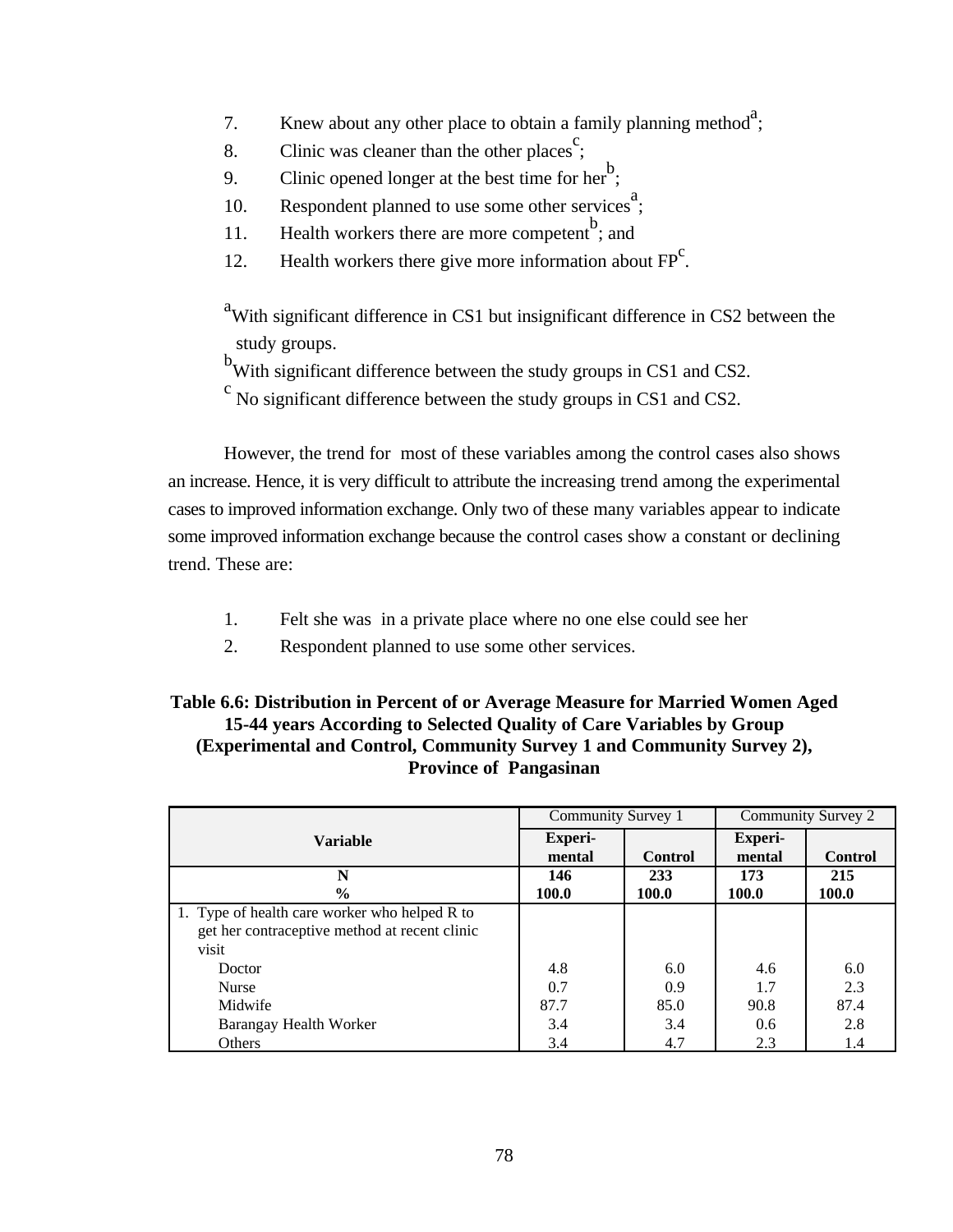| (Table 6.6 continuation)                        |                    |                |                    |                |  |
|-------------------------------------------------|--------------------|----------------|--------------------|----------------|--|
|                                                 | Community Survey 1 |                | Community Survey 2 |                |  |
| <b>Variable</b>                                 | <b>Experi-</b>     |                | Experi-            |                |  |
|                                                 | mental             | <b>Control</b> | mental             | <b>Control</b> |  |
| 2. Waiting time before R was served by that     |                    |                |                    |                |  |
| person                                          |                    |                |                    |                |  |
| Less than 30 minutes                            | 76.7               | 81.5           | 65.3               | 92.1*          |  |
| 30 minutes to 1 hour                            | 13.7               | $5.6*$         | 27.2               | 3.3            |  |
| Over 1 hour                                     | 5.5                | 1.3            | 5.2                | $2.8*$         |  |
| Can't remember/Don't know                       | 4.1                | 4.6            | 2.3                | 1.9            |  |
| 3. Felt she was in a private place where no one |                    |                |                    |                |  |
| else could see her                              | 26.7               | $45.1*$        | 37.6               | 44.7           |  |
| 4. Felt she was in a private place where no one |                    |                |                    |                |  |
| else could hear her                             | 26.7               | $44.6*$        | 35.3               | $53.0*$        |  |
| 5. Thought that the health facility was clean   | 93.1               | $77.2*$        | 94.8               | 97.6           |  |
| 6. Satisfied with the service provided her      | 95.9               | $91.0*$        | 97.7               | 98.1           |  |
| 7. Thought that the service provider was        |                    |                |                    |                |  |
| friendly to her during that visit               | 94.5               | 91.4           | 97.1               | 97.2           |  |
| 8. Was allowed to ask question by service       |                    |                |                    |                |  |
| provider during that visit                      | 74.7               | 75.1           | 60.7               | 64.7           |  |
| 9. All questions answered to her satisfaction   | 76.0               | 78.5           | 95.4               | 95.8           |  |
| 10. Felt that she was given enough information  |                    |                |                    |                |  |
| during that visit to decide on the best         | 82.2               | 79.4           | 72.8               | 71.6           |  |
| contraceptive method for her                    |                    |                |                    |                |  |
| 11. Felt that there were enough contraceptive   |                    |                |                    |                |  |
| methods available in the health clinic for      | 77.3               | 68.5           | 11.6               | $32.6*$        |  |
| her to choose from                              |                    |                |                    |                |  |
| 12. Assured by service provider that it was all |                    |                |                    |                |  |
| right to switch to another method               | 59.1               | 55.6           | 12.0               | 29.5           |  |
| 13. Asked by service provider                   |                    |                |                    |                |  |
| a. Whether she would like to have another       | 50.3               | $34.6*$        | 36.6               | 35.4           |  |
| child                                           |                    |                |                    |                |  |
| b. When she would like to have her next         |                    |                |                    |                |  |
| child                                           | 43.4               | $30.3*$        | 27.9               | 26.4           |  |
| c. If she was breastfeeding at that time        | 62.8               | 47.4*          | 32.0               | 39.2           |  |
| d. About her medical history and current        |                    |                |                    |                |  |
| health status                                   | 51.0               | $37.7*$        | 23.3               | $37.7*$        |  |
| e. About the date of her last menstrual         |                    |                |                    |                |  |
| period                                          | 65.5               | 65.8           | 40.1               | 51.9*          |  |
| f. About the type of family planning            |                    |                |                    |                |  |
| method                                          | 69.9               | 64.0           | 33.7               | $62.3*$        |  |
| she would like to use                           |                    |                |                    |                |  |
| g. About her past family planning               | 51.0               | $37.3*$        | 29.1               | 33.0           |  |
| experience                                      |                    |                |                    |                |  |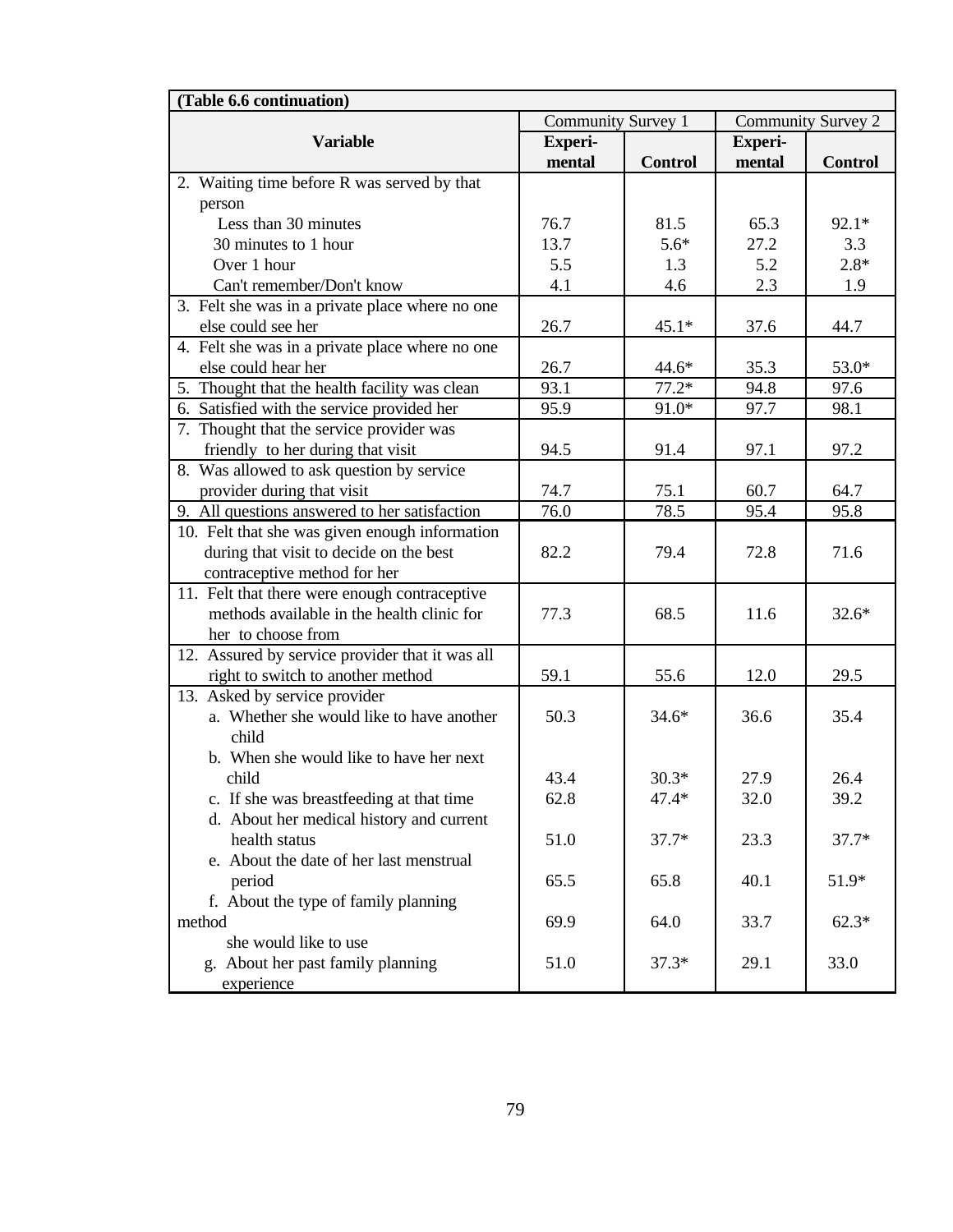| (Table 6.6 continuation)                   |                           |                |         |                           |  |
|--------------------------------------------|---------------------------|----------------|---------|---------------------------|--|
|                                            | <b>Community Survey 1</b> |                |         | <b>Community Survey 2</b> |  |
| <b>Variable</b>                            | Experi-                   |                | Experi- |                           |  |
|                                            | mental                    | <b>Control</b> | mental  | <b>Control</b>            |  |
| 14. What the service provider did during   |                           |                |         |                           |  |
| R's visit                                  |                           |                |         |                           |  |
| a. Took blood pressure                     | 76.6                      | 70.2           | 56.4    | 63.2                      |  |
| b. Took blood sample                       | 9.7                       | 5.3            | 4.7     | 5.2                       |  |
| c. Gave a physical exam                    | 35.9                      | $25.9*$        | 11.0    | $22.6*$                   |  |
| d. Clearly explained how her family        |                           |                |         |                           |  |
| planning method works                      | 67.6                      | 48.7*          | 34.9    | 53.3*                     |  |
| e. Demonstrated how to use it              | 60.7                      | 52.2           | 28.5    | $47.2*$                   |  |
| f. Described its possible side effects     | 55.9                      | 58.3           | 34.9    | 59.9*                     |  |
| g. Explained what to do if she             |                           |                |         |                           |  |
| experienced any problems before the        | 55.9                      | 48.7           | 30.8    | 50.9*                     |  |
| next visit                                 |                           |                |         |                           |  |
| h. Discussed the possibility of changing   |                           |                |         |                           |  |
| methods if she is not happy with the       | 61.4                      | 56.1           | 32.0    | 54.7*                     |  |
| method                                     |                           |                |         |                           |  |
| i. Told R about places other than this     |                           |                |         |                           |  |
| clinic                                     | 40.0                      | $25.0*$        | 25.0    | $38.2*$                   |  |
| j. Told R when her next visit was going    |                           |                |         |                           |  |
| to be                                      | 69.0                      | 61.4           | 37.8    | $69.8*$                   |  |
| k. Explained the warning signs for the     |                           |                |         |                           |  |
| contraceptive method R selected            | 58.6                      | 39.9*          | 25.0    | $45.3*$                   |  |
| 1. Told R about any contraceptive          |                           |                |         |                           |  |
| method that can prevent sexually           |                           |                |         |                           |  |
| transmitted diseases                       | 10.3                      | 15.8           | 13.4    | 8.0                       |  |
| m. Told R about any other method           | 33.1                      | 36.4           | 15.7    | $24.5*$                   |  |
| Promoted one method more than the<br>n.    |                           |                |         |                           |  |
| others                                     | 34.5                      | 22.8*          | 25.6    | 35.8*                     |  |
| 16. Ever followed up by any service        |                           |                |         |                           |  |
| provider or outreach worker since last     | 18.6                      | 21.1           | 9.3     | 15.1                      |  |
| recent visit                               |                           |                |         |                           |  |
| 17. Knew about any other place to obtain a |                           |                |         |                           |  |
| family planning method                     | 58.6                      | $36.0*$        | 71.5    | 65.6                      |  |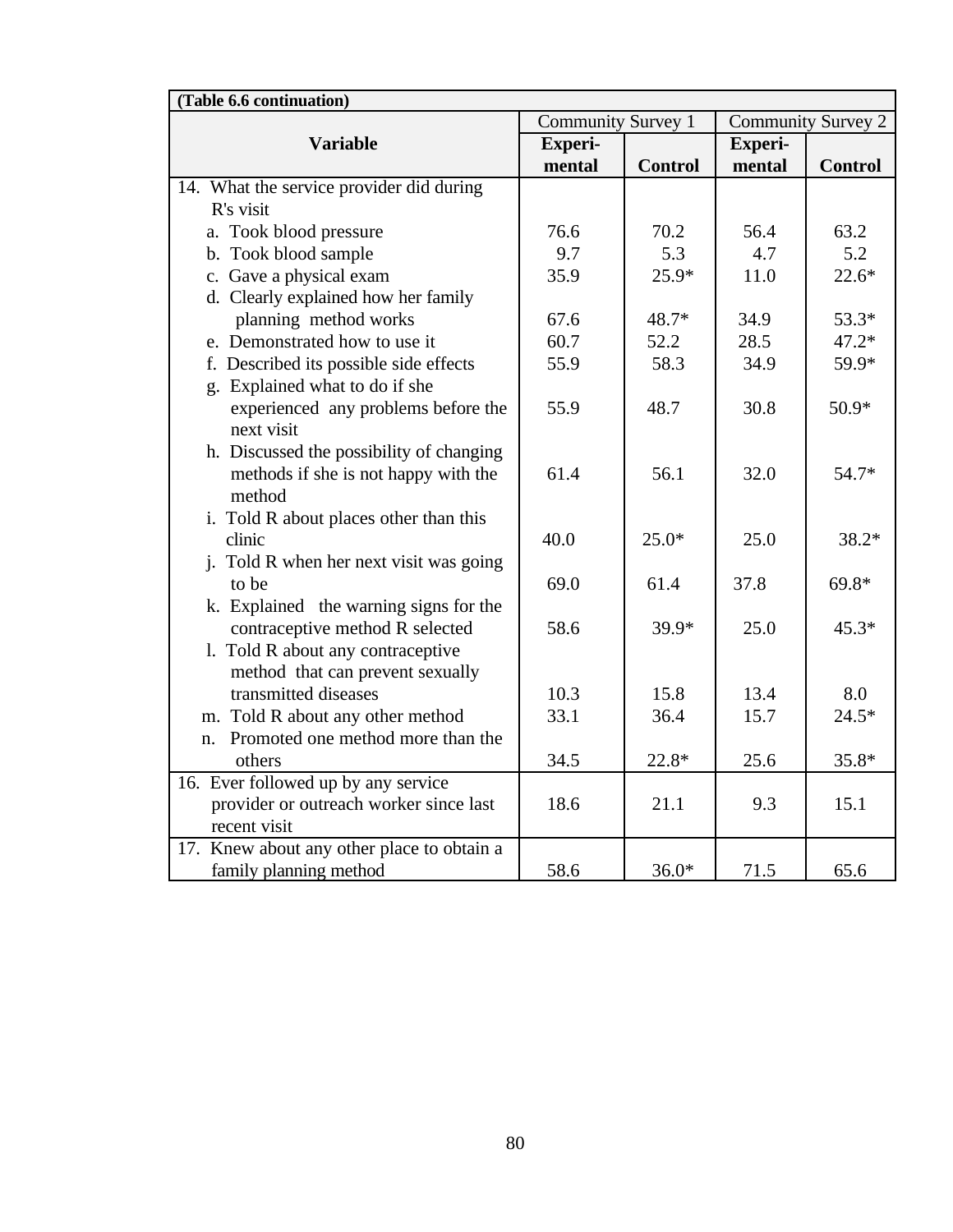| (Table 6.6 continuation)                   |                    |                |                   |                |  |
|--------------------------------------------|--------------------|----------------|-------------------|----------------|--|
|                                            | Community Survey 1 |                | Community Survey2 |                |  |
| <b>Variable</b>                            | <b>Experi-</b>     |                | <b>Experi-</b>    |                |  |
|                                            | mental             | <b>Control</b> | mental            | <b>Control</b> |  |
| 16. Ever followed up by any service        |                    |                |                   |                |  |
| provider or outreach worker since last     | 18.6               | 21.1           | 9.3               | 15.1           |  |
| recent visit                               |                    |                |                   |                |  |
| 17. Knew about any other place to obtain a |                    |                |                   |                |  |
| family planning method                     | 58.6               | $36.0*$        | 71.5              | 65.6           |  |
| 18. For those who knew any other place to  |                    |                |                   |                |  |
| obtain a family planning method and        |                    |                |                   |                |  |
| decided to go to this place because        |                    |                |                   |                |  |
| a. Clinic was closer to home               | 70.6               | 74.4           | 67.5              | 82.0*          |  |
| b. Clinic was closer to place of work or   |                    |                |                   |                |  |
| the market                                 | 50.6               | $37.8*$        | 44.7              | 48.9           |  |
| c. Clinic offered the family planning      |                    |                |                   |                |  |
| method she wanted to use                   | 82.4               | $72.0*$        | 76.4              | 75.5           |  |
| d. Clinic was cleaner than the other       |                    |                |                   |                |  |
| places                                     | 64.7               | 54.9           | 72.4              | 69.8           |  |
| e. Not too long to wait in the clinic      | 80.0               | $69.5*$        | 74.8              | 74.8           |  |
| f. Clinic opened longer or at the best     |                    |                |                   |                |  |
| time for her                               | 82.4               | $69.5*$        | 85.4              | $77.0*$        |  |
| g. Clinic offered more privacy for her     | 40.0               | $52.4*$        | 36.6              | $52.5*$        |  |
| h. R planned to use some other services    | 42.4               | $57.3*$        | 61.0              | 51.8           |  |
| Nobody would recognize R in that<br>i.     |                    |                |                   |                |  |
| place                                      | 10.6               | 8.5            | 15.4              | 22.3           |  |
| j. Clinic not as expensive as other        |                    |                |                   |                |  |
| places                                     | 49.4               | 65.9*          | 48.0              | $76.3*$        |  |
| k. Health workers there are friendlier     | 85.9               | $73.2*$        | 79.7              | 77.0           |  |
| 1. Health workers there are more           |                    |                |                   |                |  |
| competent                                  | 76.5               | 59.8*          | 81.3              | 71.9*          |  |
| m. Health workers there give more          |                    |                |                   |                |  |
| information about FP                       | 69.4               | 68.3           | 78.9              | 71.2           |  |
| 19. Willing to recommend clinic recently   |                    |                |                   |                |  |
| visited to any of her friends or relatives | 75.2               | $65.4*$        | 65.1              | $85.4*$        |  |
| who might want to use some form of         |                    |                |                   |                |  |
| <b>FP</b>                                  |                    |                |                   |                |  |
| 20. Ever recommended that place to any     |                    |                |                   |                |  |
| friend or relative                         | 32.4               | 32.9           | 35.5              | 55.2*          |  |
| 21. Ever recommended that place to any     |                    |                |                   |                |  |
| friend or relative wanting to use FP       | 89.4               | 92.0           | 88.5              | 94.0           |  |

\*Significantly different from experimental group with Z value >2.0 or < - 2.0.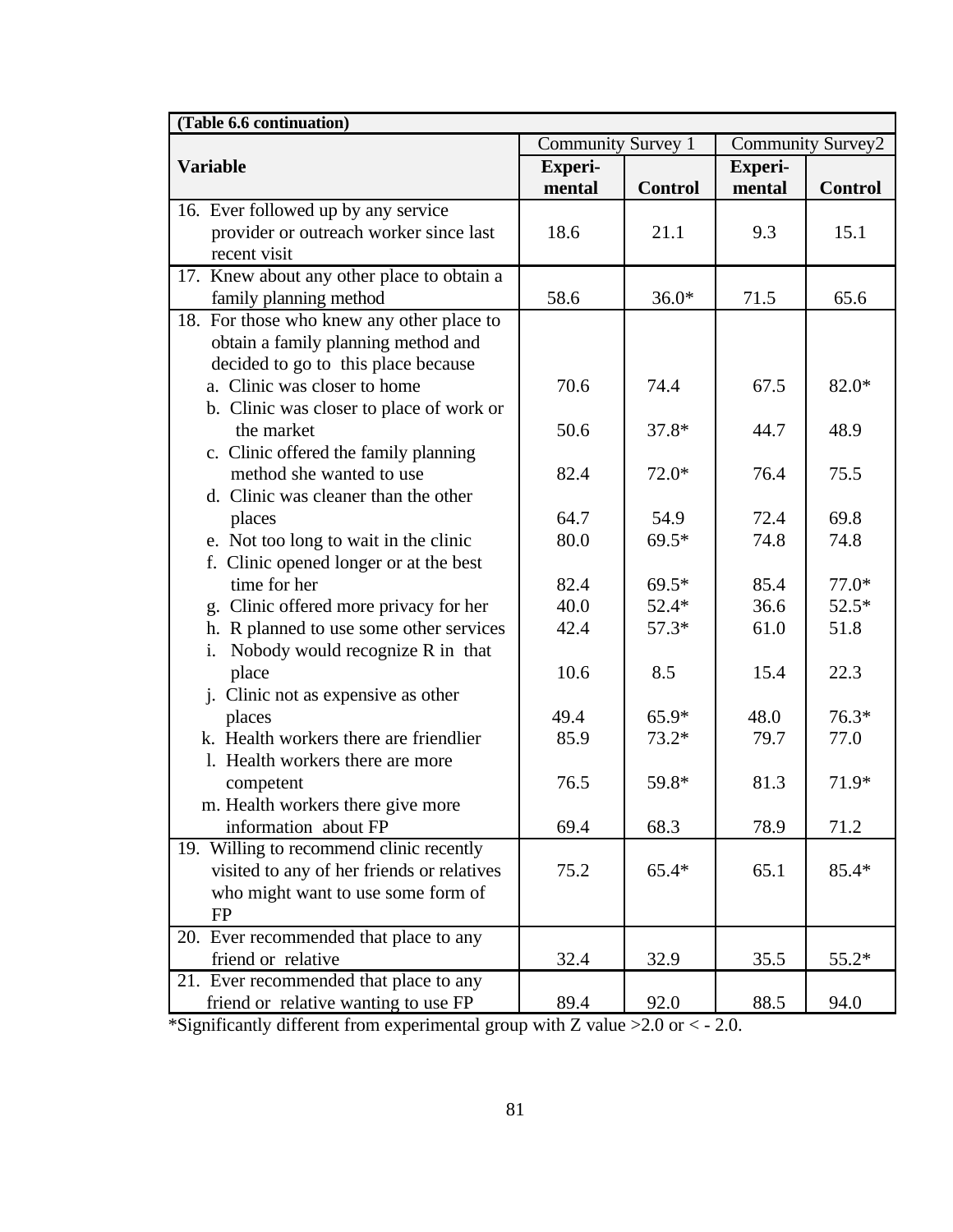## **Summary**

The experimental and control cases were not strictly comparable on most of the demographic, socioeconomic, and cultural background variables. However, the experimental and control clients appear not to differ substantially on the variables of reproductive performance; behavior and intentions; contraceptive history; problems, behavior intentions and knowledge; health status (overall reproductive) and behavior; accessibility to service delivery points and utilization of FP and Health services; and main FP service provider and waiting time. Only two quality of care variables emerge as indicators of some success (Feeling she was in a private place where no one else could see her and planning to use some other services). Among most of the variables, a declining pattern is observed with the experimental cases. In those few variables where an increase occurs among the experimental cases, a similar increase is also evident with the control cases. It appears that in a span of five months, the expected improved information exchange in the experimental areas is not evident.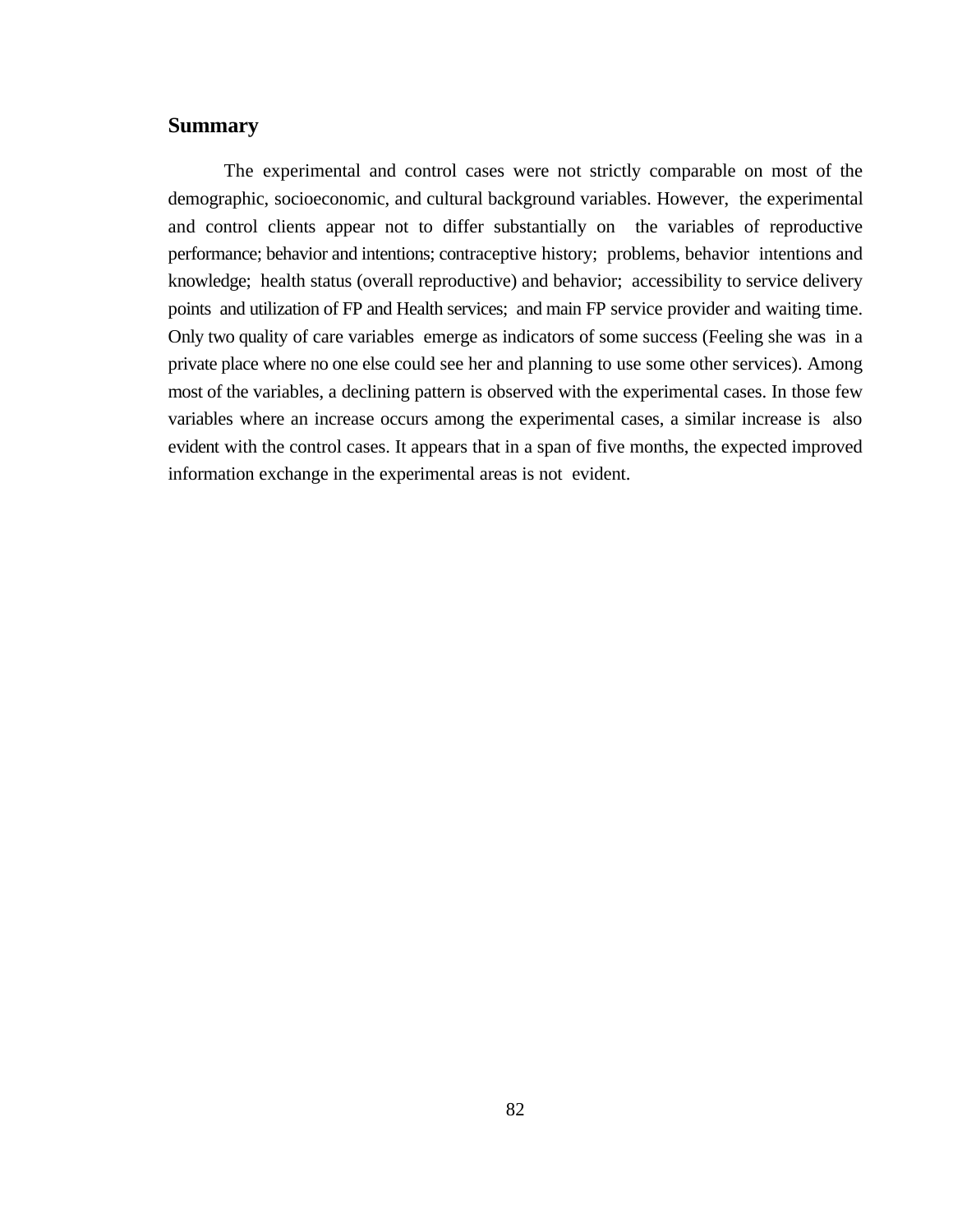# **CHAPTER VII SUMMARY AND CONCLUSIONS**

The assessment of the effects of the three study interventions showed the following results:

### **Training**

### *FP Counseling Training*

Twenty-four service providers (doctors, nurses and midwives) who underwent training in FP counseling (experimental group) showed significantly higher average scores on **contraceptive technology**, advantages and disadvantages of methods, their side-effects and FP counseling skills, and **on quality of care** using the GATHER approach than those who were not trained (control group). However, the training on monitoring and supervision which focused on the nature and use of the CBMIS and the UNA did not result in any significant difference in scores between the experimental and control groups. This could probably be due to the fact that service providers were just 'oriented' to the UNA structure, and its recording, reporting and feedback mechanisms for one half day out of the 7-day live-in training.

#### *Supportive and Facilitative Supervision Training*

The 3-day training of 10 provincial, municipal and barangay supervisors and midwives on supportive and facilitative supervision showed that the average posttest score among those who were trained was significantly higher than their own average pretest score or that of the control group. The training significantly increased the trainees' knowledge on counseling and supervision but did not make a significant change on knowledge of contraceptive technology. This was probably because the training assumed that the trainees had prior knowledge of contraception which probably was outdated since most trainees received their basic FP training a long time ago.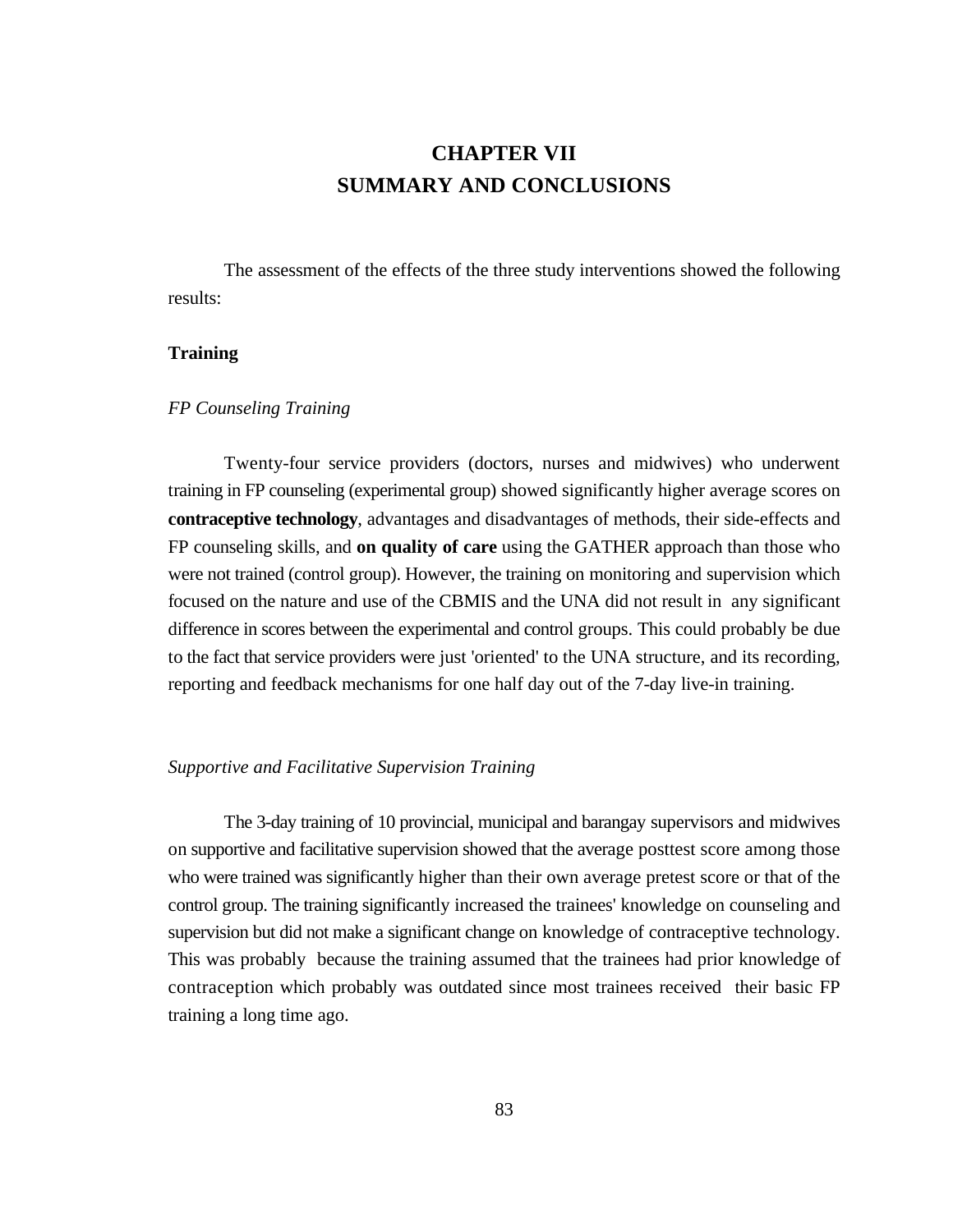### **Training of the Unmet Need Algorithm (UNA)**

The BSPOs were trained to masterlist **all** married women of reproductive age (MWRA 15-49 years) in their community using UNA Form 1. The BSPOs did some exercises in filling up the UNA Form 1 Parts A, B, and C. The Municipal Population Officers (MPOs) were taught how to supervise the BSPOs in filling up the UNA Form 1 and were trained on how to consolidate the data generated from the completed form1 using Report Forms 1 and 2.

One-on-one coaching was done by the Provincial Population Officer (PPO) and the PPO staff until all BSPOs have mastered the use of the UNA Form 1.Monthly meetings were held among MPOs and BSPOs in December 1997 and January 1998 to ensure proper filling of the UNA Form 1. By February 1998, the monthly meetings included the RHU personnel for the purpose of action planning. During the monthly meetings, close coordination among population workers were spelled out, and their roles and functions were clarified. A referral form was developed by the PPO staff and copies were distributed to BSPOs and service providers for use starting in March 1998.

#### **Intervention Impacts on Readiness to Provide Services and Quality of Care**

#### **Readiness to Provide Services**

*Services*. Almost all SDPs in both experimental and control clinics provided similar varieties of contraceptive methods and reproductive health services at baseline. IUD, RTI counseling and IEC provision showed greater increases in experimental areas than in the control and post-baseline.

*Infrastructure*. Fewer SDPs in experimental areas had auditory and visual privacy in their examination areas than those in the control areas at baseline. However, at post-baseline, SDPs in the experimental areas showed a greater improvement in privacy than in control areas.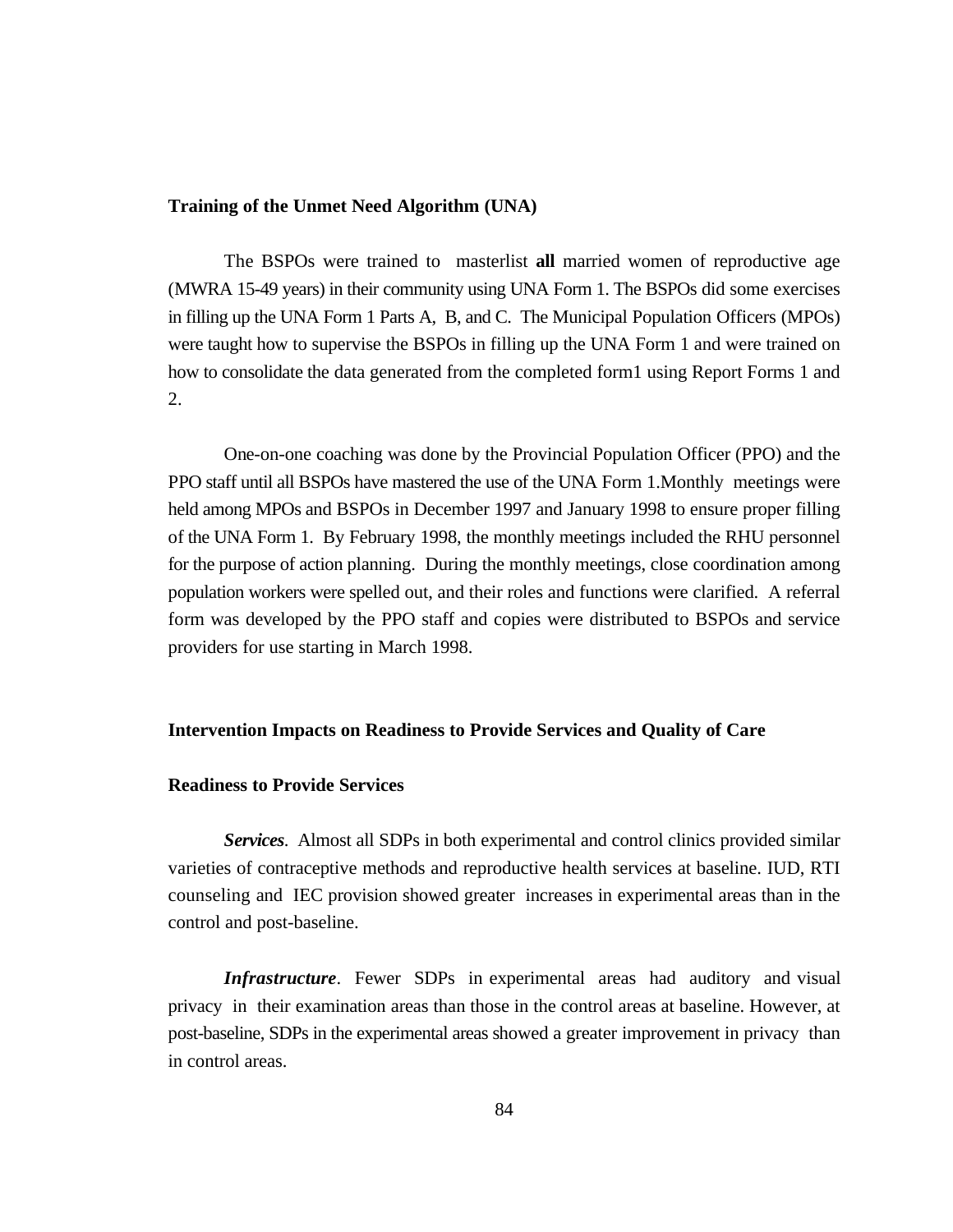*Staff.* Medical and paramedical staffing in SDPs did not vary between experimental and control areas at baseline and post-baseline survey. The assignment of BSPOs and BHWs to work fulltime at the MCH/FP section was more prevalent in the experimental than in the control areas, but the proportions increased at post-baseline in both areas, with the experimental areas showing a clear advantage over the control areas.

*IEC*. SDPs in experimental and control areas were equally well-stocked with family planning IEC materials at baseline and post-baseline surveys. Although the experimental areas were slightly disadvantaged compared to control SDPs at baseline in the announcement of the availability of FP services and more materials in antenatal and post-natal child welfare, nutrition, FP information sheet and sample of contraceptives, the experimental SDPs improved in their possession of these materials at post-baseline. About two-thirds of SDPs in both areas offered health talks and FP at baseline, but this proportion showed a greater increase in the experimental than in the control area at postbaseline.

*Record Report/Inventory/safekeeping.* A higher percentage of experimental than control SDPs at baseline maintained complete and well-ordered client records and logbooks(TCLs), and sent statistical reports to higher units, inventory and safekeeping of FP supplies. At post-baseline, experimental SDPs showed significant improvement while control SDPs showed only a modest improvement at best on these matters.

*Supervision.* Experimental and control SDPs received comparable supervisory visits at baseline and post-baseline surveys. The supervision was more on administrative matters (records, supplies, monitor performance) than on the provision of services (supportive supervision). At baseline, a lower proportion of experimental than control SDP staff were supervised in providing clinical services, and this increased substantially in the experimental area while it declined in the control area at post-baseline.

### **Quality of Care**

*Choices of Methods*. Discussion between the service provider and the new FP client of various methods instead of just one method appeared to be better in the experimental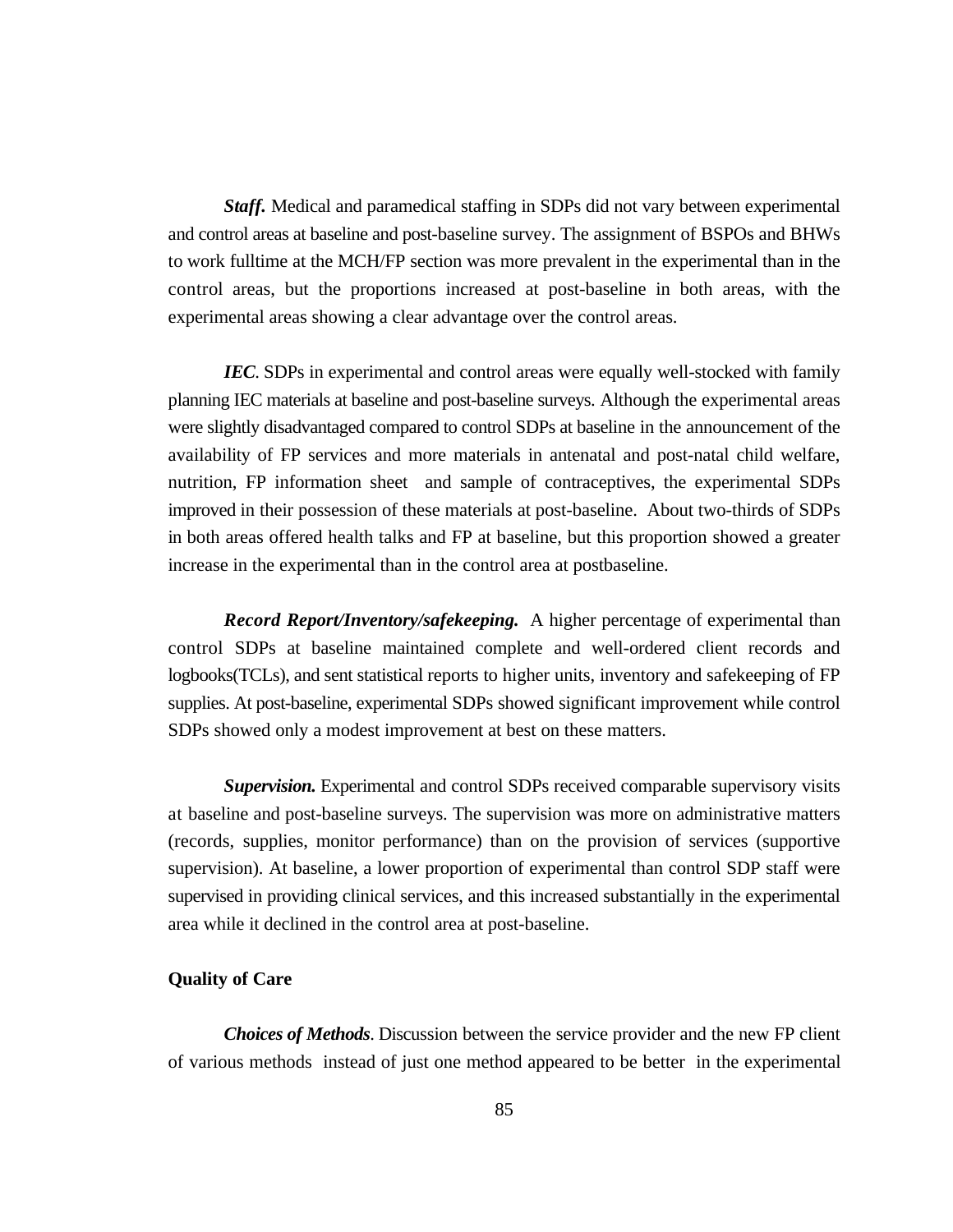areas compared to the control areas before and after intervention, particularly methods like the pill, condom, and IUD. More clients in the experimental than in the control areas were told about other methods in addition to what they received at baseline and post-baseline.

*Screening Unsafe Choices*. At the outset, higher proportions of service providers in the experimental than in the control areas screened out breastfeeding women with fewer children from pill use than those in control areas. On the other hand, higher proportions of service providers in the control than experimental areas screened out the unmarried, the older women and those without husbands consent for pill use. At post-baseline, service providers in the experimental area became more prudent and cautious in providing pills to clients than in the control areas particularly by screening out older  $(>=35 \text{ years})$ , younger  $(<20 \text{ years})$ , breastfeeding, and unmarried women and those without husbands consent. On the other hand, the proportions of service providers in the control area who screened women with fewer children from pill use declined significantly at post-baseline. Providers in both study areas did not differ significantly in screening clients from DMPA use at baseline. At post-baseline, more providers in the experimental areas screened out the young, breastfeeding, unmarried women and those without husband's consent for DMPA use than in the control areas. The reverse holds true for those with only one child being screened out more by the providers in the control areas compared to their counterparts in the experimental areas.

*Information Giving*. The information provided by service providers on the method accepted was comparable between experimental and control groups at baseline survey. At post-baseline, significantly higher proportions of service providers in the experimental than control areas explained side effects. Larger proportions though not significant of service providers in the experimental areas than in the control areas informed clients on how the accepted method was used, its advantages, disadvantages, what to do if problem occur, and the possibility of switching methods or supply source. Higher though insignificant proportions of providers in the experimental than in the control areas asked new and returning FP clients about spacing or limiting plans, nature of client's sexual relation, breastfeeding status, problem or concern about a method and FP discussion with husband.

*Appropriateness and Acceptability of Services.* There was a high level of client satisfaction for services received in both experimental and control areas. Almost all FP clients were generally satisfied with their visit to the SDP and generally felt that they received the information they wanted.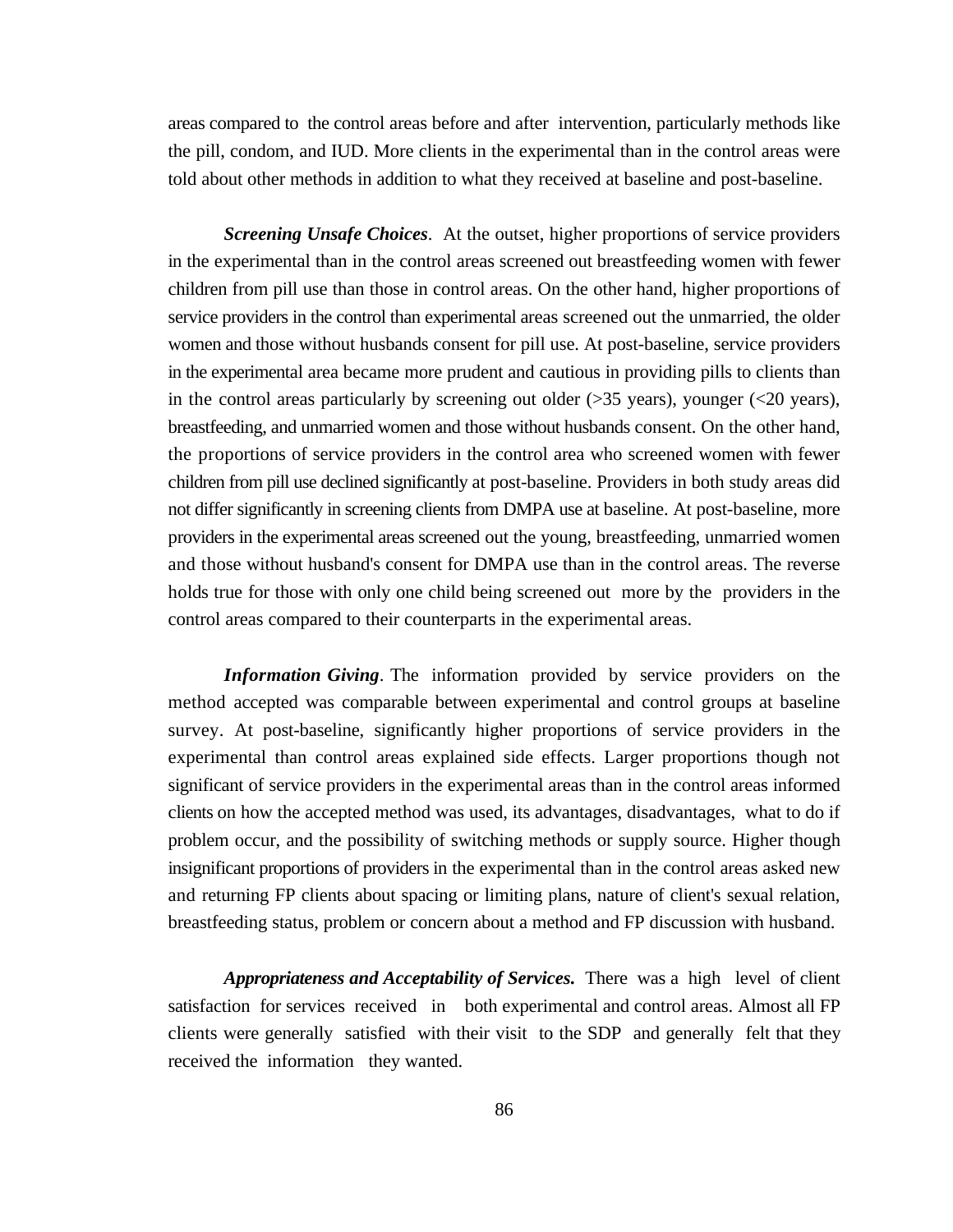To recapitulate, the experimental and control SDPs were comparable in their readiness to provide services at baseline. This included a variety of contraceptive methods, auditory and visual privacy in their examination areas, medical and paramedical staffing, IEC materials and supervision received. However, at postbaseline, the awareness created by the FP counseling and supervision trainings on the various elements of quality of care has probably moved experimental SDPs to positions of advantage compared to the control SDPs particularly on auditory and visual privacy, IEC (FP and health talks), and administrative supervision. The one area where experimental SDPs had an advantage was on recording and reporting. Significant improvement was shown by experimental over control SDPs at postbaseline on the maintenance of complete and well-ordered client records and logbooks as well as transmission of reports to higher levels.

Of the six elements of quality care (Bruce Framework, 1990) the GATHER training by the service providers in the experimental area significantly improved the way clients were informed about the various methods of contraception, explained how they were used, their advantages and disadvantages, told clients about other methods in addition to the method they received, and screened of unsafe contraceptive choices than service providers in the control areas. Expectedly, significantly higher proportions of FP clients in the experimental than in the control area expressed satisfaction for the prompt FP service they received, and for the fact that they were not made to pay for FP services.

#### **Modified Situation Analysis for BSPOs**

#### **BSPO Readiness to Provide Services**

Over 90 percent of BSPOs in the experimental area received BSPO training at baseline compared to 96 percent of BSPOs in the control area. At postbaseline, a significantly higher percentage of BSPOs in the experimental area (96.4%) received training than in the control area (86.1%).

Of the duties BSPOs mentioned that they received training on, a significantly higher percentage of BSPOs in experimental than control areas mentioned masterlisting (26.8% vs. 4.2%) while **no** significant differences were found between the two groups on duties such as motivation of clients, counseling, referral and resupply.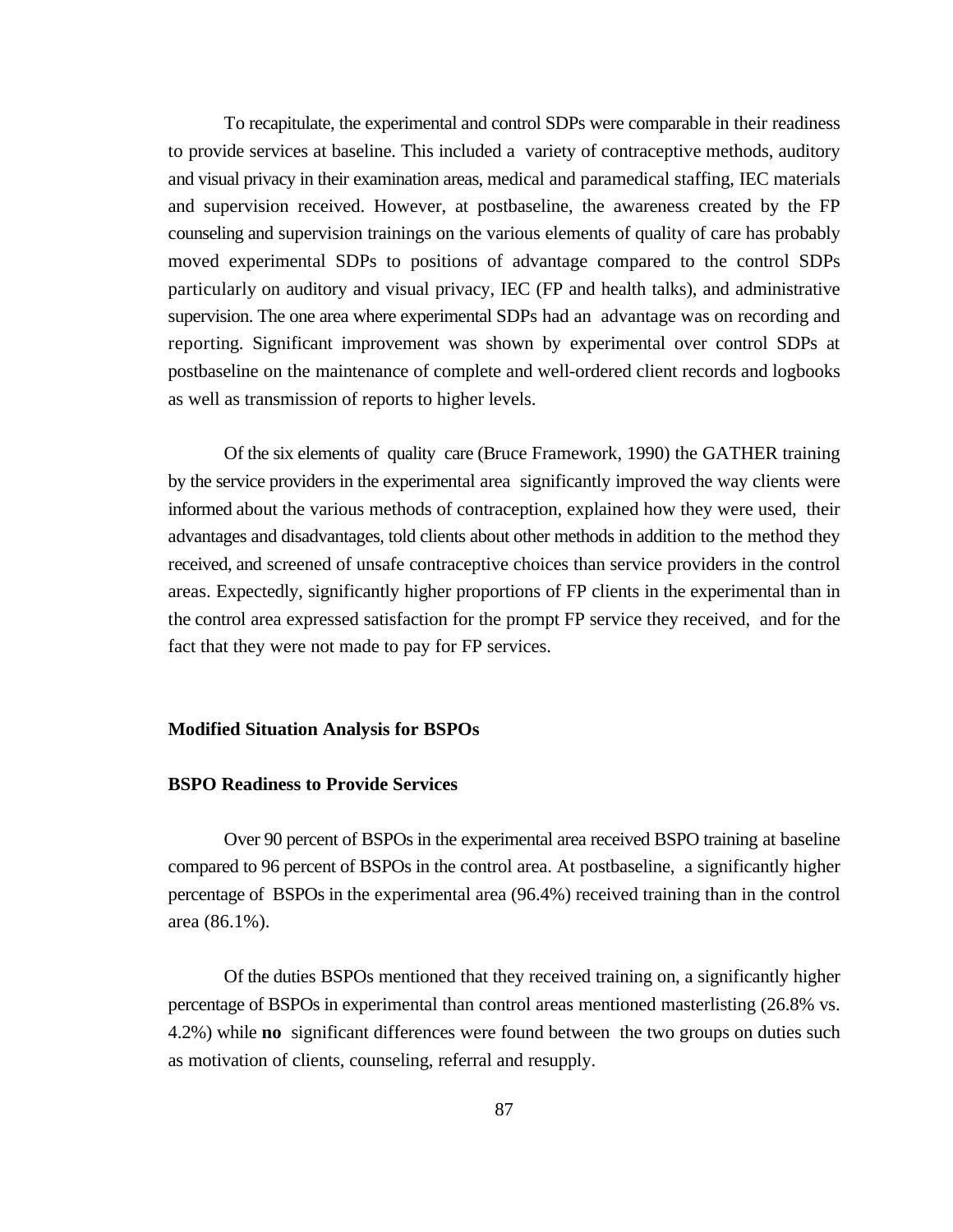At postbaseline, BSPOs in the experimental and control areas reported comparable duties and responsibilities except for their participation in the clinic workplan, where significantly more BSPOs in the experimental than in the control area reported this activity at postbaseline. This is the one area in which the BSPO intervention may have had a positive effect. The fact that this proportion was declining in the experimental and control groups indicates that the situation could have been worse in the experimental area were it not for the intervention.

### **Observation and Reporting of BSPO Activities**

The observation of BSPOs' activities showed that at postbaseline, significantly higher proportions of BSPOs in the experimental area prepared the masterlist of MWRAs (Form 1 Part A), and the Monthly Service Delivery Ledger (Form 1 Part C) than in the control area. Significantly higher proportions of BSPOs in the experimental area used the masterlist to plan BSPO visits for the next month than in the control area.

#### **The Unmet Need Algorithm (UNA)**

Data collected from the UNA Form 1 shows that as of April 1998, the BSPOs masterlisted 2,460 MWRAs in Bugallon and 3,446 MWRAs in Pozorrubio, representing a completion rate of 42.7 and 58.9 percent in Bugallon and Pozorrubio, respectively.

Using data from the masterlisted women between January to April 1988, the percentage of MWRAs in **high health risk** was 88.8 percent for Bugallon, 81.5 percent for Pozorrubio and 84.5 percent for the entire experimental area. On the other hand, only 25.3 percent of MWRAs in Bugallon, 29.2 percent in Pozorrubio and 27.6 percent in all of the study area have an **unmet need** for family planning.

The data further show that the greatest bulk of MWRAs with unmet need are also in high risk that is, 89.3 percent in Bugallon, 79.4 percent in Pozorrubio and 83.0 percent in all of the study areas.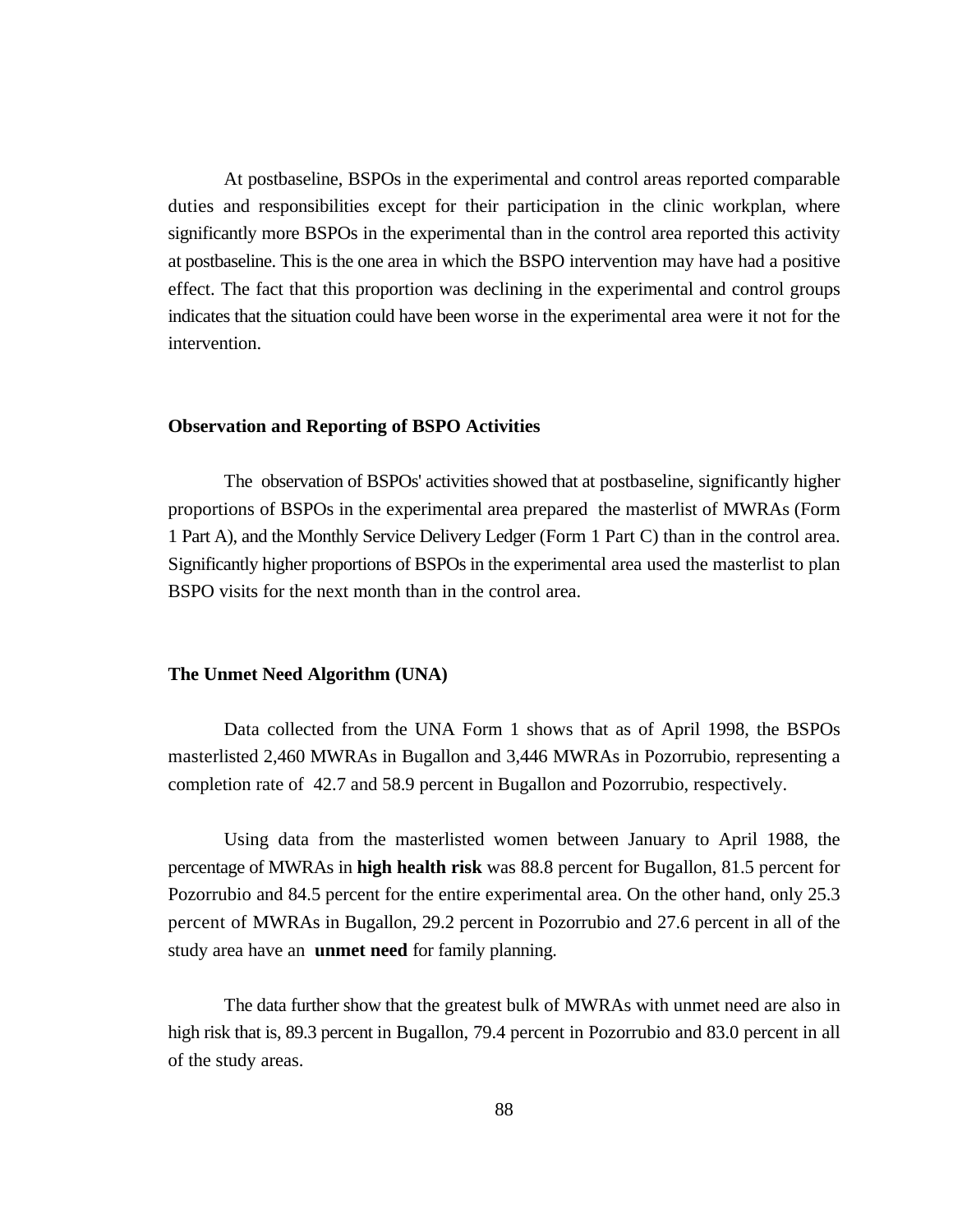The monthly or quarterly tabulations of data from the UNA permits the tracking of contraceptive use among women with unmet need, those at high health risk and those at both health risk and with an unmet need.

For prioritizing women for family planning services, the unmet need classification has greater appeal because it identifies fewer MWRAs who may be more predisposed to use family planning and therefore promotes the efficient use of program resources.

The contraceptive prevalence obtained by the UNA of 43.4 percent in all of the study areas was validated by the community survey conducted in March 1998 during a sample survey of MWRAs in the experimental areas and showed a prevalence of 46.7 percent. This shows that the recently installed UNA is capable of reliably tracking contraceptive prevalence, and therefore is a valuable tool for program planning, monitoring and evaluation at local level.

### **Intervention Impacts on FP Use and Drop-out**

The data collected by Community Survey 1 and Community Survey 2 are used to establish whether or not the interventions have had an effect on the achievement of the intermediate objectives of improving the length of use of contraceptives and reduction in FP drop-outs.

Analysis of the demographic, socio-economic and cultural variables showed that the experimental and control cases were not strictly comparable. Reproductive performance showed slightly higher proportions ever-pregnant, average number of pregnancies and living children among the experimental than among the control samples of MWRAs. The other variables did not differ between the control and experimental sample of MWRAs. Reproductive intentions showed slightly longer spacing intervals among the control relative to the experimental MWRAs, indicating that the FP counseling and supervision could not have influenced these patterns. It is worth mentioning here that the presence in the control area of a sterilization center (of AVSC) greatly strengthened the FP program in the control area.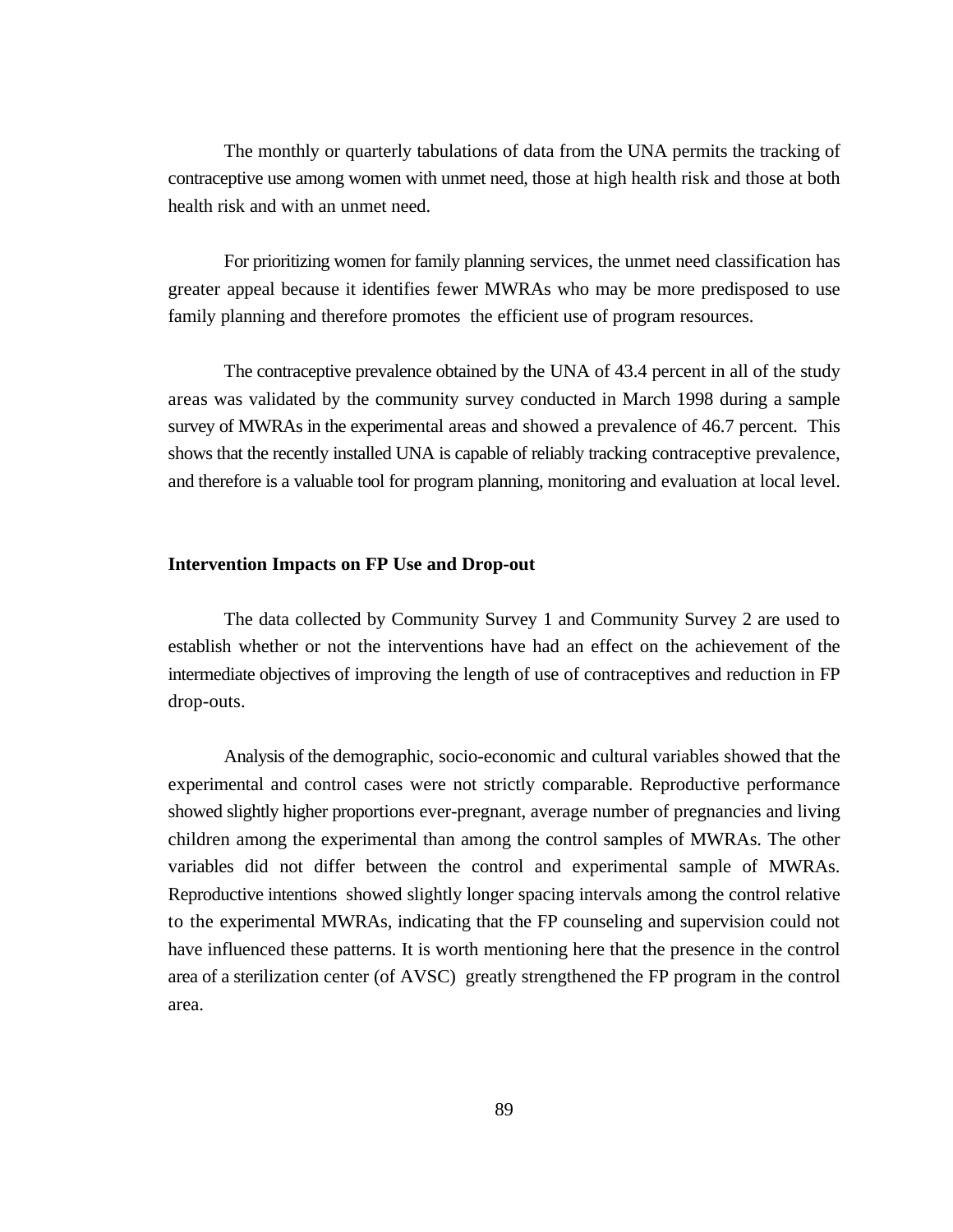Contraceptive prevalence at the outset was significantly higher in the control (50.1%) than in the experimental area (44.5%). This indicates the lack of equivalence between the two groups before the interventions were applied. At postbaseline, there was a 2.2 percentage points increase in the experimental groups while the control group likewise showed an increase of 7.9 percentage points in the postbaseline.

Excluding sterilization use from the overall prevalence in both groups to remove the AVSC advantage present in the control group at baseline rendered the two groups comparable in prevalence at the outset (38.7% in experimental and 38.0% in the control). However, at postbaseline, contraceptive prevalence in the control (45.6%) was still significantly higher than the experimental (40.0%) group. One factor present in the experimental area that may have prevented contraceptive prevalence from increasing despite the intervention, is the experimentation with payment for contraceptive supplies and services. In contrast, all FP supplies and services in the control area are given free of charge.

The second proxy measure taken to reflect the extent of drop-outs was the difference between ever-use and current use. At baseline survey, the proxy drop-out rate was 34.5 percent in the experimental (Ever tried  $= 79$  minus current use  $= 44.5$ ) compared to only 23.4 percent in the control area. At postbaseline, the drop-out rate in the experimental reduced to 31.8 percent while this remained constant at 23.7 percent in the control area. One could surmise that the study interventions may have influenced this slight reduction in drop-outs of the experimental area.

Only two quality of care variables turned out to be important indicators of success of the intervention. These are sense of privacy and plan to use some other services.

## **Conclusions/Recommendations**

1. The FP counseling training was effective in upgrading the knowledge of service providers on contraceptive technology, advantages and disadvantages of methods, their sideeffects and on quality of care.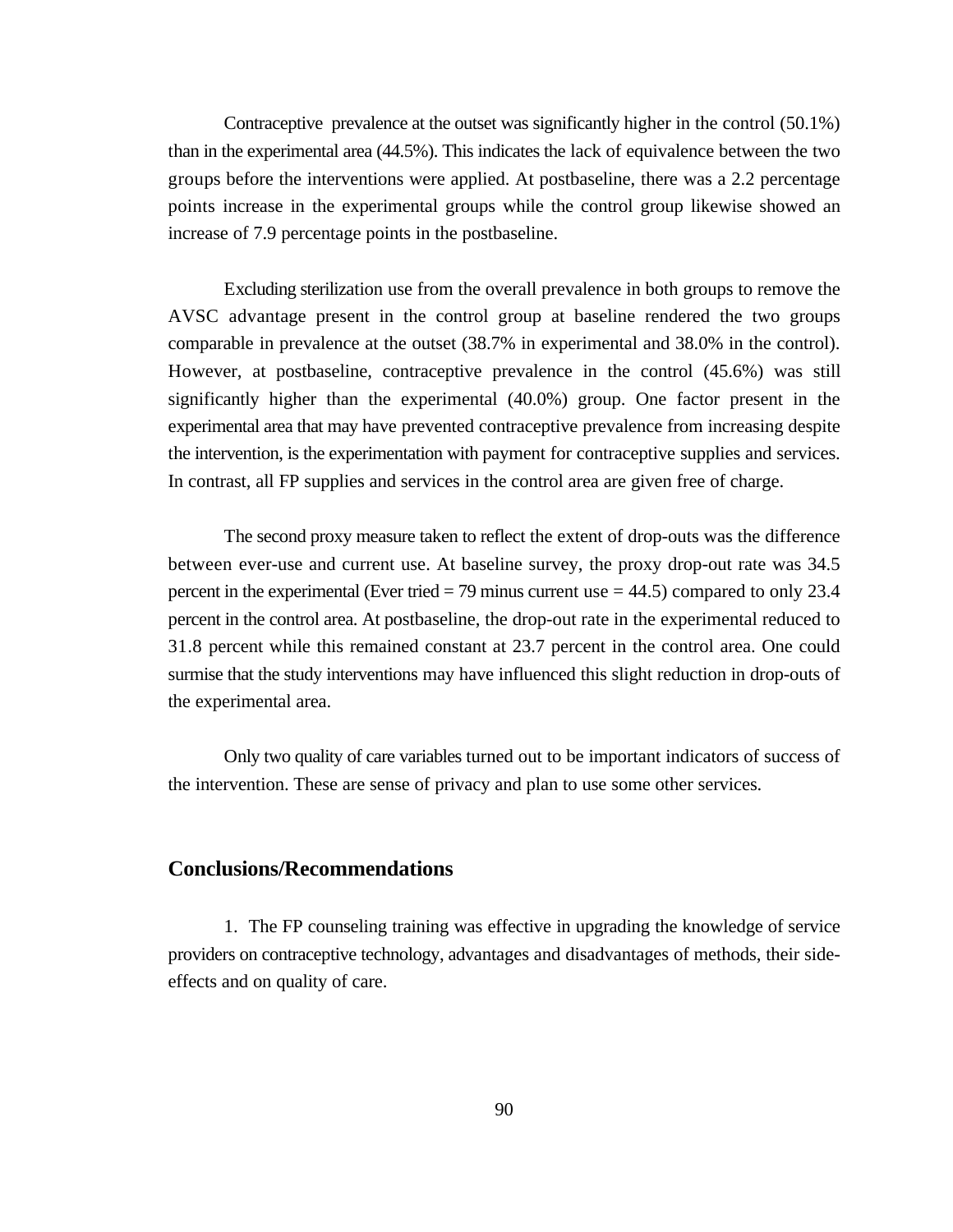2. Facilitative/supportive supervision training was effective in increasing trainees' knowledge in counseling and supervision but did not significantly change knowledge on contraceptive technology. There is a need for supervisors to be updated on recent developments in contraceptive technology. There is also a need to strengthen the facilitative supervision component through more practice with the coaching technique.

3. The low effectiveness of the UNA training can be traced to the novelty of the concept and the lack of a direct local translation of the concept of "Unmet Need", and the lack of a direct local translation of such a difficult concept requires longer training that should include a practicum employing the coaching technique.

4. The experimental and control SDPs were comparable in their readiness to provide services at baseline, such as variety of contraceptive methods, auditory and visual privacy in their examination areas, medical and paramedical staffing, IEC materials and supervision received. The awareness created by the FP counseling and supervision trainings on the various elements of the quality of care has probably moved experimental SDPs to positions of advantage compared to the control SDPS particularly on auditory and visual privacy, IEC (FP and health talks), and administrative supervision.

5. The training on the GATHER approach has significantly improved the way clients were informed by service providers about contraceptive methods. Significantly higher proportions of FP clients in the experimental than in the control area expressed satisfaction with the FP services they received.

6. BSPOS in the experimental and control areas were comparable in their readiness to provide services in the areas of masterlisting, IEC/M, referral, resupply of contraception, follow-up and advocacy at baseline survey. At postbaseline, significantly more BSPOs in the experimental area participated in the clinic workplans. Significantly higher proportions of BSPOs in the experimental area accomplished the masterlisting of MWRAs than in the control area.

7. The UNA is an effective tool for the prioritizing women for FP services because it identifies far fewer MWRAs who may be more predisposed to use FP than the High Risk approach. Independent sample surveys have validated the accuracy of the UNA in reliably tracking contraceptive prevalence.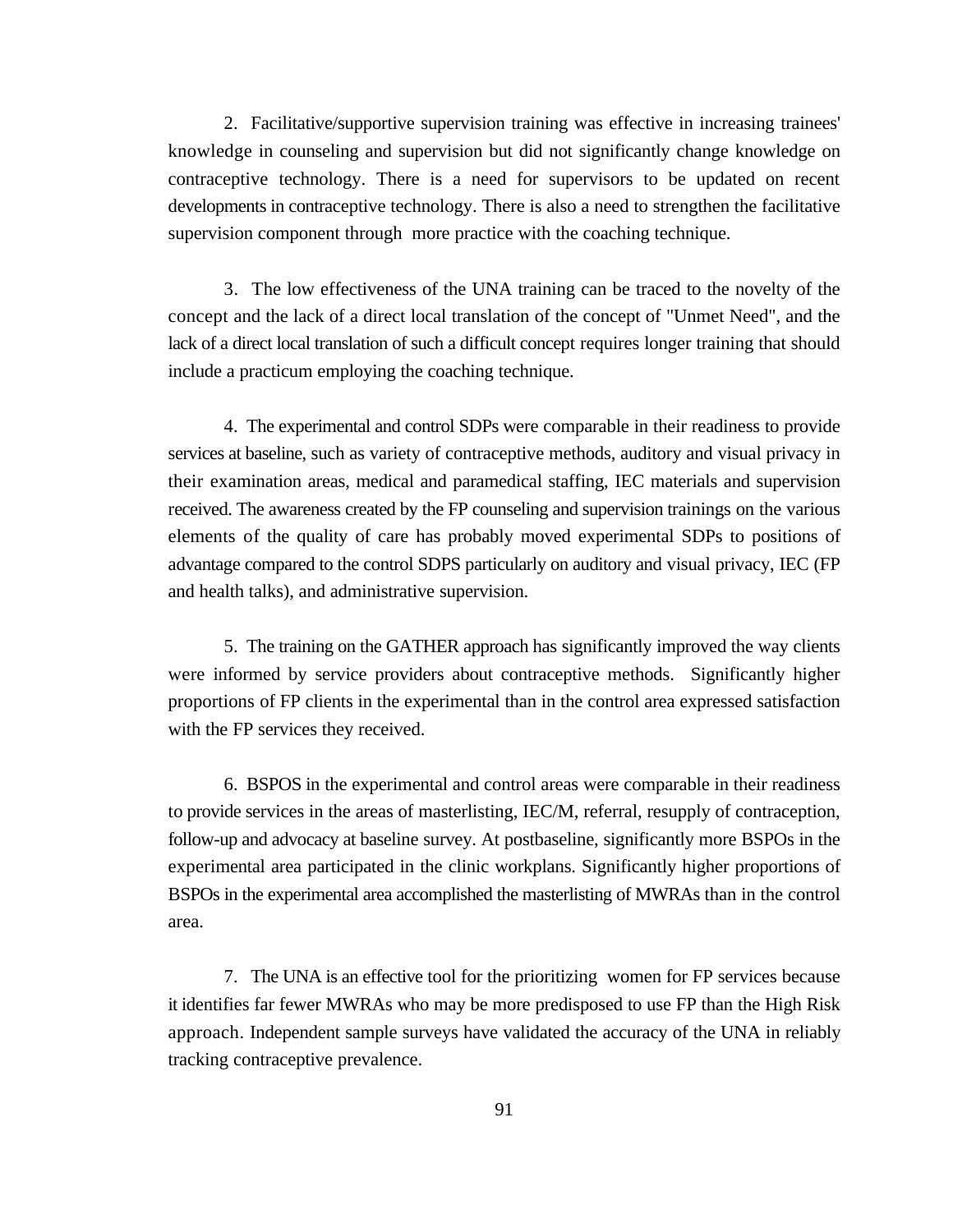8. Using prevalence and the difference between ever-use and current use rates as proxy measures, the community survey **showed that the training interventions** were responsible for some improvement in prevalence in the experimental area. There was also some evidence of a reduction in the drop-out rates in the experimental area which was absent in the control area at postbaseline.

## **Lessons Learned**

The study interventions were applied on selected communities where the LGU Family Planning Program may be considered strongest. It enjoys a high degree of political support from the provincial leadership. Its Population Program Officer is undoubtedly the most dynamic and committed in the country. Program performance indicators reflect an above average performance.

However, improvement in the quality of care through training interventions has its limits. For one, further improvements in an area with an already high level of performance is harder to achieve than in one with lower performance. For another, the study interventions were in line with the new program "paradigm shift" which attempts to change the old medical tradition of paternalism in the provision of contraceptive information and services to a useroriented type of service provision as exemplified by clichés such as "follow the client not the method". Undoubtedly, a turn around in the way clients are to be served requires a longer time frame. Pangasinan is a conservative community and new ideas and approaches are not readily accepted. Moreover, clients still need the advice of service providers on the best contraceptive to use.

The transfer of administrative responsibility of the FP program from POPCOM to DOH in 1989 placed the outreach structure and its relationship with the DOH FP service delivery points in limbo. In some provinces, BSPOs were all turned into BHWs or as DSWD volunteers. Pangasinan is but one of the surviving outreach structures that have been recognized by the LGU as part of the Local FP program. In 1992, the implementation of the Local Government Code devolved most social services including health and family planning to the local government units. Discontinuities in program management were inevitable, particularly those that involved allocation of local funds for personnel travel and medical supplies, and the shift in administrative supervision from DOH central to the municipal mayor. Service providers are often hard to supervise because they feel the mayor is their "boss" or that their priorities are determined by what the "boss" says. In Pozorrubio, the MPO was unable to supervise and assist BSPOs due to other municipal priority concerns.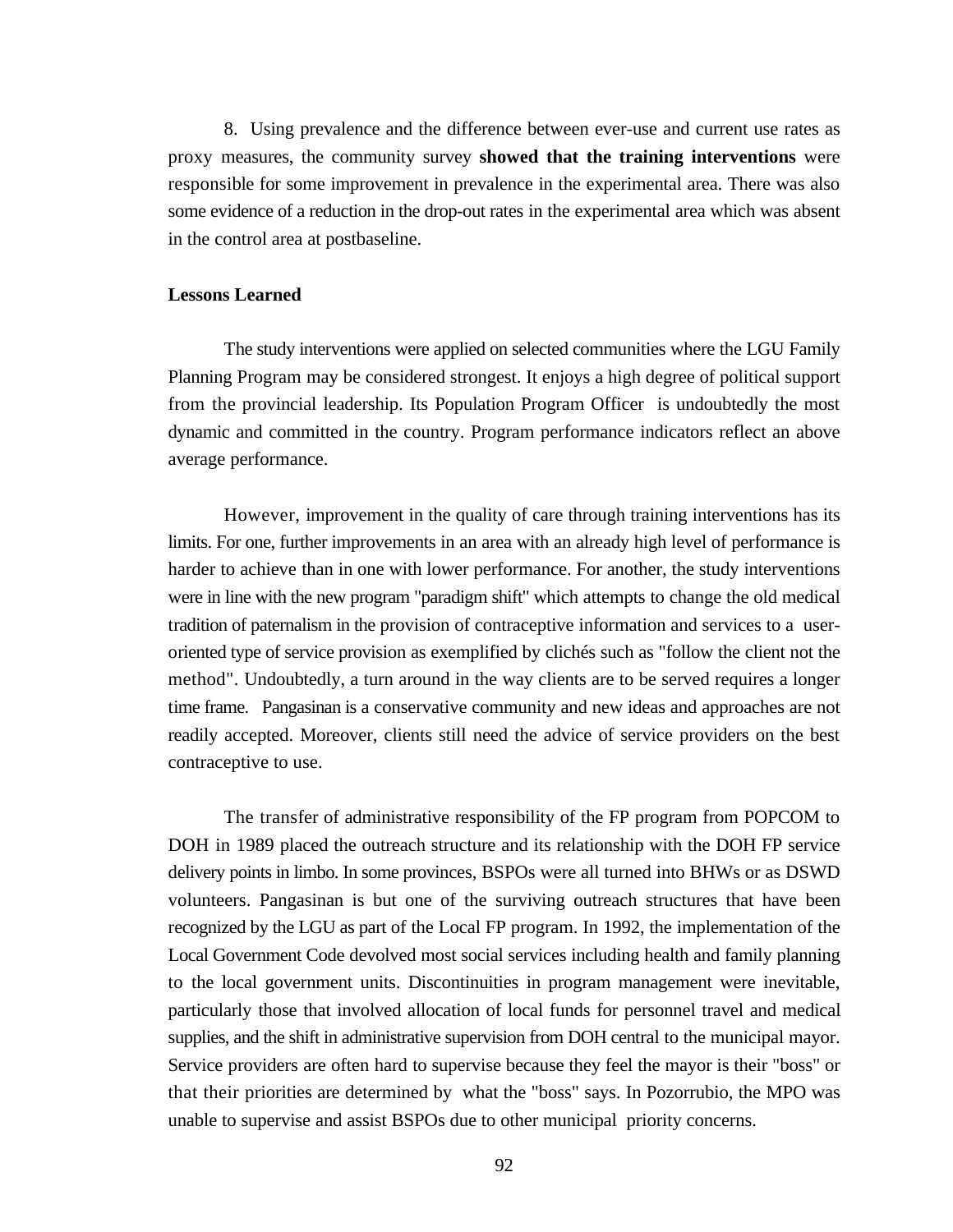Interpretations of national policies on cost recovery and sustainability vary and often run counter to policies of free choice and accessibility. Contraceptive supplies are sometimes withheld by overzealous service providers when "donations" from the client are not forthcoming. There are also differences in the attitudes of service providers on the issue of "donations".

Coordination between the clinic service providers and outreach workers is observed to be weak. While the Population Program Officer (PPO) is very dynamic and capable of harnessing LGU support from local officials, it is doubtful whether such leadership is effective in tightening the coordination between clinic and outreach workers without the full support of the Provincial Health Officer (PHO). One of the constraints of the study is the change in PHO in late 1997 when the interventions needed greater supervision. The PPO's efforts in overseeing the study interventions was limited since the PHO is fairly new to the project concept and the paradigm shift. Threats to better coordination could be erased if the policies of cost recovery and the differences in attitudes towards "donation" were clarified and threshed out.

The low effectiveness of the UNA training was due to the novelty of the concept, to the low educational level of BSPOs, and to the reluctance of BSPOs to conduct their usual masterlisting and adding the UNA. This reluctance was traced to the lack of incentives for this added task. The PPO made representations to the provincial government for the transportation expenses of BSPOs to be reimbursed. The SA2 results showed that masterlisting was carried out better in the experimental than in the control areas. The study results pointed out the need to present the UNA in an easily understood term using the local language. There is also a need for tighter monitoring and more trouble shooting in the accomplishment of the UNA Form 1 to ensure their accuracy. There is need for MPOs to facilitate the monthly meetings and improve the use of UNA data in planning for outreach activities in the following month.

The experimental and control SDPs were not strictly comparable at baseline. The matching criteria used in the selection of experimental and control areas were inadequate to reflect the strength of the local FP program. Although the training interventions improved the service providers' knowledge in counseling and supervision, its impact was limited and served mainly to move experimental SDPs to positions of advantage relative to the control SDPs and most of the results were not statistically significant. One way of assessing program strength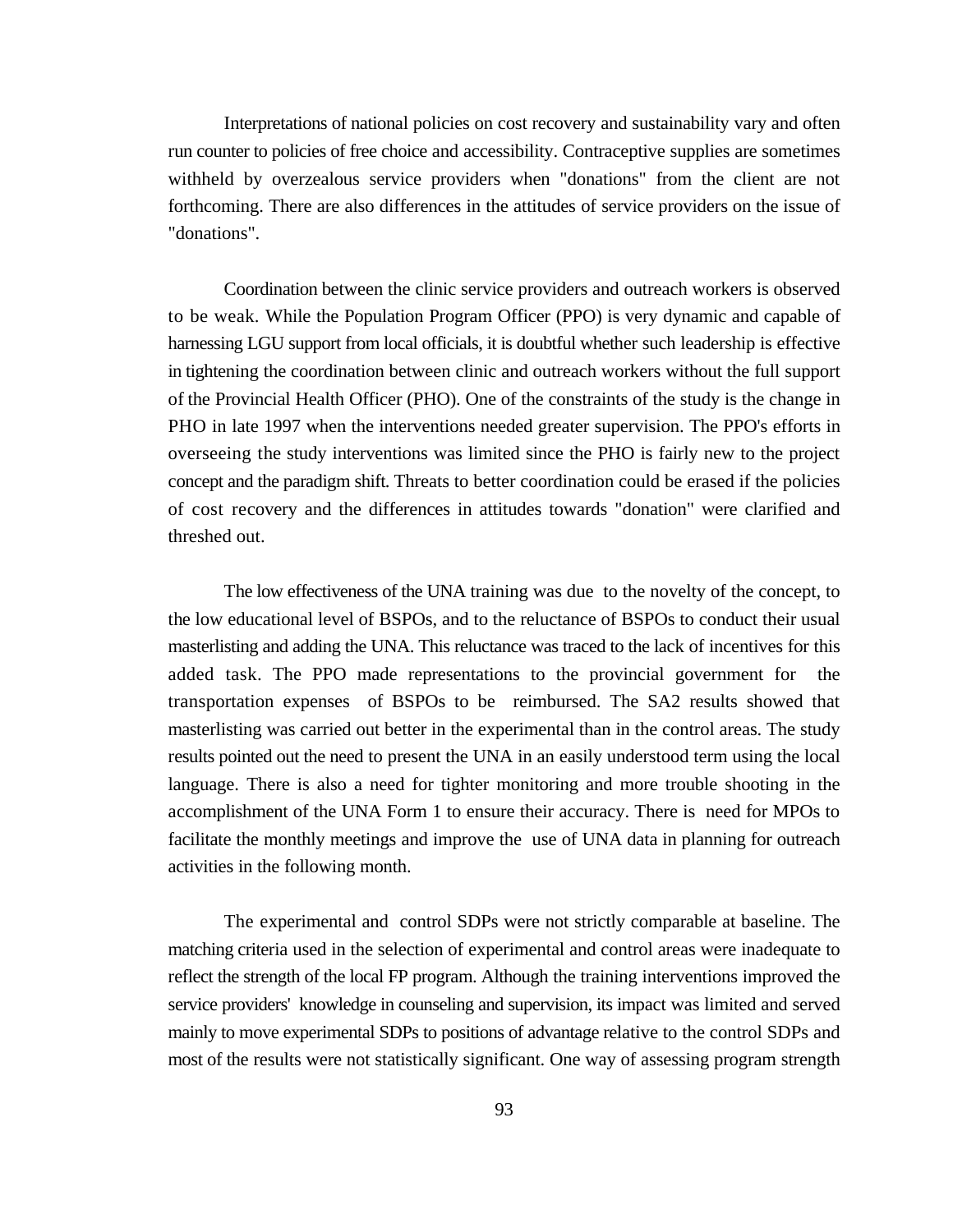is to conduct a rapid assessment, the results of which could have been an added parameter in the choice of study and control areas. Indicators such as FP service provider population ratio and outreach worker population ratio are imperfect bases for drawing the samples.

In sum, the study timeframe is too short to allow all interventions to show the expected impact. Selection of experimental and control areas need to be based on better indicators of program strength. Changes in key program personnel within the life of a study should be avoided as much as possible. Background characteristics of program managers should be an added criterion in the selection of study sites as well as the nature and types of service facilities (e.g presence of district hospitals providing VSC, facilities implementing cost recovery schemes, etc.).